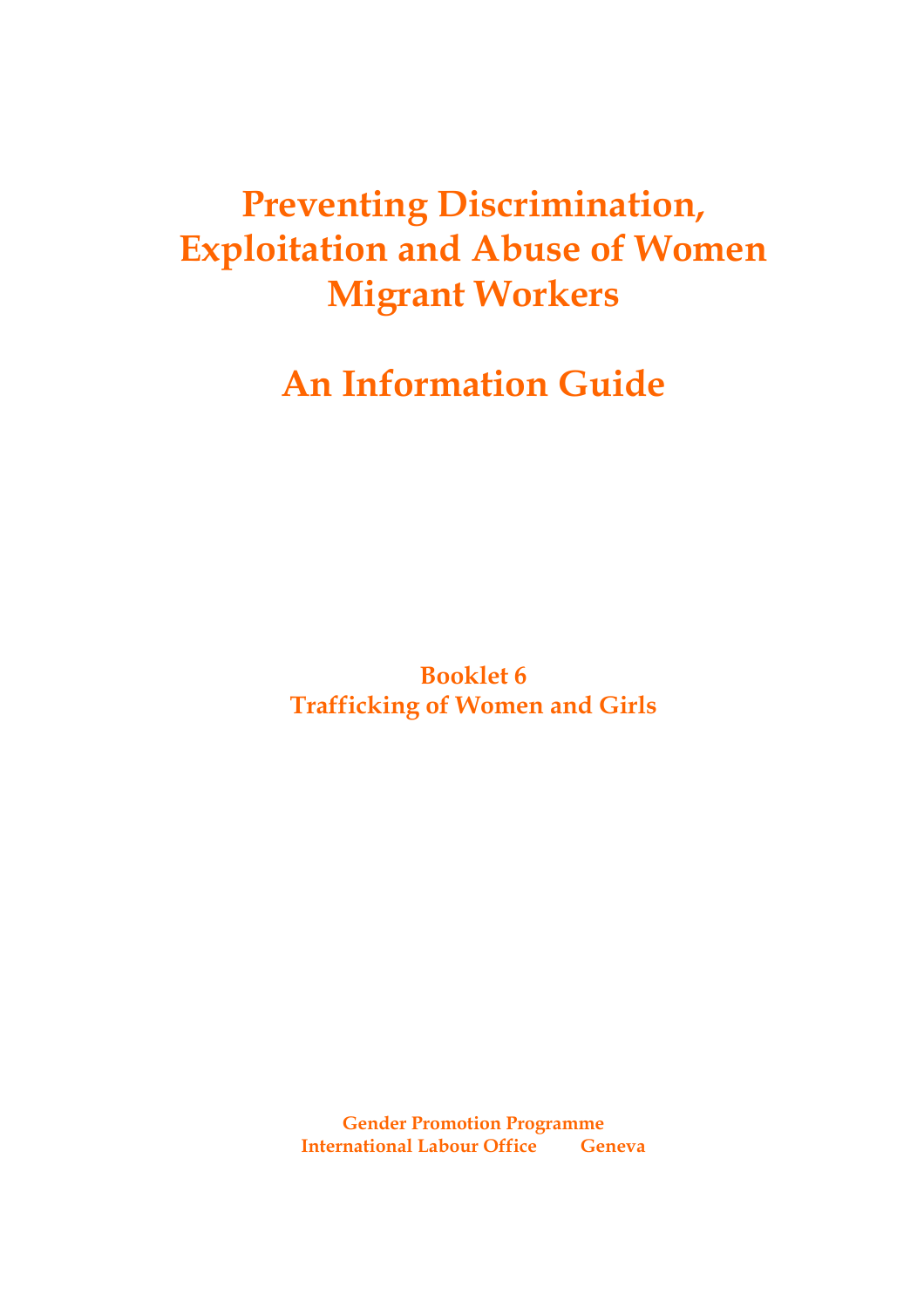#### Copyright © International Labour Organization 2003

Publications of the International Labour Office enjoy copyright under Protocol 2 of the Universal Copyright Convention. Nevertheless, short excerpts from them may be reproduced without authorization, on condition that the source is indicated. For rights of reproduction or translation, application should be made to the Publications Bureau (Rights and Permissions), International Labour Office, CH-1211 Geneva 22, Switzerland. The International Labour Office welcomes such applications.

Libraries, institutions and other users registered in the United Kingdom with the Copyright Licensing Agency, 90 Tottenham Court Road, London W1T 4LP [Fax: (+44) (0)20 7631 5500; email: cla@cla.co.uk], in the United States with the Copyright Clearance Center, 222 Rosewood Drive, Danvers, MA 01923 [Fax: (+1) (978) 750 4470; email: info@copyright.com] or in other countries with associated Reproduction Rights Organizations, may make photocopies in accordance with the licences issued to them for this purpose.

ISBN 92-2-113763-5

First published 2003

Visit our website: http://www.ilo.org/publns

The designations employed in ILO publications, which are in conformity with United Nations practice, and the presentation of material therein do not imply the expression of any opinion whatsoever on the part of the International Labour Office concerning the legal status of any country, area or territory or of its authorities, or concerning the delimitation of its frontiers.

The responsibility for opinions expressed in signed articles, studies and other contributions rests solely with their authors, and publication does not constitute an endorsement by the International Labour Office of the opinions expressed in them.

Reference to names of firms and commercial products and processes does not imply their endorsement by the International Labour Office, and any failure to mention a particular firm, commercial product or process is not a sign of disapproval.

ILO publications can be obtained through major booksellers or ILO local offices in many countries, or direct from ILO Publications, International Labour Office, CH-1211 Geneva 22, Switzerland. Catalogues or lists of new publications are available free of charge from the above address, or by email: pubvente@ilo.org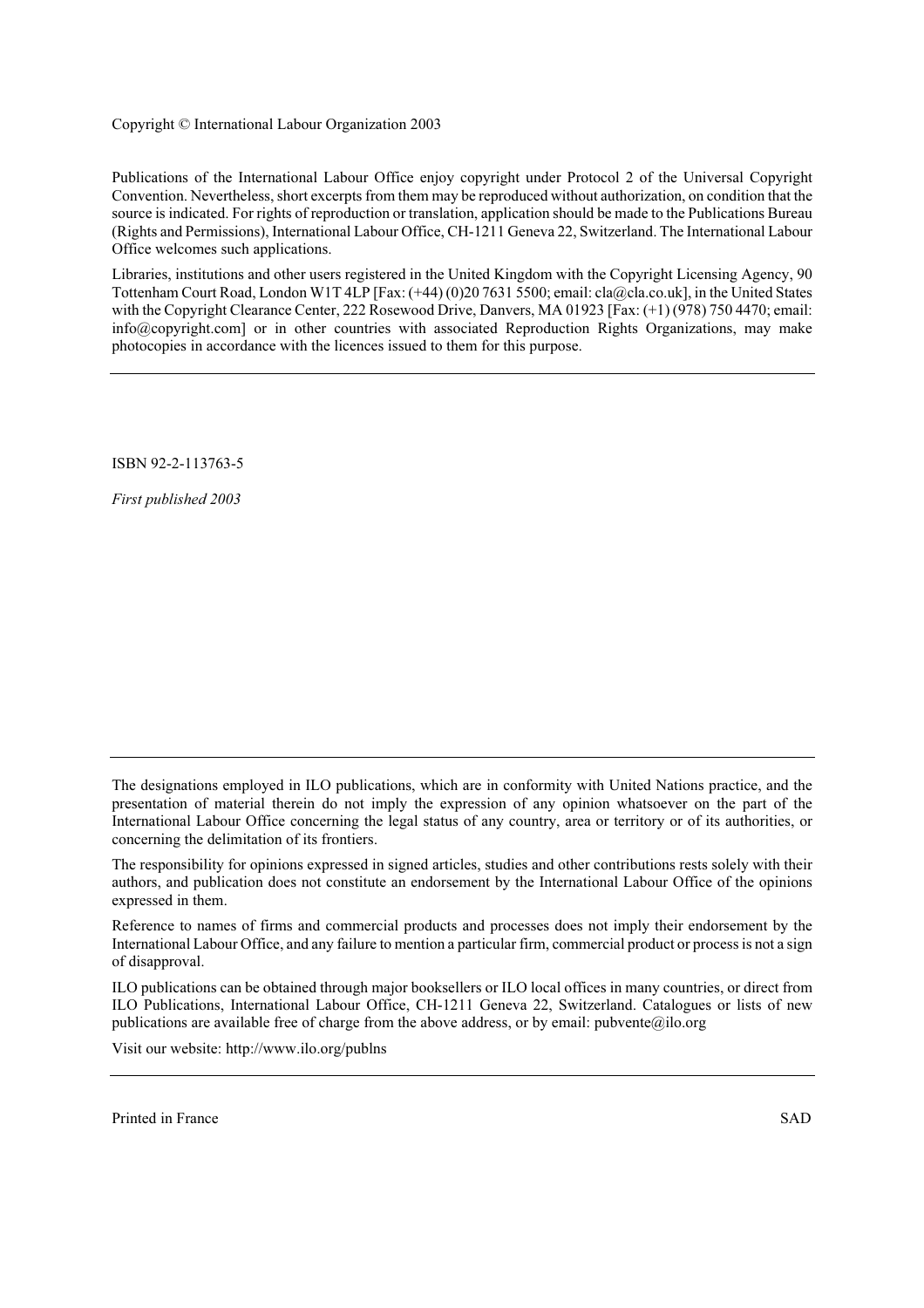## **Acknowledgements**

This Information Guide reflects the collaborative effort of the ILO Gender Promotion Programme, the International Migration Branch and the Special Action Programme to Combat Forced Labour. Several international and national nongovernmental organizations, in particular the Asian Migrant Centre, the Migrant Forum in Asia and Anti-Slavery International provided valuable information. ILO Regional and Area Offices also assisted in the preparation of country case studies, which offered very useful background material for the Guide. The ten case studies were commissioned and supervised by Katerine Landuyt, with technical assistance from Tanja Bastia.

 The Guide was written by Lin Lean Lim, with Katerine Landuyt for Booklet 2, Minawa Ebisui for Booklet 3, Mary Kawar for Booklet 4 and Sriani Ameratunga for Booklet 5. The authors wish to express their appreciation to the very many organizations and colleagues who have contributed in one way or another to the development of the Guide. We especially would like to thank Thetis Mangahas and Roger Plant of the Special Action Programme to Combat Forced Labour; and Gloria Moreno Fontes-Chammartin, Patrick Taran and Manolo Abella of the International Migration Branch. We also wish to acknowledge the Executive Director of the Employment Sector, Goran Hultin, who has always given his strong support and encouragement for the work of GENPROM. We are greatly indebted to Tiina Eskola who provided editorial and formatting assistance, to Joanna Jackson for editorial assistance and to Nathalie Rousseau, Sergio Pilowsky and Heidrun Kaiser for their wonderful assistance regarding cover design, layout and printing – it was a great pleasure working with all of them.

 This publication was made possible through the generous support of the Royal Government of the Netherlands under the Netherlands Partnership Programme.

> Lin Lean Lim Katerine Landuyt Minawa Ebisui Mary Kawar Sriani Ameratunga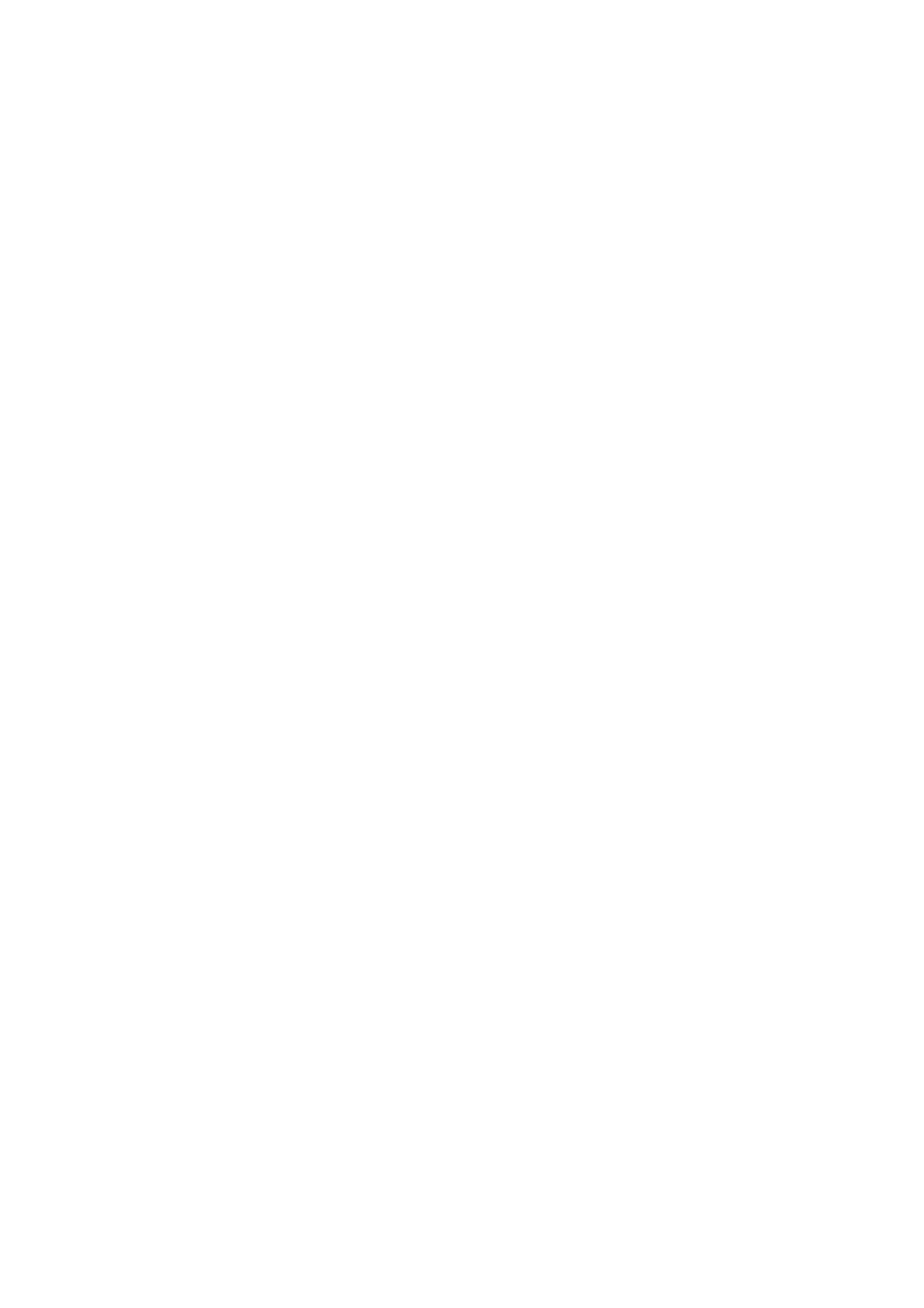# **Booklet 6 Trafficking of Women and Girls**

| <b>Contents</b>        |                                                                                                                                            | Page           |
|------------------------|--------------------------------------------------------------------------------------------------------------------------------------------|----------------|
| 6.1.                   | Aims and structure of the Information Guide                                                                                                | $\mathbf{1}$   |
| 6.2.                   | How to use the Guide                                                                                                                       | 7              |
| 6.3.                   | Trafficking: A global problem affecting particularly women<br>and girls                                                                    |                |
| 6.4.                   | Trafficking: what, who and how<br>6.4.1. Defining trafficking: its coercive and exploitative nature<br>6.4.2. The mechanics of trafficking | 17<br>17<br>20 |
| 6.5.                   | The root causes of trafficking<br>6.5.1. Supply-side causes<br>6.5.2. Demand-side causes                                                   | 29<br>31<br>35 |
| 6.6.                   | <b>Response framework</b>                                                                                                                  | 39             |
| 6.7.                   | <b>Prevention measures</b>                                                                                                                 |                |
| 6.8.                   | Assistance and support measures                                                                                                            | 71             |
| 6.9.                   | <b>Prosecution of traffickers</b>                                                                                                          | 89             |
|                        | References and additional readings                                                                                                         | 93             |
| <b>Useful websites</b> |                                                                                                                                            | 97             |
| <b>Endnotes</b>        |                                                                                                                                            | 103            |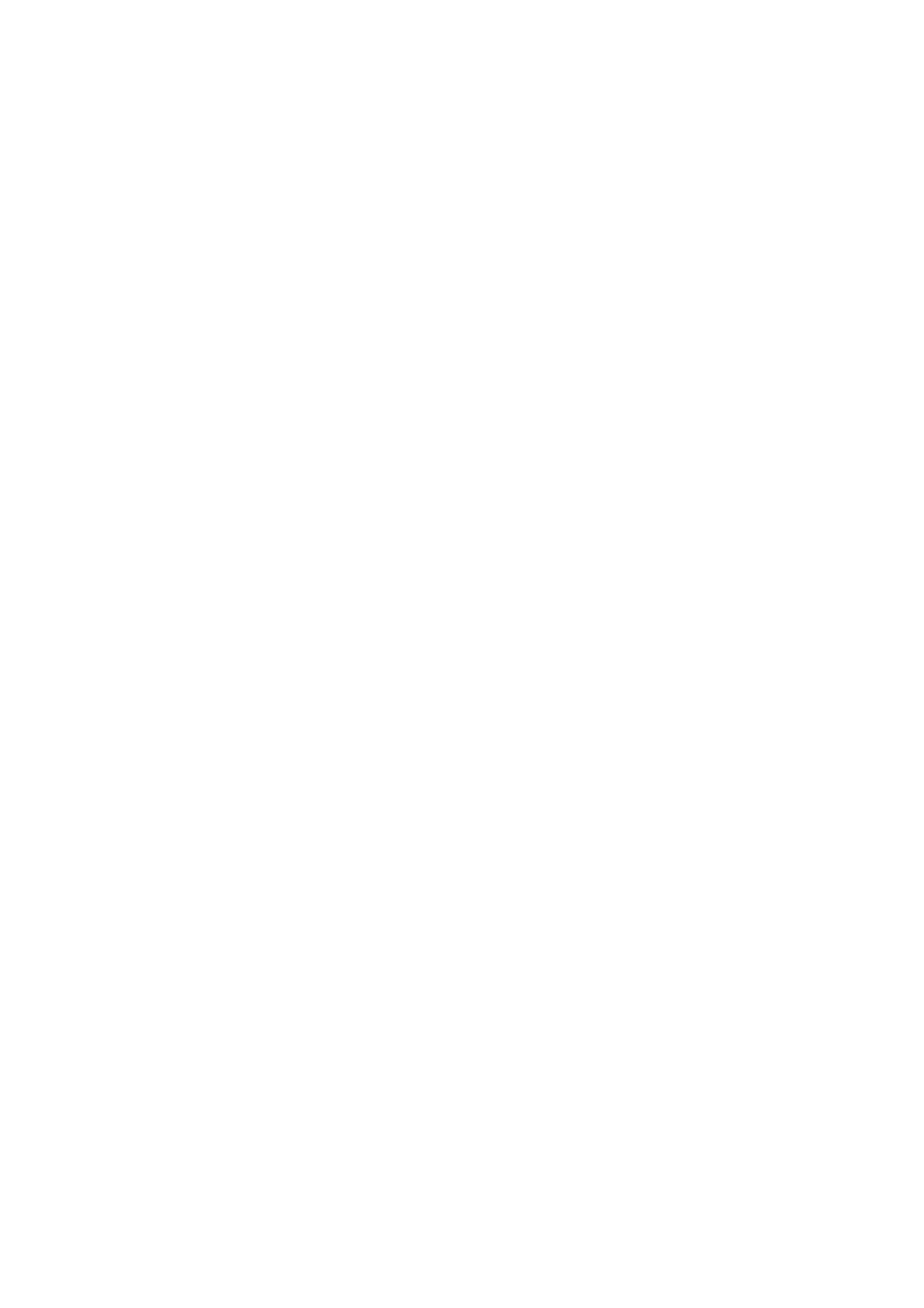## **6.1 Aims and structure of the Guide**

This Information Guide is intended:

- ! **To enhance knowledge and understanding of the vulnerability of women migrant workers to discrimination, exploitation and abuse throughout all stages of the international migration process, including being trafficked;**
- To promote and improve legislation, policies and action to prevent such **discrimination, exploitation and abuse and to better protect those women migrant workers who are vulnerable; and**
- **To emphasize and explain why and how the prevention of discrimination, exploitation and abuse, including trafficking, of women migrant workers should be addressed as a matter of:** 
	- ! **Upholding basic human rights, including labour rights and migrant rights;**
	- ! **Promoting gender equality and ending all forms of discrimination, racism and xenophobia;**
	- ! **Promoting decent and productive work for all workers, women and men, in conditions of freedom, equity, security and human dignity; and**
	- ! **Eradicating poverty and social exclusion.**

## **Box 6.1. Focus on women from a rights-based, gender perspective**

Although the focus is on women (and girls), the Information Guide is not women-exclusive. It adopts a rights-based, gender-sensitive perspective that:

- Recognizes the similarities and differences in the migration experiences of different categories of women *and* men in relation to vulnerabilities, violations and consequences;
- Relates these differences in migration experiences to gender by distinguishing the biological ("sex") from the socially determined ("gender") differences between women and men. Links differences in migration experiences to the different roles, attributes and behaviour that society deems socially appropriate for women and men, and to the division of labour, access to and control over resources and decision-making and constraints, opportunities and needs facing women and men;
- Addresses the differential and often discriminatory impacts of legislation, policies and programmes on different groups of women and men;
- Considers the interaction between gender and other social categories, such as national origin, class, ethnicity and age;
- Gives particular attention to the especially vulnerable groups of women or men;
- Approaches the issues of women migrant workers not merely from the perspective of moving, working and living in foreign countries but also from the perspective of their generally less valued socio-economic roles and disadvantaged position vis-à-vis men;
- **Emphasizes the need for policies that not only address the supply of and demand for** migrant workers but also address gender discrimination and inequalities;
- " Holds that the elimination of gender inequality and discrimination is a human right and core to efforts to address the problems of women migrant workers;
- " Aims to empower, not just to protect, women (and, where appropriate, men), so that they can claim their rights and make informed decisions about their lives.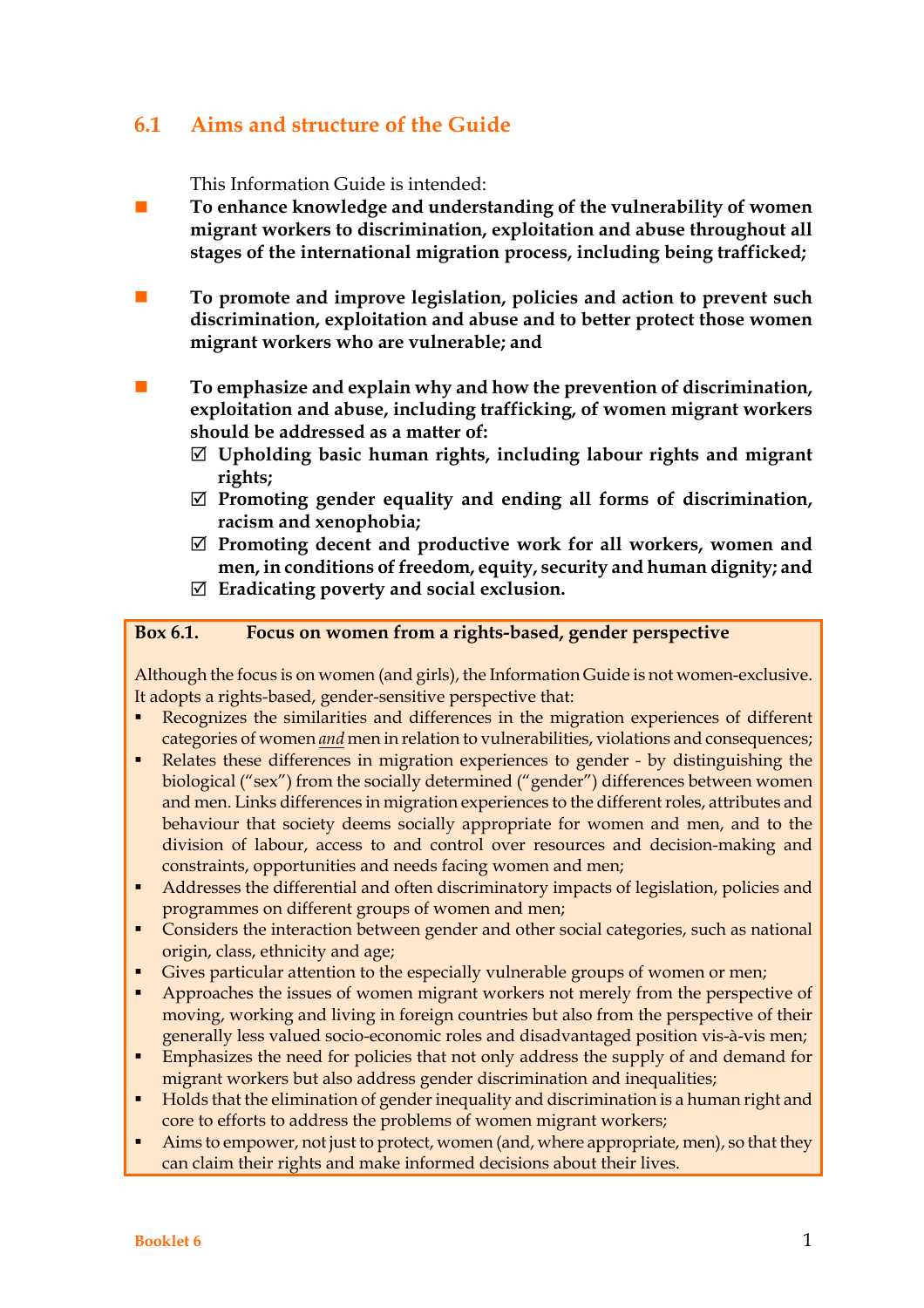The Guide shows that changing labour markets with globalization have increased both opportunities and pressures for women to migrate. Women are migrating for employment on almost the same scale as men, accounting for about half of the total migrants worldwide. For many women, as for men, migration leads to a better life, to improvement of their economic and social position. The labour migration process can enhance their earning opportunities, autonomy and empowerment and, thereby, change gender roles and responsibilities and contribute to gender equality.

But migration for employment can also expose women to serious violation of their human

*The concern is that the overall feminization of international migration is likely to continue and that the vulnerability of women migrants to discrimination, exploitation and abuse is also likely to increase.*

rights, including their labour rights. Whether in the recruitment stage, the journey across national borders, transit or living and working in another country, women migrant workers, especially those in irregular situations, are vulnerable. They are exposed to harassment, intimidation or threats to themselves and their families, economic and sexual exploitation, racial discrimination and xenophobia, poor working conditions, increased health risks and other forms of abuse, including trafficking into forced labour, debt bondage, involuntary servitude and situations of captivity. The concern is that the overall feminization of international migration is likely to continue and that the vulnerability of women migrants to discrimination, exploitation and abuse is also likely to increase - because of hardened attitudes towards migrants in general and because gender-based attitudes and perceptions continue to be slow in changing. Gender inequalities persist and labour markets remain highly segmented and segregated in both origin and destination countries.

Women migrant workers, whether documented or *Gender-based discrimination intersects with discrimination based on other forms of "otherness".* 

undocumented, are much more vulnerable to discrimination, exploitation and abuse - relative not only to male migrants but also to native-born women. Women and girls are also more at risk than men and boys to trafficking. Gender-based discrimination intersects with discrimination based on other forms of "otherness" - such as nonnational/foreigner status, race, ethnicity, religion, economic status - placing women in situations of double, triple or even fourfold discrimination, disadvantage, marginalization and/or vulnerability.

The Guide recognizes that for many women, migration represents a positive experience and has important empowering impacts. Women migrants

*For many women, migration represents a positive experience and can have important empowering impacts. But the focus of the Guide is on those women migrant workers for whom the migration experience is not empowering and who are vulnerable to discrimination, exploitation and abuse, including trafficking.*

are able to achieve their goals and may gain comparatively more than male migrants, not so much in terms of income, but in status and position back home. Although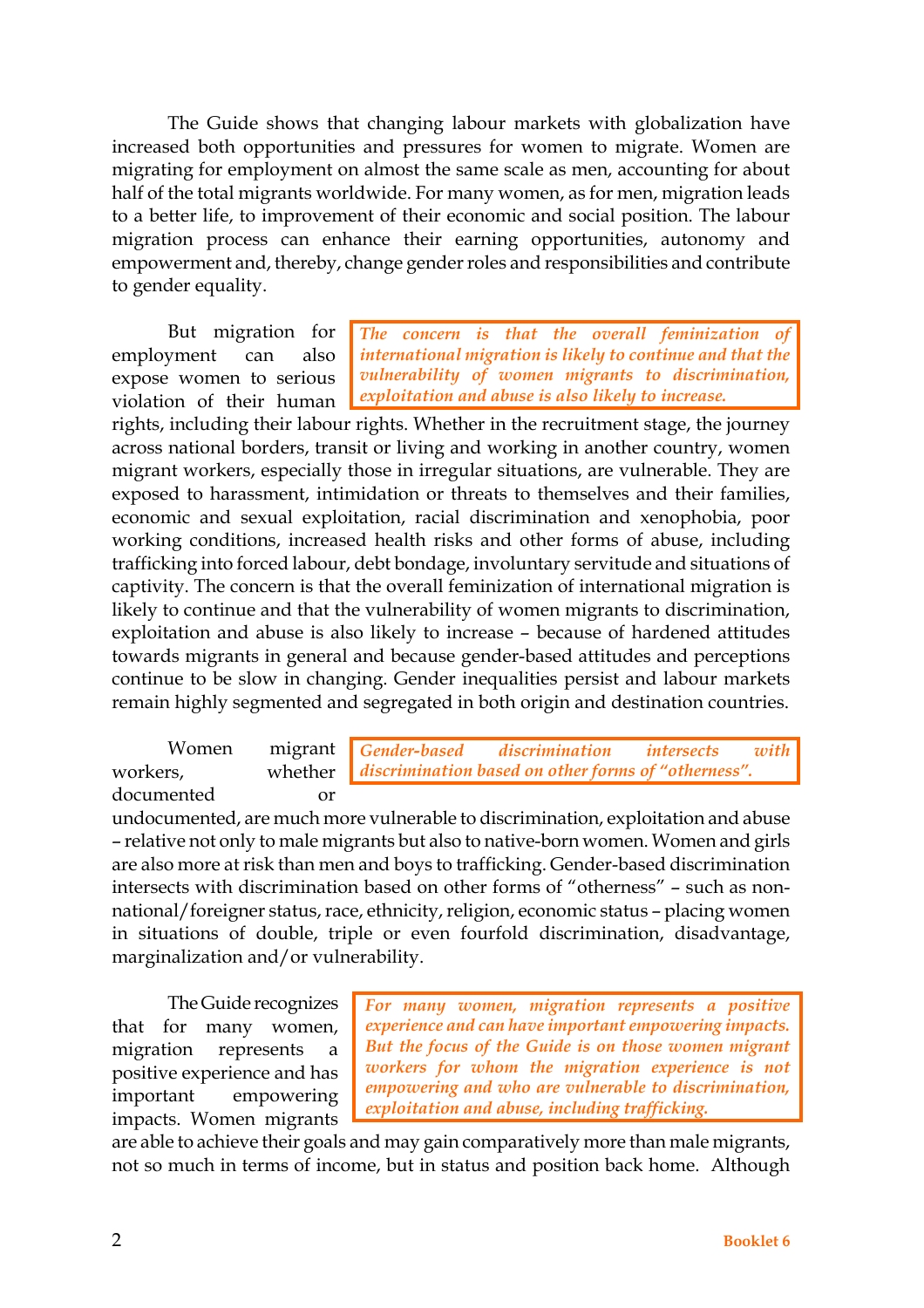they may earn less than male migrants and they usually work in non-regulated sectors of the labour market, they are often able to improve the economic position of their family and their own status, independence and decision-making power within the family. They may also be able to have a better chance in the local labour market upon return and to earn money to start their own business. But the focus of the Guide is on the large numbers of women migrant workers for whom the migration experience is not empowering and who are vulnerable to discrimination, exploitation and abuse, including trafficking.

The main **target audience of the Information Guide** are advocates and activists, policy makers and implementers concerned with migration issues and women workers' rights in origin, transit and destination countries. They include government officials responsible for the administration of justice, the judiciary and service providers -- such as migration officers, embassy personnel, labour attachés, labour inspection officials, police and law enforcement personnel, judges, prosecutors, equality officers, social and public health workers and officials from women's bureaus and ministries of labour, justice and immigration/emigration. The Guide is also more broadly addressed to workers' and employers' organizations, associations of migrant workers (including associations of domestic workers), public and private recruitment and employment agencies, as well as non-governmental organizations (NGOs), community-based organizations (CBOs) and other civil society groups concerned with the rights of migrant workers.

Although the focus is on women migrant workers, many of the concerns and issues raised, analysis and guidelines provided cut across gender and, sometimes, age. Therefore, **this Information Guide is also aimed at individual migrants, women and men**, so that they can better understand the risks involved in labour migration, know their rights and are better able to protect themselves. The Guide also shows why among children, girls are often more vulnerable than boys to exploitation and abuse. However, the greater vulnerability of children to exploitation and abuse and the particular physical, psychological and psychosocial harm suffered by trafficked children require that they be dealt with separately. **This Guide does not deal with children-specific solutions, which should also be specific for girls and for boys**. 1

The Guide comprises six booklets which are inter-related but which can be used separately. Booklet 1 provides a general introduction of the dynamics of female labour migration and highlights the specific vulnerabilities of women migrant workers. It also sets out a multidisciplinary, integrated framework of response addressing both the supply and demand sides of labour migration. Booklets 2 to 5 cover the different stages of the migration process women migrant workers go through and the corresponding activities, policies and practices of other actors - the government, business, private sector, civil society groups and their own families - that affect their mobility and employment. Booklet 6 focuses specifically on the trafficking of human beings, particularly women and girls. Within a complex and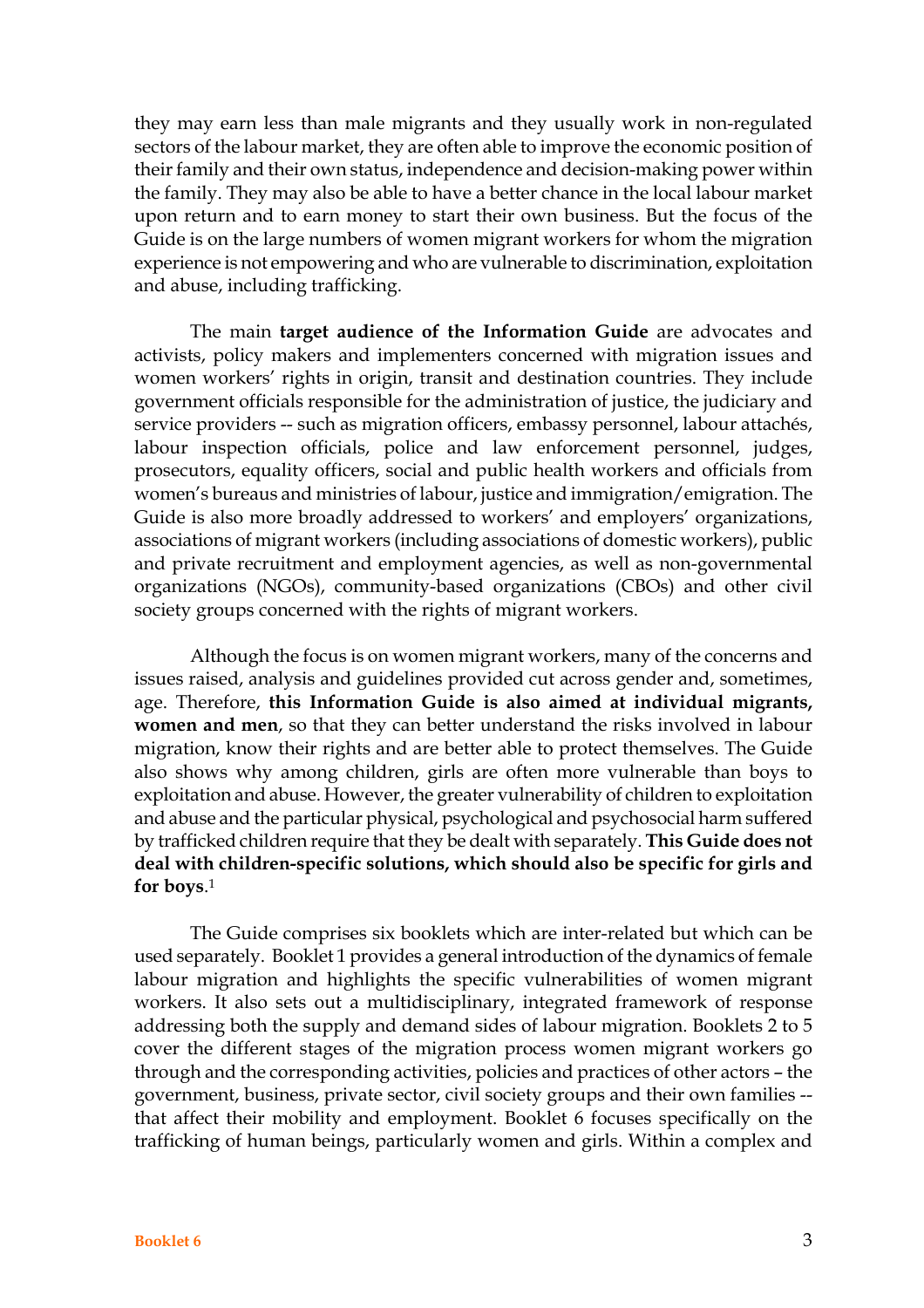shifting continuum of population mobility, trafficking is the component that is defined by coercion and often constitutes "a modern-day form of slavery".

**Booklet 1** *Introduction: Why the focus on women international migrant workers* Highlights the vulnerability of women migrant workers to discrimination, exploitation and abuse in the different stages of the migration process. The labour market situations women migrant workers go into put them at greater risk to human rights violations, compared to male migrants and local women. To protect women migrant workers, it introduces a multidisciplinary and comprehensive framework - addressing both demand and supply factors, and incorporating the promotion of human rights, gender equality, decent work and poverty reduction; and involving a wide range of social actors in legal and policy instruments and practical action at international, regional, national and community levels.

#### **Booklet 2** *Decision-making and preparing for employment abroad*

Describes the process of decision-making and preparation for moving to and working in a foreign country. It highlights the kinds of accurate and realistic information and assistance services that potential migrants should have to properly decide on employment abroad. It also identifies other actors in the decision-making process, in particular the families of the women, and emphasizes the need to reach out to and sensitize these other actors. For those who make the decision to become labour migrants, the Booklet describes the information that would help steer them safely through the recruitment and journey process, practical information on the country of destination, their legal rights and obligations and how to claim their rights and what to do in crisis situations. It also stresses the importance of measures to ensure that migrant workers have access to social protection.

## **Booklet 3** *Recruitment and the journey for employment abroad*

Distinguishes the different modes of recruitment and emphasizes that fraudulent and exploitative practices are very common in the recruitment stage. It defines illegal recruitment and draws attention to the various dangers and risks women can face in the recruitment process. Trafficking is one form of illegal recruitment. It describes what governments, the social actors and migrants themselves can do to prevent these malpractices.

## **Booklet 4** *Working and living abroad*

Raises awareness of the working and living conditions of women migrants in the destination countries, and provides guidelines on how to improve their situation and especially to prevent and redress cases of violation of their basic labour rights and migrant rights and to also ease their adjustment and integration in the destination societies. It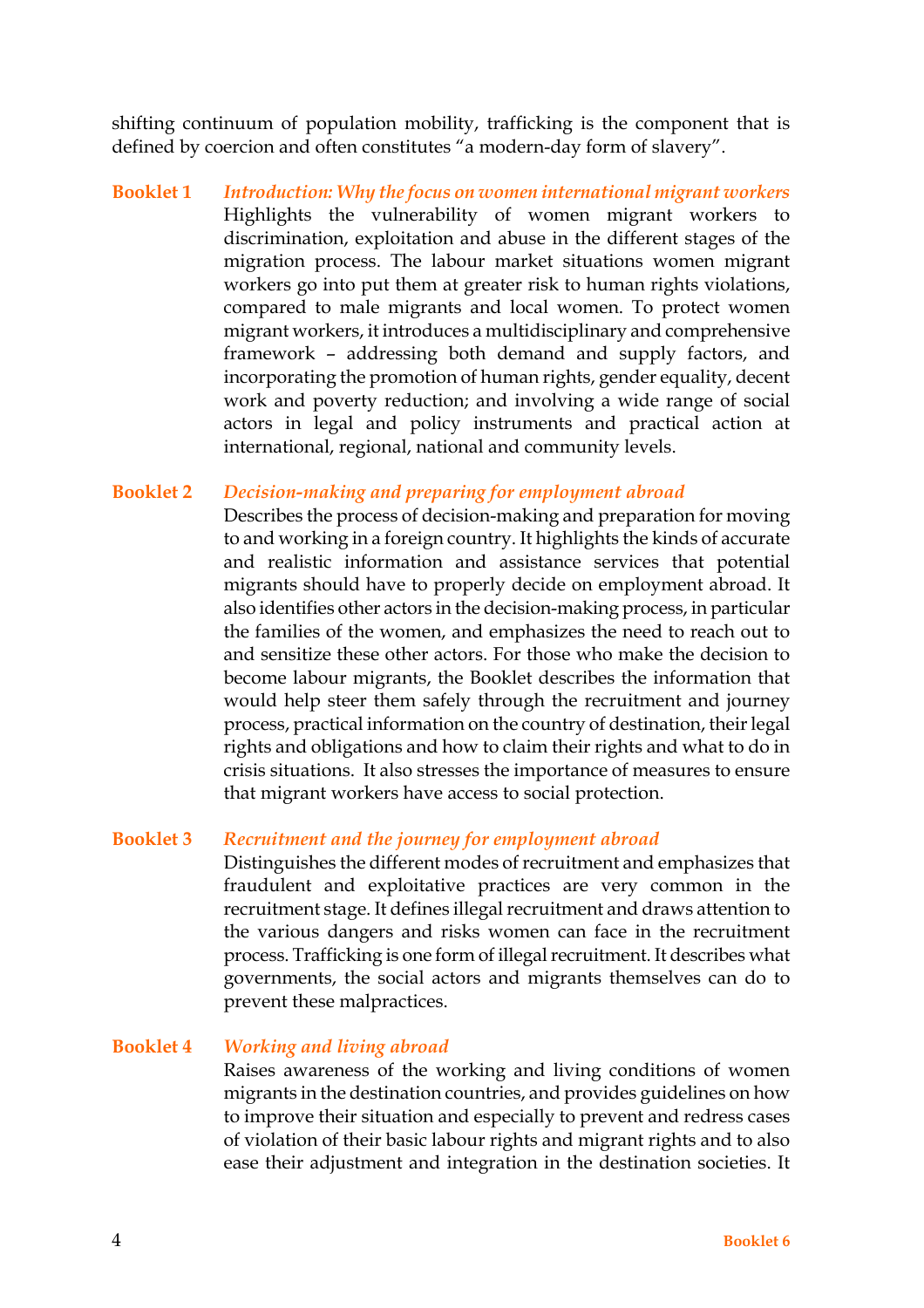provides examples to show that where women migrant workers are organized and have networks of information and social support, exploitation is much less likely to occur. The focus is on migrant domestic workers who are among the most vulnerable to exploitation and abuse and because domestic work is the single largest employment category for women migrants.

#### **Booklet 5** *Back home: return and reintegration*

Illustrates the specific problems faced by women migrants returning to their home countries and families. It identifies the kinds of supports logistical, legal, socio-psychological, employment, skills related and financial - they need to enable them to achieve successful reintegration and avoid re-migration or being re-trafficked. It emphasizes opportunities for remunerative employment as key to successful reintegration.

#### **Booklet 6** *Trafficking of women and girls*

Focuses on a global problem of growing concern: trafficking in persons, especially women and girls. It identifies the supply-side and demand-side causes, describes the mechanics of trafficking and explains why women and girls are more vulnerable to becoming victims. It points out that trafficking in human beings is, first and foremost, a violation of human rights; it should not be dealt with merely from the perspective of fighting illegal migration nor protecting national interests. A wide range of actors need to tackle the entire cycle of trafficking through policy, action and cooperation at different levels for the prevention of trafficking, support for and protection of victims and prosecution of traffickers.

Each booklet is structured to:

- ! **Enhance knowledge and understanding** by government officials, the social actors and individual migrants themselves of the concerns and challenges relating to the prevention of discrimination, exploitation and abuse of migrant workers, in particular women migrant workers, and the protection of their human rights.
- ! **Facilitate learning from the experiences of actors in countries of origin, transit and destination** by documenting a variety of approaches, strategies and practical examples for preventing and redressing discrimination, exploitation and abuse of women migrant workers, including those who have been trafficked. Where possible, the factors behind the success or failure of these strategies and approaches are also identified.
- **If all indicate the normative framework** that could be used for addressing discrimination, exploitation and abuse of women migrant workers**.** Law and policy makers can refer to relevant international and regional standards and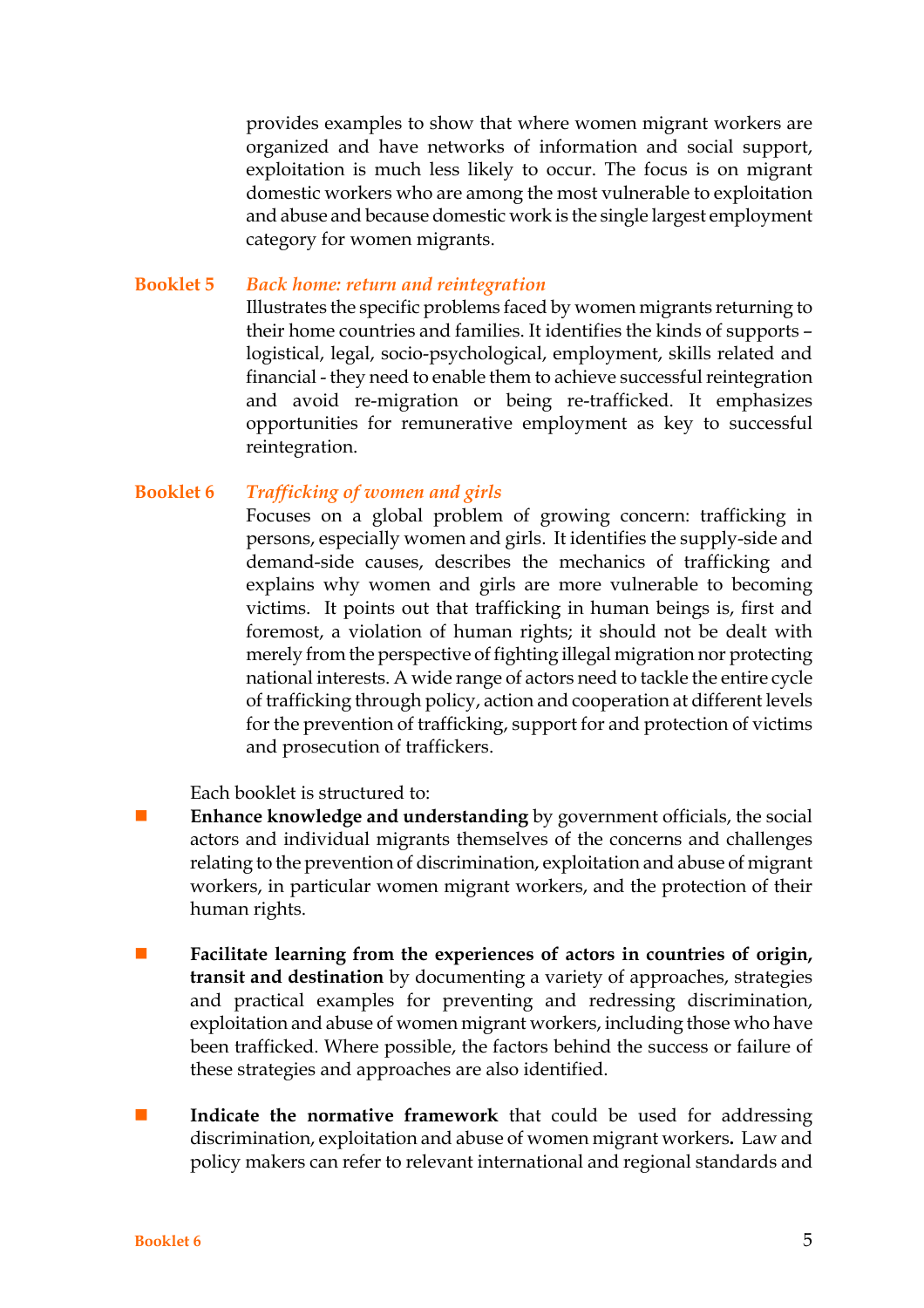some national examples to adopt a rights-based approach and to formulate or review legislation.

- **Present guidelines, checklists and practical examples for action, so that** government agencies, workers' and employers' organisations, nongovernmental organizations (NGOs), community-based organizations (CBOs) and other interested groups and migrants themselves have better knowledge and are equipped with practical tools on what might be possible or effective for assisting vulnerable women in the migration process. However, since circumstances vary from one country to another, the information is not intended to represent "best" or "good" practices that should be adopted in all situations or be used in any definitive manner.
- ! **Indicate the scope for, and the advantages of, cooperation and collaboration** between government agencies, law enforcement and judiciary sectors, workers' and employers' organisations, NGOs, CBOs, the media, research institutions and other interested groups in countries of origin, transit and destination.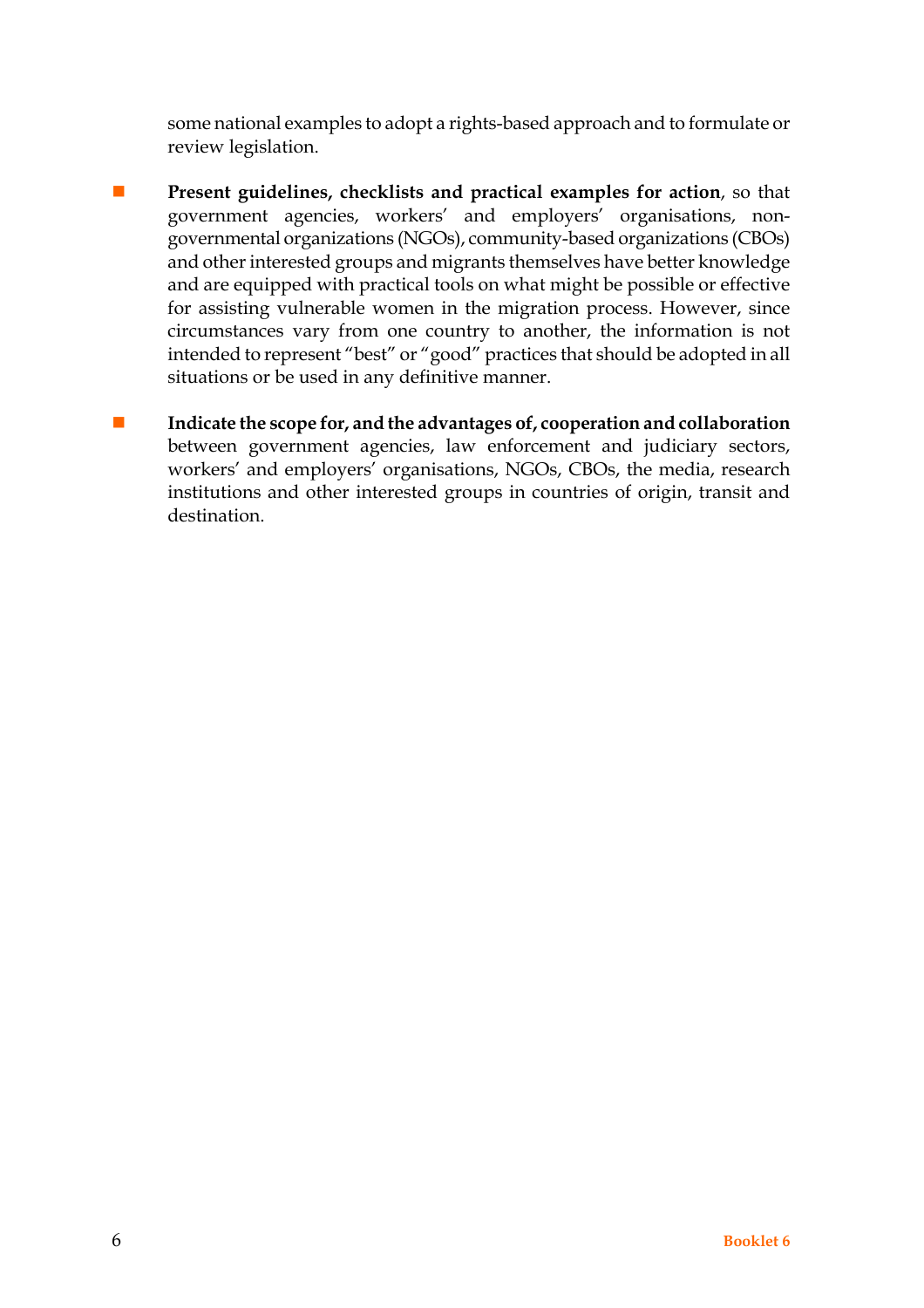## **6.2. How to use the Guide**

The booklets of the Guide do not constitute a modular training package or a step-by-step manual on how to design, implement and monitor policies and strategies to improve the situation of women migrant workers. The booklets are intended to serve as a "user-friendly" information source, to be used in a flexible manner by a wide variety of users. Although the Guide focuses on women migrant workers – because they are generally more at risk to discrimination, exploitation and abuse than men – the approach throughout the guide is gender-sensitive and many parts of the guide are also helpful for male migrant workers. The greater vulnerability of girls, as compared to boys, to migration in abusive conditions is also pointed out, but child-specific measures are outside the scope of the Information Guide.

Individual and institutional users may select one or more particular booklets or take the Guide as a whole and utilize and adapt the materials according to their specific needs and contexts. Notes, a bibliography and useful websites are provided at the end of each booklet for readers interested in more detailed or additional explanations and reference materials.2 Cross-references are provided where there are areas of overlap in the different booklets or where issues are dealt with in more than one section or booklet. Important information is repeated, so that each booklet is as complete as possible.

The Information Guide can be used for:

- ! **Awareness raising or sensitisation:** To improve understanding of the vulnerabilities faced by migrant workers to discrimination, exploitation and abuse, including trafficking, and the challenges confronting government, workers' and employers' organizations, NGOs and other civil society actors in addressing these vulnerabilities, protecting human rights and promoting decent work for migrant workers, in particular for women migrant workers. Access to such information may empower the women themselves to increase their self-esteem and build confidence to defend their rights as women, as migrants and as workers.
- ! **Advocacy and publicity:** The Guide intends to place the discrimination, exploitation and abuse that women migrant workers experience on the "radar screen" of the international human rights, development and donor communities. Government agencies, NGOS and other social actors may also use the Guide for media campaigns, community mobilization and outreach to inform or educate the general public and other concerned actors, including migrant women and men themselves, about the role they can play and the possible measures they can take to protect vulnerable women migrant workers and to improve the situation of migrants of both sexes in general.
- ! **Tool for action:** The Guide highlights international instruments, examples of national legislation, actual policies and tested action programmes. It also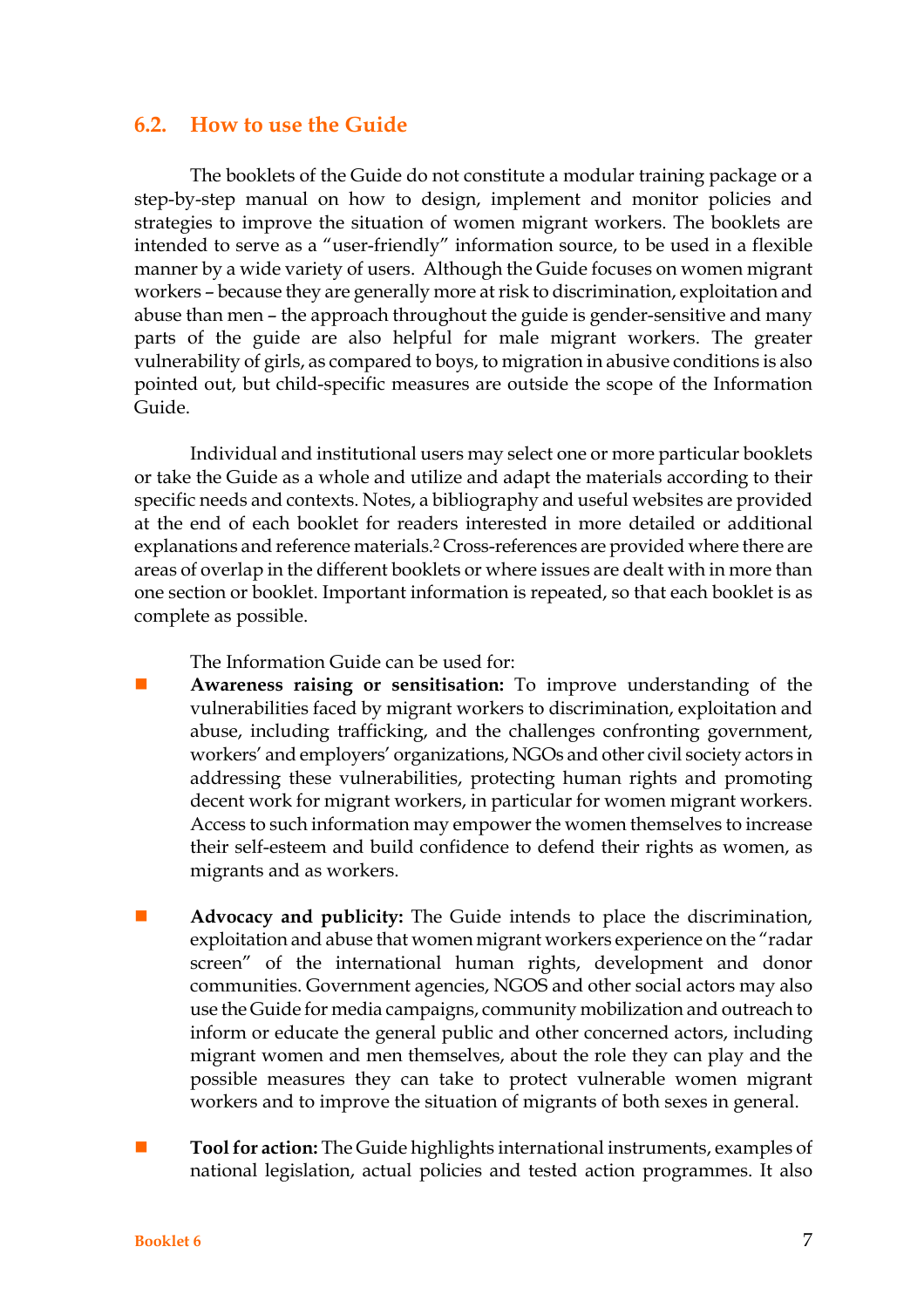provides checklists for social actors to verify whether they have taken into account all the critical considerations when planning and implementing certain initiatives.

- ! **Training and educational purposes:** The information in the booklets may serve as background material in training seminars (such as for migration officers, labour attachés, law enforcement officers and employment agents), topics to include in school curricula or general education programmes targeting potential female migrants, and, importantly, in preparation courses for migrant women before they go abroad.
- **Networking tool:** The Guide offers ideas for improving networking and collaboration between and amongst government and social actors, trade unions, NGOs and employment agencies; for generating discussion and stimulating action amongst various stakeholders; and building alliances between various organizations and individual migrant women within and between countries of origin, transit and destination.

To assist users of the Guide, the information is organized in different ways:

! Aims of the different booklets and sections of the Information Guide  **Text** *Text box in coloured italics, main themes and highlights of different sections of the Information Guide Text box in bold italics, international instruments*  ۰ Coloured text box, important explanations or examples of policies or action  **Key points to bear in mind**  \$ *Elaboration/details of key points* %Checklists or guidelines &*Good practices* ' *Bad practices* ( *Lessons learned*  !Refer to, cross-references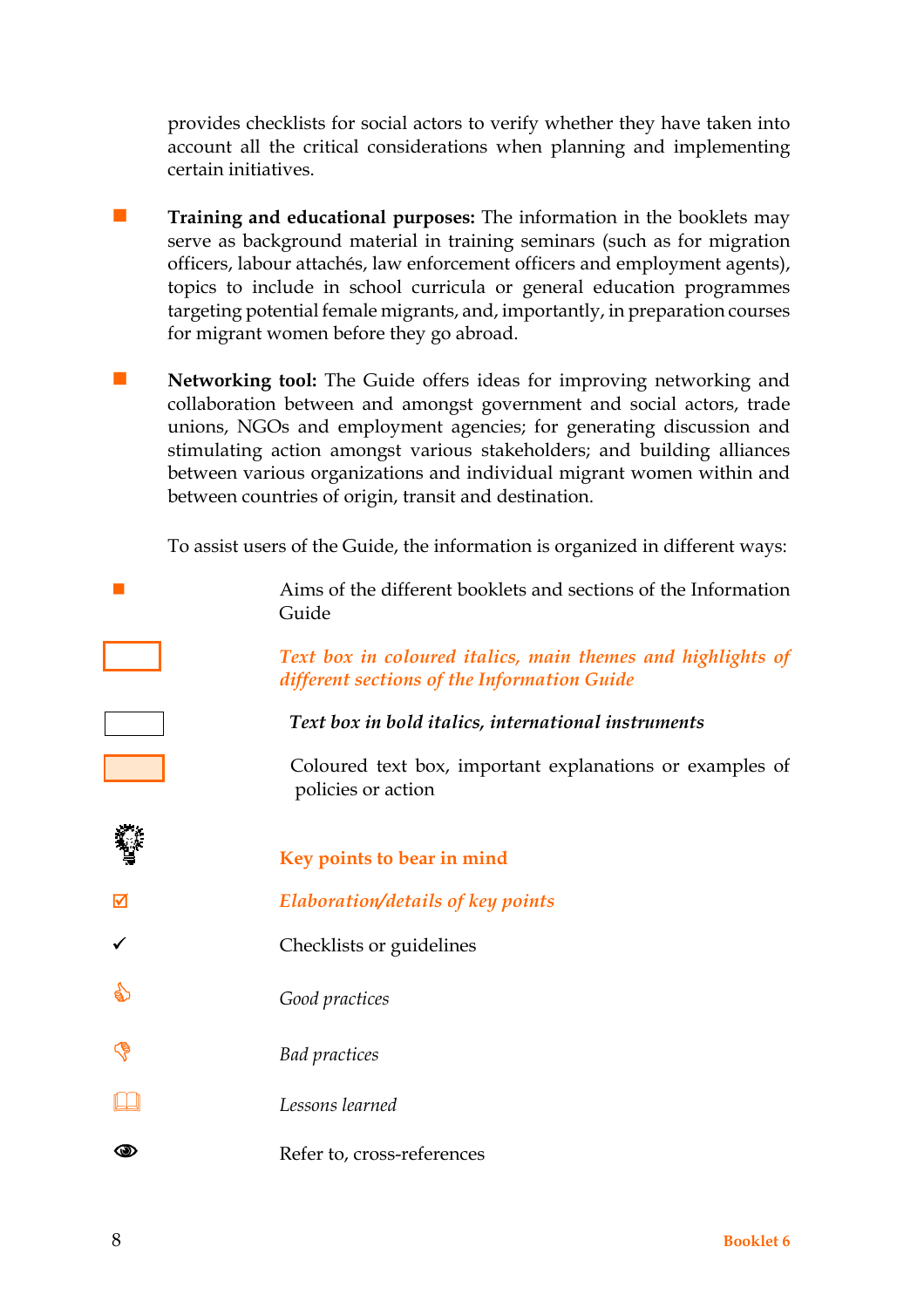## **6.3. Trafficking: A global problem affecting particularly women and girls**

# 纂

## **Trafficking is one component in the complex and shifting continuum of population mobility and migration, but it is an especially abusive component**  $[$  **<sup>** $\bullet$ **</sup>** Box 6.2].

Although there are no precise data available - because of the very nature of trafficking  $-$  the evidence indicates an alarming increase in the incidence  $3$ , severity and global reach of trafficking; the highly systematic nature and sophisticated mechanisms involved; the links with organized crime and official corruption; the varied purposes for which persons are trafficked; and the particularly exploitative and abusive effects of trafficking. In recent years, trafficking, especially in women and children for sexual exploitation and other forms of labour exploitation, has come high on the agenda of government and non-government actors worldwide:

*ìTrafficking in persons is a particularly abusive form of migration. In the Millennium Declaration, States resolved to take measures to ensure respect for the protection of the rights of migrants and to intensify their efforts to fight trafficking [...]. Urgent, effective and coherent action is therefore required. It is essential to recognize the complexities involved. Trafficking is not one single event, but a series of constitutive acts and circumstances involving a wide range of actors. It is essential that anti-trafficking measures take account of this fact and that efforts are made to address the entire cycle*  of trafficking".<sup>4</sup>



**The main reasons for the growing international concern over the trafficking of human beings are:** 

- \$ *The human rights dimension of the problem;*
- \$ *Forced labour and a modern form of slavery;*
- \$ *The gender dimensions;*
- \$ *An extremely serious decent work deficit;*
- \$ *The links with globalization;*
- \$ *The conflation of trafficking with migration;*
- \$ *The links between trafficking in human beings and organized crime;*
- \$ *The links between trafficking and the sex industry;*
- \$ *The possible links between trafficking and the spread of sexually transmitted infections (STIs) and HIV/AIDS;*
- \$ *The inadequacy of current legal provisions and policy interventions.*

! *The human rights dimension of the problem***:**

Depending on the respective interest of the

*Violations of human rights are both a cause and a consequence of trafficking in persons. Accordingly, it is essential to place the protection of all human rights at the centre of any measures taken to prevent and end trafficking.*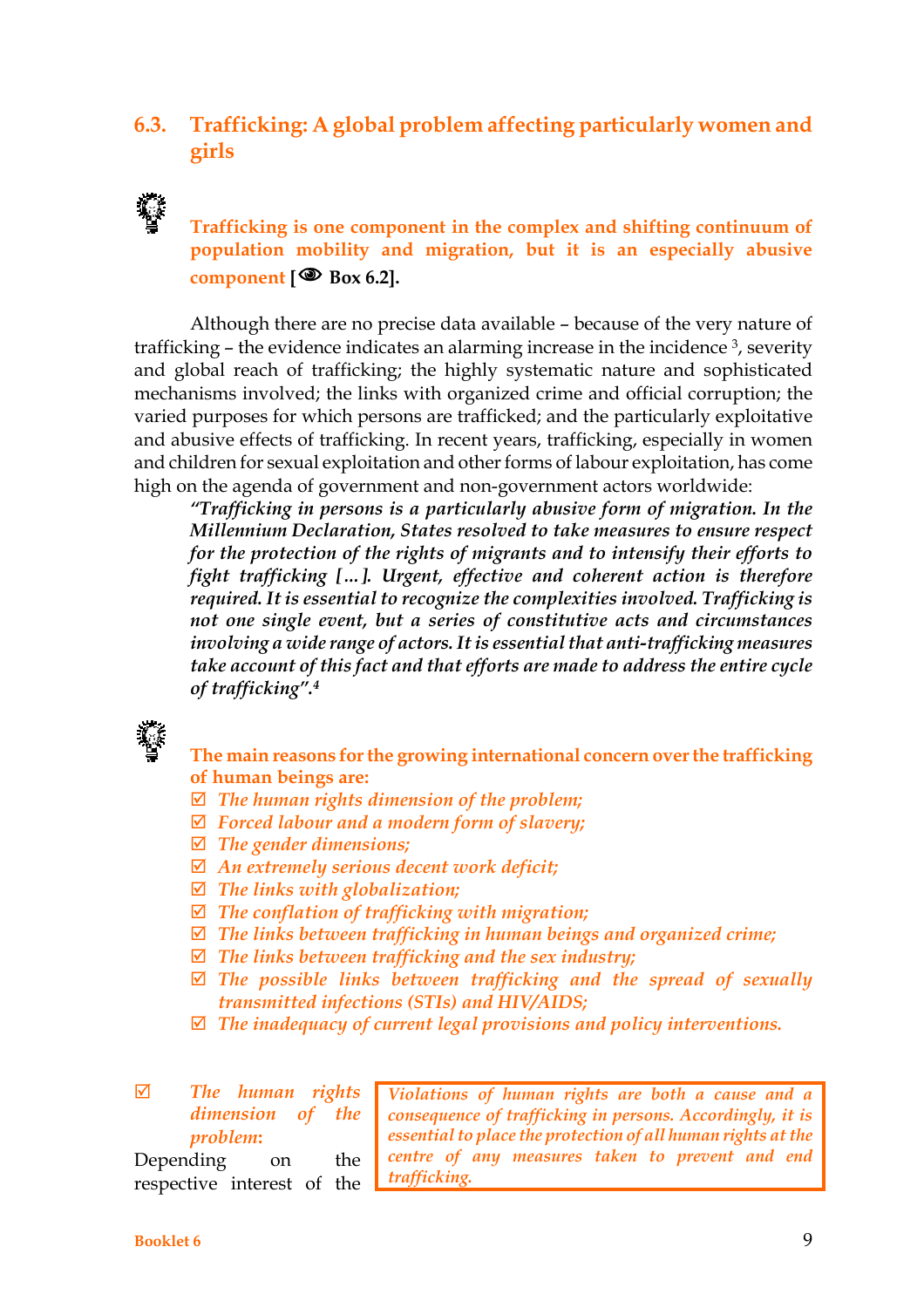actors and institutions involved, trafficking used to be viewed mainly as a problem of organized crime, irregular migration or prostitution. More recently, however, it is the human rights aspect that has gained prominence. Trafficking is defined by the coercive, non-consensual and exploitative or servile nature of the purpose of movement, and involves a number of serious human rights violations, including forced labour, sexual and labour exploitation, violence and abuse of the victims. ìViolations of human rights are both a cause and a consequence of trafficking in persons. Accordingly, it is essential to place the protection of all human rights at the centre of any measures taken to prevent and end trafficking. Anti-trafficking measures should not adversely affect the human rights and dignity of persons and, in particular, the rights of those who have been trafficked, migrants, internally displaced persons, refugees and asylum seekers".<sup>5</sup>

! *Forced labour and a modern form of slavery***:**   $T$ Trafficking in *Although sexual servitude of women is most often highlighted, other forms of forced labour - such as in domestic service, agriculture, sweatshop manufacturing can be equally serious and should be given equal attention.*

persons is a modern form of slavery, and it is the largest manifestation of slavery today".<sup>6</sup> Traffickers use threats, intimidation and violence to subject victims to involuntary servitude, peonage, debt bondage, and forced or phoney marriages, to engage in forced prostitution or to labour under conditions comparable to slavery for the traffickers' financial gain. Although sexual servitude of women is most often highlighted, other forms of forced labour - such as in domestic service, agriculture, sweatshop manufacturing – can be equally serious and should be given equal attention. The *ILO Forced Labour Convention, 1930 (No.29)* defines forced or compulsory labour as:

*All work or service which is exacted from any person under the menace of any penalty and for which the said person has not offered himself voluntarily.* 

## $\blacksquare$  **The gender** *dimensions*:

A rights-based concern is necessarily also a gender-responsive concern.

*Trafficking is a serious manifestation of the feminization of poverty and the broader challenges facing women and girls in a world still characterized by gender discrimination, both within and outside the labour market.* 

Gender is a determining factor in trafficking, both on the supply and demand sides. Women and girl children are much more likely than men and boys to be the victims of trafficking, in particular into prostitution and other forms of sexual exploitation, but also into labour exploitation and contemporary forms of slavery. Trafficking is a serious manifestation of the feminization of poverty and the broader challenges facing women and girls in a world still characterized by gender discrimination, both within and outside the labour market.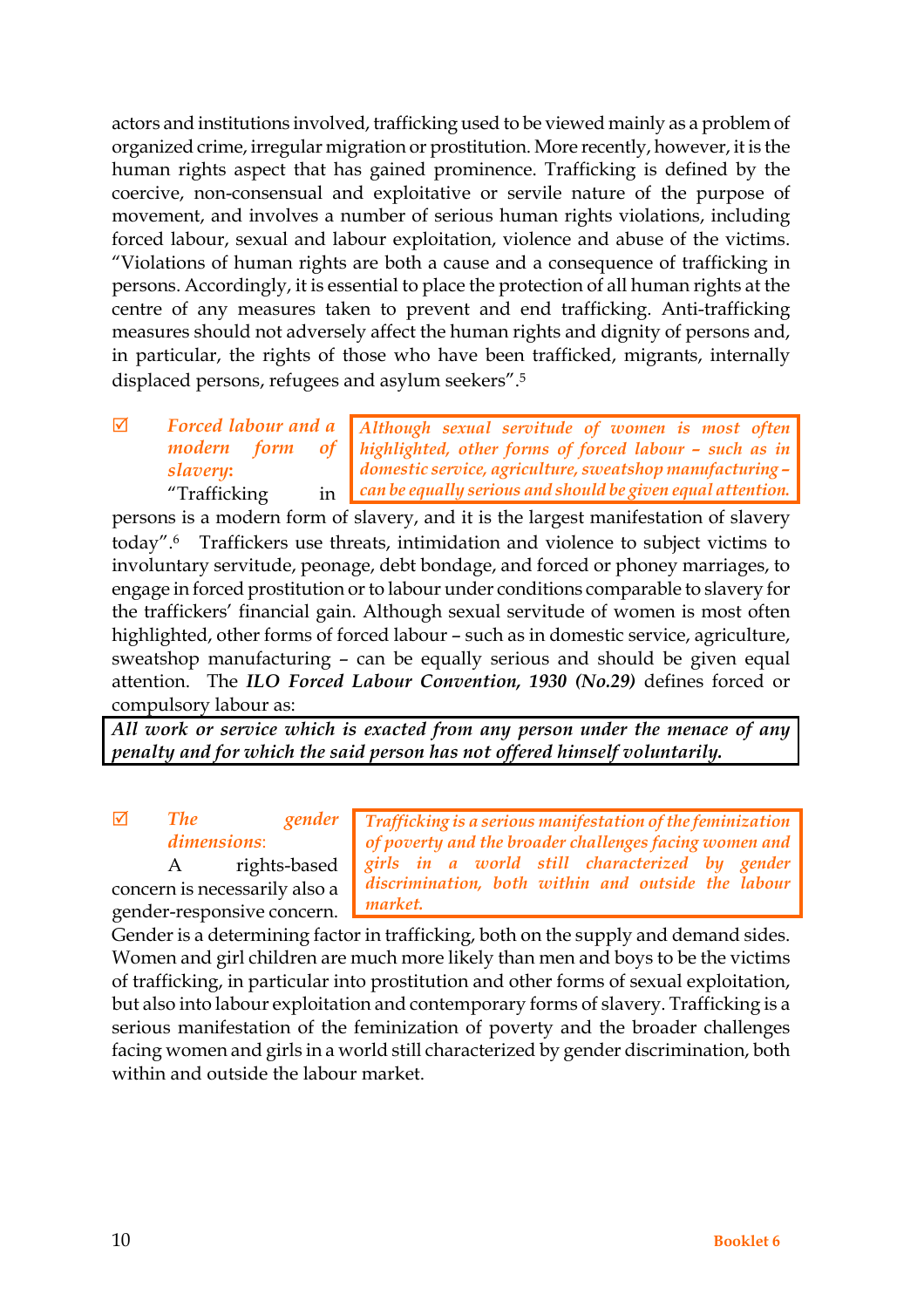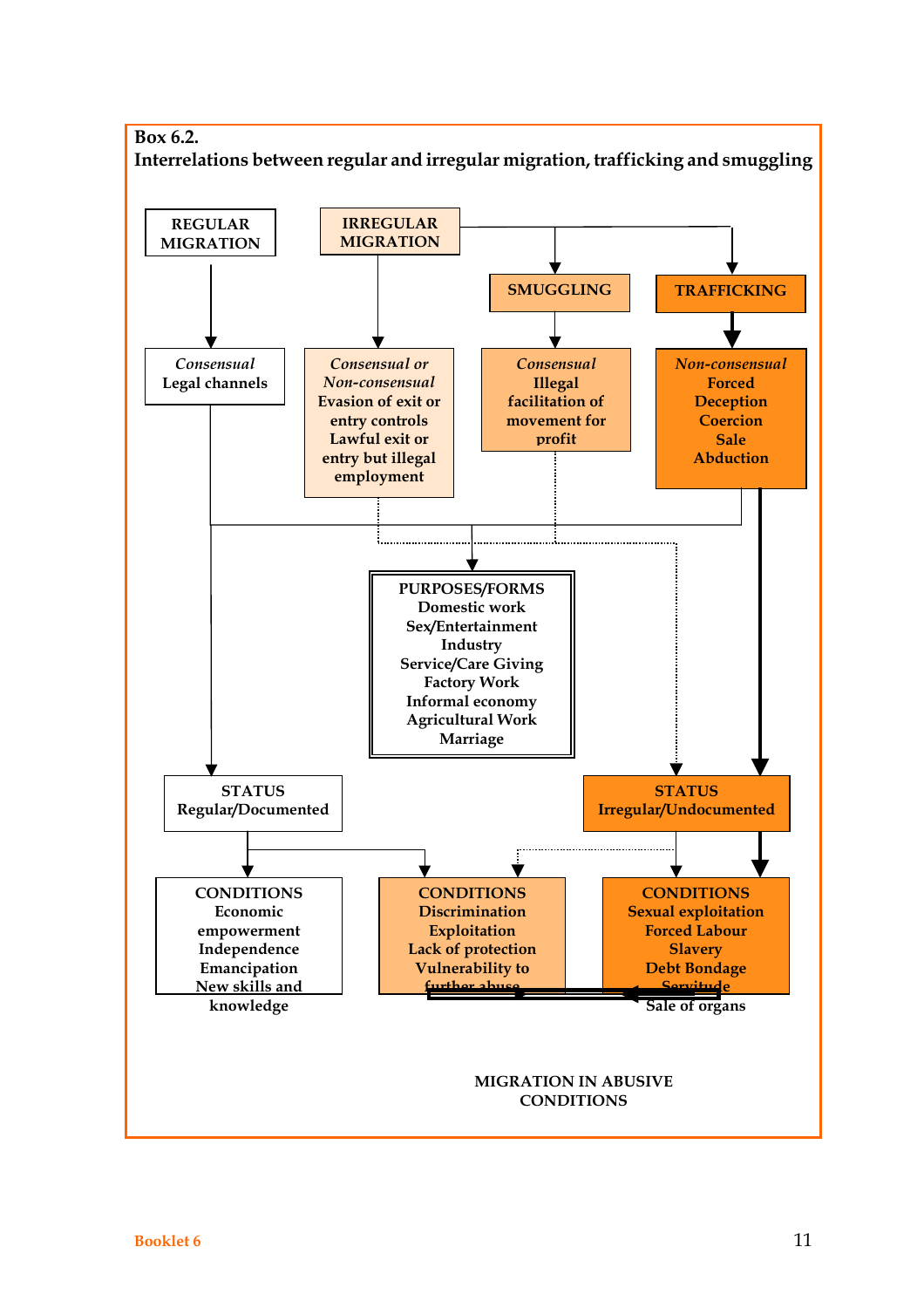However, it is important to avoid the misperception sometimes made that "men migrate or are smuggled, women are trafficked". In some areas the largest numbers of victims of trafficking may be male. For example, studies have suggested that over 80 per cent of the migrants trafficked into Ukraine and Poland have been male<sup>7</sup>

## ! *An extremely serious decent work deficit:*  Trafficking is

inimical to the ILO's

*Trafficking is inimical to the ILOís primary goal of promoting opportunities for women and men to obtain decent and productive work in conditions of freedom, equity, security and human dignity.* 

primary goal of promoting opportunities for women and men to obtain decent and productive work in conditions of freedom, equity, security and human dignity. Trafficking flouts fundamental labour standards and proper working conditions for all workers, national or migrant. Trafficking disrupts or circumvents the efficient functioning of labour market institutions in source, transit and destination countries.

## ! *The links with globalization***:**

Trafficking has been highlighted as the "underside of globalization".8 Research and various reports have emphasized the increase in trafficking with the rise of globalization, which has accentuated and demarcated the stark differences between communities and countries and between persons. At the same time, globalization has shrunk the globe through transportation, information and communications technology and transformed the ways in which such technology sells dreams of a better life elsewhere. The processes integral to globalization have also intensified the disruptive effects of modernization and capitalist development and contributed to growing economic and social insecurity.

## $\nabla$  *The conflation of trafficking with migration***:**

Many States make the mistake of conflating trafficking in persons with migration. They do not *Many States make the mistake of conflating trafficking in persons with migration and attempt to stop trafficking by placing stricter restrictions on migration and mobility especially of women. However, restrictive migration regimes often have the unintended opposite effect of encouraging trafficking and aiding and abetting traffickers.* 

distinguish between trafficking, migrant smuggling and other forms of irregular or undocumented migration  $[\mathbf{\mathcal{D}}$  Box 6.2], and attempt to stop trafficking by placing stricter restrictions on migration and mobility especially of women. However, restrictive migration regimes often have the unintended opposite effect of encouraging trafficking and aiding and abetting traffickers. Restrictive migration policies and tighter border controls in the face of strong pull and push pressures may, on the one hand, make irregular migration channels the only alternative for migrants and, on the other hand, present lucrative opportunities for those who make a business out of circumventing these restrictions **[**! **Section 6.4.1 below** which explains the dangers especially for women of conflating trafficking with migration and also trafficking with prostitution].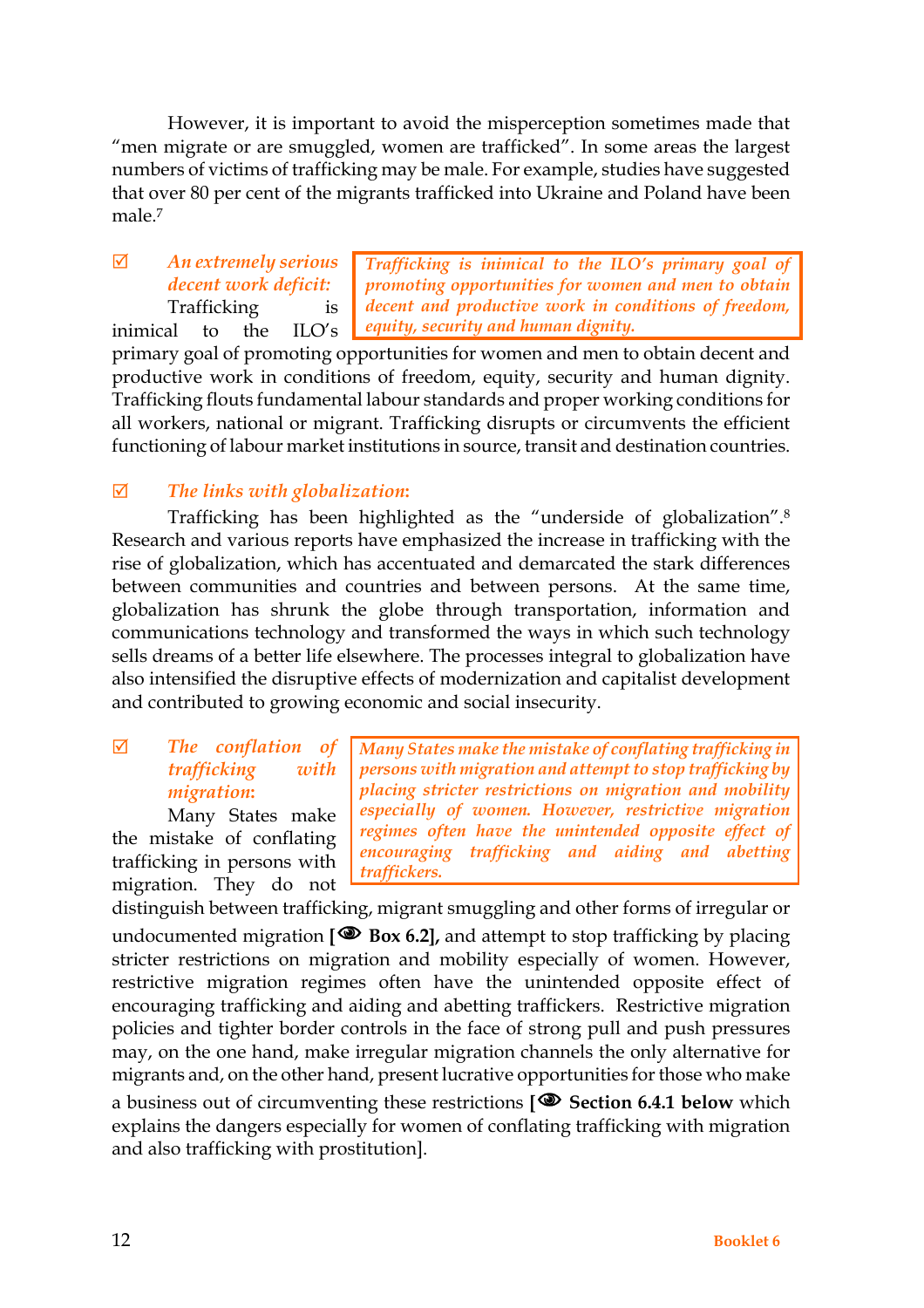## ! *The links between trafficking in human beings and organized crime***:**

Trafficking in persons is increasingly perpetrated by organized, sophisticated criminal enterprises. The United Nations Office for Drug Control and Crime Prevention has described trafficking as the fastest growing business of organized crime - because of the number of people involved, the scale of profits being generated and its multifold nature.9 It is one of the most lucrative criminal enterprises in the world, estimated to be the third largest source of profits for organized crime, behind only drugs and guns. 10 Vertical and horizontal linkages have been traced between trafficking networks and sectors of the crime industry and corporate enterprise, including transportation and tourism. It has also been noted that the traditional competition and antagonism between different ethnically based criminal organizations has been overcome, so that now, for example, Russian, Chinese, Turkish, Albanian Mafia and Italian criminal groups actively collaborate in trafficking and other criminal activities.11 Trafficking is often aided by official corruption in countries of origin, transit and destination, thereby threatening the rule of law.

## ! *The links between trafficking and the sex industry***:** Women and girls

are particularly vulnerable

*Women and girls are particularly vulnerable to being trafficked for the purpose of prostitution and sexual exploitation. However, trafficking should not be equated with sexual exploitation; other forms of labour exploitation and forced labour are equally significant.* 

to being trafficked for the purpose of prostitution and sexual exploitation. At the same time, trafficking of women and girls for purposes of sexual exploitation relies upon, and sustains prostitution and gender inequality. The South Asian Association for Regional Cooperation (SAARC) specifically adopted a C*onvention on Preventing and Combating Trafficking in Women and Children for Prostitution* in January 2002 12*,* and the Committee of Ministers of the Council of Europe adopted a recommendation on action against trafficking in human beings for the purpose of sexual exploitation.13 The *United States Victims of Trafficking and Violence Protection Act of 2000* defines "severe form of trafficking in persons" as including "sex trafficking in which a commercial sex act is induced by force, fraud or coercion, or in which the person induced to perform such act has not attained 18 years of age".  $14$  Many NGOs too have placed trafficking high on their political agenda mainly because they view trafficking as central to and emblematic of the globalization of female sexual exploitation. However, it is important to re-emphasize: trafficking should not be equated with sexual exploitation; other forms of labour exploitation and forced labour are equally significant.

## ! *The possible link between trafficking and the spread of sexually transmitted infections (STIs) and HIV/AIDS:*

The Declaration of Commitment on HIV/AIDS, adopted by the United Nations General Assembly by its resolution of June 2001, called for reduction of the vulnerability of women and girls to HIV/AIDS through the elimination of all forms of discrimination, including trafficking of women and girls. The main areas of concern for trafficked women and girls are reproductive and general health, the use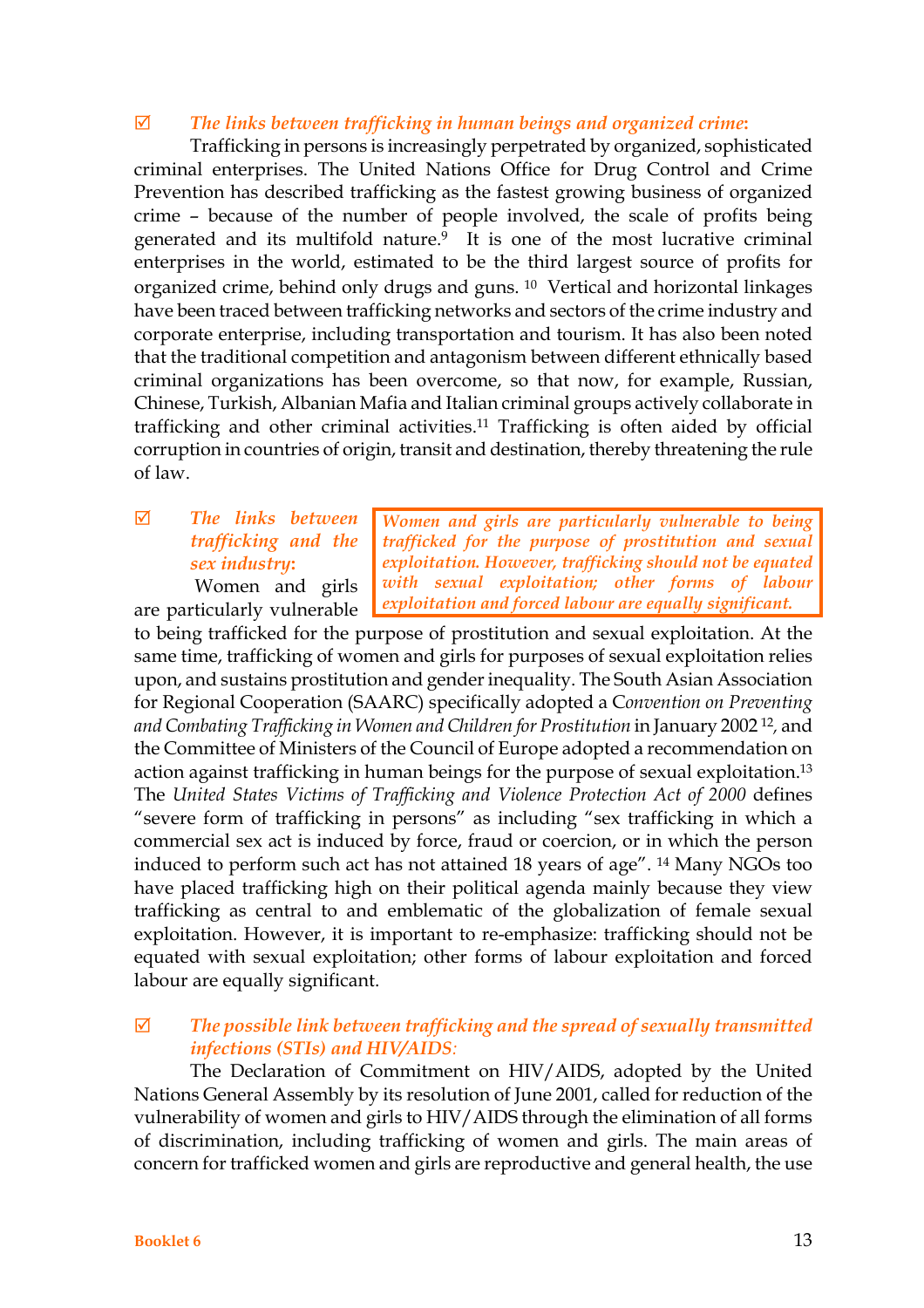of and access to contraception, access to counselling and support for reproductive health, and the effects of physical violence and STIs, including HIV/AIDS. On the other hand, the threat of HIV/AIDS can also be used to further discriminate against the female victims of trafficking. Women and girls who are rescued from traffickers are often subject to compulsory HIV/AIDS testing upon return to their home countries, whereas men are not.

 $\nabla$  *The inadequacy of current legal provisions and policy interventions:* The lack of specific

*The law and order approaches that are adopted by governments to combat trafficking are often at odds with the protection of human rights and may create or exacerbate existing situations that cause or contribute to trafficking.* 

appropriate and effective legislation on trafficking at national level has been identified as one of the major obstacles in the fight against trafficking. Existing legislation and law enforcement in most countries have been inadequate to deter trafficking and bring traffickers to justice, failing to reflect the gravity of the offences involved:

- " Most countries do not have legislation that would allow the perpetrators to be prosecuted directly for the crime of trafficking. This leads to a situation whereby even the most obvious cases of trafficking are prosecuted under laws that apply to lesser offences - such as laws on prostitution or on pimping. The limited scope of these laws allows traffickers to receive a relatively light penalty that does not reflect the serious and brutal nature of trafficking;
- $\blacksquare$  Even when trafficking is defined as a crime in law, it is sometimes confined to trafficking for the purpose of sexual exploitation and does not cover other forms of forced labour, slavery or servitude. Such an approach of conflating trafficking with prostitution not only means that traffickers often escape deserved punishment; it can also lead to further discrimination against female victims of trafficking because of prejudicial attitudes of law enforcers and society at large towards prostitutes;
- $\blacksquare$  On the other hand, the victims of trafficking are often punished more harshly than the traffickers themselves; they are prosecuted and deported, rather than protected. The authorities tend to treat trafficked persons as criminals rather than as victims, because of their irregular residence and employment status in the destination country, or because they work in prostitution. These actions lead victims to mistrust authorities and to refuse to co-operate with investigations, thereby decreasing the chance that traffickers will be successfully prosecuted;
- $\blacksquare$  The government approach is to combat 'illegal migration', organized crime and (illegal) prostitution, whereas the need for prevention programmes and victims' rights protection does not receive adequate attention. This narrow approach deprives trafficked persons of their basic human rights, and may create or exacerbate existing situations that cause or contribute to trafficking;
- Law enforcement agencies may simply move trafficked persons from one system of control to another – from being controlled by traffickers to being controlled by law enforcement officials. They tend to prioritise the needs of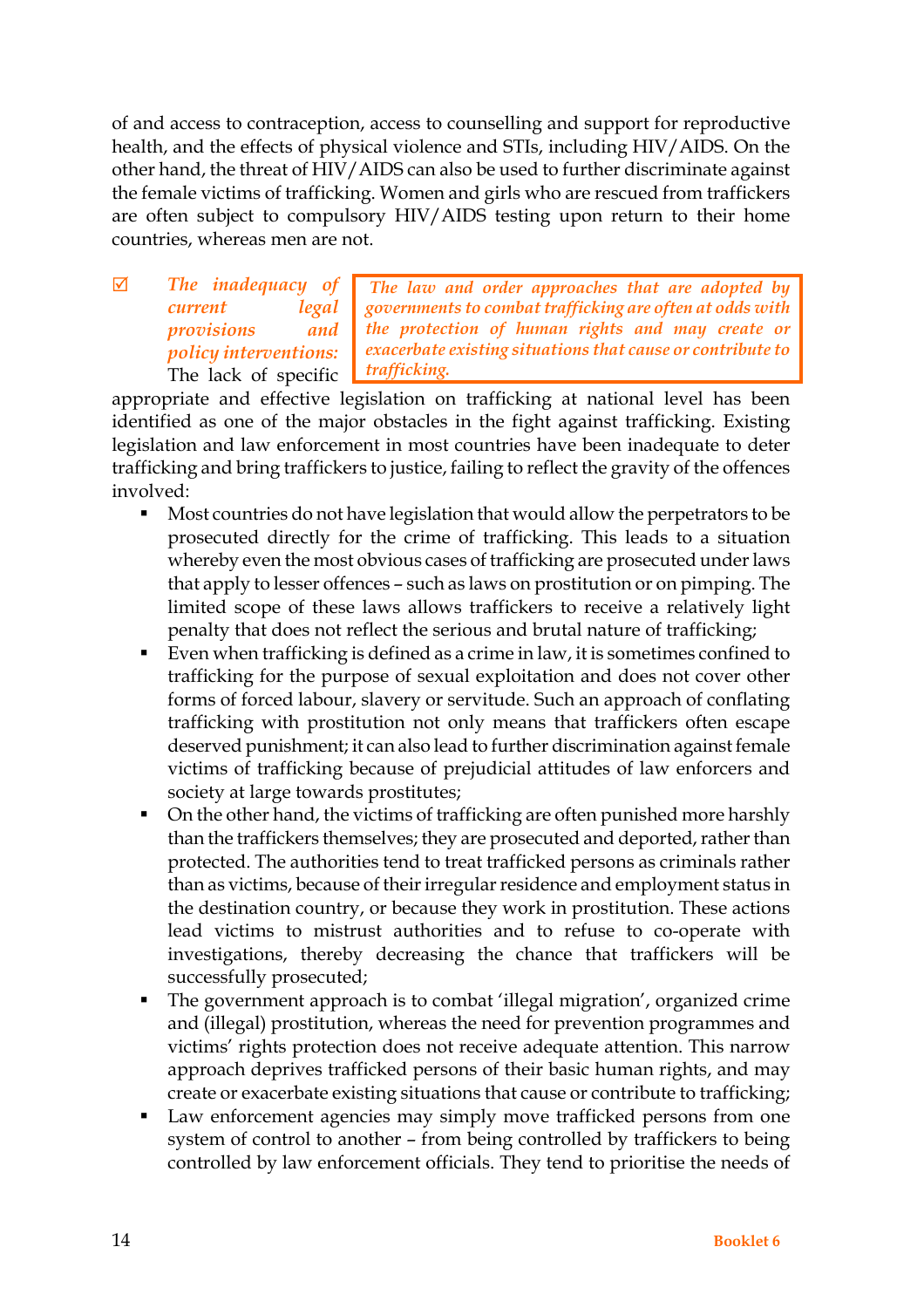law enforcement over the rights of trafficked persons, who are seen primarily as witnesses, as tools of law enforcement. The right of victims to have access to justice is often denied, and prosecutions tend to fail because trafficked persons will not be willing to testify;

" Law enforcement is often hampered by official indifference, corruption, collusion with traffickers, lax or under-funded regulatory mechanisms, such as the police, border guards, labour inspection services and the judiciary, and the failure of governments to prosecute public officials involved in trafficking.

Trafficking in human beings affects everyone, women, men, girls and boys. However, of greatest and most direct concern in this Information Guide is the fact that the majority of trafficked persons are women and girls. This concern over the greater vulnerability of women and girls to trafficking is certainly shared internationally, as evident in the elaboration of a specific *Protocol to Prevent, Suppress and Punish Trafficking in Persons, Especially Women and Children, supplementing the United Nations Convention Against Transnational Organized Crime, 2000,* and other international initiatives*. <sup>15</sup>*

The United Nations Special Rapporteur on Violence against Women, in focussing on trafficking in women, noted that:

*ì Trafficking of women, as the Special Rapporteur defines and understands it, is a particularly violent form of movement, which has to be prohibited. Nevertheless, the Special Rapporteur is of the opinion that trafficking must be considered in the broader context of violations that are committed against women in the course of their movement and migrations. While the experience of being trafficked may affect the level or degree of marginalization or violations that are perpetrated against women, trafficking is not the sole determinant of whether womenís human rights are violated in the course of their national and international movements. Movement and migration, coupled with Governmentsí reactions to and attempts to restrict such movements through immigration and emigration policies, and the exploitation of such attempts by traffickers, place women in situations in which they are unprotected or only marginally protected by law. As such, women who attempt to exercise their freedom of movement are often placed in vulnerable positions vis-à-vis the protection of their human rights".*<sup>16</sup>

Among children, girls are more vulnerable than boys to being trafficked, particularly for sexual exploitation. But, as already explained above in Section 6.1, this Booklet does not deal with the specific framework of response to child trafficking.

 **The problem of child trafficking is a distinct one requiring special attention:** 

" **Children have special rights under international law, in particular the United Nations Convention on the Rights of the Child, 1989 and the ILO Worst Forms of Child Labour Convention, 1999 (No.182);**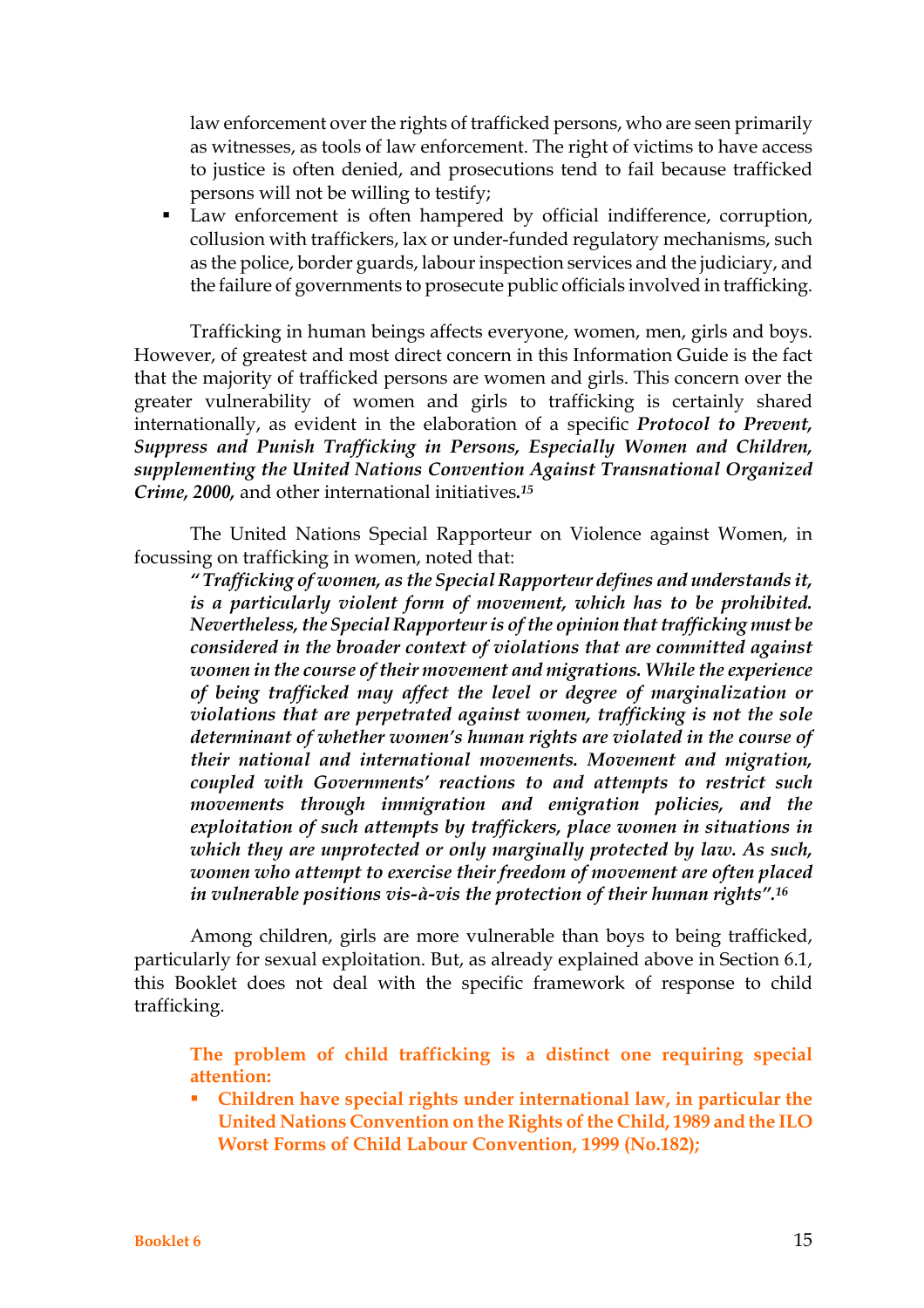- " **Child victims of trafficking have special needs that must be recognized and met;**
- " **The particular physical, psychological and psychosocial harm suffered by trafficked children and their increased vulnerability to exploitation require that they be dealt with separately from adult trafficked persons in terms of laws, policies, programmes and interventions;**
- " **In dealing with the child victims of trafficking the best interests of the child are to be at all times paramount;**
- " **Trafficked children should not be criminalized in any way**.17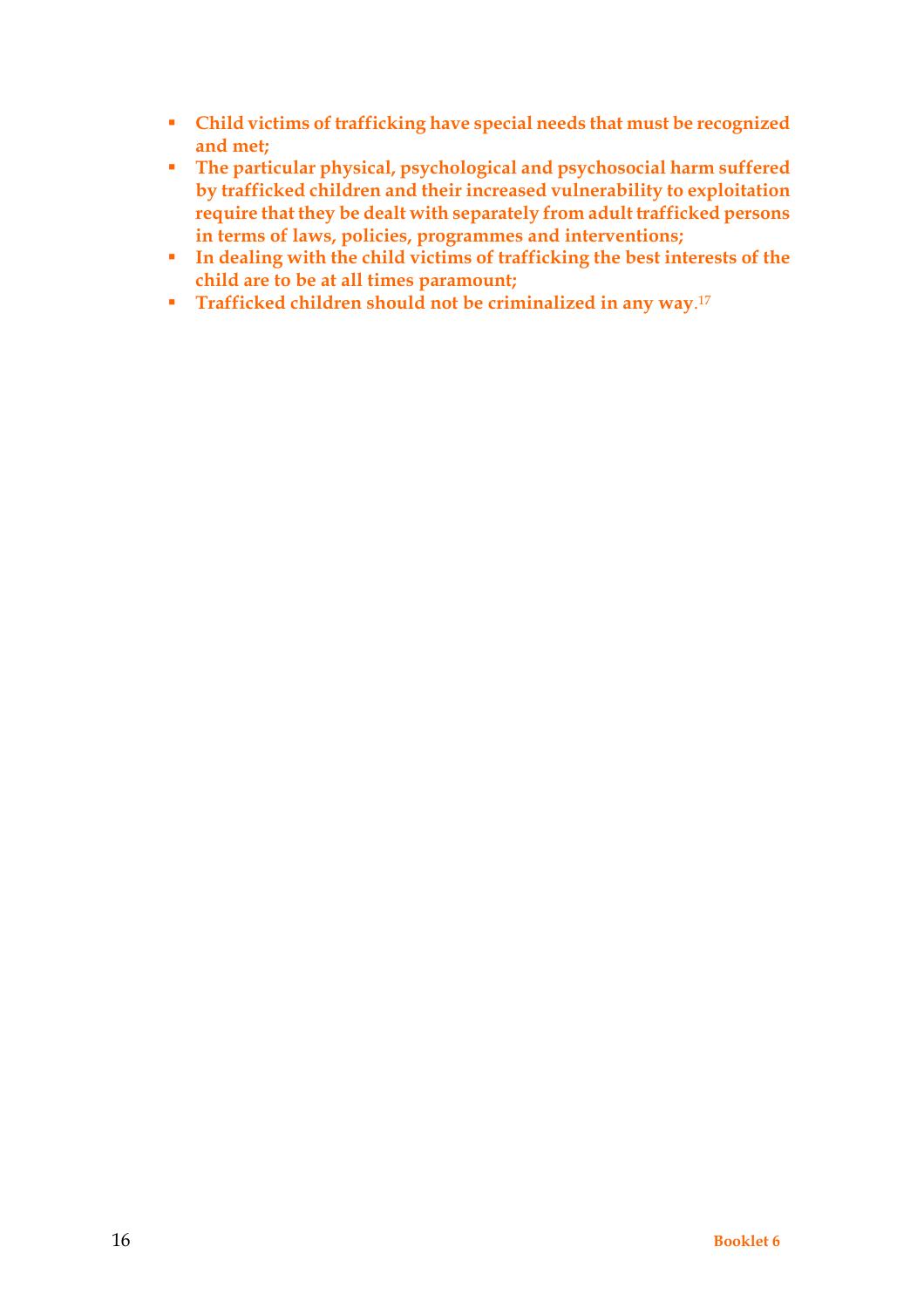# **6.4. Trafficking: what, who and how**

## **6.4.1. Defining trafficking: its coercive and exploitative nature**

It was only in November 2000 that an international definition of trafficking was agreed to, under the *Protocol to Prevent, Suppress and Punish Trafficking in Persons, Especially Women and Children (Trafficking Protocol), supplementing the United Nations Convention Against Transnational Organized Crime, 2000 (also known as the Palermo Convention):* 

#### *Trafficking Protocol*

*Article 3 Use of Terms* 

*For the purposes of this Protocol:* 

- (a) "Trafficking in persons" shall mean the recruitment, transportation, transfer, *harbouring or receipt of persons, by means of the threat or use of force or other forms of coercion, of abduction, of fraud, of deception, of the abuse of power or of a position of vulnerability or of the giving or receiving of payments or benefits to achieve the consent of a person having control over another person, for the purpose of exploitation. Exploitation shall include, at the minimum, the exploitation of the prostitution of others or other forms of sexual exploitation, forced labour or services, slavery or practices similar to slavery, servitude or the removal of organs;*
- *(b) The consent of a victim of trafficking in persons to the intended exploitation set forth in subparagraph (a) of this article shall be irrelevant where any of the means set forth in subparagraph (a) have been used;*
- *(c) The recruitment, transportation, transfer, harbouring or receipt of a child for the*  purpose of exploitation shall be considered "trafficking in persons" even if this does *not involve any of means set forth in subparagraph (a) of this article;*
- *(d)* "Child" shall mean any person under eighteen years of age.

## **Box 6.3. Key features of the** *United Nations Protocol to Prevent, Suppress and Punish Trafficking in Persons, Especially Women and Children*

- " Defines trafficking as a crime against humanity, marked by the intent to deceive and exploit;
- Expands the range of actions considered part of the trafficking process recruitment, transportation, transfer, harbouring, and receipt of persons in end-institutions;
- Addresses a wide range of means used, from blatant force to subtle inducements that capitalize on vulnerability, to achieve "consent";
- " Makes "consent" to the intended exploitation irrelevant, where any of the means outlined in the definition are used;
- " Acknowledges men are also trafficked, though it emphasizes trafficking in women and children;
- Recognizes a range of purposes of trafficking, in addition to sexual exploitation;
- " Contains rights-based and protective social, economic, political and legal measures to prevent trafficking, protect, assist, return and reintegrate trafficked persons, and to penalize trafficking and related conduct; and
- Calls for international cooperation to prevent and combat trafficking. Source: UNIFEM and UN Project on Human Trafficking in the Mekong Sub-region, *Trafficking in Persons A Gender and Rights Perspective Briefing Kit*, Sheet 2.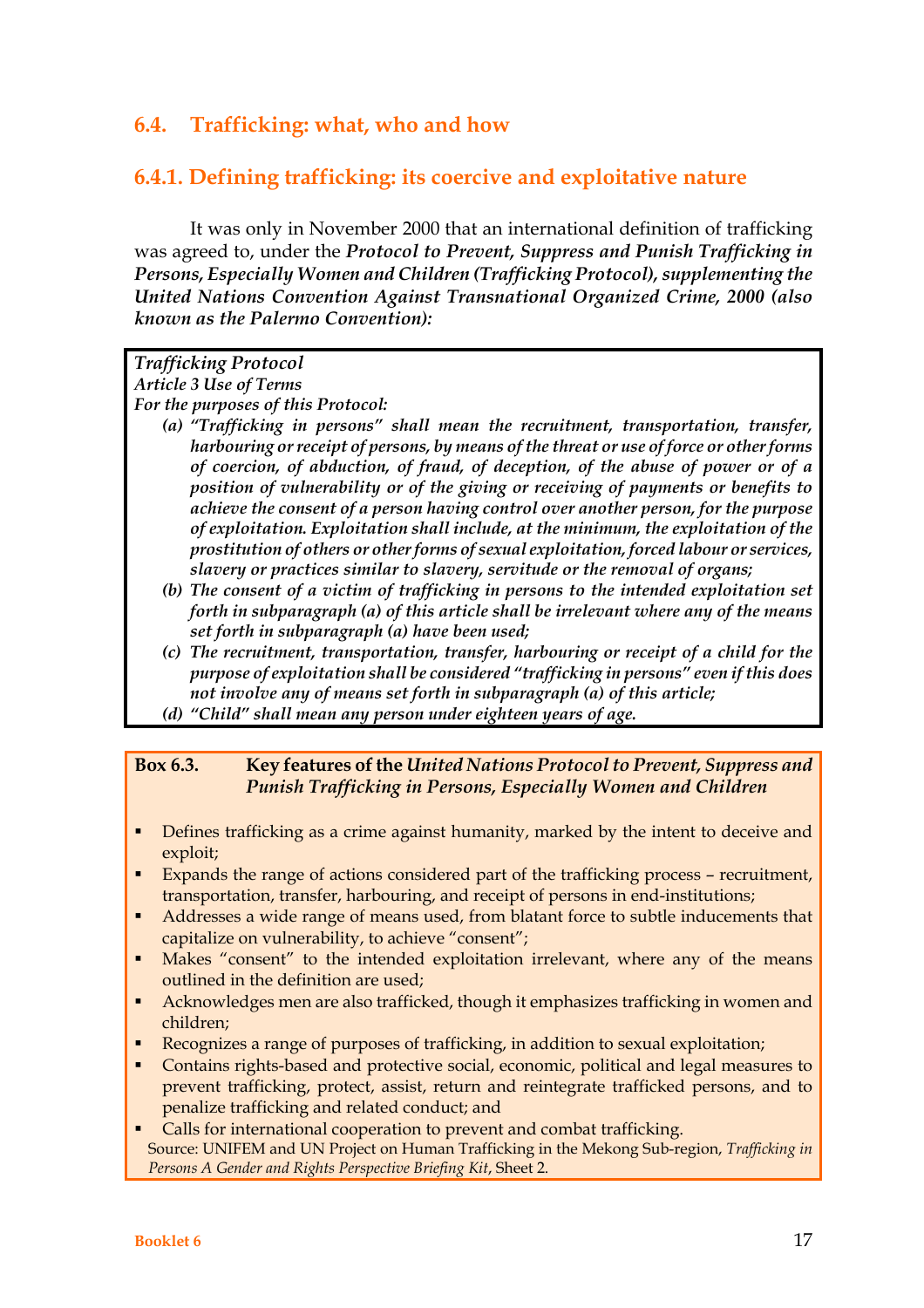Throughout the preparation of the Trafficking Protocol, it was the concern of the United Nations, the ILO and other international organizations that the very definition of trafficking should include a reference to its coercive and exploitative elements, including forced labour, involuntary servitude, peonage, debt bondage, kidnapping, physical violence and other slavery-like practices. It is the presence of **coercion, force and/or deception for the purpose of exploitation** that is the key to determining whether or not a person has been trafficked, and that distinguishes trafficking from migrant smuggling and other forms of irregular migration  $\lceil \bigcirc \Phi \rceil$  Box **6.2]**. It is also important that trafficking is not conflated with smuggling or with prostitution. Trafficking is not just for sexual exploitation; it encompasses all forms of forced labour, slavery and servitude in any sector of the economy.

Compared to trafficking, **smuggling may involve no coercion or exploitation whatsoever.** Smuggling refers to the

*The typical profile of a smuggled migrant is not from the poorest families or communities - because they have to be able to pay upfront in cash for the services of the smugglers – but trafficked persons are most often from the poorest, most marginalized communities and families.*

facilitated, illegal movement of persons across national borders for profit. The smuggled person, desiring to reach a destination country where legal channels of migration have been blocked off, may enter into an entirely consensual contract in order to achieve clandestine or irregular migration. In principle, the smuggling of persons constitutes an illegal border crossing and is therefore a violation against the State. In contrast, trafficking in human beings is a violation of the rights of the individual, so that the victims of the crime are the trafficked persons themselves. Research shows, for example, that the typical profile of a smuggled migrant is not from the poorest families or communities – because they have to be able to pay upfront in cash for the services of the smugglers – but trafficked persons are most often from the poorest, most marginalized communities and families.

The *Protocol Against the Smuggling of Migrants by Land, Sea and Air (Smuggling Protocol), supplementing the United Nations Convention Against Transnational Organized Crime, 2000* <sup>18</sup> defines migrant smuggling as:

# *Smuggling Protocol*

*Article 3 Use of terms* 

- (a) "Smuggling of migrants" shall mean the procurement, in order to obtain, directly or *indirectly, a financial or other material benefit, of the illegal entry of a person into a State Party of which the person is not a national or permanent resident;*
- (b) "Illegal entry" shall mean crossing borders without complying with the necessary *requirements for legal entry into the receiving State;*
- *(c) ìFraudulent travel or identity documentî shall mean any travel or identity document: (i) That has been falsely made or altered in some material way by anyone other than a person or agency lawfully authorized to make or issue the travel or identity document on behalf of a State; or* 
	- *(ii) That has been improperly issued or obtained through misrepresentation, corruption or duress or in any other unlawful manner; or*
	- *(iii) That is being used by a person other than the rightful owner.*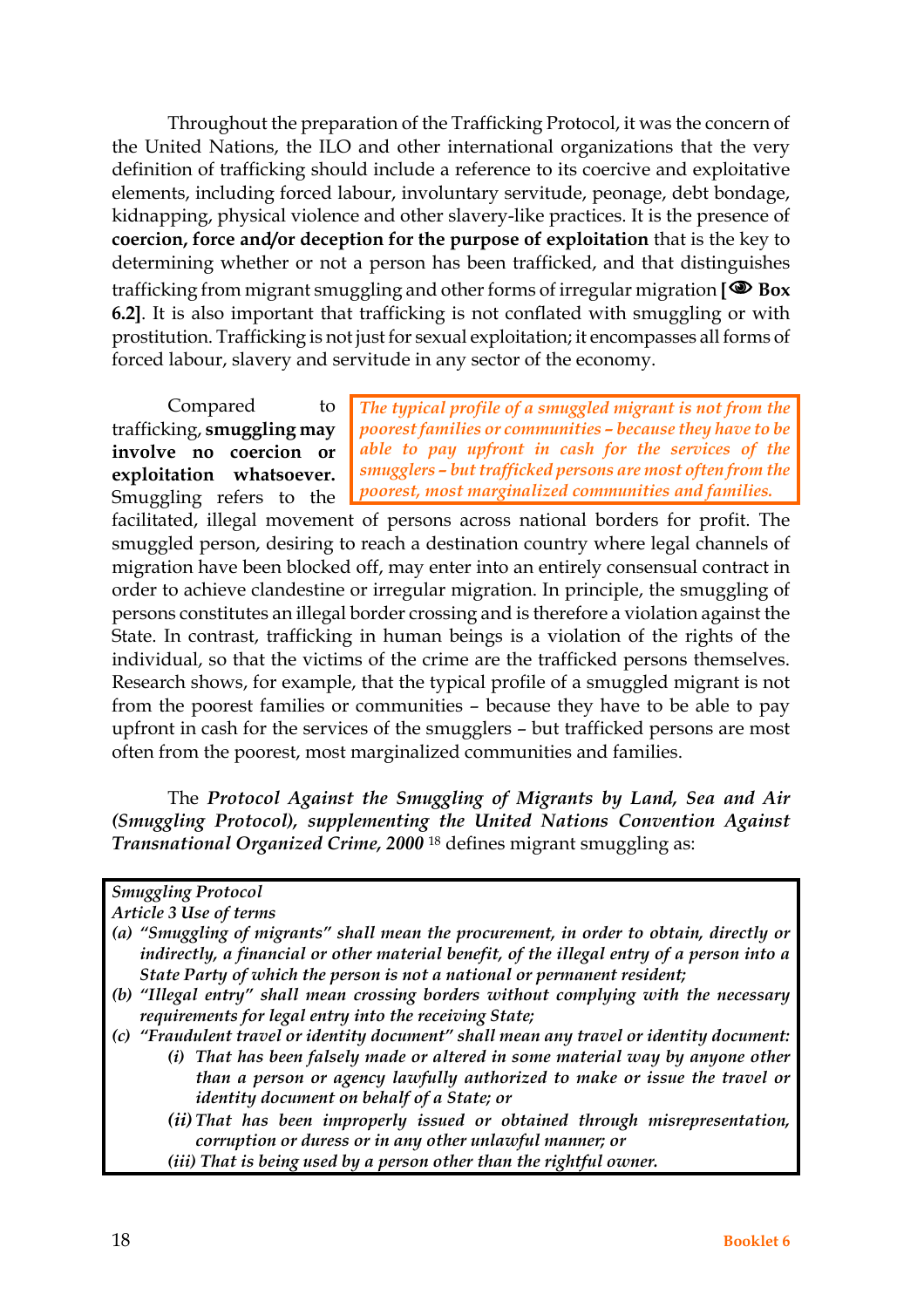

**It is extremely crucial not to conflate trafficking with various manifestations of migration and mobility on the one hand and with prostitution and sex work on the other:**<sup>19</sup>

- " Equating trafficking with migration can lead to simplistic and unrealistic solutions – in order to prevent trafficking, there are both conscious as well as inadvertent moves to stop those who are deemed vulnerable from migrating. For example, some countries do not allow women under a certain age to travel abroad unless accompanied by a male relative or can show proof of consent from their guardian. "Conflating trafficking with migration results in reinforcing the gender bias that women and girls need constant male or State protection from harm, and therefore must not be allowed to exercise their right to movement or right to earn a living in a manner they choose";
- " Curbing migration does not stop trafficking, and merely drives the activity further underground;
- " Conflating trafficking with sex work or prostitution leads to antitrafficking measures being invariably anti-prostitution measures - $\degree$ Prostitution per se as the exclusive purpose of trafficking is an untenable definition as not all victims are prostitutes and nor have all the prostitutes been trafficked".

*ìTrafficking becomes an offence and a violation of human rights because of the non-consensual or deceptive nature of the movement and the exploitative or servile nature of the conditions of work and life to which the trafficked person is confined. It does not become an offence because of the purpose for which a person is moved or moves. The common elements in the trafficking are not the movement or the site of work per se but the brokering, lack of consent and exploitative conditions of work. Unfortunately, most initiatives on trafficking have failed to make these distinctions, and are focused on stopping movement, especially of women, regardless of the consent of the*  subject, on the assumption that they will be trafficked".<sup>20</sup>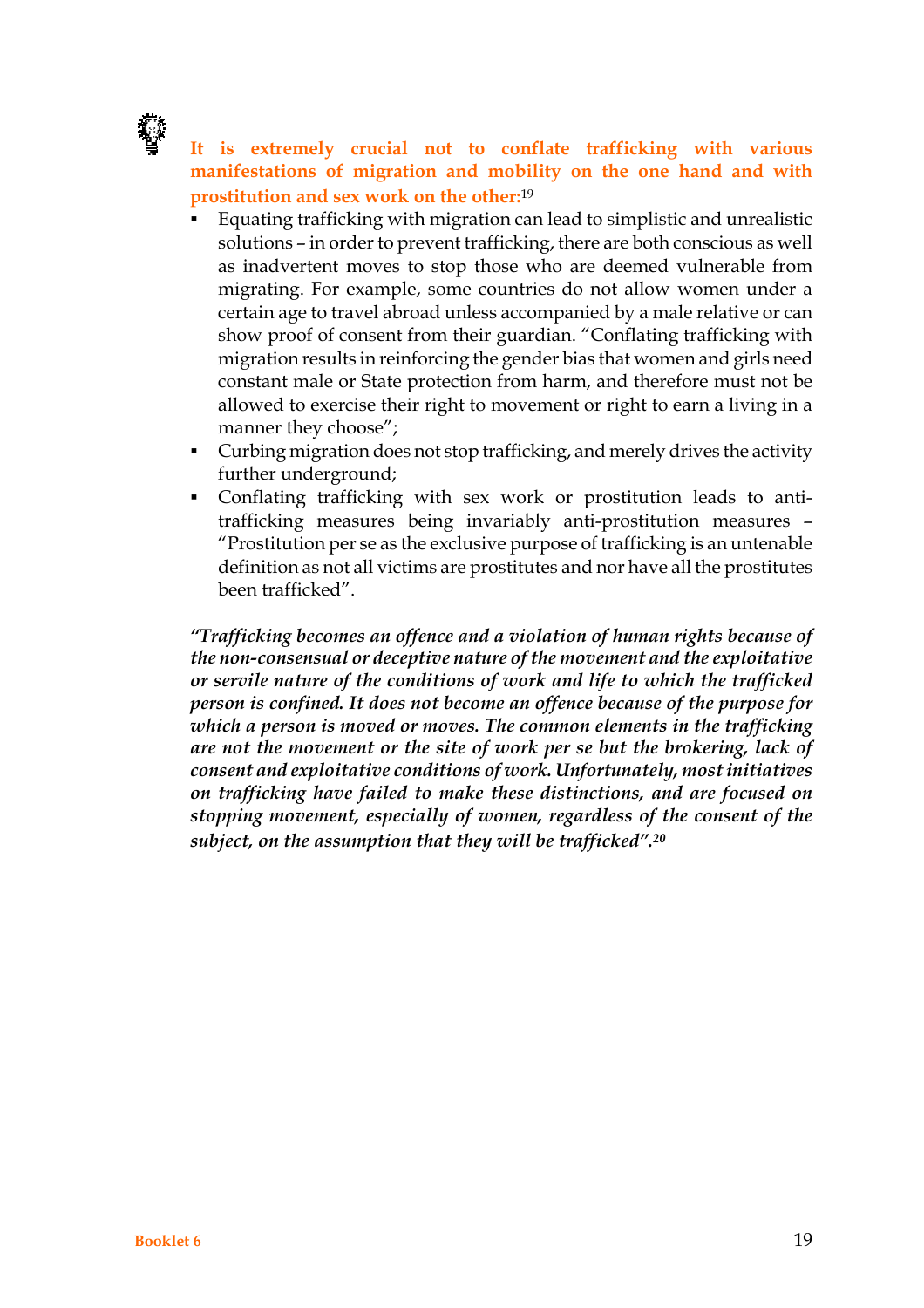# **6.4.2. The mechanics of trafficking**

It is important to understand how trafficking in persons operates from the start to the finish of the cycle, the various actors involved, the typical routes, the types of exploitative situations in which trafficked women and girls are victimized, and the roots and contributing causes of the problem. Such understanding is essential for planning a range of interventions at the different stages in the trafficking process.



**The trafficking cycle can be described as a well-organized business 21 that is divided into three consecutive stages: the process of mobilization by which migrants are recruited; the requirements en route as migrants are transported to an unfamiliar milieu; and the receipt or harbouring of migrants under coercive, exploitative or forced labour conditions.** 



## **In the mobilization stage, trafficking in persons operates:**

- \$ *By force, coercion, complicity or ignorance;*
- \$ *Through voluntary recruitment of unsuspecting victims;*
- \$ *Through the links between prostitution and trafficking;*
- \$ *Through the use of false documentation and the enforcement of procedures.*

## ! *By force, coercion, complicity or ignorance:*

Women and girls may become the victims of trafficking by force, coercion, trickery, complicity by family members or other persons or by misinformation or ignorance about what really awaits them at their destination  $\lceil \mathbf{\Phi} \rceil$  Box 6.4]:

- Sometimes women are kidnapped outright in one country and taken forcibly to another. **Indigenous women and women from ethnic minorities may be particularly vulnerable**;
- " Traffickers may make an outright purchase of the victim through family members or have a contract with the family and the girl or woman is taken abroad to earn back the money lent to the family;
- There can be complicity, with the involvement of family members. Those exposed to domestic violence may be more likely to be trafficked;
- " Victims are lured with job offers. Many potential victims are already seeking a chance to migrate when they are enticed with false promises of good paying jobs in foreign countries as au pairs, models, dancers, waitresses, hotel maids, domestic workers, etc. Traffickers advertise these phoney jobs in the local media or they may approach the women or their families directly with offers of well-paying jobs elsewhere. The women may believe that they are being recruited for legitimate employment abroad;
- " After providing transportation and false documents to get victims to their destination, traffickers subsequently charge exorbitant fees for those services, creating lifelong debt bondage;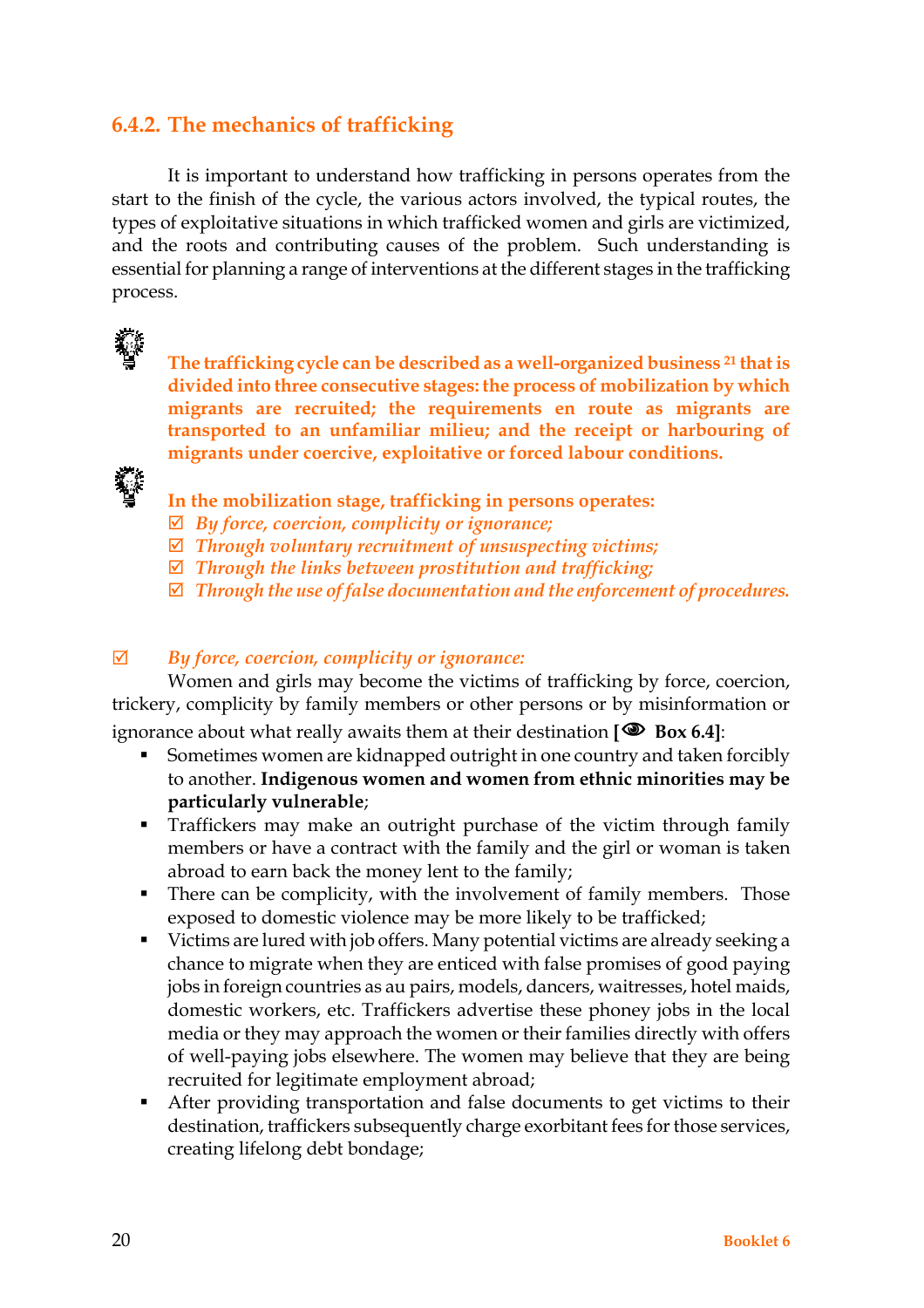- " Victims are lured with false promises of marriage opportunities. Crime syndicates use marriage agencies, mail order bride agencies and matchmaking parties - even the Internet - to find their victims. Traffickers may even enter into false marriages with their victims.
- ! *Through voluntary recruitment of unsuspecting victims:*

Coercion may not be *full information. Coercion may not be evident at the beginning of the trafficking process. The person may enter into an agreement with the recruiting agent on an apparently voluntary basis, albeit often without having been given* 

evident at the beginning of the trafficking process. The person may enter into an agreement with the recruiting agent on an apparently voluntary basis, albeit often without having been given full information. The fact is that many women and girls voluntarily go with recruiters who traffic them, they may even seek out the recruiters and willingly pay for travel or for documents - because they believe that relocation for employment is beneficial, because they are enticed by those returning with tales of a better life and higher incomes, because any option appears better than their current desperate economic straits:

*ìWhatever levels of knowledge and ëconsentí are involved, however, women are never made aware of the extent to which they will be indebted, intimidated, exploited and controlled. They believe (not just because of their own naivety but because of the deliberate strategies used by traffickers) that they can travel to a richer country and earn large amounts of money in a short space of time, which they can then use to move themselves and their families out of poverty and despair".*<sup>22</sup>

## ! *Through the links between prostitution and trafficking:*

Women who work in the sex industry in their country of origin are much more vulnerable to being trafficked.23 Some of the women working as prostitutes decide voluntarily to migrate and work abroad but the majority are trafficked. In the countries of Southeastern Europe, for example, the prostitution markets are controlled almost entirely by pimps and criminal networks and are based on a system of internal trafficking. Prostitution is located in big cities, in tourist resorts and in border areas. Women working in the sex industry in these areas come from the poorest parts of their countries. They work for pimps, are moved from place to place, sold to other pimps or kidnapped by them. In the process, some are trafficked.

## ! *Through the use of false documentation and the enforcement of procedures:* Systems that provide forged documents are in place to supply migrants with

appropriate papers at different points en route. This may include the use of:

- " Falsified passports and entry visas,
- Fake marriage certificates,
- False work contracts,
- " False documents relating to studies at universities and colleges or "language schools",
- " Requests for family reunion, or
- " Supposed health reasons, seeking medical treatment in a country.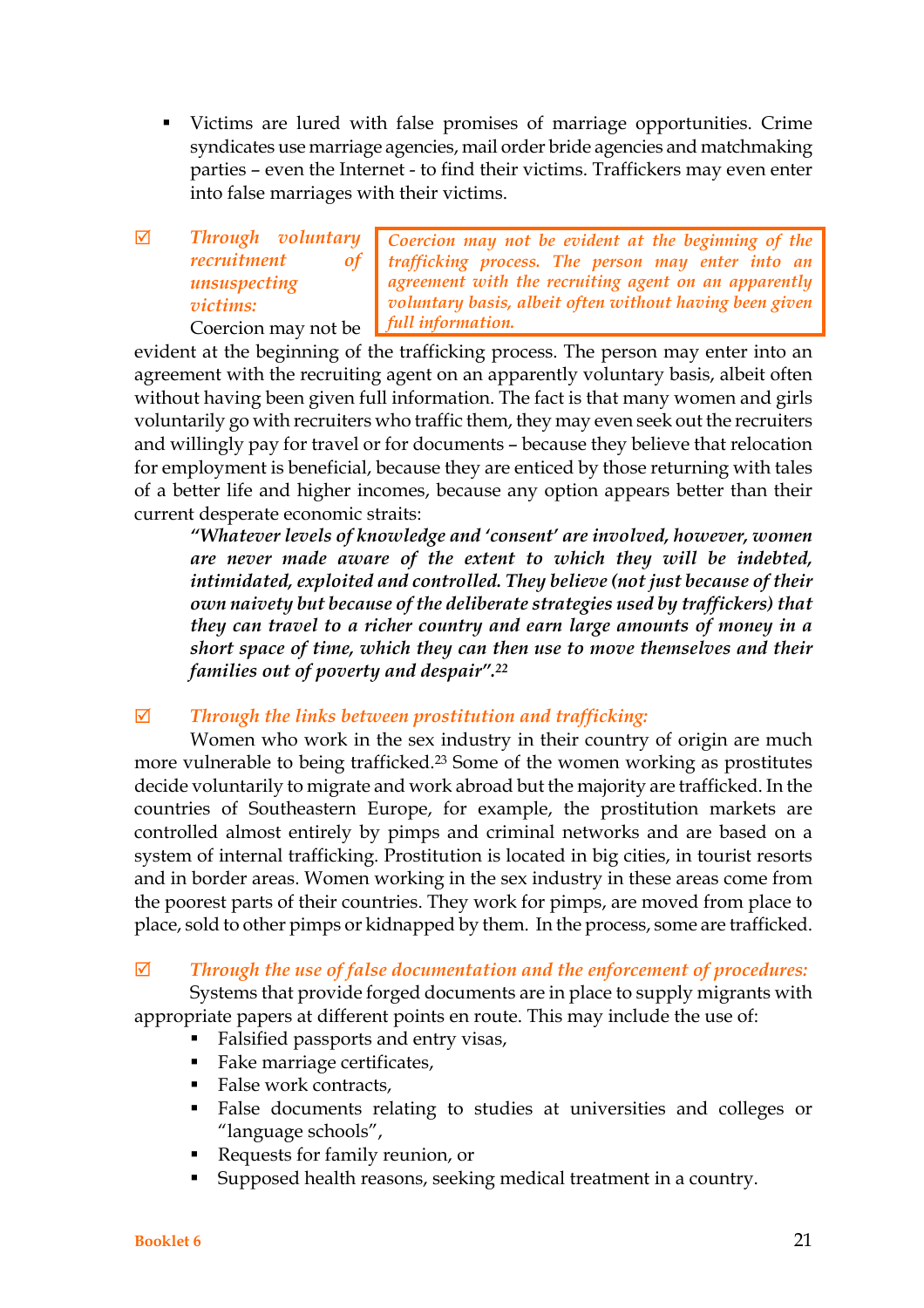Prior to departure, traffickers may make the women and their families pay for their passage in part or full, in cash or kind. Traffickers may also impose certain conditions on the women, such as sponsorship by a representative of the trafficking network in the country of destination; obligatory employment in the destination country on terms dictated by the traffickers (such as 1-2 years and fixed "pocket" money"); occupation in sectors selected by the traffickers with no right to complain (prostitution for women, farm labour for men); and oath of silence which, if broken, generates police arrest and deportation.



- **An essential component of the trafficking cycle is that the movement or transport involved is such as to place the victim in an unfamiliar milieu where she is often culturally, linguistically or physically isolated, away from family and friends and other sources of protection and support, and denied legal identity or access to justice. Such dislocation increases the trafficked womenís marginalization and therefore increases the risk of abuse, violence, exploitation, domination or discrimination by traffickers and by State officials. The trafficking can be:**
- \$ *Within countries or across national borders;*
- \$ *Through use of a variety of means of transport and equipment and methods of crossing borders;*
- \$ *Through simple and direct or complex and circuitous routes.*

#### ! *Within countries or across national borders:*

Trafficking occurs within as well as across national borders. In very many countries, women and children are trafficked from rural to urban areas for exploitation in labour and in commercial sex. Tourism often draws women and girls from rural areas to resort areas; there can also be movement to the cities to fill the demand for domestic workers. Cross-border trafficking is also growing, especially as economic differentials between countries widen. Many countries across the globe are sending, transit and/or destination countries. Some are all three, with indigenous women being trafficked abroad, parts of the country being used as transit routes between two other countries, and women being trafficked in from still other countries. Most countries, however, are either origin or destination, with the former being characterized by poverty and the latter by relative affluence. The traditional flow between certain poor countries (in South and Southeast Asia, Northern and Central Africa, Latin America) and western destination countries continues. However, the most striking increase in recent times has been the trafficking of women and children from Central and Eastern European countries into Western Europe.

## ! *Through use of a variety of transport means and equipment and methods of crossing borders:*

Traffickers may employ transport providers and operators who are adept at circumventing the methods used by the authorities to combat illegal migration. They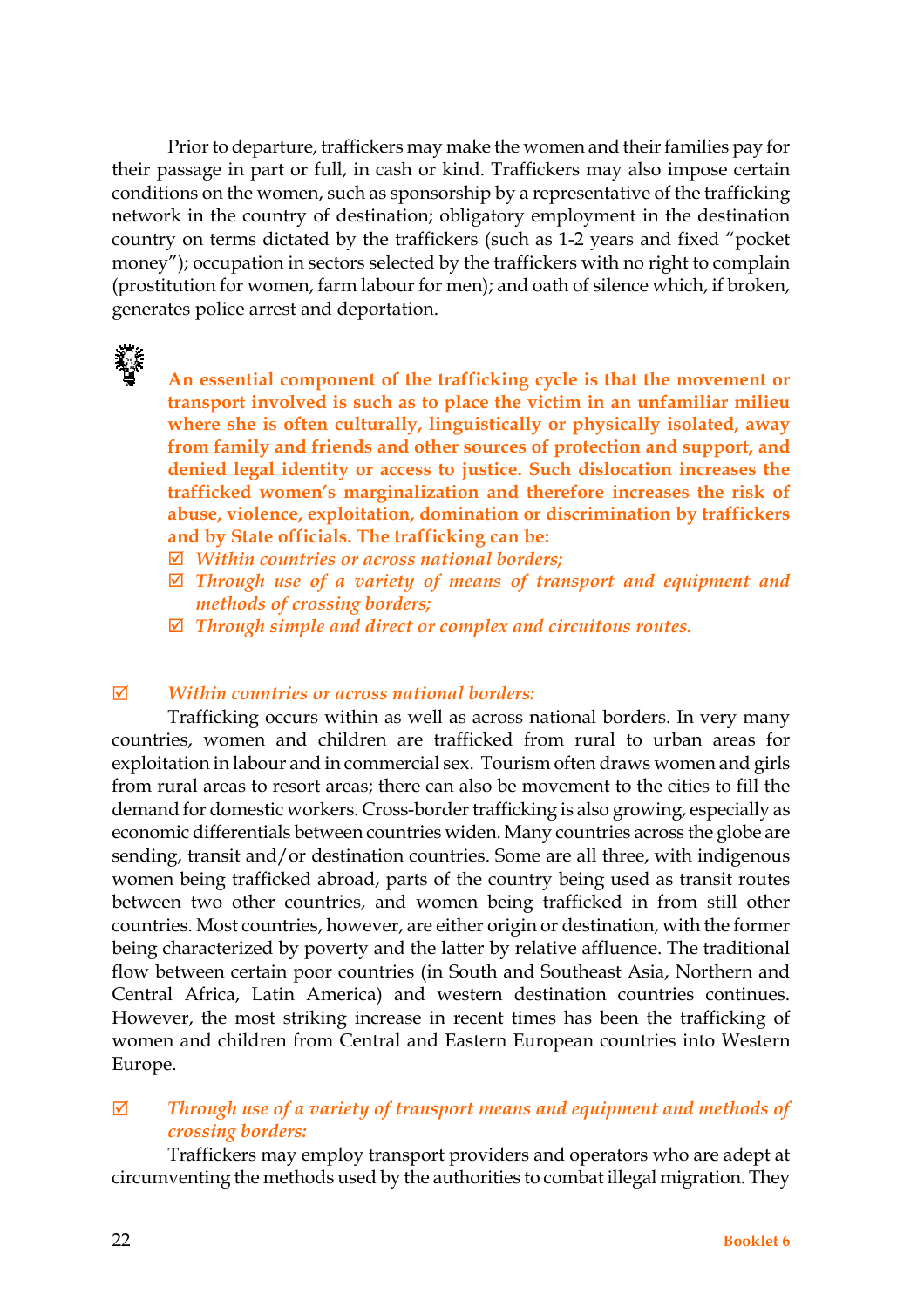change routes and methods often. 24 The means of transport may vary at different stages of the journey - by air, train, truck/containers, small buses, small vessels, speedboats, on foot. The traffickers also use sophisticated equipment, such as for high frequency communications. Border crossings may be simple (such as traffickers/smugglers arranging for the migrants to walk across unguarded borders and be picked up by handlers) or complex and dangerous (such as being ferried in small boats and forced to swim to shore or being concealed in refrigerated vehicles, false baggage compartments in trains). En route, migrants may require accommodation, sometimes for considerable periods in a transit country, before embarking on the next stage of their journey.25 Traffickers/smugglers have a string of contacts along the routes. For example, they may rely on the bribery of officials at border crossing points who ignore forged documents.

## ! *Through simple and direct or complex and circuitous routes:*

The time between departure from origin and arrival in final destination may be several months or even years. The choice of destination country is often made by the traffickers, rather than the women themselves -suggesting that the decision to target particular countries depends on traffickers' perceptions of the weak links in the geography of migration control systems.26 Once the woman or girl has been recruited, she is transported to another place, often following migration routes and patterns but sometimes along routes used for the smuggling of arms or drugs. "All along the road from acquisition to exploitation, there may be people who can be described as indirectly complicit: taxi and bus drivers, ship's captains, train guards, immigration officials, border guards, hotel clerks [...]. Accessories to trafficking may be involved in the production and supply of forged identity and travel papers that make the trafficking victim more difficult to trace and leave him or her in a situation of illegal migration, in fear of detection and vulnerable to threats and continued coercion<sup>"</sup>.<sup>27</sup>



- **It is increasingly common that the coercive elements of trafficking are only manifested at the destination:**
- \$ *Through coercion, exploitation and abuse at the destination and through a complex web of dependence;*
- \$ *From being smuggled to being trafficked.*

## ! *Through coercion, exploitation and abuse at the destination and through a complex web of dependence:*

Once victims are brought to destination countries, they are obliged to repay heavy debts consisting of the costs of the agency fees, documentation and transportation; their passports are confiscated, their money taken away. Their promised jobs do not materialize and wages are not paid. Instead, they frequently find themselves in slavery-like conditions, particularly those in prostitution but also in domestic service and sweatshops. Trafficking victims are often subjected to cruel mental and physical abuse in order to keep them in servitude, including beating,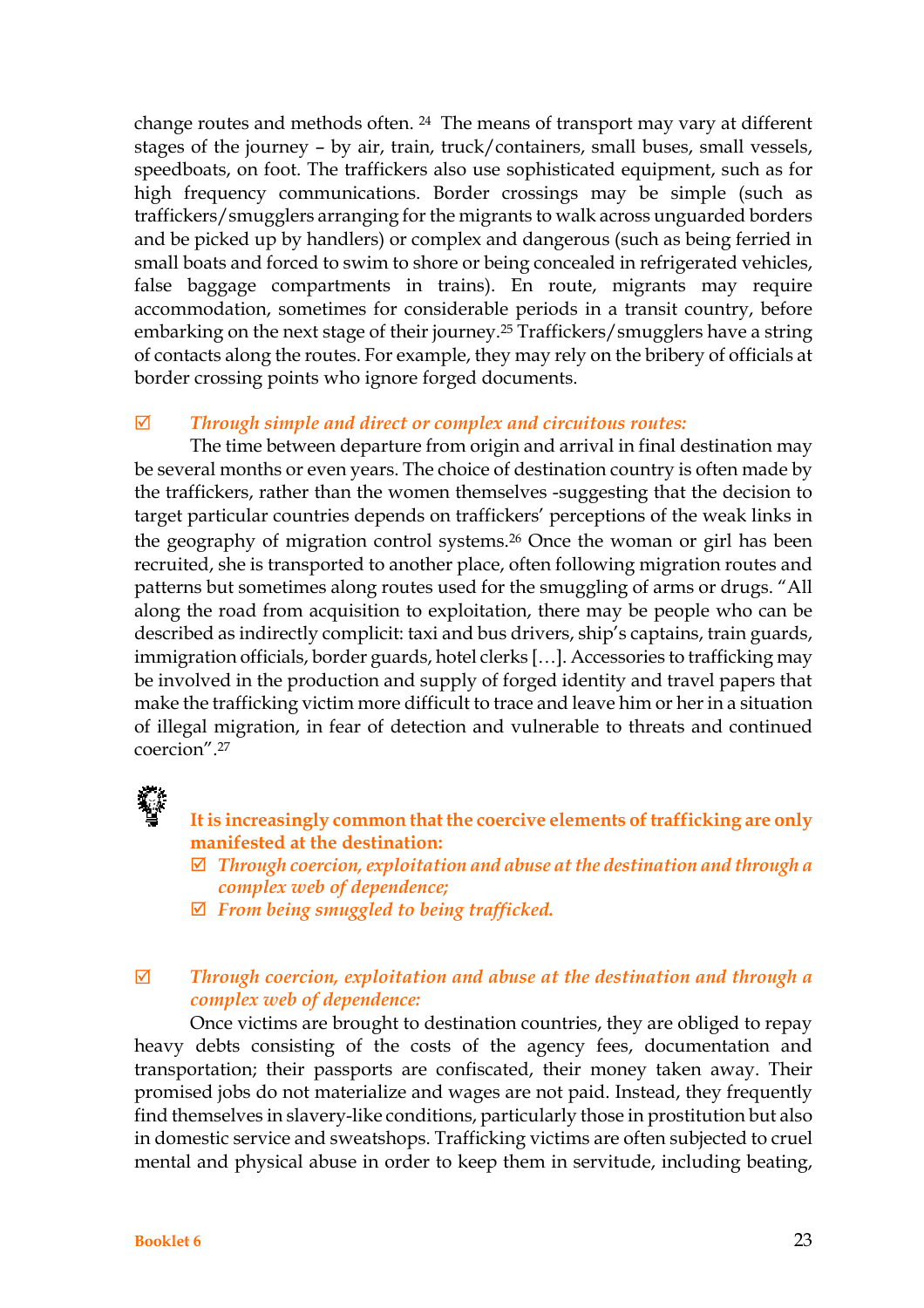rape, starvation, forced drug use, physical restraint, confinement and seclusion. Traffickers also threaten to inform the family of the women that they are working abroad as prostitutes or they may even threaten to physically harm their family members back home. The women feel trapped, especially because of their situation as undocumented immigrants. The victims are often subject to progressive exploitation: a woman or girl trafficked into one form of labour often ends up being further abused in another. Those who are recruited to work as domestic workers or in restaurants, bars or other labour situations are also often targets of sexual violence. When sick or unable to work, they may simply be discarded by their traffickers.

! *From being smuggled to being trafficked:* 

What started as a smuggling situation often

*Those who voluntarily enter into a contract with a smuggler to be achieve undocumented entry into a foreign country or to obtain departure from highly restrictive situations in their origin countries often end up being severely exploited and trafficked.* 

changes into a trafficking one  $[$  **Box 6.2**]. Those who voluntarily enter into a contract with a smuggler to achieve undocumented entry into a foreign country or to obtain departure from highly restrictive situations in their origin countries often end up being severely exploited and trafficked. The women arrive in a country and find their debt or terms of repayment have changed considerably. The smugglers/traffickers engage in irregular accounting practices and charge usurious interest rates, so that the women find themselves never able to pay their debts. Largely uneducated and heavily indebted to smuggling rings, some undocumented migrant women are urged or coerced to sell drugs or to go into prostitution to repay their debts. The fact that they have been smuggled and are irregular migrants who are afraid of being reported to the authorities also makes them highly vulnerable to coercion and exploitation.



## **Trafficking involves a wide range of actors and supporting mechanisms. Different actors may be involved at each stage of the trafficking process**

## **[**! **Box 6.5]:**

- The recruiter or agent at the local village level who identifies vulnerable women and girls and directly approaches them or their families and gains acquiescence through deception or an agreed payment;
- Recruiters may target beauty contest winners;
- " It may also be a friend or relative who persuades the woman or girl that relocation offers benefits;
- The traffickers are not only men; there are a growing number of women, including those who used to work as prostitutes, who travel abroad several times and in the process start recruiting other women;
- " There can also be more organized mechanisms; these range from smalltime agents working under the guise of employment/ tour/entertainment/ modelling/marriage agencies to larger crime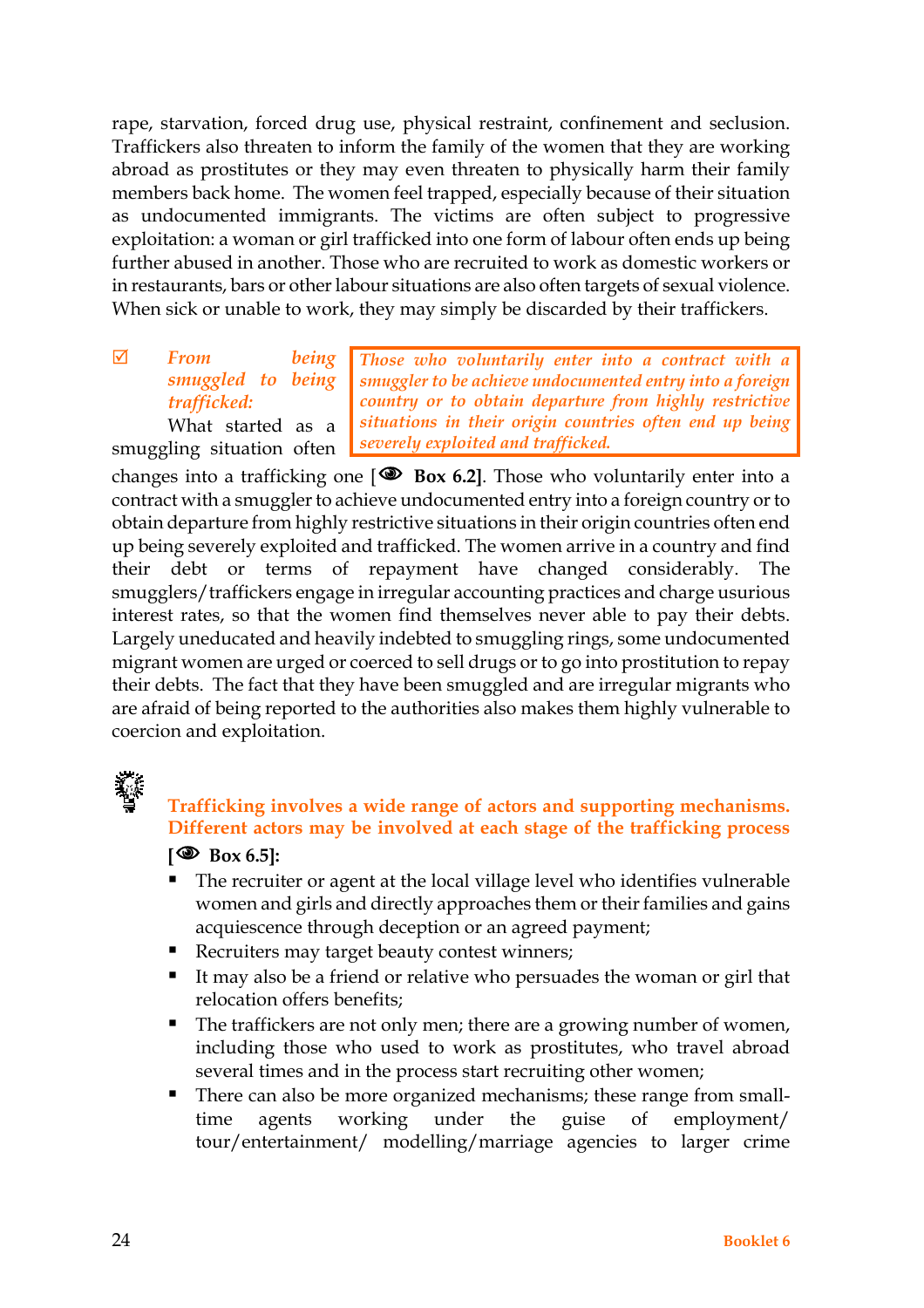syndicates with elaborate networks and structures. Employment agencies and recruitment agents are often a major source of abuse and exploitation;

- The internet is also being increasingly used to promote global trafficking of women and children and to lure them to foreign cities with false promises<sup>28</sup>;
- " The entire range of people involved in supplying false documentation and providing transportation;
- **Corrupt officials and bureaucrats;**
- $\blacksquare$  Employers including brothel owners, factory or sweatshop owners and employers of domestic workers - who use trafficked labour because they are cheaper, easier to control, prepared to take up 3-D (dirty, degrading or dangerous) jobs which others, especially nationals, are not prepared to do;
- $\blacksquare$  Clients/customers some men seek the "thrill" of the services of foreign prostitutes, being prepared to pay more for them than for local women, thus adding to the profitability of trafficking.



 **Trafficking networks and organized crime: Although there is small scale trafficking involving few individuals and small enterprises, there are, more importantly, large enterprises and international networks creating a**  sophisticated and well-organized "industry" with political support and **economic resources in countries of origin, transit and destination. When the criminal organizations control the whole chain from recruitment through transportation to the destination situation, the influence over the victims is very strong and the coercion and exploitation very serious**. 29

 Trafficking has become a major source of income for organized crime groups. The same organized criminal networks that trade in weapons and narcotics are often also active in trafficking. Most operate without fear of reprisal because criminal sanctions against traffickers are often weak or not enforced. Unlike the trade in drugs and guns, the trade in women and children is virtually cost-free, and thus extraordinarily lucrative. High profits gained by these criminal organizations also often imply the creation of front companies involved in legitimate activities. Cases of corruption of officials are also not uncommon:

ì*Transnationally operating crime cartels have become an important mediator of immigration in Europe and North America ëpartly replacing or at least overlaying the classic push-and-pull factors of migration-inducing ties between origin and destination country or migration-maintaining kinship and family networksí. These organized criminal networks are heavily involved in trafficking as well as in migrant smuggling. As a result of this involvement, the trafficking process is becoming more efficient and flexible, better structured, increasingly coercive and less amenable to traditional law enforcement responses*". 30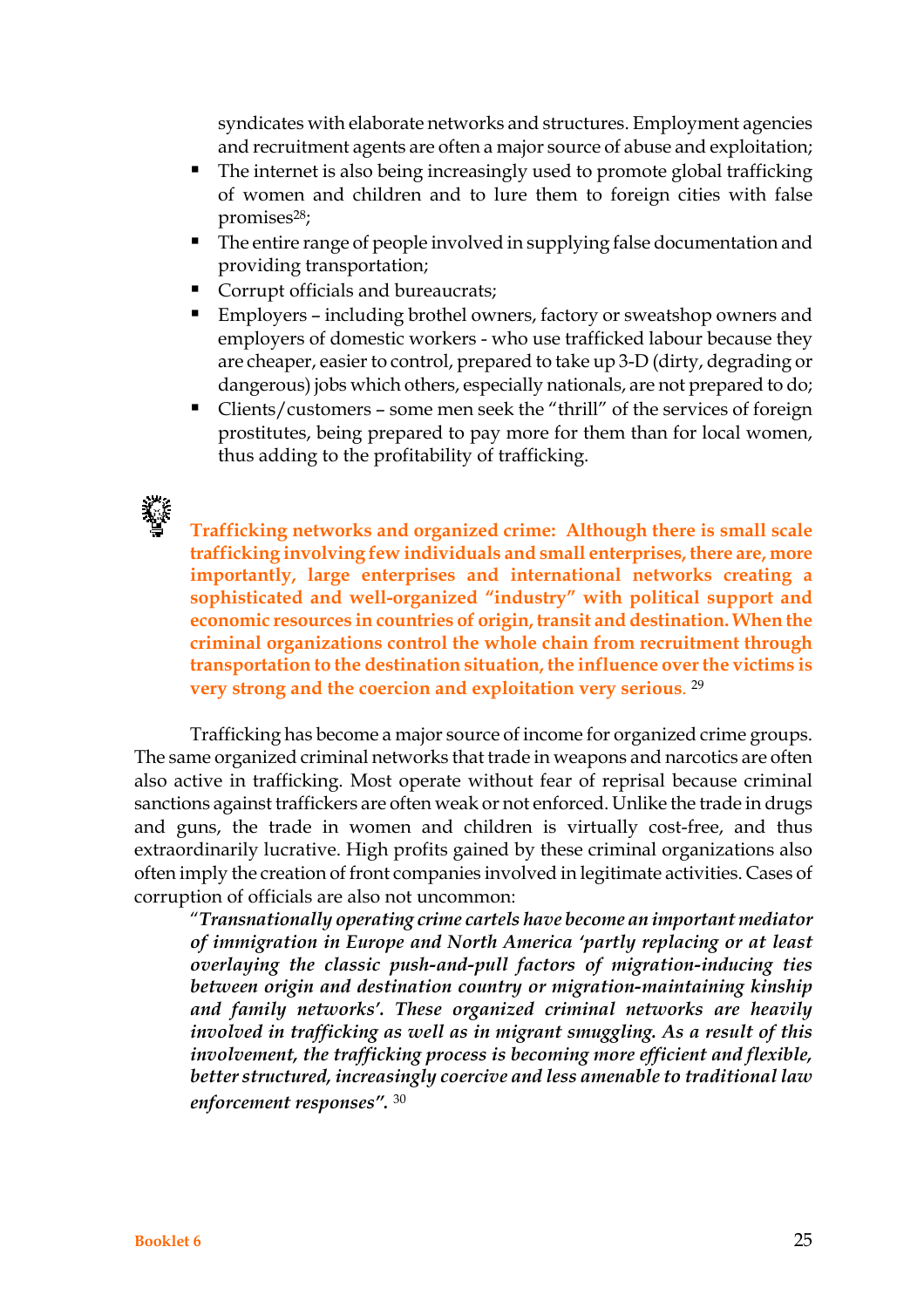## **Box 6.4. Entering the cycle of trafficking in Central America and the Caribbean**

Recruiting strategies and entrance into sex trafficking in **Central America** and the **Caribbean** appear in numerous forms. The following means of induction have been detected:

- *Deception/false promise of employment: this strategy of recruitment of women and* adolescents is by far the most common. Known and unknown persons present attractive offers for jobs as waitresses, dancers, bartenders, factory workers (maquiladoras), domestic labourers, and models. Adolescents may travel with legitimate parental permission, the families having been victim of the deception as well. This type of trafficking was detected for domestic and international destinations.
- *Misadventure:* Increasingly, women and adolescents in pursuit of employment or adventure will seize opportunities to be transported outside their home countries. Young women petition for rides with truck drivers to Mexico and the United States. Migrant smugglers are often used. In both these circumstances, the abandonment of the women is frequent. Far from home and lacking finances, many are pressed into prostitution.
- Abduction: Reports of children being abducted and trafficked for commercial sexual exploitation were received, although it appears to occur to a lesser extent than other forms of trafficking.
- Gang-related: In Honduras and El Salvador, young women and adolescent gang members were reported to have been trafficked for sexual exploitation in order to raise capital for the gang.
- " *Peer-influenced:* Trafficking of children, often homeless, runaways or seeking an escape from a troubled home, was reported to occur as a result of peer recruitment. Such cases appear to be largely limited to domestic movement.
- **Family controlled:** A few reports of parents or guardians allowing their children to enter into circumstances of sexual exploitation were reported. More often, family members who may have been trafficked themselves or are in the sex trade become recruiters for younger relatives.
- Marriage fraud: In the Dominican Republic, foreign men have been reported to pursue marriages with local women in order to take them abroad for purposes of prostitution.
- *Visa system:* Panama presents atypical circumstances of a state-sponsored migration programme for sex workers. This system is commonly abused and participating women are trafficked as a consequence. In most cases, there is material deception as to the conditions of employment. While women are recruited under guaranteed contract provisions, none of the terms are met upon arrival. In addition, passports and other travel documents are confiscated and earnings are often withheld.

Source: International Human Rights Law Institute DePaul University College of Law*, In Modern Bondage: Sex Trafficking in the Americas Central America and the Caribbean Belize, Costa Rica, Dominican Republic, El Salvador, Guatemala, Honduras, Nicaragua and Panama* (Chicago, International Human Rights Law Institute, DePaul University College of Law, 2002), pp. 40-42.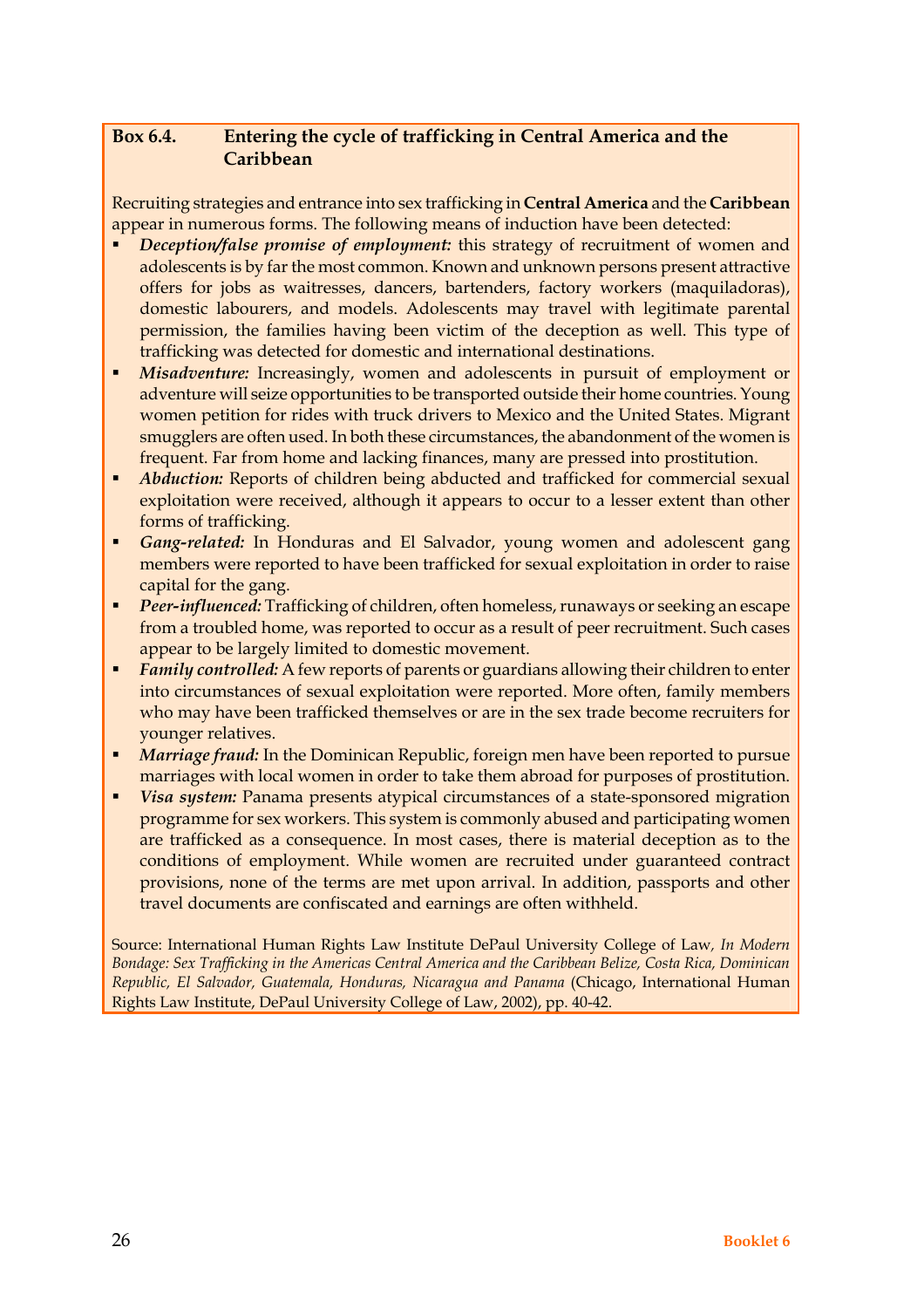## **Box 6.5. The actors in the trafficking cycle**

The forms of trafficking outlined in Box 6.4 exist at the hands of a wide variety of actors:

*Private Actors:* The networks that facilitate and maintain trafficking for sexual exploitation involve a variety of private sectors, including transportation, tourism, media/communications, entertainment and legal:

- " *Taxi drivers, rickshaw drivers and truck drivers* participate in the movement of women and children to and between places of exploitation. Often drivers add to the exploitation by forcing sexual favours for their services. They may also be engaged as recruiters, working under agreements with establishment owners or independently;
- " The *media* was a noted method of recruitment through classified and radio advertisements. Increasingly, the *internet* is being used to support and encourage the demand for commercial sexual services, through web-based tourism operations, sex tourism guides and chat rooms;
- *Hotels and motels* are often used as "safe-houses" for those in a migration process and also to support prostitution;
- The *legal profession* has been implicated in trafficking activities by arranging for false documentation to allow children to travel without parental permission and fixing immigration status in destination countries;
- " *Owners and managers of the bars, nightclubs and brothels* where trafficked women and minors are exploited and pressed into sexual servitude. Owners receive and control the majority of profits from trafficking, money that secures the owner's position in the community and guarantees a certain degree of impunity.

*Public Actors:* Immigration police and other civil servants aid traffickers. Public participation has been identified in providing fraudulent birth certificates and other documents, arranging for illegal border crossings, protecting bar and brothel owners from investigations or prosecutions, and becoming clients. Some countries have installed disciplinary measures to be used against corrupt officers. The numbers, however, seem to suggest that these procedures are ineffective.

*Clients:* The root cause of trafficking is demand for commercial sexual services, without which trafficking for purposes of sexual exploitation would dissolve. The demand connected to trafficking in the region is predominantly for prostitution and stripping. Demand within the region is concentrated in "zones of tolerance", tourist areas, ports, along international trucking routes, and in certain agricultural areas where migrant labourers are predominantly male. The growth of the tourism industry and the increasing number of gambling establishments have also opened markets for the industry. Varying forms of prostitution also occur in public markets and border areas. Bar owners, taxi drivers, hotel managers, market vendors and independent pimps all serve the demand of clients.

Source: International Human Rights Law Institute DePaul University College of Law*, In Modern Bondage: Sex Trafficking in the Americas Central America and the Caribbean Belize, Costa Rica, Dominican Republic, El Salvador, Guatemala, Honduras, Nicaragua and Panama* (Chicago, International Human Rights Law Institute, DePaul University College of Law, 2002), pp. 42-45.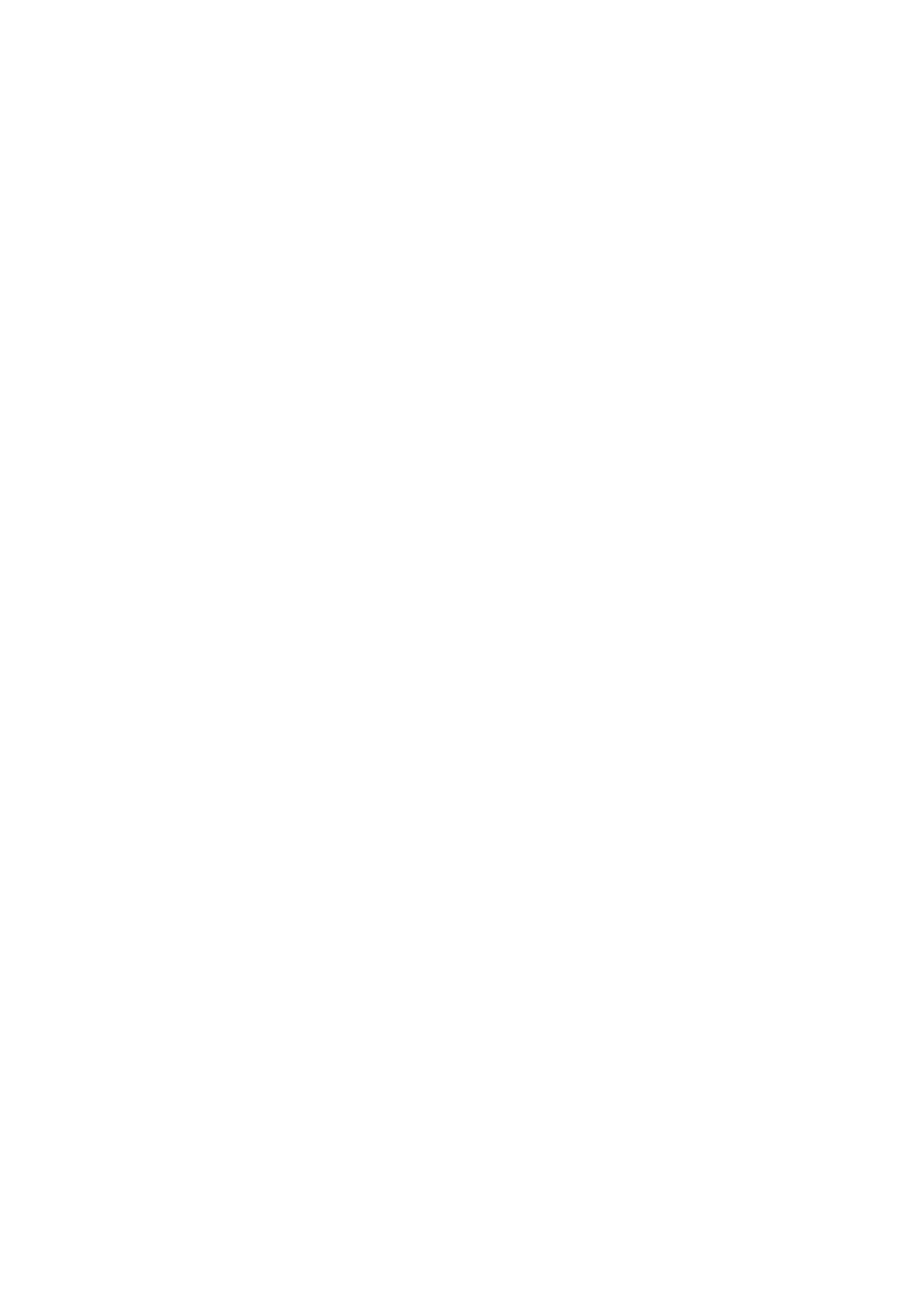## **6.5. The root causes of trafficking**

To tackle trafficking it is necessary to address the root causes on both the supply and demand sides - *On both supply and demand sides, there is one uniting and pervasive factor: the multi-layered discrimination and inequality, which serve to prevent women and girls from exercising power over their lives.* 

with implications for action by both source and destination countries. On both supply and demand sides, there is one uniting and pervasive factor: "the multilayered discrimination and inequality which serve to prevent women and girls from exercising power over their lives".<sup>31</sup> In the context of globalization, while trade and capital flows have been liberalized, deregulated and integrated globally, people flows are not. Restrictive immigration laws and policies are obstacles to the demand for cheap, unskilled labour in destination countries and a large supply of human resources from source countries. This generates a lucrative market for traffickers.

#### **Box 6.6. Factors behind the trafficking of women and girls**

#### *Supply-side*

- Feminization of poverty
- Chronic unemployment and lack of economic opportunities
- Growing materialism and desire for a better life
- Dysfunctional family situations
- Gender inequality in access to education and training
- Lack of access to information
- Discrimination on the basis of gender and/or ethnicity
- Cultural contexts and community attitudes and practices which tolerate violence against women
- Sex-selective migration policies
- Ineffective legal and regulatory frameworks
- Displacement and disruption due to natural and human- created catastrophes

#### *Demand-side*

- Employer demand for cheap and exploitable labour
- **Consumer demand for services** sometimes provided by trafficked persons
- **Gender discrimination**
- Increasing casualization and informalization in the labour market
- Growth of sex and entertainment industries
- Low-risk, high-profit nature of trafficking
- Absence of effective regulatory framework and lack of enforcement
- Lack of organization and bargaining power of workers
- Discriminatory socio-cultural practices relating, for example, to marriage
- Lack of respect for/violations of human rights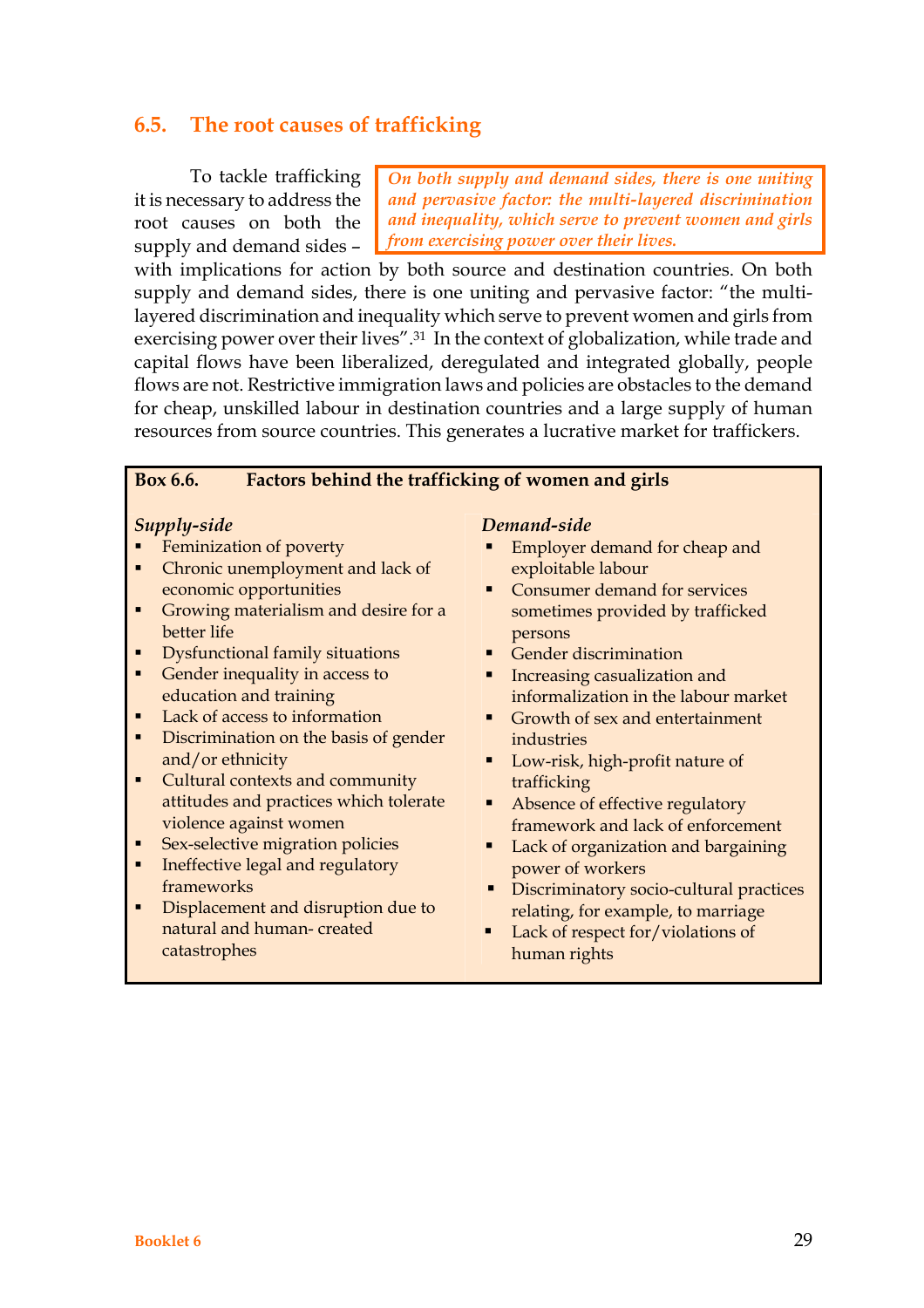| Box 6.7.                                                   |                                                                                                     |  |  |  |
|------------------------------------------------------------|-----------------------------------------------------------------------------------------------------|--|--|--|
| Identification of risks and vulnerabilities to trafficking |                                                                                                     |  |  |  |
| Type of risk to                                            | Sub-set associated with risks/vulnerabilities to trafficking                                        |  |  |  |
| the Poor                                                   |                                                                                                     |  |  |  |
| Lifecycle                                                  | Street children with no guardians<br>Ξ                                                              |  |  |  |
|                                                            | Adolescent girls<br>Ξ                                                                               |  |  |  |
|                                                            | Children with families in crisis (alcoholic parents, traumatized from<br>Ξ                          |  |  |  |
|                                                            | war or civil conflict)                                                                              |  |  |  |
|                                                            | Single women with children<br>Ξ                                                                     |  |  |  |
|                                                            | Single women (traumatized through stigmatisation, e.g. Rape victim)<br>п                            |  |  |  |
|                                                            | Women/girl migrants - either alone or with families<br>п                                            |  |  |  |
| Economic                                                   |                                                                                                     |  |  |  |
|                                                            | Family that cannot meet basic needs (e.g. Large number of dependents<br>Ξ                           |  |  |  |
|                                                            | without assets, female-headed, one or more members out migrated)                                    |  |  |  |
|                                                            | Livelihood based on arduous labour<br>п                                                             |  |  |  |
|                                                            | High unemployment or long-term unemployment                                                         |  |  |  |
|                                                            | Sudden economic shocks<br>Ξ                                                                         |  |  |  |
|                                                            | Indebtedness of family - girls living in communities where dowry<br>Ξ                               |  |  |  |
|                                                            | payments required upon marriage divert scarce resources                                             |  |  |  |
|                                                            | Income disparities between rural/urban areas or between countries<br>Ξ                              |  |  |  |
| Environmental                                              | Ξ<br>Long-term lack of sustainable livelihood from erosion, drought, etc                            |  |  |  |
|                                                            | Sudden disaster victims. E.g. Cyclones, earthquakes, floods<br>Ξ                                    |  |  |  |
|                                                            |                                                                                                     |  |  |  |
| Social/                                                    | Social capital: recently arrived migrants have few if any social contacts<br>٠                      |  |  |  |
| Governance                                                 | and cannot benefit from, or may be excluded from, existing social                                   |  |  |  |
|                                                            | capital; development initiatives and projects may disrupt existing                                  |  |  |  |
|                                                            | social capital networks and fail to provide replacement mechanisms                                  |  |  |  |
|                                                            | Security: those living in violent or abusive families; living under<br>Ξ                            |  |  |  |
|                                                            | conditions of civil unrest or war; children living without parents or                               |  |  |  |
|                                                            | guardians                                                                                           |  |  |  |
|                                                            | Status: women and girls unable to control their lives or seeking options<br>Ξ                       |  |  |  |
|                                                            | outside their current limiting/discriminatory/restrictive conditions                                |  |  |  |
|                                                            | Stigmatisation: women abandoned, divorced, raped; pressures of                                      |  |  |  |
|                                                            | community following inappropriate behaviour but not necessarily                                     |  |  |  |
|                                                            | illegal or immoral such as inappropriate friendships, seeking to                                    |  |  |  |
|                                                            | challenge traditional inequalities, etc., difficulties for women migrants                           |  |  |  |
|                                                            | or trafficked persons returning to communities where stigmatisation                                 |  |  |  |
|                                                            | leads to re-victimization;                                                                          |  |  |  |
|                                                            | Emotional stability: dysfunctional families from addiction or war/civil                             |  |  |  |
|                                                            | conflict trauma, absence of caring guardians                                                        |  |  |  |
|                                                            | Adventurers: new technologies, access to information and education                                  |  |  |  |
|                                                            | and improved transportation systems facilitate migration of those                                   |  |  |  |
|                                                            | dreaming of a better life, but still at risk when they have few assets or                           |  |  |  |
|                                                            | experience with outside world; traffickers use returned migrants to                                 |  |  |  |
|                                                            | demonstrate validity of false promises.                                                             |  |  |  |
|                                                            | Source: Asian Development Bank, "Integration of trafficking concerns into ADB Operations", internal |  |  |  |
| document (Manila, ADB).                                    |                                                                                                     |  |  |  |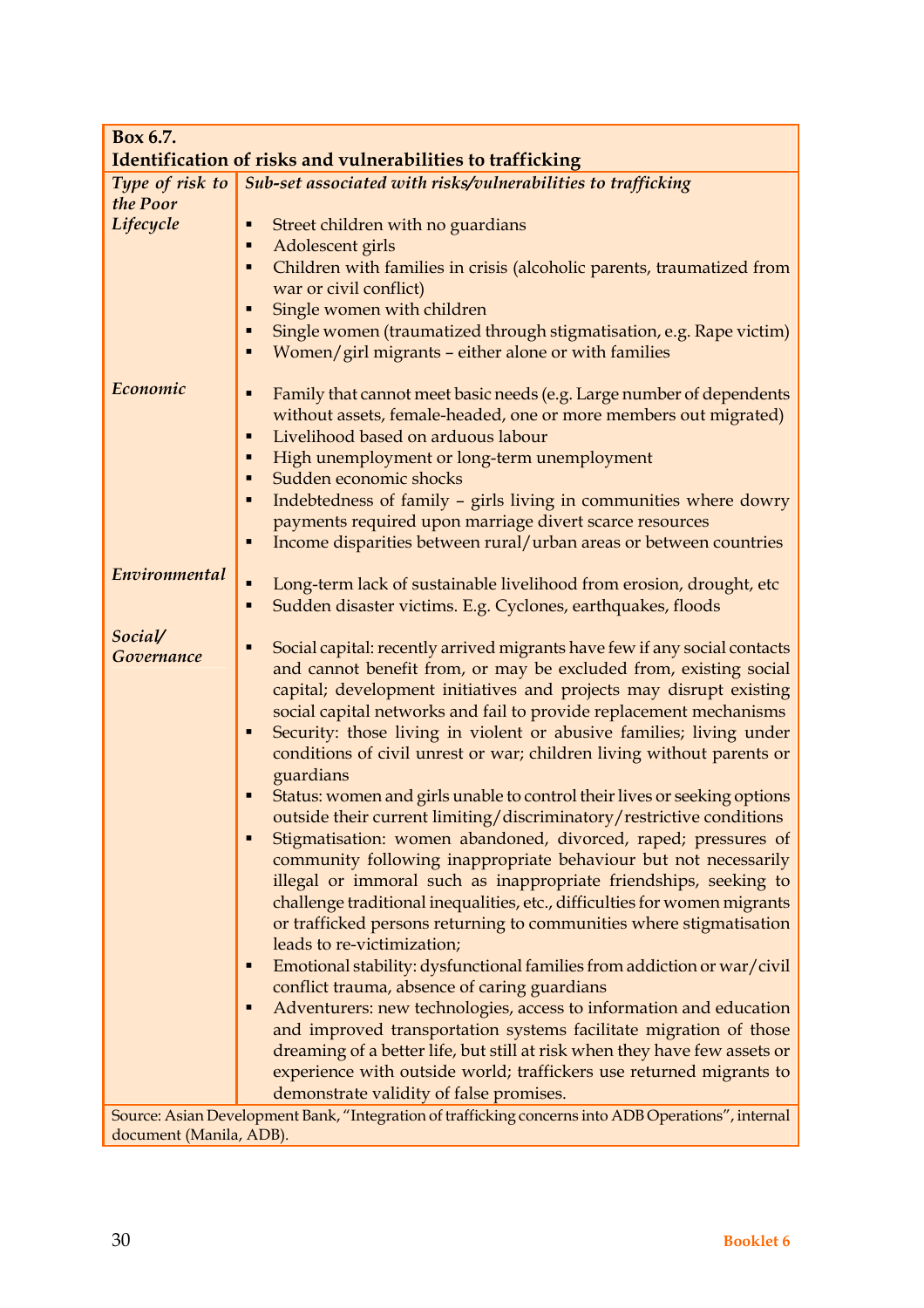# **6.5.1. Supply-side causes**



**There are many factors behind the vulnerability of women and girls, and hence the supply of potential victims, both voluntary and coerced. The factors are complex and should usefully be understood in relation to the motivations of the principal actors:** 

\$ *Economic factors, in particular poverty and chronic unemployment;* 

- \$ *Growing materialism and desire for a better life;*
- \$ *Family situations;*
- \$ *Lack of educational opportunities;*
- \$ *Lack of access to information;*
- \$ *Gender discrimination and deep rooted inequalities;*
- \$ *Tolerance of violence against women;*
- \$ *Sex-selective migration policies;*
- \$ *Ineffective legal and regulatory frameworks;*
- \$ *Economic crises, natural disasters, wars and political conflicts.*
- $\n *Economic factors, in*\n$ *particular poverty and chronic unemployment:* In the majority of

*With the feminization of poverty, the pressures are increasingly strong on women to earn a living and they find it difficult to resist the promise of jobs and higher incomes in a foreign country and are willing to take their chances.* 

cases, poverty is the most important root cause of vulnerability and powerlessness. Whereas smuggled migrants are generally not from the poorest families or communities – because they have to be able to afford to pay for the services of the smugglers – the victims of trafficking are most often from the poorest, marginalized communities and families. Available evidence indicates that women account for growing proportions of the poor; with the feminization of poverty, the pressures are increasingly strong on women to earn a living and they find it difficult to resist the promise of jobs and higher incomes in a foreign country and are willing to take their chances. Desperately poor families may also sell off their daughters to traffickers for the immediate cash payoff.

#### ! *Growing materialism and desire for a better life:*

It is not just **absolute poverty** (living below the poverty line) and lack of jobs that drive women and girls into the hands of traffickers. It is also **relative poverty** (income inequalities, considering oneself poor relative to others and seeking to close the gap). Influenced by return migrants who have been successful, by exposure to media (including the internet) images of desirable alternative lifestyles and by the growing tendency towards materialism and consumerism, young women and girls are willing to take their chances. Or even at a more basic level, they may wish to escape the drudgery of unpaid work on the family farm, informal enterprise or care work in the household. Their desire for a better life may be so strong as to outweigh their recognition of the potential dangers. Even when they have an idea of their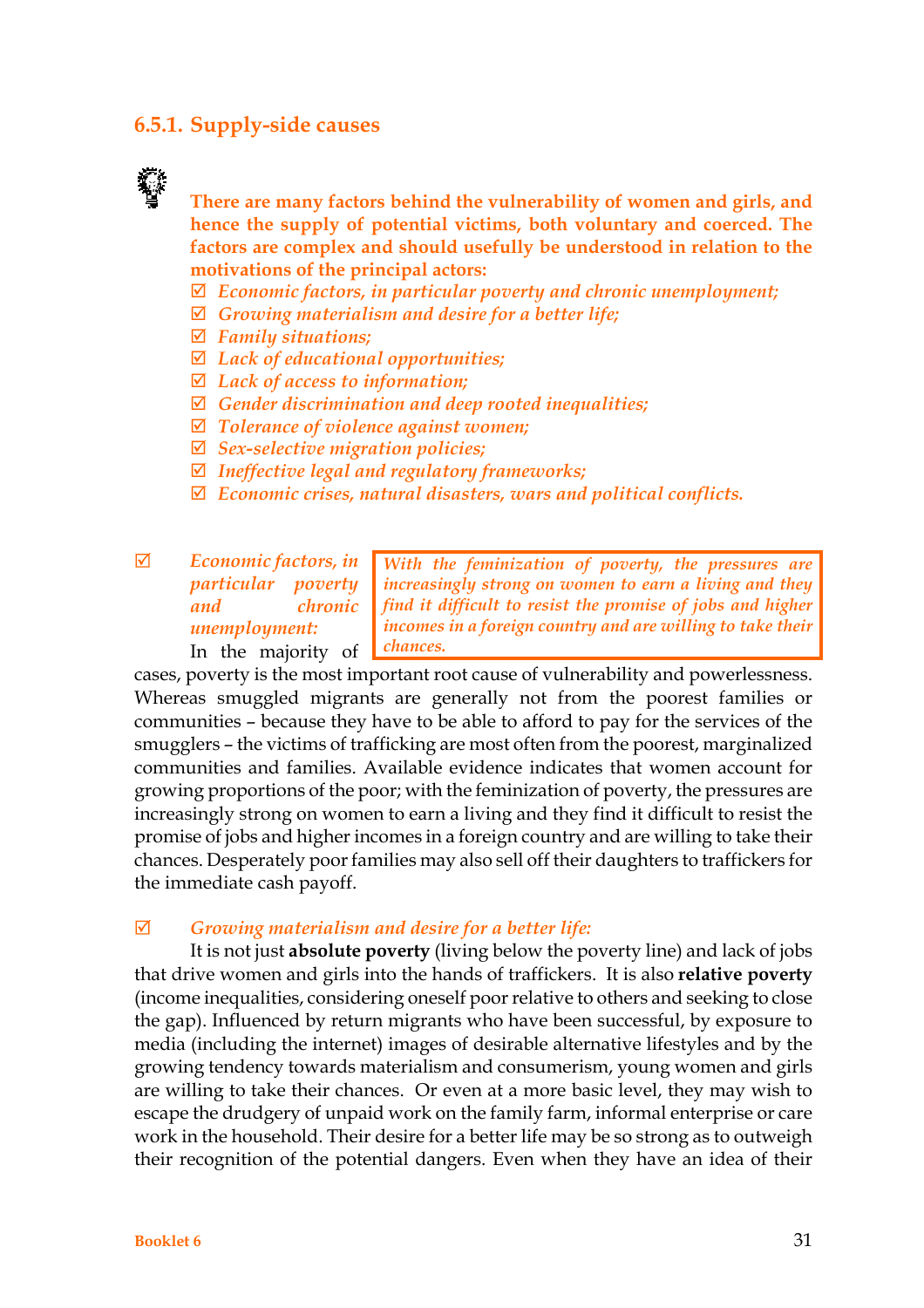vulnerabilities (although never the complete information), many may still feel the risks are worth it.

# ! *Family situations:*

Young women and girls from poor and indebted families are often "selected out" as part of survival strategies by their families to work in other areas or countries. They are the ones most likely to be "sold" or handed over to traffickers because of their relative powerlessness within their own families or because they are more reliable than young men in sending remittances and providing for the family. In many parts of the world, there is also a growing trend of females taking responsibility for the survival of the whole family and looking for new sources of income; there are more single mothers, female heads of households and female sole breadwinners. Dysfunctional family situations - including domestic violence, alcoholism, child abuse and neglect, incest, marital discord and family disintegration, the death of parents or guardians - may also push women and girls to leave home and make them more vulnerable to traffickers. Research has indicated that women living on their own may be less likely to be trafficked than those who live with their relatives, especially if the family is dysfunctional. 32

# ! *Lack of educational opportunities:*

A strong correlation has been observed between trafficking and the low levels of education, inadequate training and lack of educational opportunities for women and girls.33 Parents often do not invest in the education of girls because the expectation is that soon enough they will marry into the husband's family and not bring in income to their parental home. But the lack of education and skills greatly exacerbates the vulnerability of women and girls - because they have restricted options for earning incomes and because they have less access to reliable information. Within their own countries and also in destination countries, the only jobs open to women with little or no education are those stereotyped as "feminine jobs" which are the lowest paid and most vulnerable to exploitation and abuse.

# ! *Lack of access to information:*

Illiterate or semi-literate women and girls are also especially vulnerable because they do not have access to accurate information about the labour market and job opportunities, about migration processes and recruitment channels, and do not know how to contact and make use of proper support institutions and structures, such as government employment services. Compared to men, women and girls are much less likely to be aware of the range of risks involved in migration.

| Discrimination and<br>М |        |    |
|-------------------------|--------|----|
| deep-rooted             |        |    |
| <i>inequalities:</i>    |        |    |
| Gender                  | is     | a  |
| determining             | factor | in |

*Discrimination by race or ethnicity may also be an important factor. Women and girls from ethnic minorities, scheduled castes, unemployed or floating populations, indigenous people and other marginalized groups are particularly vulnerable to trafficking.* 

trafficking, both on the supply and demand sides. Discrimination by race or ethnicity may also be an important factor. Women and girls from ethnic minorities, scheduled castes, unemployed or floating populations, indigenous populations and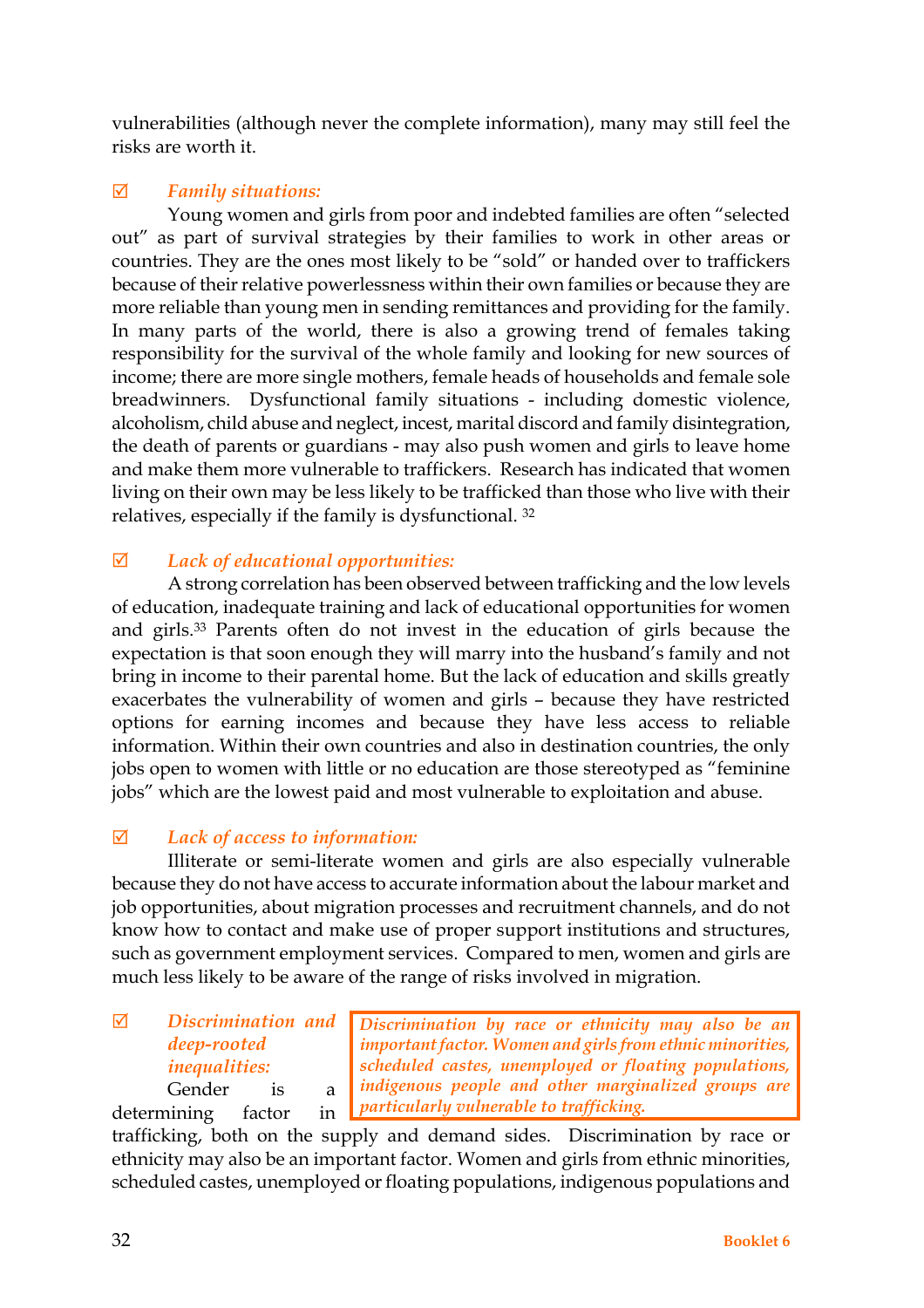other marginalized groups are particularly vulnerable to trafficking. In many societies, girls are often seen as expendable and are expected to sacrifice education and security and take on responsibilities towards parents and siblings. In some societies, young women and girls may be manipulated by cultural traditions to show duty, care or gratitude to their parents even if it means being trafficked into prostitution or other forms of exploitation. In many societies, "daughters are perceived as a liability to the natal family encumbered with marrying them off early and appropriately, ensuring their pre-marital sexual purity, providing hefty marriage expenses and other material resources on auspicious occasions to the daughter's marital kin. Poor households, in particular, cope with this in various ways. If an opportunity presents itself, families are willing to trade unwanted women and girls with little thought for their rights or future well being. Examples are: sale of women and girls into marriage; willingness to marry women/girls off even to strangers who make no monetary demands, thus predisposing them to trafficking; sale of women and girls into prostitution when sexuality acquires an attractive market value". $34$ Policies that deny women and girls equal rights with men and boys to education, information, property and other resources may not only entrench sex-based divisions in the labour market but may also make women more vulnerable to abusive forms of migration and trafficking.

## ! *Tolerance of violence against women:*

In cultures and communities where women and girls have low status and are considered chattel and dispensable, where domestic violence is condoned, where traditions or attitudes tolerate violence against women, they are much more likely to be vulnerable to being coerced and becoming victims of trafficking. Various reports have highlighted domestic violence as one of the root factors causing women to migrate abroad for work. Domestic violence is related to the absence of adequate legal provisions, the lack of knowledge about the nature of such violence, the absence of support networks and womenís low social and economic status relative to men as financial dependence prevents them from leaving abusive relationships.

### ! *Sex-selective migration policies:*  Since the view is still common that "men migrate

*Restrictive migration policies often have the consequence of pushing women and girls into seeking illegal channels for migration and making them much more vulnerable to entrapment by traffickers.* 

and women and girls are trafficked", government policies often attempt to "protect" the women and girls by banning or restricting their mobility. For example, some countries require a male family member to sign a woman's application for a passport or do not allow legal recruitment of women for overseas employment. 35 However, as mentioned in **Section 6.3** above, such restrictive migration policies often have the consequence of pushing women and girls into seeking illegal channels for migration and making them much more vulnerable to entrapment by traffickers. On the other hand, of course, such restrictive policies present lucrative "business" opportunities to those helping people – whether legally or illegally – to arrange travel, obtain documents, cross borders and find jobs in destination countries.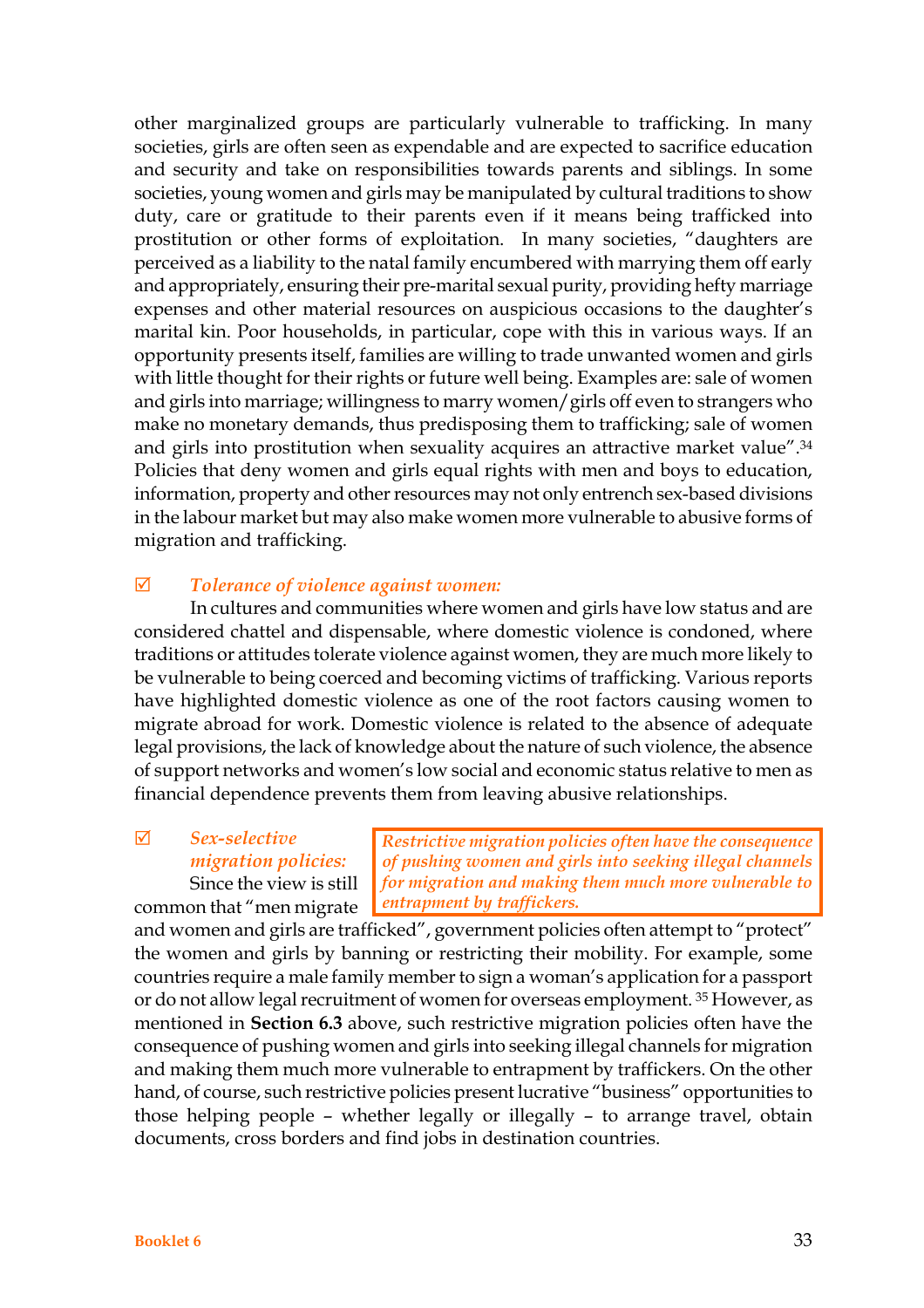# ! *Ineffective legal and regulatory frameworks:*

Many countries still do not have laws specifically aimed at trafficking in human beings **[** $\bullet$  **Section 6.3** above, on the inadequacy of current legal provisions and policy interventions**].** And even when there are laws, they tend to be ineffective because of legislative loopholes for trafficking and/or commercial sexual exploitation. In addition, many countries suffer from lax regulatory environments and under-funded regulatory mechanisms and personnel, such as the police, border guards and judiciary. Also, many law enforcement agencies and governments ignore the plight of trafficking victims and downplay the scope of the trafficking problem or they may fear reprisals from the criminal organizations involved in trafficking and may find it easier and safer to deny knowledge of trafficking. In some cases, police, migration authorities and other government agents accept bribes and collude with the traffickers.

## ! *Economic crises, natural disasters, wars and political conflicts:*

Such disasters cause serious disruptions and dislocations and increase economic and social insecurity – with the burdens often falling disproportionately on women and girls. There tends to be a sharp increase in female-headed households and greater feminization of poverty, especially in the face of greatly reduced economic opportunities. The disintegration of family, community and state support systems and the lack of social safety nets prompt women and girls to flee in search of alternatives and, in the process, to put themselves in the hands of traffickers. For example, the huge increase in trafficking of women and girls from **Southeastern Europe** has been traced to: "The combined effects of transition from conflict to post conflict situations, the presence of the international community and peace keeping forces, and the transition from state to market economies have brought a greater diversification of economic status and social position, as well as new social phenomena. Lack of the rule of law and difficult economic situations have allowed black market economies to flourish. Smuggling of goods, arms and people, corruption of state employees, organized crime groups and acceptance of illegal ways to earn money, as well as unregulated migration, have become the new norm".<sup>36</sup>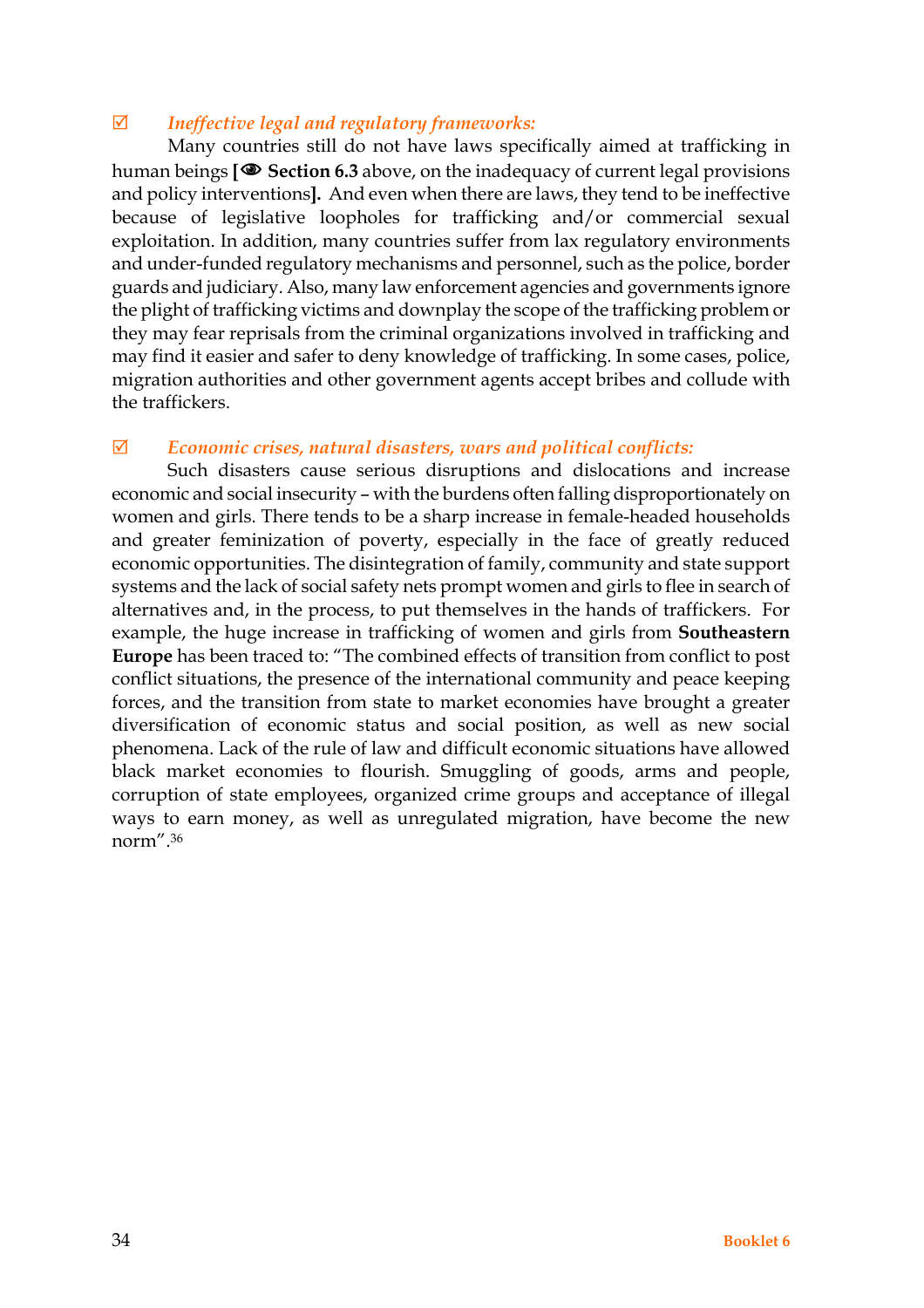# **6.5.2. Demand-side causes**

A focus on supply factors alone without looking at the complex *A focus on supply factors alone without looking at the complex issues of demand in the destination countries will always prove inadequate.* 

issues of demand in the destination countries will always prove inadequate. Globalization processes have changed the boundaries of markets, increased global integration, altered the international division of labour and heightened competitive pressures. These changes have created a demand for cheap labour and also generated the 3-D kinds of jobs – dirty, degrading and dangerous – that citizens of developed, industrialized countries are unwilling to accept. Trafficking and exploitation of female migrant workers is often a means to meet the demand for workers to fill such jobs.



**The main sources of demand and the root causes in destination countries can be traced to:** 

- \$ *Cost competitiveness in labour-intensive, export-oriented production;*
- \$ *Growth of the informal economy;*
- \$ *ìReplacement mobilityî demand;*
- \$ *Expansion of a lucrative sex and entertainment industry;*
- \$ *Lack of respect for labour standards;*
- \$ *Lack of organization, representation and voice of workers;*
- \$ *A burgeoning marriage market and bride trade;*
- \$ *Inadequate legislation and law enforcement.*

### ! *Cost competitiveness in labour-intensive, export-oriented production:*

The pressures for businesses to survive in increasingly competitive markets have led manufacturing industries and large firms to relocate part or all of their operations in low-wage economies or to outsource production to sub-contractors in these countries. However, small and medium size enterprises and many service sector activities tied to locations close to their markets do not have the choice of relocation. These small and medium size enterprises, therefore, have an increased demand for cheap migrant labour. Various reports have highlighted the use of undocumented female migrant workers in sweatshops, small factories, home-based subcontracting in places ranging from the United States, to Japan, Republic of Korea, Hong Kong, Malaysia and Singapore.37

# ! *Growth of the informal economy:*

The increasing informalization and casualization of production and employment relationships

*The conditions in the informal economy – which is not covered by labour law and social protection and outside the scope of labour inspection and where there is a lack or absence of organization and representation of workers – facilitate the incorporation of trafficked and undocumented female migrant workers.* 

has been a very important factor behind the exploitation of female migrant workers.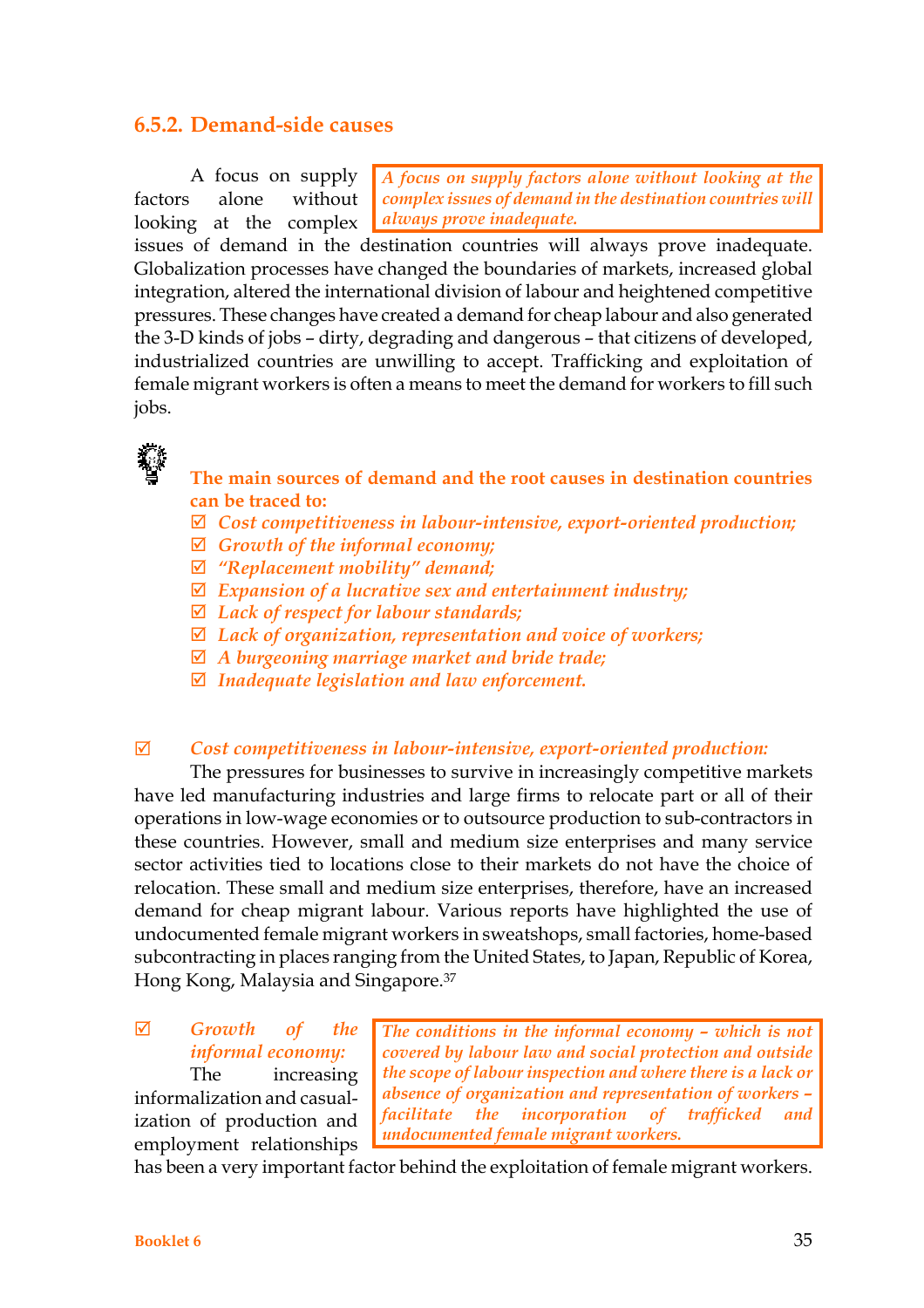The conditions in the informal economy – which is not covered by labour law and social protection and outside the scope of labour inspection and where there is a lack or absence of organization and representation of workers - facilitate the incorporation of trafficked and undocumented female migrant workers.38 Employment in the informal economy is largely invisible and practically unreachable by current labour standards inspection and enforcement. Irregular migrants are often preferred employees in the informal economy because of their vulnerability and their inability to protest, denounce or call in regulatory inspection.

# $\triangledown$  *<i><sup><i>''*Replacement mobility'' demand:</sup>

A major source of demand for female migrant labour is in domestic work and the care economy. As more and more local women with rising levels of education are going into the labour force, more countries are making efforts to draw female nationals into employment outside the home, demographic trends lead to a growing number of dependents needing care in aging societies, and rising household prosperity demands the presence of live-in help, they are resorting to migrant women to take over these responsibilities. But because the female migrants go into individualized work situations in homes where there is greater isolation and lower likelihood of establishing networks of information and social support, they tend to be much more vulnerable to exploitation and abuse, as compared to male migrants who commonly work in groups such as on construction sites or agricultural farms. Many cases of trafficking within national borders involve young girls and adolescents sold or tricked into domestic servitude.

### ! *Expansion of a lucrative sex and entertainment industry:*

Trafficked women from Central and Eastern Europe are found in brothels as far away as East and Southeast Asia and Latin America and trafficked women from Southeast Asia, Africa and Latin America are prostituted in Western Europe and North America. The rapidly expanding global sex industry has been a major factor behind the increased trafficking of women and girls and the serious sexual exploitation associated with such trafficking. The growth of the sex industry has been linked to the growth of the tourism industry and gambling establishments, a pornography industry linked to the use of the internet, the expansion of international trucking routes and the large-scale concentration of unaccompanied male migrants in certain areas such as agricultural and construction sites.

## ! *Lack of respect for labour standards:* A major incentive for

trafficking in labour is the

*A major incentive for trafficking in labour is the lack of application and enforcement of labour standards in countries of destination (as well as origin).* 

lack of application and enforcement of labour standards in countries of destination (as well as origin). These standards include respect for minimum working conditions and consent by the worker to her/his working conditions. Tolerance by the authorities of restrictions on freedom of movement, long working hours, poor or non-existent health and safety protections, non-payment of wages, sub-standard housing, etc. all contribute to expanding a market for trafficked migrants who have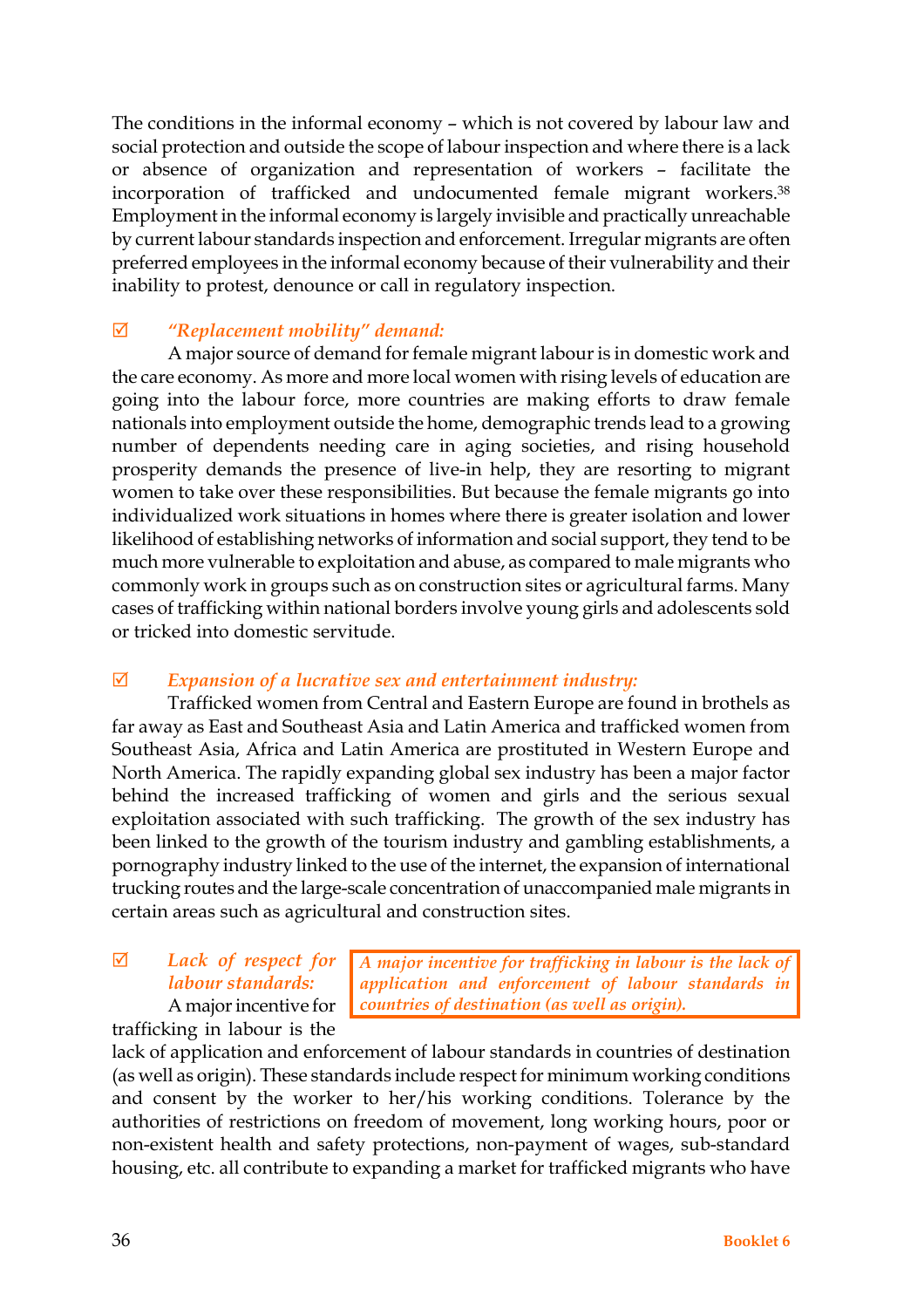no choice but to labour in conditions simply intolerable and unacceptable for legal employment. Worse still is the absence of worksite monitoring, particularly in such already marginal sectors as agriculture, domestic service, sex work, which would contribute to identifying whether workers are in situations of forced or compulsory  $l$ abour. $39$ 

! *Lack of organization, representation and voice of workers:* Research has shown that the demand for

*The demand for trafficked personsí labour or services is almost completely absent in sectors where workers are well unionised and where labour standards regarding working hours, health and safety, wages and employment contracts are well established, routinely monitored and enforced.* 

trafficked persons' labour or services is almost completely absent in sectors where workers are well unionised and where labour standards regarding working hours, health and safety, wages and employment contracts are well established, routinely monitored and enforced. By contrast, the demand for trafficked persons' labour or services is very often found in contexts that are socially imagined to involve nonmarket relations, or that are viewed as occupying some twilight zone between market and non-market relations. For example, domestic work may not be fully understood as "work" when it takes place in private households. Bonded labour involving adults and children may be cloaked behind fictitious kinship or some form of paternalism.

# ! *A burgeoning marriage market and bride trade:*

Gender and racist stereotypes (for example, of Asian women as docile, subservient homemakers and Russian women as beautiful and sexy) have generated another form of trafficking - the mail order bride system. Marriage agencies provide catalogues with photographs and profiles of women who are lured by the prospect of marriage and residence in a foreign country. There are countless cases of women who correspond by mail and the internet with the men who have selected them from these catalogues, migrate for "love" and end up as domestic or sex slaves for their ìhusbandsî **[**!**Booklet 3].** Demographic factors have also contributed to growing marriage markets. In China, for instance, the male-dominated, one-child population policy has produced demographic imbalances weighted against women, while long years of war in Vietnam have skewed the balance in favour of women. A thriving trade in Vietnamese women for the Chinese marriage market has thus emerged.40 There is also a demand for foreign brides by Japanese men living in rural areas because Japanese women are unwilling to accept the conditions of rural life -- leading to a trade in Sri Lankan and Thai women.

# ! *Inadequate legislation and law enforcement:*

Existing legislation and law enforcement, whether in countries of origin, transit or destination, are inadequate to deter trafficking and bring traffickers to justice, failing to reflect the gravity of the offences involved **[** $\bullet$  Section 6.3]. For example, the introduction of the *United States Victims of Trafficking and Violence Protection Act of 2000* noted, "no comprehensive law exists in the United States that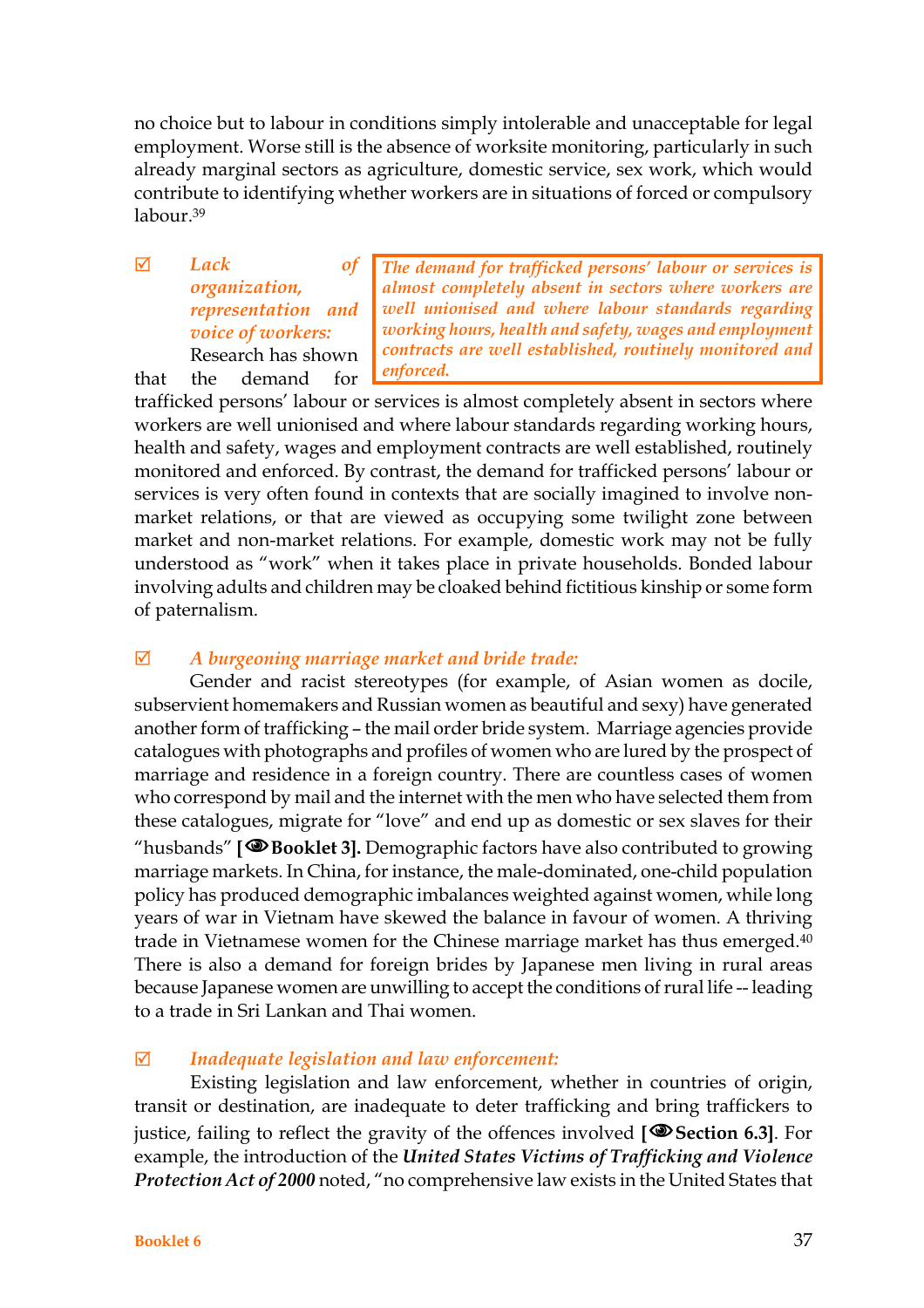penalizes the range of offences involved in the trafficking scheme. Instead, even the most brutal instances of trafficking in the sex industry are often punished under laws that also apply to lesser offences, so that traffickers typically escape deserved punishment. In the United States, the seriousness of this crime and its components is not reflected in current sentencing guidelines, resulting in weak penalties for convicted traffickers".<sup>41</sup> In Hong Kong, as in many other countries, domestic legislation prohibits trafficking for the purpose of prostitution but not for any other purpose, so trafficking for labour exploitation is technically legal.42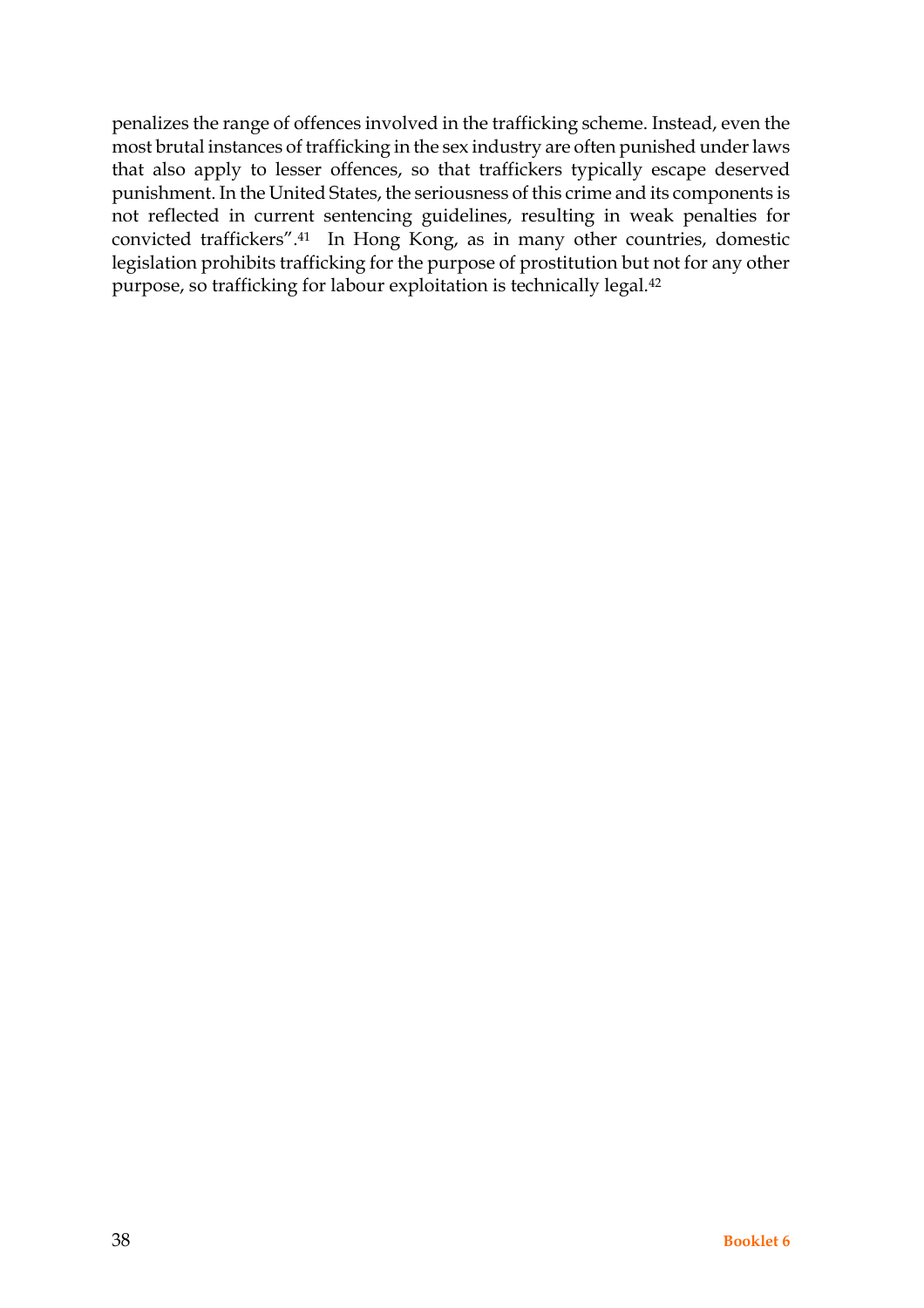# **6.6. Response Framework**

- In Booklet 1 [<sup>336</sup> Section 1.4.1] of this Information Guide, it was **emphasized that the response mechanisms to address the multifaceted causes, manifestations and consequences of the discrimination, exploitation and abuse of women migrant workers, including trafficked women and girls, should be comprehensive, multi-pronged and multi-level. In this Booklet, the elements of such a response framework for trafficking are elaborated upon.**
- ! **The response framework makes close reference to the** *United Nations Protocol to Prevent, Suppress and Punish Trafficking in Persons, Especially Women and Children, 2000 (Trafficking Protocol) and also the UN Recommended Principles and Guidelines on Human Rights and Human Trafficking, 2002.*43 **(The text boxes that reproduce these Recommended Principles and Guidelines are distinguished in a darker colour).**



- **A comprehensive response framework should:**
- \$ *Treat trafficking as a distinct crime and address all stages of the trafficking cycle and all victims;*
- \$ *Address the root causes of both the supply of and demand for trafficked persons;*
- \$ *Promote human rights, including labour rights and migrant rights;*
- \$ *Promote a standards-based approach to combat trafficking;*
- \$ *Promote decent work for all workers;*
- \$ *Work towards informed and transparent labour migration systems;*
- \$ *Take action at all levels: community, national, regional and global;*
- \$ *Establish institutional mechanisms to involve all social actors;*
- \$ *Gather and share information;*
- \$ *Ensure adequate and harmonized legal frameworks and effective law enforcement;*
- \$ *Ensure that legislation, policies and programmes are gender-sensitive; and*
- \$ *Promote the principle of non-discrimination and fight racism and xenophobia.*

# ! *Treat trafficking as a distinct crime and address all stages of the trafficking cycle and all victims:*

A response framework will be coordinated and effective only if all parties government officials, law enforcers, workers' and employers' organizations and NGOs – are all focusing on the same crime and identifying the same set of victims and the same set of perpetrators. Trafficking should be treated as a distinct crime and should not be conflated with smuggling or prostitution. Trafficking is not just for sexual exploitation; it encompasses all forms of forced labour, slavery and servitude in any sector of the economy. Trafficking also does not just affect women and girls. Men and boys are also victims, in some areas even more so than females.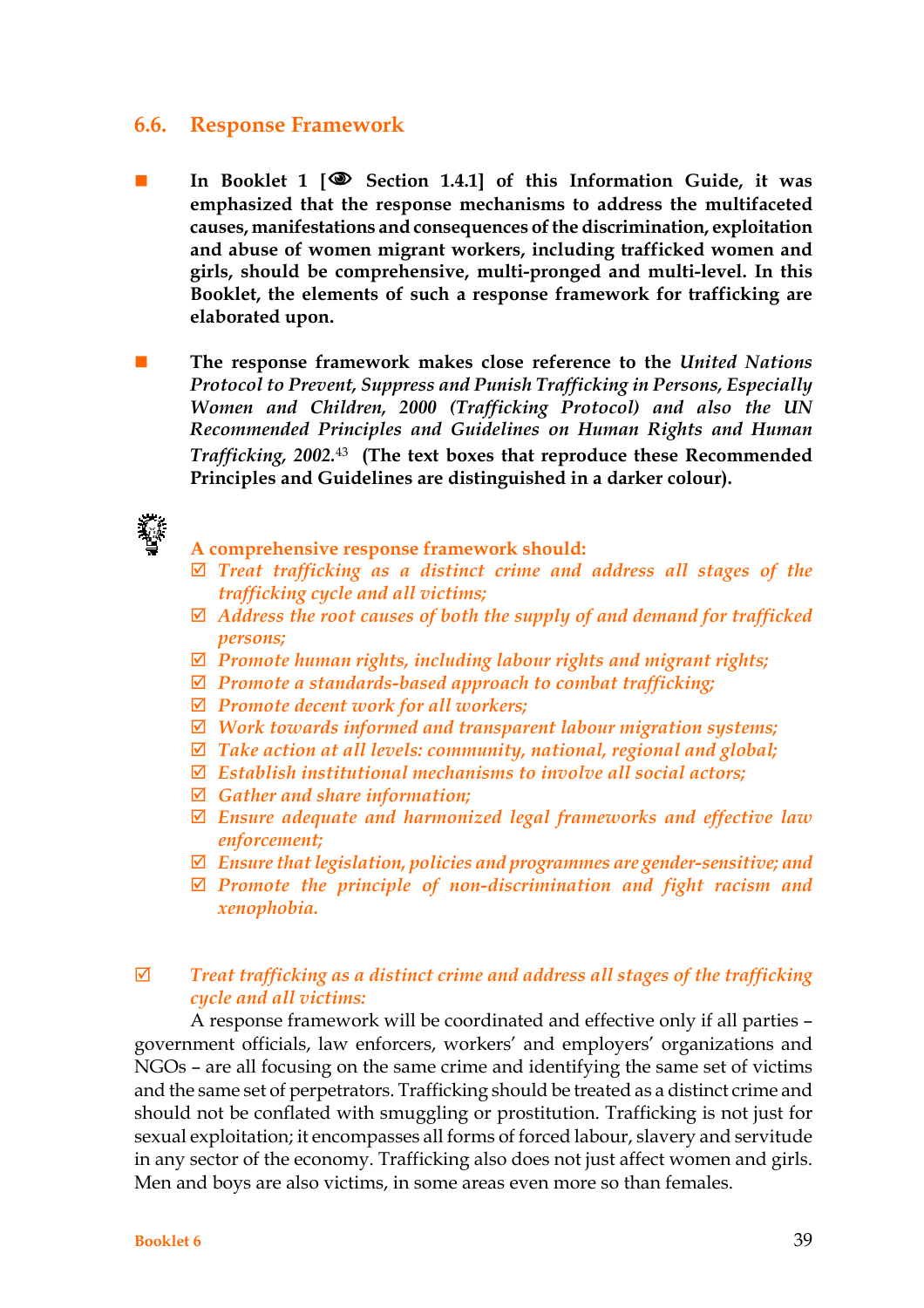Since trafficking is a multi-phased problem, all countries of origin, transit and destination in the trafficking cycle should be involved in a comprehensive response that aims to:

- *Prevent trafficking* by not only effective legal frameworks, strong law enforcement mechanisms and cooperation between States but also by addressing both the supply and demand factors and tackling the underlying root causes of trafficking, including poverty, unemployment, inequality and all forms of discrimination and prejudice;
- " *Extend appropriate protection and support to all trafficked persons* without discrimination, and respect the rights and needs of those who have been trafficked;
- " *Investigate, prosecute and adequately penalize traffickers and their collaborators*, paying full attention to due process rights and without compromising the rights of the victims;
- " *Provide trafficked persons, as victims of human rights violations, with access to adequate and appropriate remedies*, including access to justice, the right to be free from reprisals, rights to recovery, rights to legal redress, and ability to sustain themselves and their families.

# ! *Address the root causes of both the supply of and demand for trafficked persons:*

The United Nations Recommended Principles on Human Rights and Human Trafficking emphasize that strategies aimed at preventing trafficking should address demand as a root cause of trafficking; and States and intergovernmental organizations should ensure that their interventions address the factors that increase vulnerability to trafficking, including inequality, poverty and all forms of discrimination.

The root causes behind the supply of and the demand for trafficked women and girls were identified above **[** $\bullet$  **Section 6.5].** Although admittedly not easy and although measures would need to be over the long term, these root causes must be dealt with if efforts to address trafficking are to be effective and sustainable **[**! **also Section 6.7].** 

*It is necessary to avoid what has been described as the "push down – pop up" phenomenon. The lesson learned from the Asia Pacific region is: 44 While successful interventions may be made in one community or country, the lack of reduction on the demand side results in a shift of the supply pool to the next vulnerable community or country. Successful community based protection strategies will have limited impact and only result in transferring the problem until more attention is paid to regional cooperation and tackling the demand side.*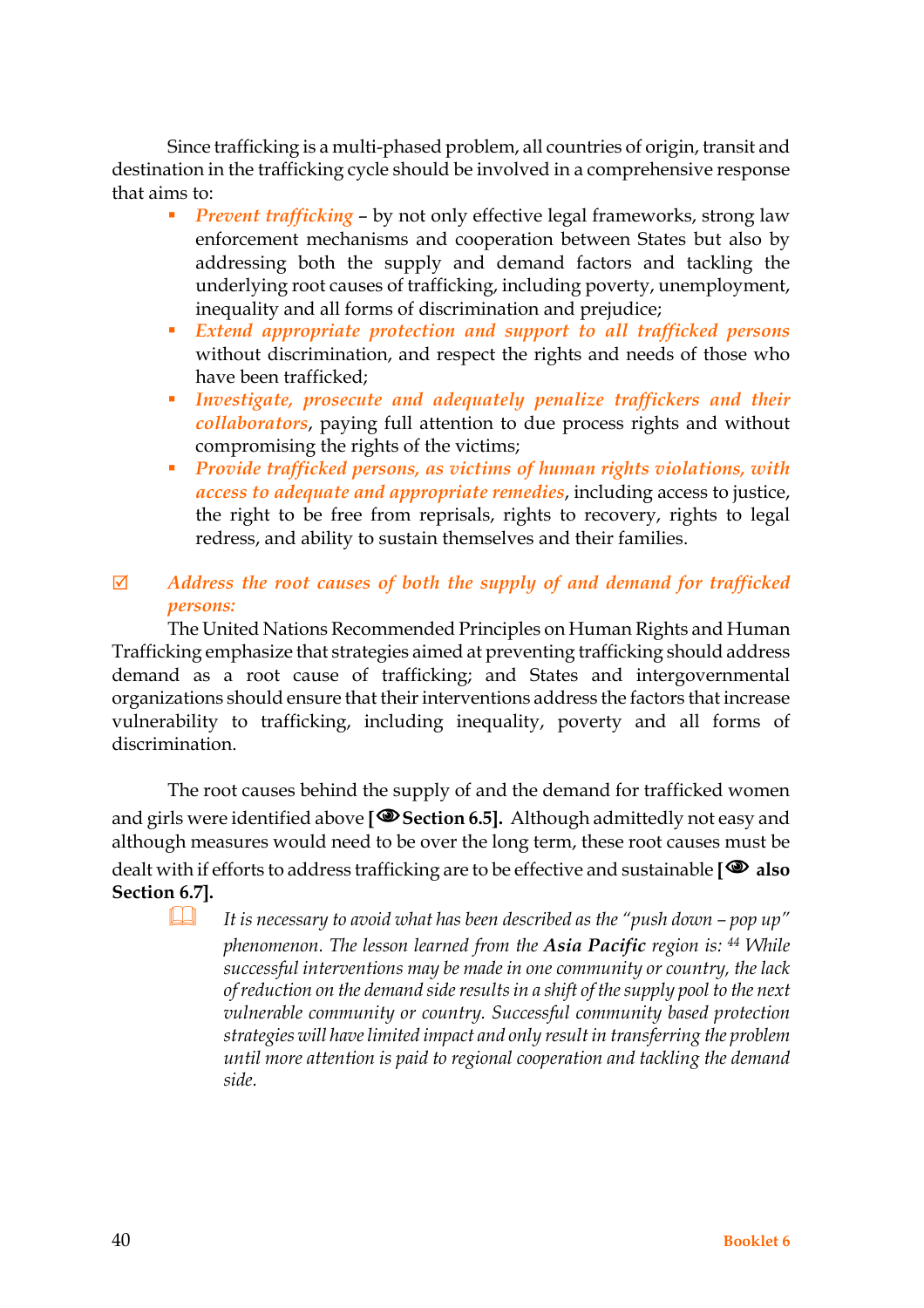! *Promote human rights, including labour rights and migrant rights: Human trafficking is first and foremost a violation of human rights.* 

Trafficking is a grave human rights abuse and, in responding to this problem, States should prioritise the protection of the human rights of trafficked persons, taking the steps necessary to prevent abuses and provide remedies where abuses occur. "Trafficking in human beings must not be seen primarily or exclusively from the perspective of national security; it must not be viewed merely from the point of view of national protective interests; it must not be seen only as a fight against organized crime and illegal migration. Human trafficking is first and foremost a violation of human rights".<sup>45</sup>

The following principles are key in applying a **human rights framework**. Human rights:

- **Universal:** they apply everywhere;
- " **Indivisible:** political and civil rights cannot be separated from social and cultural rights;
- Inalienable: they cannot be denied to any human being;
- **Interdependent:** all rights are equally important.



**Basic labour rights and migrant rights are part of human rights:** 

# *Universal Declaration of Human Rights*

*Article 23* 

- " *Everyone has the right to work, to free choice of employment, to just and favourable conditions of work and to protection against unemployment;*
- " *Everyone who works has the right to just and favourable remuneration ensuring for himself and his family an existence worthy of human dignity, and supplemented, if necessary, by other means of social protection;*
- " *Everyone has the right to form and to join trade unions for the protection of his interests.*

*The ILO Declaration on Fundamental Principles and Rights at Work and its* 

*Follow-Up* **[** $\bullet$  **Booklet 1, Section 1.4.3.1]**, which was unanimously adopted by the member States in 1998, reaffirms the right to freedom of association and the effective recognition of the right to collective bargaining; the elimination of all forms of forced or compulsory labour; the effective abolition of child labour and the elimination of discrimination in respect of employment and occupation for all workers, nationals and non-nationals. The Preamble of the Declaration makes specific reference to the protection of migrant workers:

*Whereas the ILO should give special attention to the problems of persons with special social needs, particularly the unemployed and migrant workers, and mobilize and encourage international and national efforts aimed at resolving their problems, and promote effective policies aimed at job creation.*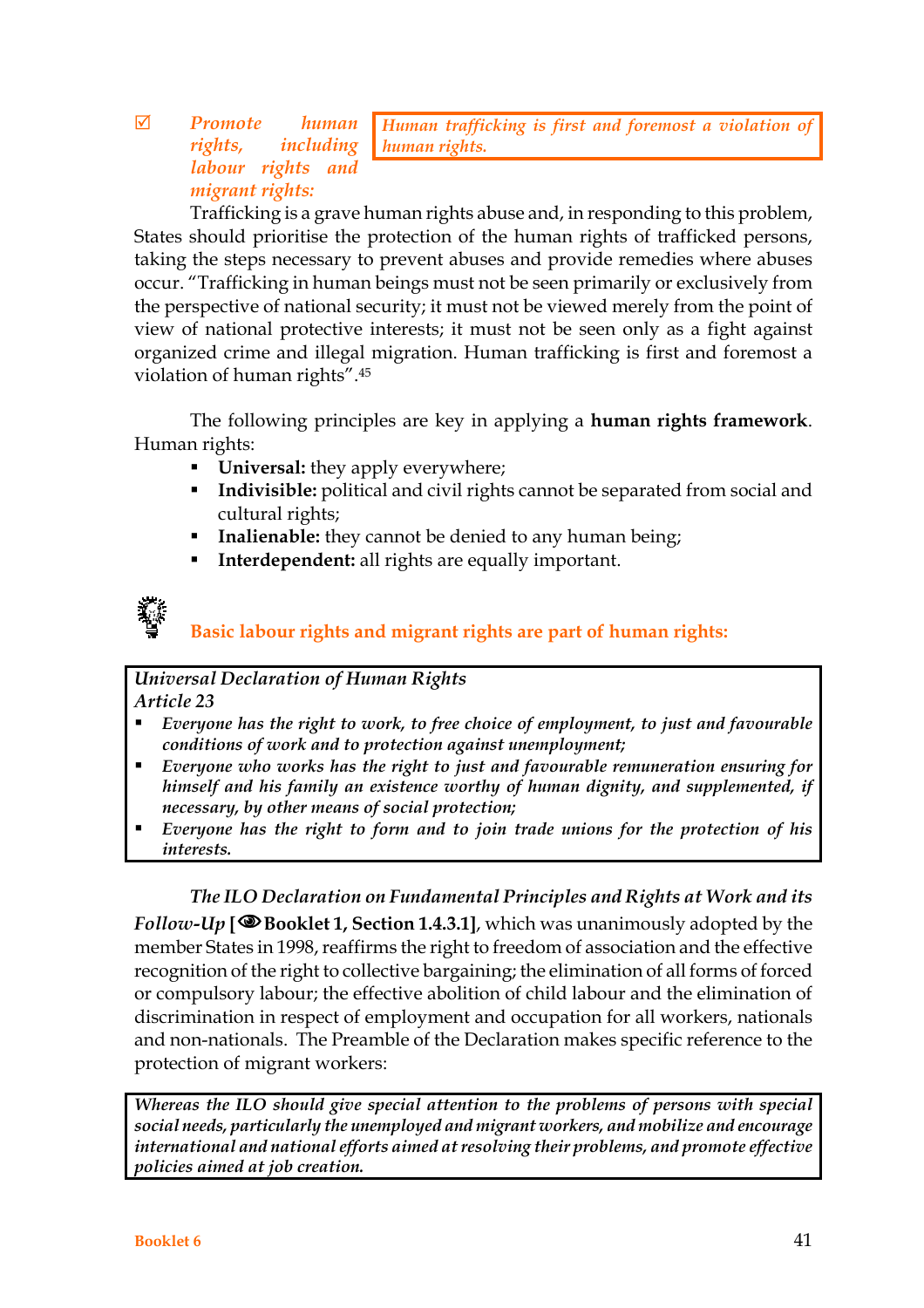#### **Box 6.8. Guidelines for the promotion and protection of human rights**

*Violations of human rights are both a cause and a consequence of trafficking in persons. Accordingly, it is essential to place the protection of all human rights at the centre of any measures taken to prevent and end trafficking. Anti-trafficking measures should not adversely affect the human rights and dignity of persons and, in particular, the rights of those who have been trafficked, migrants, internally displaced persons, refugees and asylum seekers.* 

*States and, where applicable, intergovernmental and non-governmental organizations, should consider:* 

- & Taking steps to ensure that measures adopted for the purpose of preventing and combating trafficking in persons do not have an adverse impact on the rights and dignity of persons, including those who have been trafficked;
- & Consulting with judicial and legislative bodies, national human rights institutions and relevant sectors of civil society in the development, adoption, implementation and review of antitrafficking legislation, policies and programmes;
- $\bullet$  Developing national plans of action to end trafficking. This process should be used to build links and partnerships between governmental institutions involved in combating trafficking and/or assisting trafficked persons and relevant sectors of civil society;
- & Taking particular care to ensure that the issue of gender-based discrimination is addressed systematically when anti-trafficking measures are proposed with a view to ensuring that such measures are not applied in a discriminatory manner;
- & Protecting the rights of all persons to freedom of movement and ensuring that anti-trafficking measures do not infringe upon this right;
- $\bullet$  Ensuring that anti-trafficking laws, policies, programmes and interventions do not affect the right of all persons, including trafficked persons, to seek and enjoy asylum from persecution in accordance with international refugee law, in particular through the effective application of the principle of non-refoulement;
- Stablishing mechanisms to monitor the human rights impact of anti-trafficking laws, policies, programmes and interventions. Consideration should be given to assigning this role to independent national human rights institutions where such bodies exist. Non-governmental organizations working with trafficked persons should be encouraged to participate in monitoring and evaluating the human rights impact of anti-trafficking measures;
- **S** Presenting detailed information concerning the measures that they have taken to prevent and combat trafficking in their periodic reports to the United Nations human rights treaty-monitoring bodies;
- & Ensuring that bilateral, regional and international cooperation agreements and other laws and policies concerning trafficking in persons do not affect the rights, obligations or responsibilities of States under international law, including human rights law, humanitarian law and refugee law;
- & Offering technical and financial assistance to States and relevant sectors of civil society for the purpose of developing and implementing human rights-based anti-trafficking strategies.

Source: United Nations *Recommended Principles and Guidelines on Human Rights and Human Trafficking,*  Guideline 1, pp.5-6.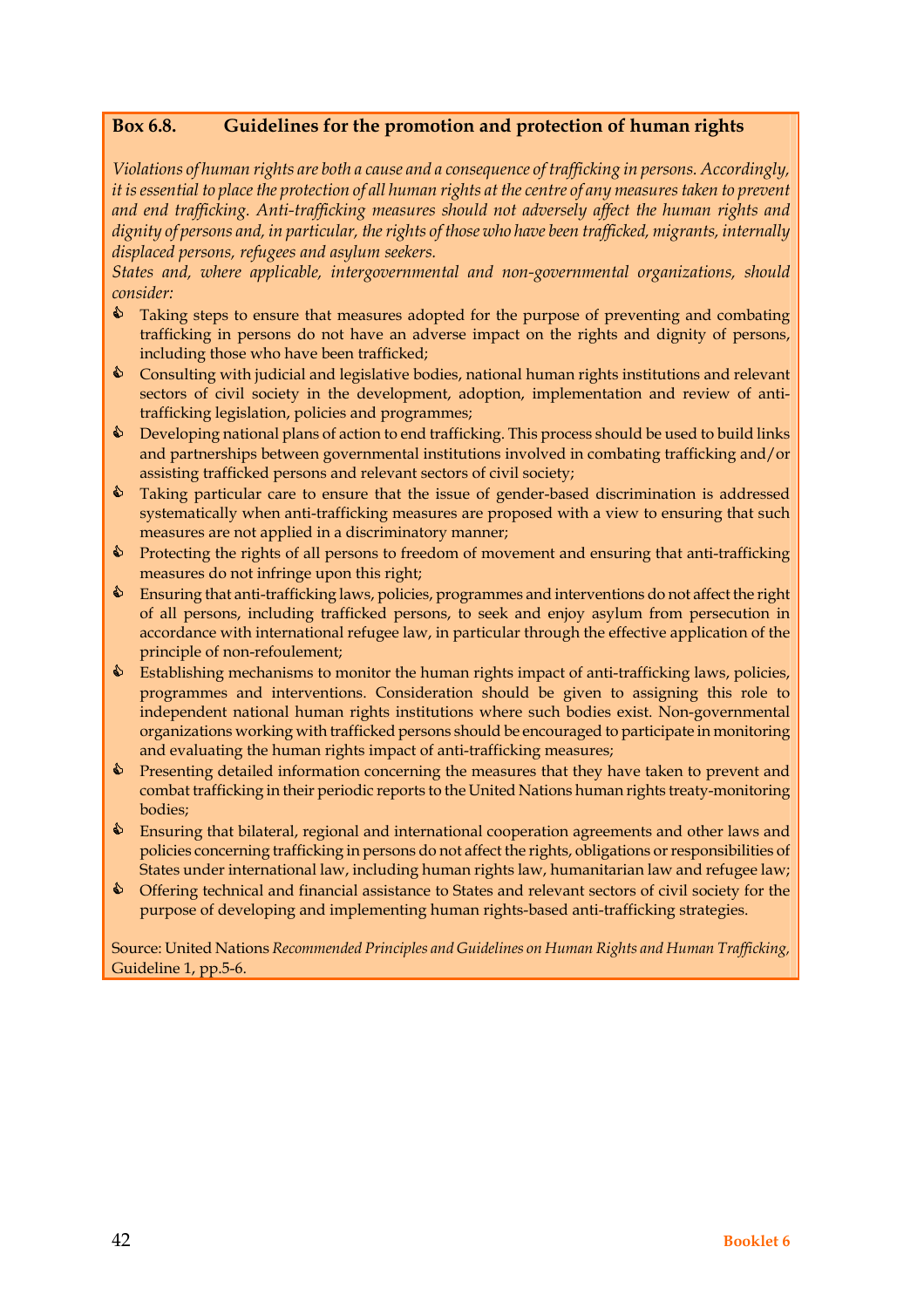# ! *Promote a standards-based approach to combat trafficking, together with protecting the basic rights of all migrants:*

A response framework must have its foundation in the rule of law. It is critical to establish legal rights and policy standards so as to ensure social legitimacy and accountability. Therefore, the aim should be to promote the adoption and implementation of the key UN and ILO Conventions **[@Booklet 1, Section 1.4.3]:** 

- " *United Nations Convention Against Transnational Organized Crime, 2000;*
- " *Protocol to Prevent, Suppress and Punish Trafficking in Persons, Especially Women and Children, 2000;*
- " *Protocol Against the Smuggling of Migrants by Land, Sea and Air, 2000;*
- " *International Convention for the Protection of the Rights of All Migrant Workers and Members of their Families, 1990;*
- " *ILO Migration for Employment Convention (Revised), 1949 (No.97);*
- " *ILO Migrant Workers (Supplementary Provisions) Convention, 1975, (No.143); and*
- " *ILO Declaration on Fundamental Principles and Rights at Work and its Follow-Up, and the related core Conventions.*
- ! *Promote decent work for all workers:*  Migration today is

*Migration in abusive conditions and the exploitation and trafficking of migrant workers occur in contexts of serious decent work deficits - in terms of the absence of rights at work, lack of productive and remunerative jobs, inadequate social protection and lack of representation*  and voice - in source, transit and destination countries.

about work. Addressing migration means promoting

opportunities for women and men, national and migrant, to obtain decent and productive work in conditions of freedom, equity, security and human dignity. Migration in abusive conditions and the exploitation and trafficking of migrant workers occur in contexts of serious decent work deficits – in terms of the absence of rights at work, lack of productive and remunerative jobs, inadequate social protection and lack of representation and voice – in source, transit and destination countries.

Therefore, a comprehensive response to the problem of trafficking must be based on the promotion of decent work. The ILO views decent work as comprising four main pillars: the promotion of fundamental principles and rights at work for all workers, national and non-national; the creation of productive and remunerative employment; the extension of social protection especially to marginalized and vulnerable groups; and the organization and representation of workers and employers in social dialogue institutions and processes.

It is crucial to address the labour market and employment situation, labour standards and working conditions in origin and destination

*The aim is to focus not only on migration policies or on crime control but also, and very importantly, to include labour market and employment policies; measures for strengthening labour institutions, including labour inspection and monitoring; and employment services to inform job seekers of their options.*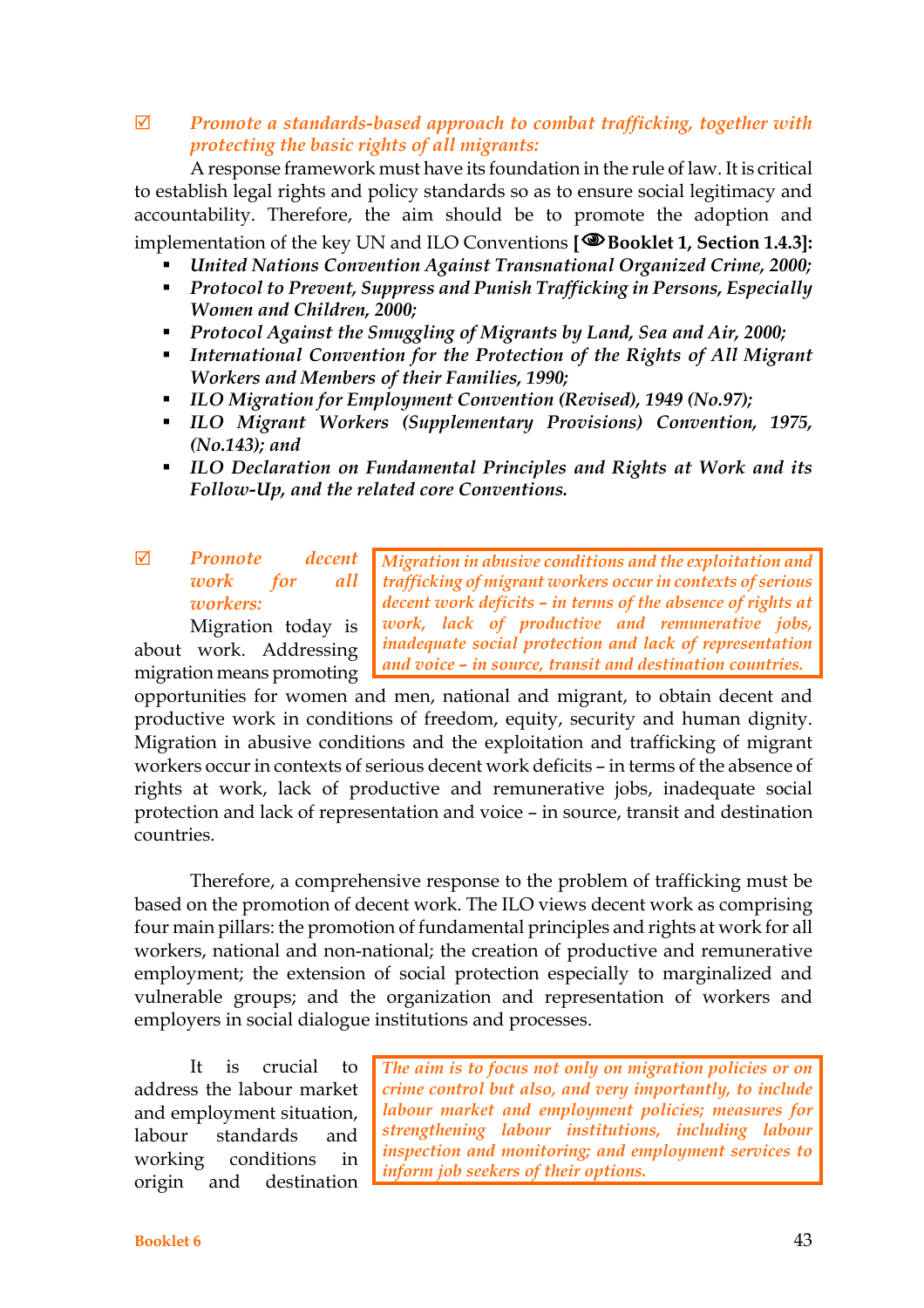countries. Trafficking cannot be effectively tackled without addressing the reasons behind labour market failures (rising unemployment and under-employment and poor working conditions); persistent occupational segregation and the disadvantaged position of women relative to men in the labour market; and why and how informalization, flexibilization and casualization of production and employment relationships is increasing the demand for unregulated migrant workers. The aim is to focus not only on migration policies or on crime control but also, and very importantly, to include labour market and employment policies in both origin and destination countries; measures for strengthening labour institutions, including labour inspection and monitoring; and employment services to inform job seekers of their options.

It is also necessary to enforce national minimum standards for the employment and working conditions of all workers, national and migrant. ILO Conventions provide international norms and guidelines for such national legislation. The aim should also be to establish monitoring and inspection systems to cover unregulated work in the informal economy, in particular domestic work, the sex industry, sweatshop subcontracting work - to detect and stop exploitation and forced labour and to uphold minimum decent work conditions.

### ! *Work towards informed and transparent labour migration systems:*

Informed and transparent labour migration systems would be a most effective way to fight trafficking. Countries of origin should adopt clear migration policies that reconcile inherent conflicts among policy goals, so that, for instance, the goal of the State to protect women migrant workers from exploitation and abuse does not lead to restrictive emigration policies that infringe on women's basic human rights to free movement and in fact make them more vulnerable to traffickers.

However, measures to protect vulnerable migration workers and prevent trafficking cannot focus only on the supply of such workers and the factors in the source countries. The aim should be to "manage" or promote orderly migration by admitting labour migrants into a destination country based on systematic and realistic assessment of the labour market situation and "respond to measured, legitimate needs, taking into account domestic labour concerns as well. Such a system must be based in labour ministries, and rely on regular labour market assessments conducted in consultation with social partners to identify and respond to current and emerging needs for workers, high and low skilled".<sup>46</sup> The aim should be to establish legal labour migration channels that will contribute to reducing exploitation, trafficking and smuggling of migrant workers.

### ! *Take action at all levels: community, national, regional and global:*

It is important to work at the grassroots, community level, so as to directly reach vulnerable women and girls. In source communities, programmes and practical interventions have focused mainly on raising the awareness of vulnerable women and girls and their families to the dangers of trafficking and on the provision of livelihood alternatives, since unemployment and poverty are major root causes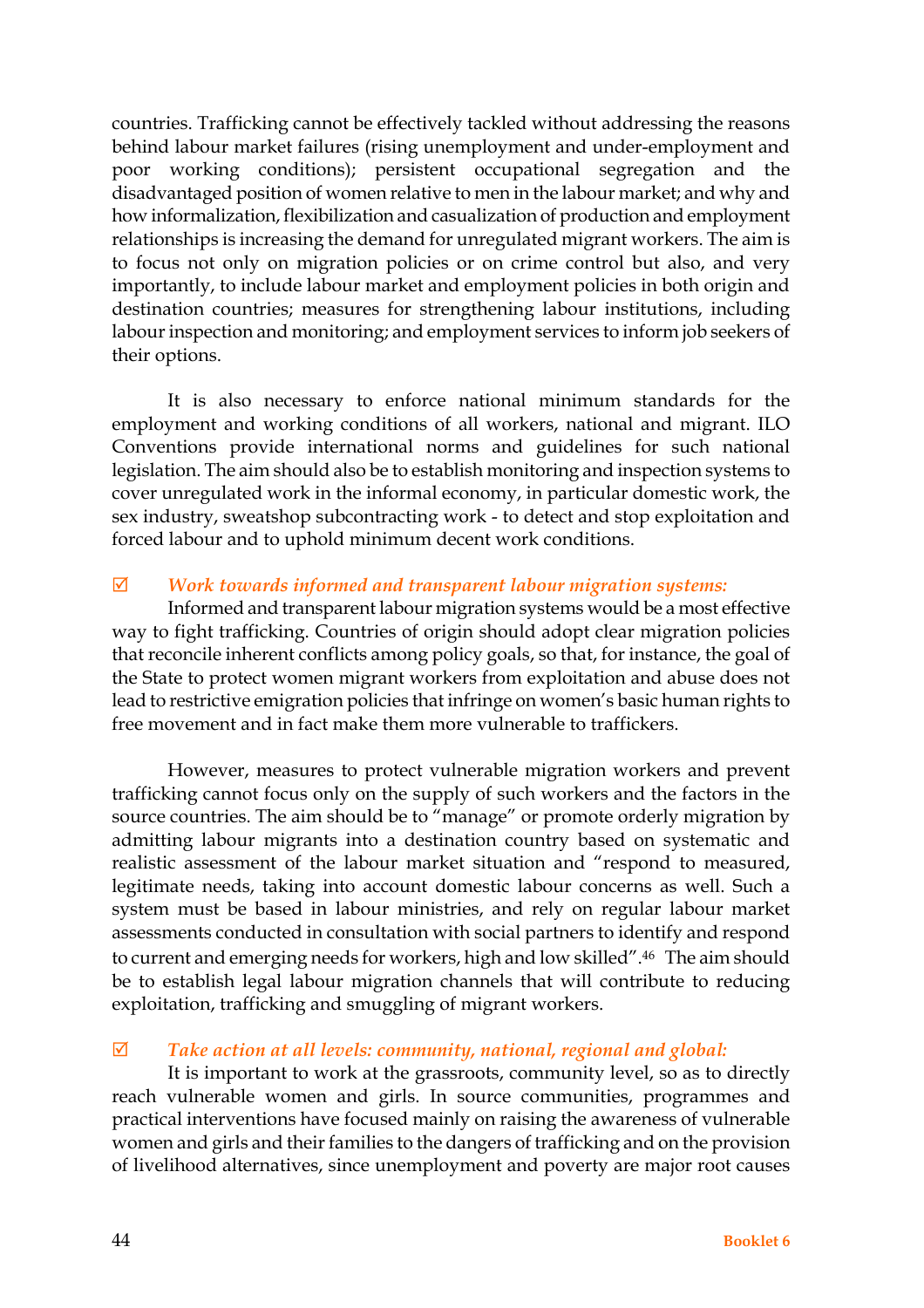**[**!**Box1.7 in Booklet 1** for a description of comprehensive response at community level]. In transit and destination communities, efforts have focused on shelter, health and counselling services for the victims of trafficking.

All such micro-level efforts are important but inadequate unless combined with a range of complementary interventions and supported by socioeconomic development policies at the macro level that address the root causes of the supply of and demand for trafficked women and girls. Alternative livelihood schemes in communities where women and girls are vulnerable to being trafficked should be supplemented by employment-intensive development policies and social protection schemes at national level. **Boxes 6.9 and 6.10** show the links between actions at different levels. Ideally, as shown in **Box 6.10**, there should also be a review of policies at regional and international/global levels: including regional or bilateral agreements for the temporary or permanent movement of persons across borders; and trade policies to cover the temporary movement of service providers (highly skilled, semi-skilled and unskilled). Regional action programmes and global initiatives have also been developed to combat trafficking.<sup>47</sup> *Trafficking is still not widely recognized as related to the global macro economic environment and to specific macro policies in both countries of origin and destination.* 

**Box 6.11** provides an example of mainstreaming trafficking concerns into socio-economic development policies and programmes. Socio-economic development policies should also be complemented by law reform and law enforcement, so as to eliminate deep-rooted gender discrimination and to ensure proper working conditions and labour standards in all sectors of the economy and for all workers. Trafficking is still not widely recognized as related to the global macro economic environment and to specific macro policies in both countries of origin and destination.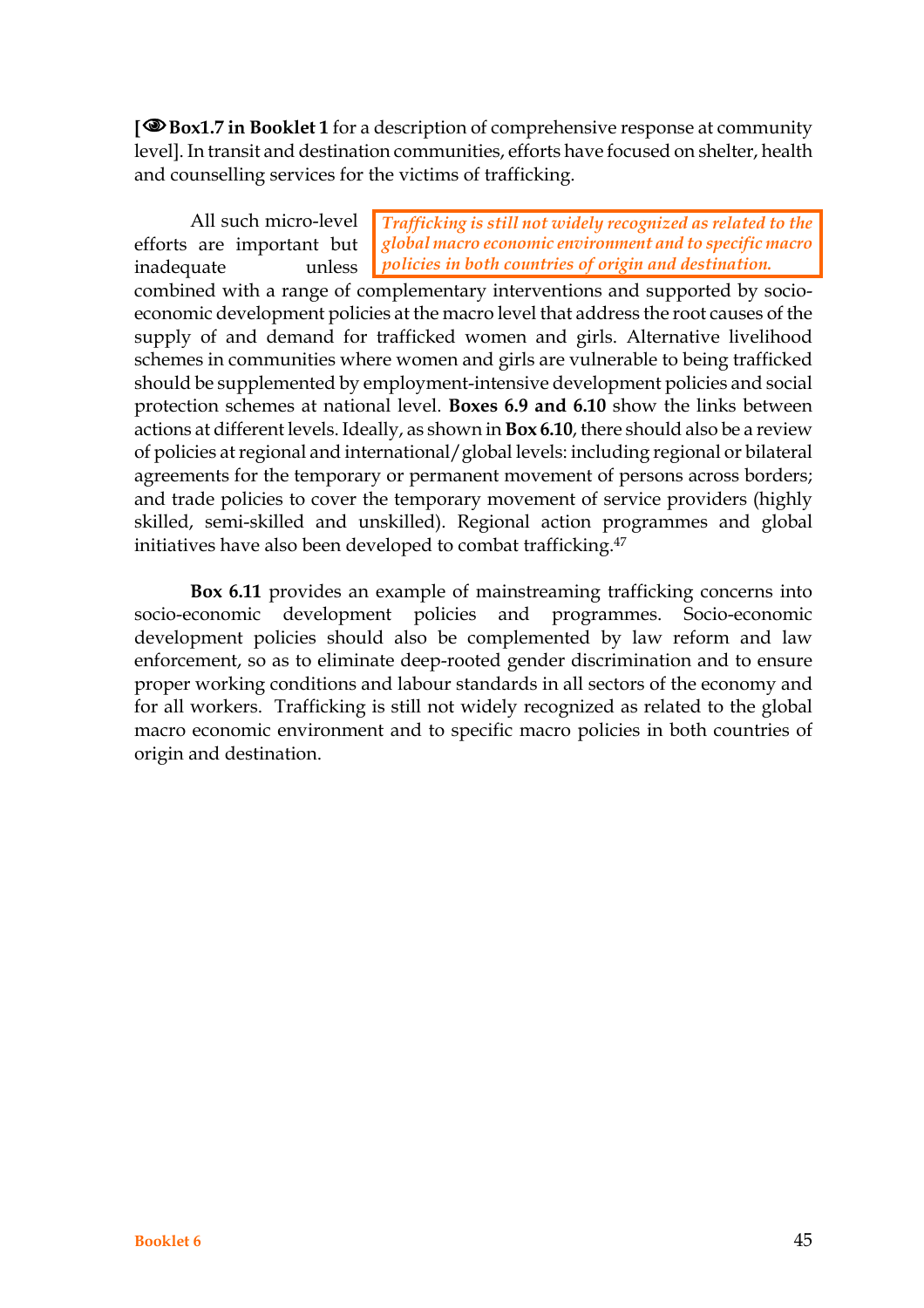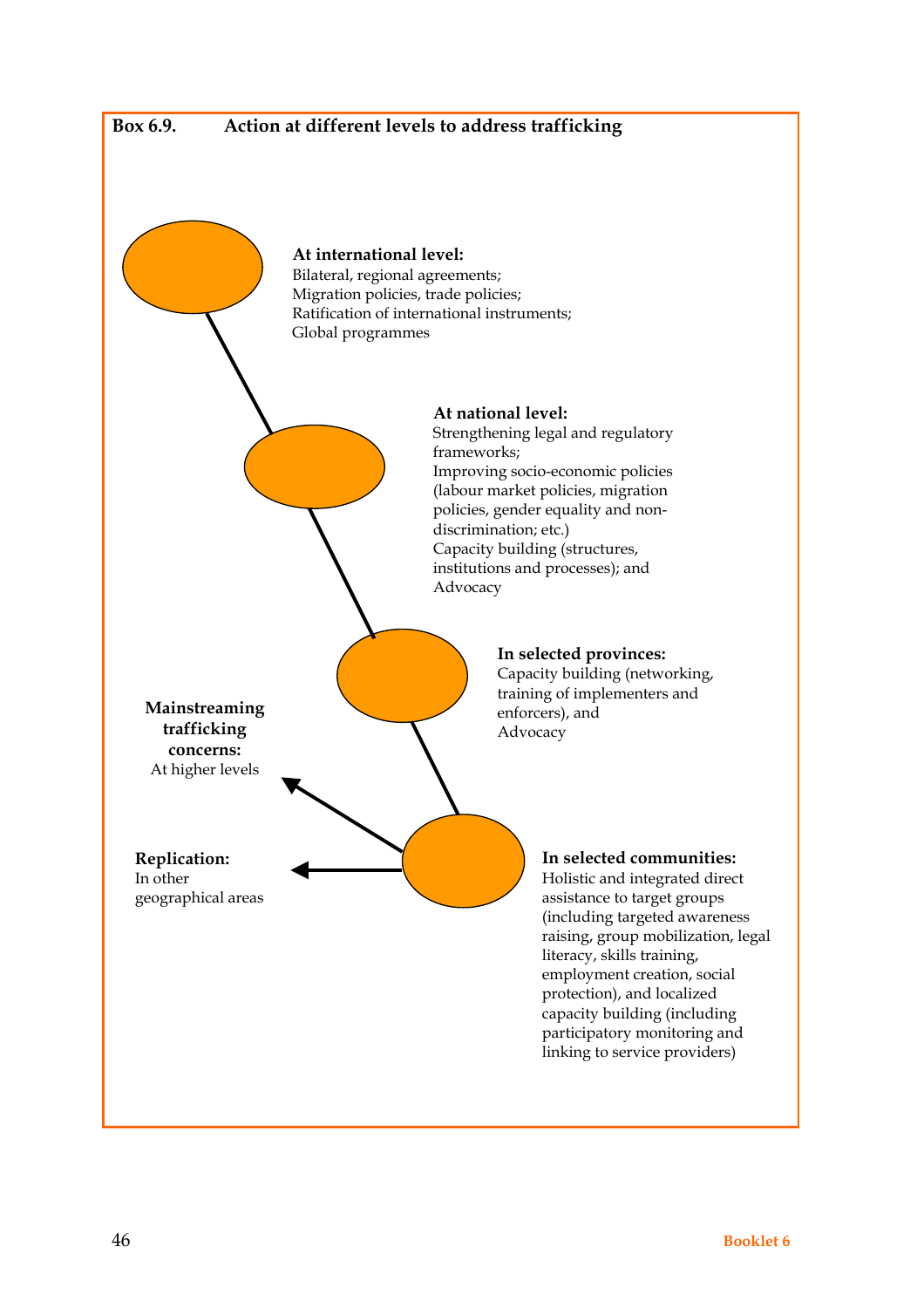#### **Box 6.10. Response Framework at all levels**

#### **At the global level:**

- Migration policies: Ratification, implementation and monitoring of the relevant international instruments relating to the rights of migrants and fighting trafficking;
- Labour policies: Ratification, implementation and monitoring of the relevant international instruments relating to the rights of workers, including migrant workers;
- Trade regime: Review the movement of persons highly skilled, semi-skilled or unskilled service providers – vis-à-vis the flow of goods and capital;
- *International initiatives:* Global programme against Trafficking in Human Beings, monitoring and advocacy role of the UN Special Rapporteur on Violence against Women, etc.

#### **At the regional level:**

- " *Regional labour markets:* Agreements, Memorandums of Understanding (MOUs) on the movement of workers within the labour markets of a regional grouping of countries;
- " *Regional migration regimes:* Agreements, MOUs on the temporary or permanent movement of persons across borders within a regional grouping of countries;
- " *Regional anti-trafficking policies:* Examples are the EU Council Framework Decision on Combating Trafficking in Human Beings and SAARC Convention on Preventing and Combating Trafficking in Women and Children for Prostitution;
- " *Regional Programmes:* such as the STOP Programme, DAPHNE Programme, Stability Pact Task Force on Trafficking in Human Beings.

#### **At the national level:**

- " *Macro socio-economic development policies:* Government policies to explicitly integrate migration and the protection of migrants into a development policy planning process;
- Labour *migration admissions system:* An informed and transparent labour migration admissions system based on systematic and realistic assessment of the demand for migrant workers;
- Labour export policy: For the source countries, a transparent and properly managed overseas employment policy; policies to effectively utilize remittances and to reintegrate returned migrants;
- " *Employment and labour market policies:* to promote employment-intensive growth in source countries, to strengthen labour market institutions - labour inspection, employment services - in all countries;
- " *Policies, including where appropriate, affirmative action, to promote gender equality and to fight all forms of discrimination:* both within and outside the labour market, in access to education, information, resources, and decision-making.

### At the community level [<sup>33</sup> Box 1.7 in Booklet 1]:

- Establishment of consultation and coordination mechanisms to involve all social actors;
- **Community mobilization and outreach;**
- Capacity building;
- Advocacy and awareness raising;
- " Group mobilization and group dynamics, especially among vulnerable women and girls;
- Alternative livelihood opportunities and social protection.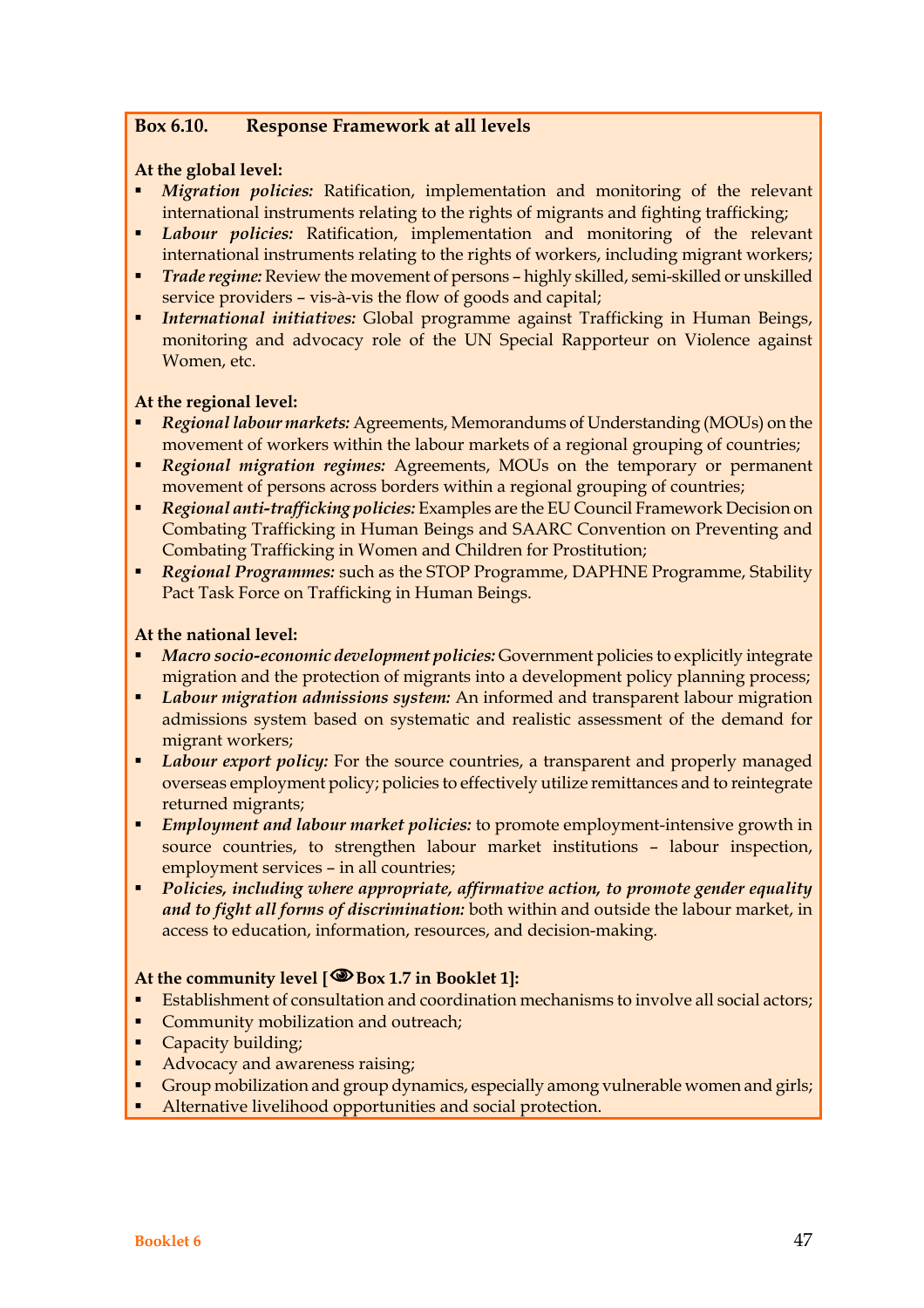### **Box 6.11. Integration of trafficking concerns into operational policies and programmes**

The **Asian Development Bank** provides a good example & of a major institution that has developed an array of policies that provide both the mandate and instruments to engage more effectively in addressing trafficking issues:

- " *Policy on Gender and Development* provides guidance and measures to adapt operational designs to improve the status of women and girls, and in so doing, among many other benefits, build their resistance to the risks of being trafficked;
- " *Social Protection Strategy* sets out specific considerations that may need to be built into ADB operations to ensure that vulnerable groups can be protected from factors that cause and sustain their poverty - and their risks of being trafficked. The Strategy also identified how labour markets can also be used to strengthen social protection through implementation of core labour standards, which will have additional impacts on the demand for trafficked labour;
- " *Guidelines contained in Promoting Good Governance, ADBís Medium Term Agenda and Action Plan:*  provides opportunities to improve the effectiveness of anti-trafficking initiatives as well as other programmes to combat poverty;
- " *Policy on Involuntary Resettlement* and accompanying guidelines that provide guidance on limiting vulnerabilities and risks of those living in and around project areas as well as stressing the importance of building or maintaining social capital to limit risks, such as trafficking; and
- " *Handbook on Poverty and Social Analysis:* provide guidance on ensuring that project impacts do not increase vulnerability to being trafficked and identifying opportunities to prevent, minimize and mitigate development induced risks.

Bank operations have the potential to address trafficking in five key ways:

- & *Target the most vulnerable to trafficking:* In many cases a sub-group within those targeted for poverty reduction as relative and absolute poor. Ensuring that this sub-group have their basic needs met to limit migration or mobility under stressful and hence most vulnerable situations for example, for families who send away children/girls who end up being trafficked;
- **&** *Assess the impacts of ADB operations* ensure that ADB supported activities do not push people into migration and hence vulnerability to trafficking. ADB operations have opportunities to prevent, minimize and mitigate development-induced risks. Clear links can be made between involuntary displacement and its associated risks of being trafficked;
- & *Emergency loans and assistance in post*-*conflict reconstruction:* these activities usually take place among mobile populations, such as refugees or in areas where communities are returning from involuntary displacement. It is important that ADB activities provide adequate scope to rebuild social and human capital through community-based activities to ensure that physical and social dislocation does not lead to vulnerability to trafficking, especially for women and girls in highrisk situations. Disaster early warning mechanisms can also incorporate anti-trafficking and safe migration messages as communities and individuals plan for possible displacement;
- & *Encourage safe migration*: reduce the risk of being trafficked of those already mobile through various policy and social protection measures:
- " Access by migrants to basic needs e.g. urban improvement schemes take measures to identify specific needs of migrant communities where social and community networks do not exist;
- Social protection measures extended to migrants (e.g. insurance schemes, social security schemes). This is challenging as migrants generally work in the informal sector and many are squatters without official residence status; and
- Governance strengthened to ensure entitlements to protection from criminal activities extended to those migrants most vulnerable to being trafficked; specific activities to increase community and government accountability to protect children, women, labour force, etc.;
- & *Stem demand for trafficked labour:*
- " Core labour standards implemented and monitored in partnership with private sector, ILO, etc. particularly among SMEs and in the informal sector; and
- " Encourage activities with indirect impacts in key areas of demand, for example monitoring effects on demand for commercial sex workers along highways of changed behaviour of transport workers. These kinds of activities also have links with HIV/AIDS prevention activities. Source: Asian Development Bank, website: www.adb.org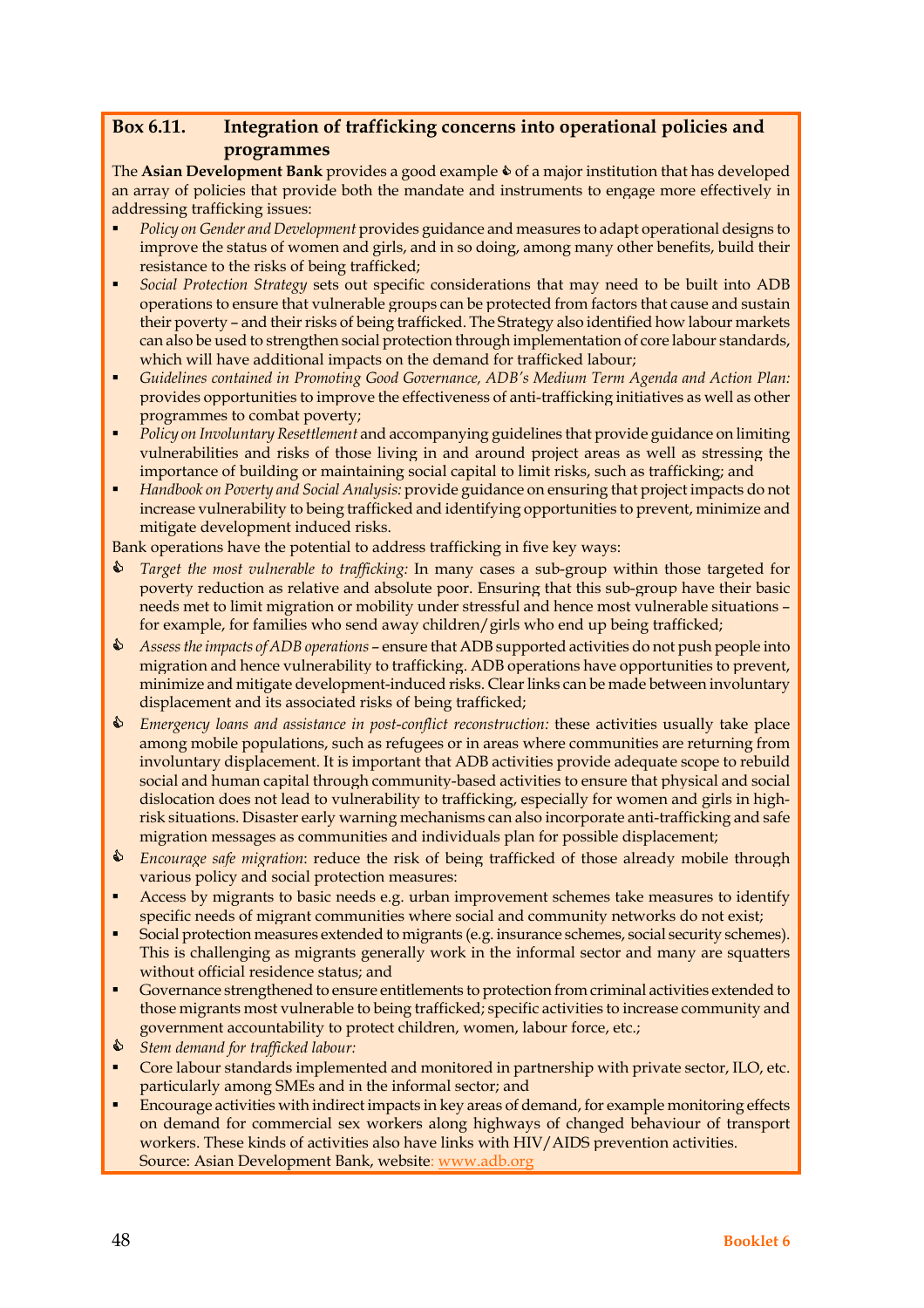! *Establish institutional mechanisms to involve all social partners:*  Since the current *Unfortunately, the (potential) role of employersí organizations and trade unions is often forgotten or ignored. Yet, they are best placed to help realistically determine the labour market needs for migrant labour and to promote the use of proper contracts and observance of basic labour standards for migrant labour.* 

approach to trafficking is very much from a criminal law enforcement and crime prevention perspective, the responsible government agencies are normally the Ministries of Interior, Immigration, Police and Judiciary. Hardly ever are *Ministries of Labour* involved. Yet, as emphasized above, migration today is about work and if the aim is to achieve informed and transparent orderly labour migration systems based on realistic assessment of labour market needs, Ministries of Labour and the social partners – workers' and employers' organizations – need to be closely involved. The role of the Ministries of Labour in countries of origin and destination is also in providing employment services and labour inspection.

The role of *NGOs* in the fight against trafficking is important and normally highlighted – the majority of them concerned with trafficking for sexual exploitation. But, unfortunately, the (potential) role of *employersí organizations and trade unions* is often forgotten or ignored. Yet, they are best placed to help realistically determine the labour market needs for migrant labour and to promote the use of proper contracts and observance of basic labour standards for migrant labour. Employers' organizations are often an important lobby group in destination countries for the orderly admission of migrant workers. The protection of migrant workers is part of the larger trade union fight against racism, racial discrimination, xenophobia and related intolerance. The *International Confederation of Free Trade Unions (ICFTU) No to Racism and Xenophobia! Plan of Action for Trade Unions* has a section specifically devoted to migrant workers.48 In the **United States**, the American Federation of Labour -Congress of Industrial Organizations (AFL-CIO) announced: "All workers – immigrant, native-born, documented or undocumented – should have the full protection of our system of workplace rights and freedoms". $49$ 

The role of the *media* is also very important, especially in terms of responsible, ethnical reporting and raising public awareness of the pros and cons of labour migration and the dangers of trafficking. *Rescued victims of trafficking* could also voluntarily play an important role in advocacy. The role of *religious institutions* in responding to the needs of the most vulnerable at community level should also be recognized, encouraged and supported. In several countries, religious groups have long played a role in assisting trafficking victims.

Various *networks of organizations and cooperation frameworks* at local, national or regional levels have been established to combat trafficking. 50 A major challenge is to find mechanisms that ensure that the many and diverse networks that have developed to combat trafficking do not work as "closed circles" but that they come together in as many ways as possible to share information and exchange experiences. Where networks have different experiences, they can be potentially important points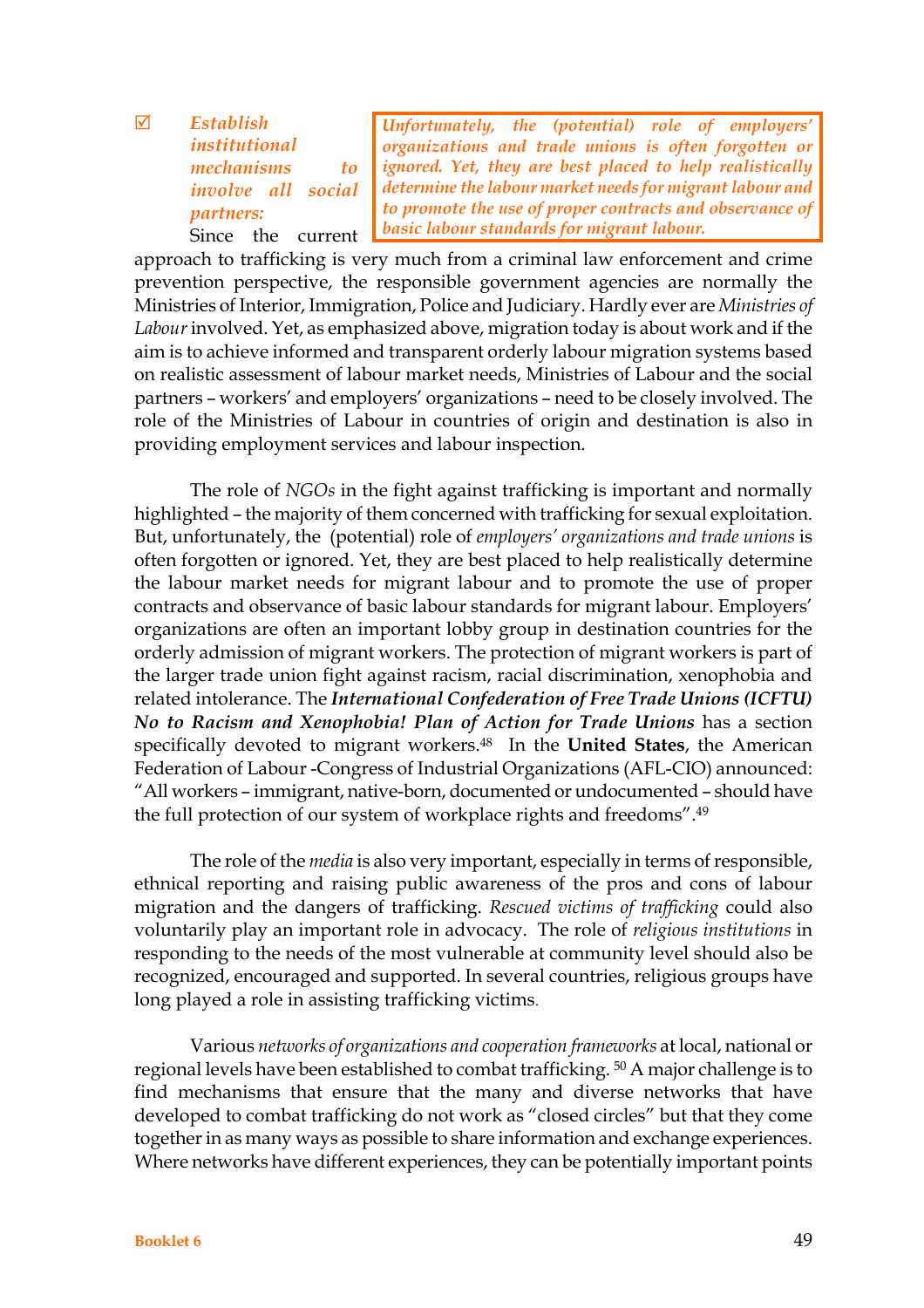at which evaluation of impacts, drawing together of lessons and realistic assessment of progress can be made and then shared.

( *An important lesson learned by a working group looking at effective models of cooperation was the importance of not îover-cooperatingî, but rather of deciding what levels of cooperation are necessary in order to maximize relative strengths but not waste scarce resources on cooperation mechanisms that do not add anything to the impact or efficiency of programming. Sometimes cooperation needs to be no more than just sharing information with others working in the same area, whereas in other circumstances, it might need regular meetings and consultation (often having budgetary implications) and also closely coordinated planning and policy formulation*.51

# ! *Gather and share information:*

Realistic, relevant and effective anti-trafficking strategies must be based on current and reliable information. However, the nature of the phenomenon means that it is very difficult to conduct research or gather quantitative or qualitative information; for example respondents may be too scared or ashamed to speak out. The quality of information presently available makes it extremely difficult to determine the real dimensions of the trafficking phenomenon and to prepare appropriately targeted responses at either national or community level.

At community level, many women and children in difficult circumstances remain invisible or highly mobile and engaged in occupations and activities that are not regularly monitored by any government body or NGO. Methodologies for obtaining more reliable information on such women and children need improvement, particularly a community based mechanism where data and information are collected, analysed and acted upon by people at that level. For example, communities could use a Table of Risks to assess and monitor departure from the community, as shown in **Box 6.12** below.

| Box 6.12.<br><b>Table of risks</b>                                                       |                                                        |  |
|------------------------------------------------------------------------------------------|--------------------------------------------------------|--|
|                                                                                          | Person abducted or kidnapped                           |  |
| Highest risk<br>(trafficking)                                                            | Person sold by relatives into prostitution or other    |  |
|                                                                                          | exploitative situation                                 |  |
|                                                                                          | Person clearly forced to leave against own will        |  |
|                                                                                          | Person following suspicious/untrustworthy agent        |  |
| Grey<br>area                                                                             | Person forced to leave by circumstances (e.g. child of |  |
|                                                                                          | broken family)                                         |  |
|                                                                                          | Person leaving the village with no explanation         |  |
|                                                                                          | Person leaving the village for a job prospect that is  |  |
|                                                                                          | unclear or unchecked                                   |  |
|                                                                                          | Person leaving the village without a clear goal        |  |
|                                                                                          | Person following a trusted agent                       |  |
| Lowest risk                                                                              | Person leaving the village for a clear, certain, non-  |  |
| (legal migration)                                                                        | exploitative situation                                 |  |
| Source: M. de Monchy, "Providing social security and protection to women and children in |                                                        |  |
| difficult circumstances". Paper presented at the Seminar on Promoting Gender Equality to |                                                        |  |
| Combat Trafficking in Women and Children, 7-9 October 2002, Bangkok.                     |                                                        |  |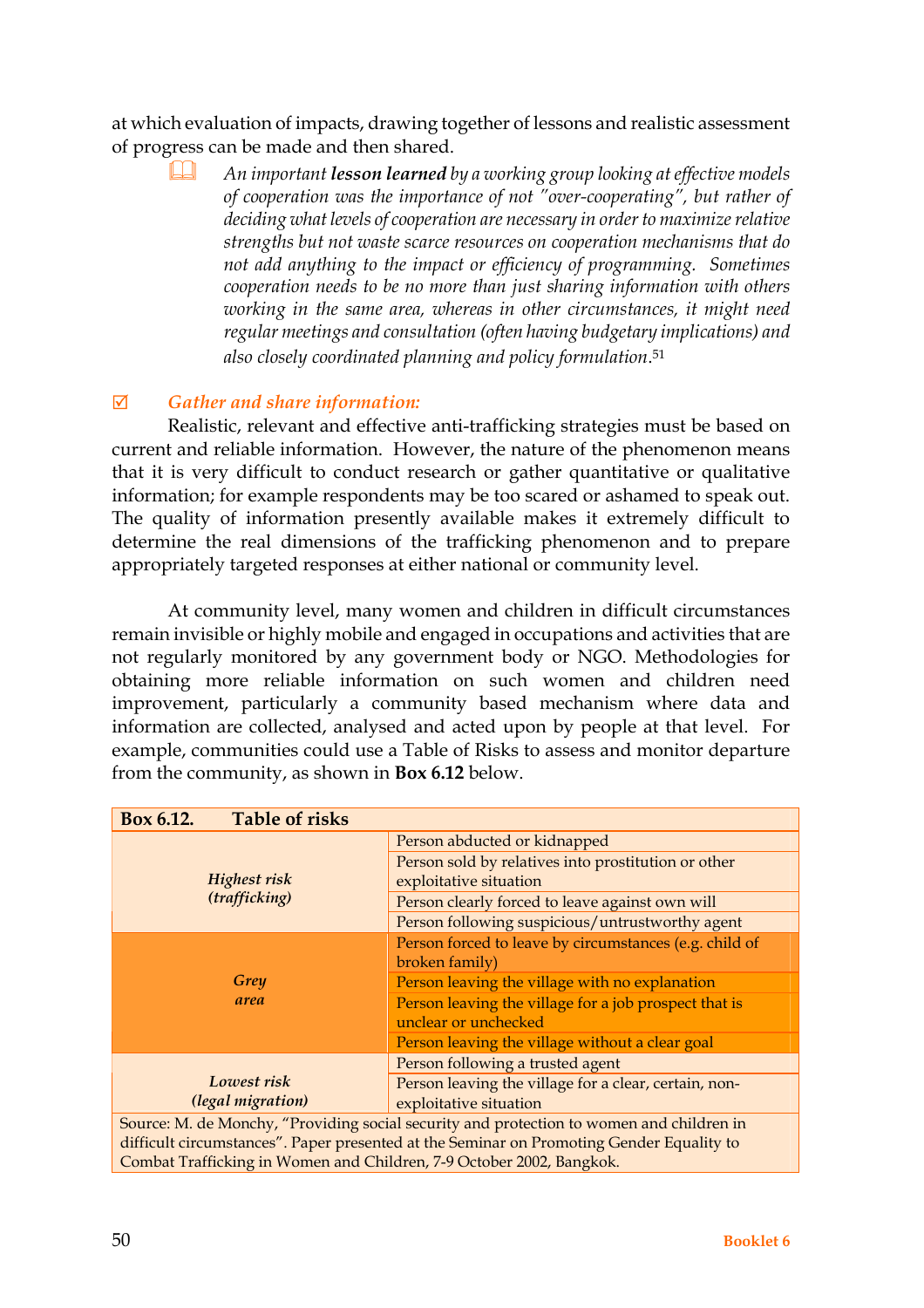The *Trafficking Protocol* also calls for information exchange between countries, so as to more effectively coordinate efforts to address trafficking:

#### *Trafficking Protocol Article 10 Information exchange and training*

- *1. Law enforcement, immigration or other relevant authorities of State Parties shall, as appropriate, cooperate with one another by exchanging information, in accordance with their domestic law, to enable them to determine:* 
	- *a) Whether individuals crossing or attempting to cross an international border with travel documents belonging to other persons or without travel documents are perpetrators or victims of trafficking in persons;*
	- *b) The types of travel document that individuals have used or attempted to use to cross an international border for the purpose of trafficking in persons; and*
	- *c) The means and methods used by organized criminal groups for the purpose of trafficking in persons, including the recruitment and transportation of victims, routes and links between and among individuals and groups engaged in such trafficking and possible measures for detecting them.*

### **Box 6.13. Guidelines on improving the information base on trafficking**

*Effective and realistic anti-trafficking strategies must be based on accurate and current information, experience and analysis. It is essential that all parties involved in developing and implementing these strategies have and maintain a clear understanding of the issues.* 

*The media has an important role to play in increasing public understanding of the trafficking phenomenon by providing accurate information in accordance with professional ethical standards. States and, where appropriate, intergovernmental and non-governmental organizations, should consider:* 

- $\bullet$  Adopting and consistently using the internationally agreed definition of trafficking contained in the Palermo Protocol;
- Standardizing the collection of statistical information on trafficking and related movements (such as migrant smuggling) that may include a trafficking element;
- $\bullet$  Ensuring that data concerning individuals who are trafficked is disaggregated on the basis of age, gender, ethnicity and other relevant characteristics;
- & Undertaking, supporting and bringing together research on trafficking. Such research should be firmly grounded in ethical principles, including an understanding of the need not to re-traumatize trafficked victims. Research methodologies and interpretative techniques should be of the highest quality;
- $\bullet$  Monitoring and evaluating the relationship between the intention of anti-trafficking laws, policies and interventions, and their real impact. In particular, ensuring that distinctions are made between measures which actually reduce trafficking and measures which may have the effect of transferring the problem from one place or group to another;
- $\bullet$  Recognizing the important contribution that survivors of trafficking can, on a strictly voluntary basis, make to developing and implementing anti-trafficking interventions and evaluating their impact;
- $\bullet$  Recognizing the central role that non-governmental organizations can play in improving the law enforcement response to trafficking by providing relevant authorities with information on trafficking incidents and patterns taking into account the need to preserve the privacy of trafficked persons.

Source: United Nations *Recommended Principles and Guidelines on Human Rights and Human Trafficking*, Guideline 3, pp.7-8.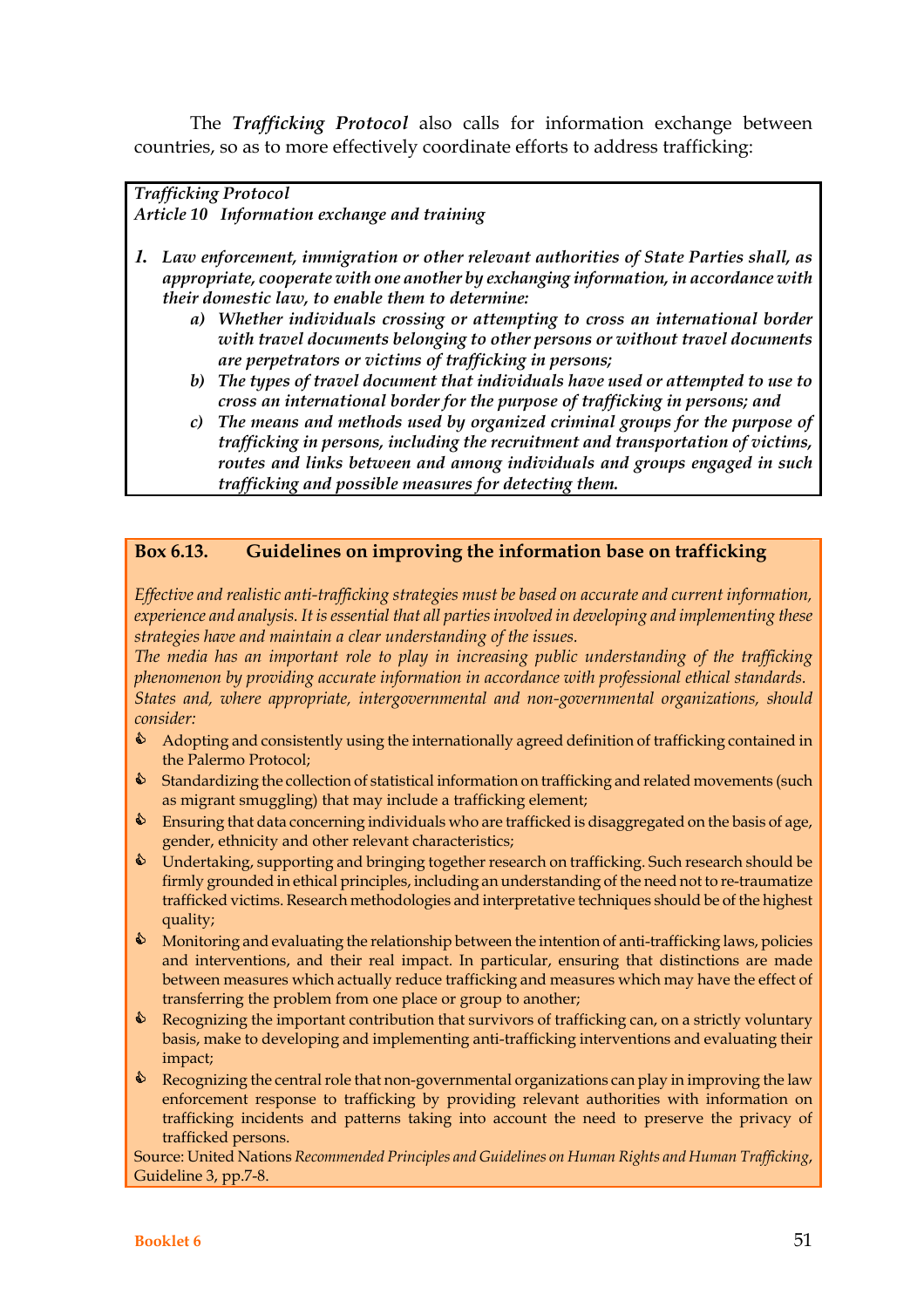$\nabla$  **Ensure adequate and** *harmonized legal frameworks and effective law* 

*To be effective, there should be specific legislation setting out a criminal offence that covers trafficking for all*  purposes - not just sexual exploitation but all forms of *forced labour.* 

### *enforcement response:*

 The importance of good laws, strong enforcement and cooperation among States cannot be over-emphasized in the fight against trafficking. Legislation must protect, promote and give practical effect to the rights of trafficked persons. The United Nations has, therefore, developed specific principles and guidelines, as set out in **Boxes 6.14 and 6.15** below. It is worth re-emphasizing that to be effective, there should be specific legislation setting out a criminal offence that covers trafficking for all purposes - not just sexual exploitation but all forms of forced labour **[<sup>** $\bullet$ **</sup> Section 6.3].** Examples of laws that adopt a comprehensive coverage of the crime of trafficking are:

- " *United States Victims of Trafficking and Violence Protection Act of 2000;*
- " *Canadian Immigration and Refugee Protection Act of 2002.*

The need for **legislative harmonization** should also be highlighted. The lack of legislative harmonization has been identified as a major obstacle towards effective prosecution and protection efforts, impeding any efforts of trans-border cooperation between the respective national authorities in the states of origin, transit and destination. Such harmonization should, however, not be restricted to the sole approximation of existing laws, but should take place in the light of international and regional human rights standards.

In addition, **legal literacy** should be promoted, especially among vulnerable women and girls and their families so that they understand the law and are able to claim and defend their rights under the law. Access to affordable **legal assistance** in a language victims of trafficking can understand is also important. Setting up telephone hotlines and effective information networking systems could encourage trafficking victims to seek legal advice and redress. Effective **law enforcement** would also require sensitisation of all officials, so that they are able to identify if someone might have been trafficked and can inform that person of her/his rights. Enforcement would also require clean and transparent authorities. Often enforcement is hindered by official indifference, corruption and collusion with traffickers, and lax or under-funded regulatory mechanisms.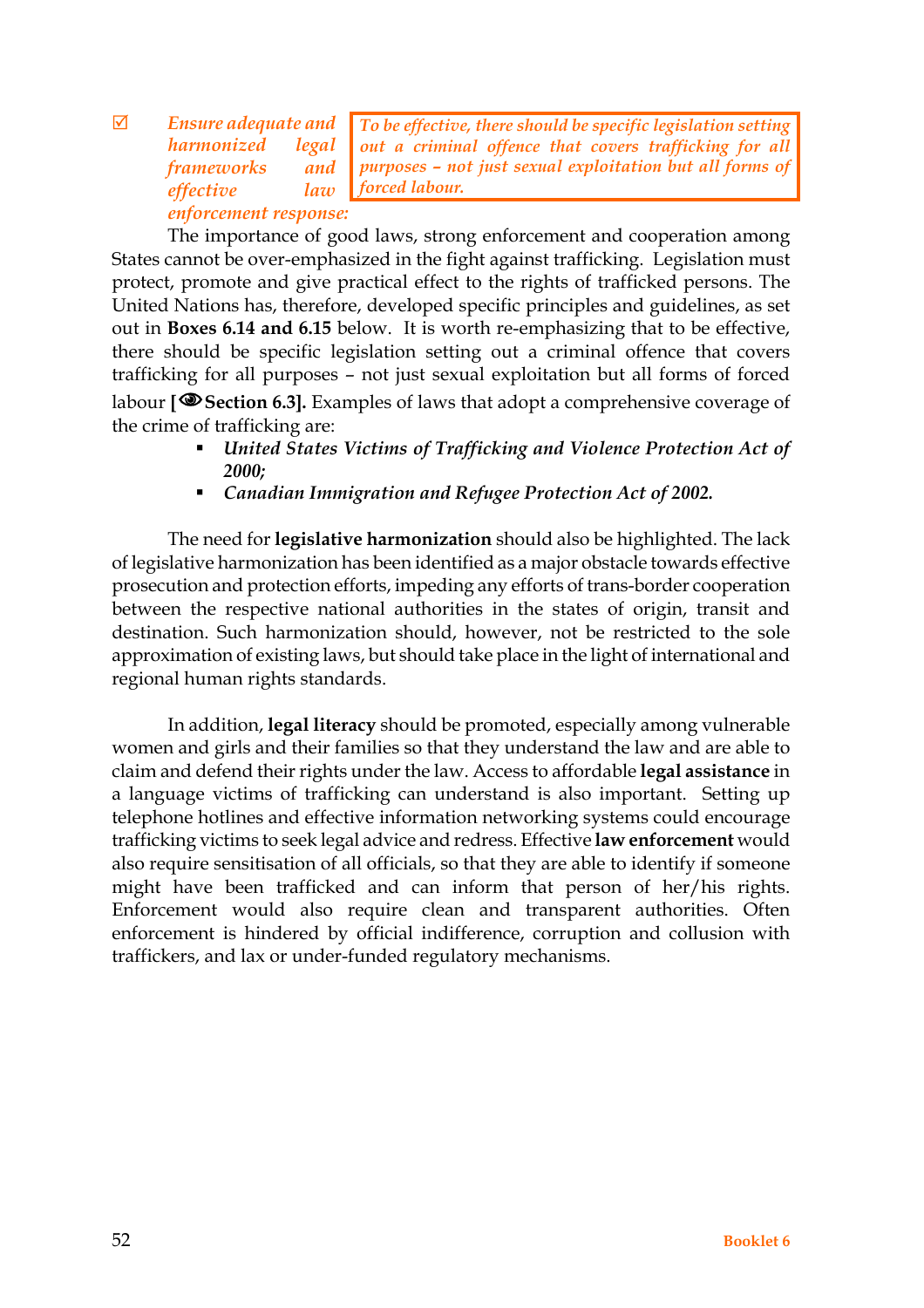#### **Box 6.14. Guidelines on an adequate legal framework**

*The lack of specific and/or adequate legislation on trafficking at the national level has been identified as one of the major obstacles in the fight against trafficking. There is an urgent need to harmonize legal definitions, procedures and cooperation at the national and regional levels in accordance with international standards. The development of an appropriate legal framework that is consistent with relevant international instruments and standards will also play an important role in the prevention of trafficking and related exploitation. States should consider:*

- Amending or adopting national legislation in accordance with international standards so that the crime of trafficking is precisely defined in national law and detailed guidance is provided as to its various punishable elements. All practices covered by the definition of trafficking such as debt bondage, forced labour and enforced prostitution should also be criminalized;
- & Enacting legislation to provide for the administrative, civil and, where appropriate, criminal liability of legal persons for trafficking offences in addition to the liability of natural persons. Reviewing current laws, administrative controls and conditions relating to the licensing and operation of businesses that may serve as cover for trafficking such as marriage bureaux, employment agencies, travel agencies, hotels and escort services;
- $\bullet$  Making legislative provision for effective and proportional criminal penalties (including custodial penalties giving rise to extradition in the case of individuals). Where appropriate, legislation should provide for additional penalties to be applied to persons found guilty of trafficking in aggravating circumstances, including offences involving trafficking in children or offences committed or involving complicity by State officials;
- & Making legislative provision for confiscation of the instruments and proceeds of trafficking and related offences. Where possible, the legislation should specify that the confiscated proceeds of trafficking will be used for the benefit of victims of trafficking. Consideration should be given to the establishment of a compensation fund for victims of trafficking and the use of confiscated assets to finance such a fund;
- **Ensuring that legislation prevents trafficked persons from being prosecuted, detained or punished** for the illegality of their entry or residence or for the activities they are involved in as a direct consequence of their situation as trafficked persons;
- & Ensuring that the protection of trafficked persons is built into anti-trafficking legislation, including protection from summary deportation or return where there are reasonable grounds to conclude that such deportation or return would represent a significant security risk to the trafficked person and/or her/his family;
- & Providing legislative protection for trafficked persons who voluntarily agree to cooperate with law enforcement authorities, including protection of their right to remain lawfully within the country of destination for the duration of any legal proceedings;
- $\bullet$  Making effective provision for trafficked persons to be given legal information and assistance in a language they understand as well as appropriate social support sufficient to meet their immediate needs. States should ensure that entitlement to such information, assistance and immediate support is not discretionary but is available as a right for all persons who have been identified as trafficked;
- $\bullet$  Ensuring that the right of trafficking victims to pursue civil claims against traffickers is enshrined in law;
- & Guaranteeing that protection for witnesses is provided for in law;
- $\bullet$  Making legislative provision for the punishment of public sector involvement or complicity in trafficking and related exploitation.

Source: United Nations *Recommended Principles and Guidelines on Human Rights and Human Trafficking*, Guideline 4, pp.8-9.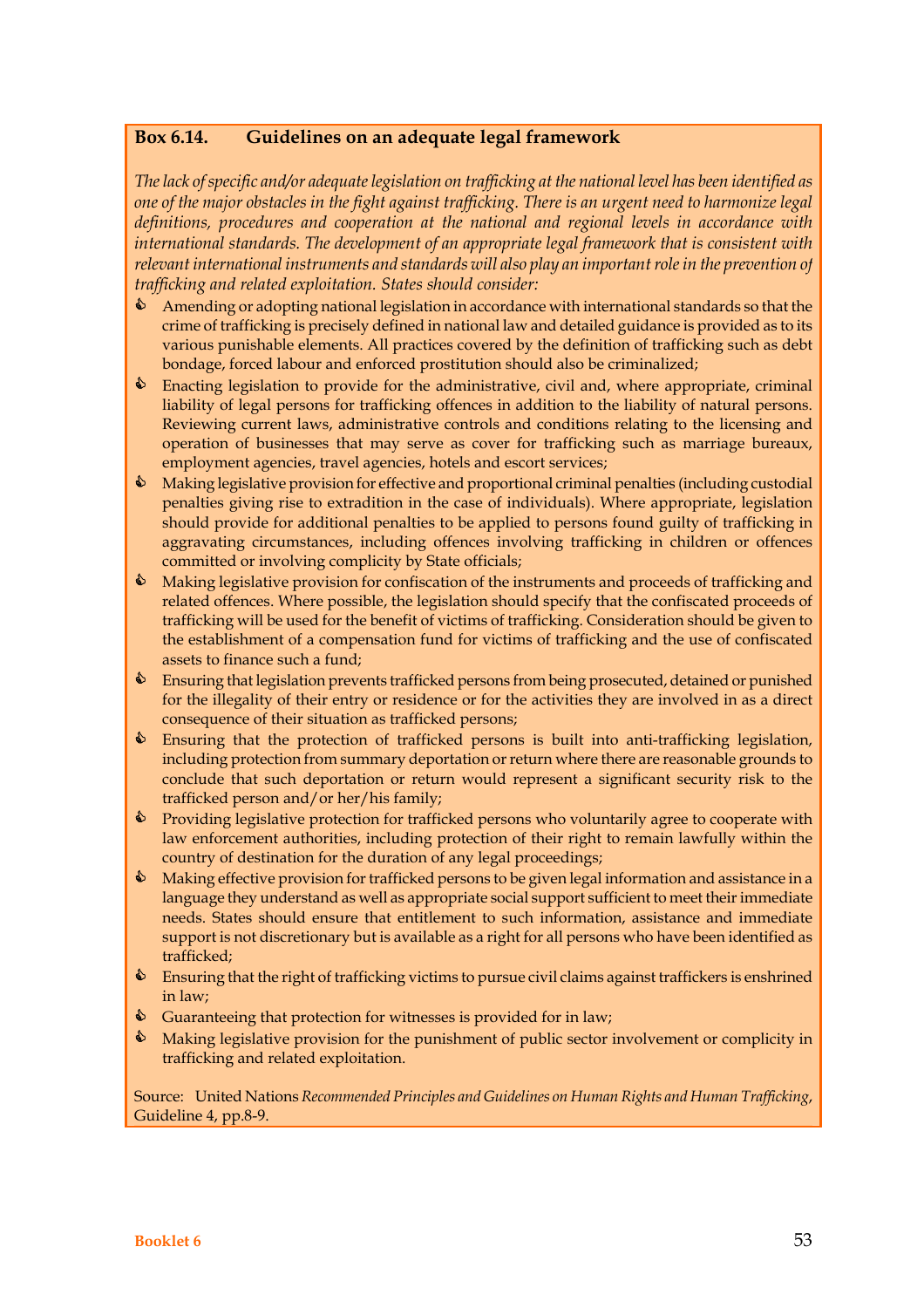#### **Box 6.15. Guidelines on an adequate law enforcement response**

*Although there is evidence to suggest that trafficking in persons is increasing in all regions of the world, few traffickers have been apprehended. More effective law enforcement will create a disincentive for traffickers and will therefore have a direct impact upon demand. An adequate law enforcement response to trafficking is dependent on the cooperation of trafficked persons and other witnesses. In many cases, individuals are reluctant or unable to report traffickers or to serve as witnesses because they lack confidence in the police and the judicial system and/or because of the absence of any protection mechanisms. These problems are compounded when law enforcement officials are involved or complicit in trafficking. Strong measures need to be taken to ensure that such involvement is investigated, prosecuted and punished. Law enforcement officials must also be sensitized to the paramount requirement of ensuring the safety of trafficked persons. This responsibility lies with the investigator and cannot be abrogated. States and, where applicable, intergovernmental and non-governmental organizations should consider:*

- Sensitizing law enforcement authorities and officials to their primary responsibility to ensure the safety and immediate well-being of trafficked persons;
- & Ensuring that law enforcement personnel are provided with adequate training in the investigation and prosecution of cases of trafficking. This training should be sensitive to the needs of trafficked persons, particularly those of women and children, and should acknowledge the practical value of providing incentives for trafficked persons and others to come forward to report traffickers. The involvement of relevant non-governmental organizations in such training should be considered as a means of increasing its relevance and effectiveness;
- & Providing law enforcement authorities with adequate investigative powers and techniques to enable effective investigation and prosecution of suspected traffickers. States should encourage and support the development of proactive investigatory procedures that avoid over-reliance on victim testimony;
- & Establishing specialist anti-trafficking units (comprising both women and men) in order to promote competence and professionalism;
- $\bullet$  Guaranteeing that traffickers are and will remain the focus of anti-trafficking strategies and that law enforcement efforts do not place trafficked persons at risk of being punished for offences committed as a consequence of their situation;
- $\bullet$  Implementing measures to ensure that "rescue" operations do not further harm the rights and dignity of trafficked persons. Such operations should only take place once appropriate and adequate procedures for responding to the needs of trafficked persons released in this way have been put in place;
- & Sensitizing police, prosecutors, border, immigration and judicial authorities, and social and public health workers to the problem of trafficking and ensuring the provision of specialized training in identifying trafficking cases, combating trafficking and protecting the rights of victims;
- & Making appropriate efforts to protect individual trafficked persons during the investigation and trial process and any subsequent period when the safety of the trafficked person so requires. Appropriate protection programmes may include some or all of the following elements: identification of a safe place in the country of destination; access to independent legal counsel; protection of identity during legal proceedings; identification of options for continued stay, resettlement or repatriation;
- & Encouraging law enforcement authorities to work in partnership with non-governmental agencies in order to ensure that trafficked persons receive necessary support and assistance.

Source: United Nations *Recommended Principles and Guidelines on Human Rights and Human Trafficking*, Guideline 5, pp.9-10.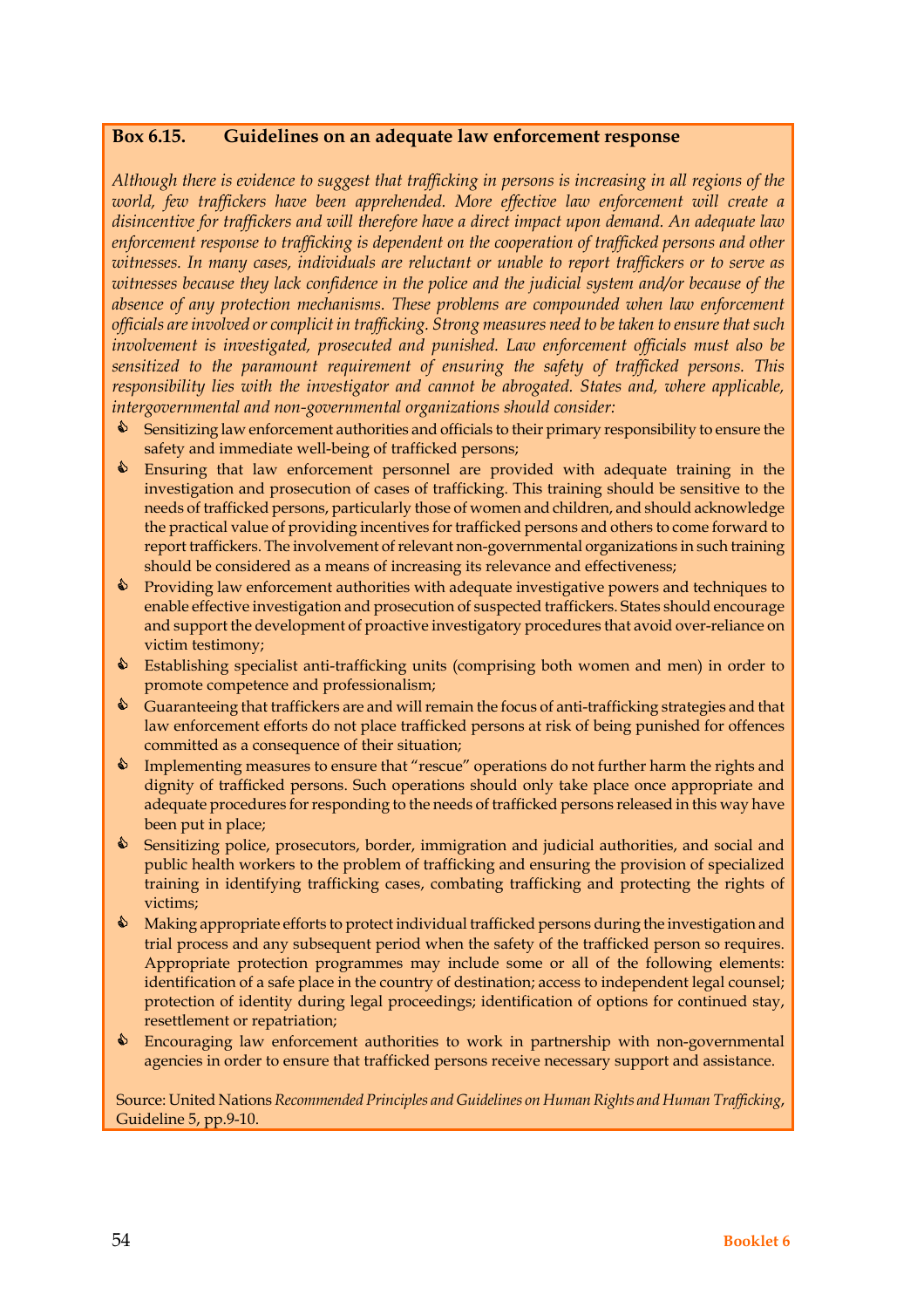# ! *Ensure that legislation, policies and programmes are gender-sensitive:*

To realize human rights equitably for women and men, it is essential to mainstream gender concerns in the formulation, implementation, monitoring and evaluation of legislation, policies and programmes. Adopting a gender perspective means addressing the similarities and differences in the trafficking experience of women and men (girls and boys) in relation to vulnerabilities, violations and consequences; addressing the different impacts of policies on women and men; and importantly – tackling trafficking by tackling the social constructs that stereotype, marginalize and disadvantage women relative to men. The focus should be not only on providing equal treatment but also on ensuring equal outcomes for women and men **[**! **Box 1.11 in Booklet 1]**.

#### **Box 6.16. Promoting gender-sensitive legislation, policies and programmes**

- $\bullet$  Assess legislation, policies and programmes in terms of their gender-selective outcomes how do they differently affect women and men;
- $\bullet$  Do not assume that "men migrate, women are trafficked";
- & Regularly review migration policies and regulations in order to detect and avoid discriminatory practices, such as exit restrictions on women, pregnancy tests for migrant women;
- $\bullet$  Collect and analyse information disaggregated by age and ethnic origin on the position of female and male migrants in different sectors of the economy;
- **Ensure that the issue of gender-based discrimination is addressed systematically when** formulating anti-trafficking measures, so as to be certain that such measures are not applied in a discriminatory manner;
- $\bullet$  Ensure gender sensitivity not only in migration policies broader economic and social policies and legal provisions that perpetuate or reinforce gender inequality or discrimination, such as those that deny women equal rights with men to education, information, property, or other resources, should be reviewed;
- & Assess anti-trafficking measures in relation to social, economic, political and legal policies, for example, policies regulating the sex industry, labour and social security laws that include or exclude domestic workers, family and nationality laws, that may affect women's status in general and the status of women migrants in particular;
- **EXECUTE:** Review labour market policies to eliminate occupational segregation by sex;
- & Develop sensitisation and advocacy programmes to positively change attitudes and practices based on gender stereotypes and concepts of male and female sexuality that create and reinforce the demand for women in sectors such as domestic work and the sex sector;
- & Provide awareness raising and gender sensitisation for immigration officers, labour attaches, embassy staff, the police, judiciary and other concerned officials in origin, transit and destination countries so that they better understand and are able to address the problems of women migrant workers and are able to identify and assist trafficked persons;
- & Identify those areas for policy making where it is necessary to be sensitive to and to provide for the needs of especially vulnerable groups, such as indigenous women and less educated women who are most at risk of being trafficked.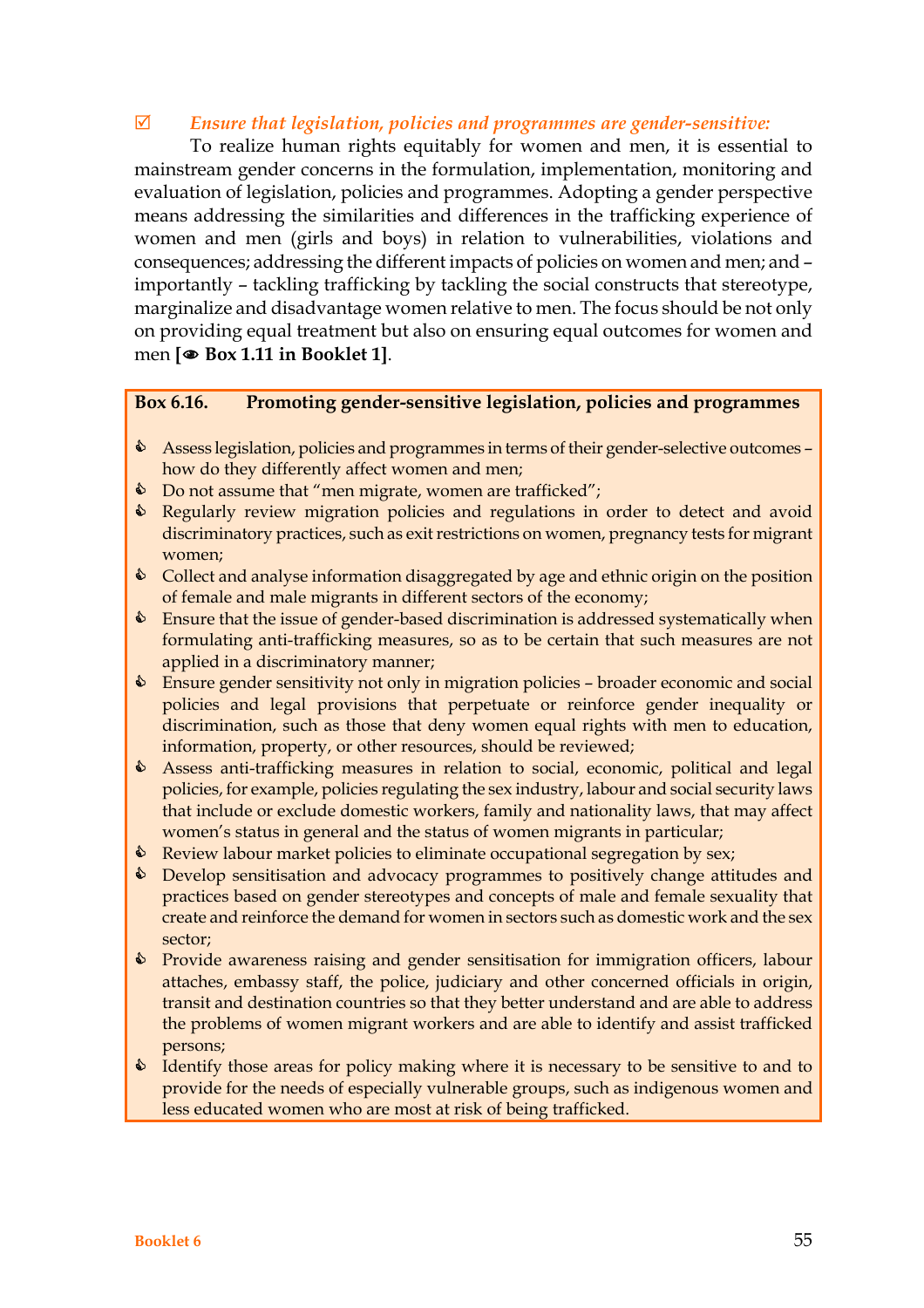! *Promote the principle of nondiscrimination and fight xenophobia: Trafficking is not only rooted in gender discrimination but also in ethnic/racial discrimination. Women and girls from socially marginalized ethnic minorities and indigenous groups are much more likely to trafficked.* 

There should be measures to address direct and indirect discrimination based on nationality, sex, racial or ethnic origin, religion or belief, disability, age, sexual orientation or other status - both within and outside the workplace. It is important to deal with the fact that trafficking is not only rooted in gender discrimination but also in ethnic/racial discrimination. Women and girls from socially marginalized ethnic minorities and indigenous groups are much more likely to trafficked, and therefore require specifically targeted interventions.

There should also be measures to promote social cohesion and fight xenophobia. **Xenophobia** describes attitudes, prejudices and behaviour that reject, exclude and often vilify persons, based on the perception that they are outsiders or foreigners to the community, society or national identity. **Racism** generally implies distinction based on difference in physical characteristics, such as skin colour, hair type, facial features, etc. An important reason behind increasingly restrictive immigration policies is the increasing manifestations of hostility and violence against non-nationals - migrant workers, refugees and asylum seekers, immigrants, sometimes even students and tourists. There is increasing vilification of migrants and foreigners in the media, political discourse and public sentiments. Migrants and the migration phenomena are associated – especially through usage of terminology of *illegal migrants* and *combating illegal migration* - with criminality and more recently with international terrorism. In this context, increased occurrence of discrimination and outright violence against migrants reported in a growing number of countries is clearly more than mere coincidence.

The *Durban Declaration and Programme of Action adopted at the World Conference Against Racism, Racial Discrimination, Xenophobia and Related Intolerance*, 2001 has no less than 40 paragraphs on the treatment of migrant workers. The text specifically urges States to address discrimination and xenophobia and to ensure full equality for all before the law, including labour law.52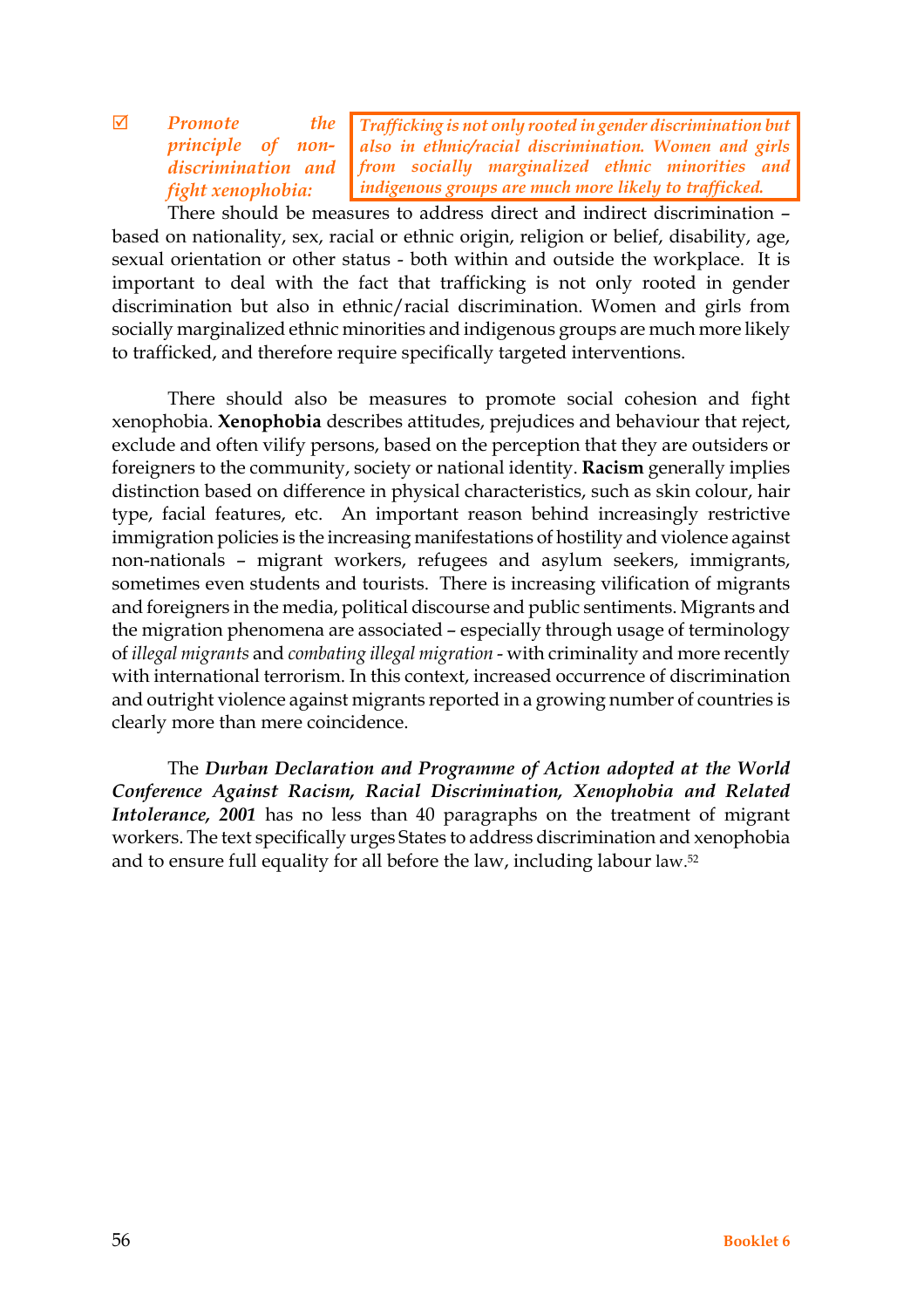# **6.7. Prevention measures**

! **In this and the next two sections of the Booklet on protection and prosecution, the focus is on strategies, practical measures and lessons learned.** 

#### *Trafficking Protocol Article 9 Prevention of trafficking in persons*

- *1. States Parties shall establish comprehensive policies, programmes and other measures: a) To prevent and combat trafficking in persons; and* 
	- *b) To protect victims of trafficking in persons, especially women and children, from revictimization.*
- *2. States Parties shall endeavour to undertake measures such as research, information and mass media campaigns and social and economic initiatives to prevent and combat trafficking in persons;*
- *3. Policies, programmes and other measures established in accordance with this article shall, as appropriate, include cooperation with non-governmental organizations, other relevant organizations and other elements of civil society;*
- *4. States Parties shall take or strengthen measures, including through bilateral or multilateral cooperation, to alleviate the factors that make persons, especially women and children, vulnerable to trafficking, such as poverty, underdevelopment and lack of equal opportunity;*
- *5. States Parties shall adopt or strengthen legislative or other measures, such as educational, social or cultural measures, including through bilateral and multicultural cooperation, to discourage the demand that fosters all forms of exploitation of persons, especially women and children, that leads to trafficking.*



**Prevention measures should be at the heart of action plans to combat trafficking, simply because effective prevention means fewer lives are damaged. Prevention is the best form of protection.** 



**Preventive strategies require an integrated, multi-sectoral and multi-agency approach that is both gender-sensitive and rights-based and locates the causes of migration and trafficking within national development strategies in both origin and destination countries. At one level, most anti-poverty, people-oriented, employment-focused national development strategies should also contribute to the prevention of trafficking.** 

**Preventive strategies should be over the short, medium and longer term and should address the root causes of both the supply of and demand for trafficked women and girls and also the factors that increase vulnerability to trafficking. Integrated practical measures could include:** 

- ! *Awareness raising and information campaigns;*
- ! *Community mobilization and outreach;*
- ! *Capacity building and institutional strengthening;*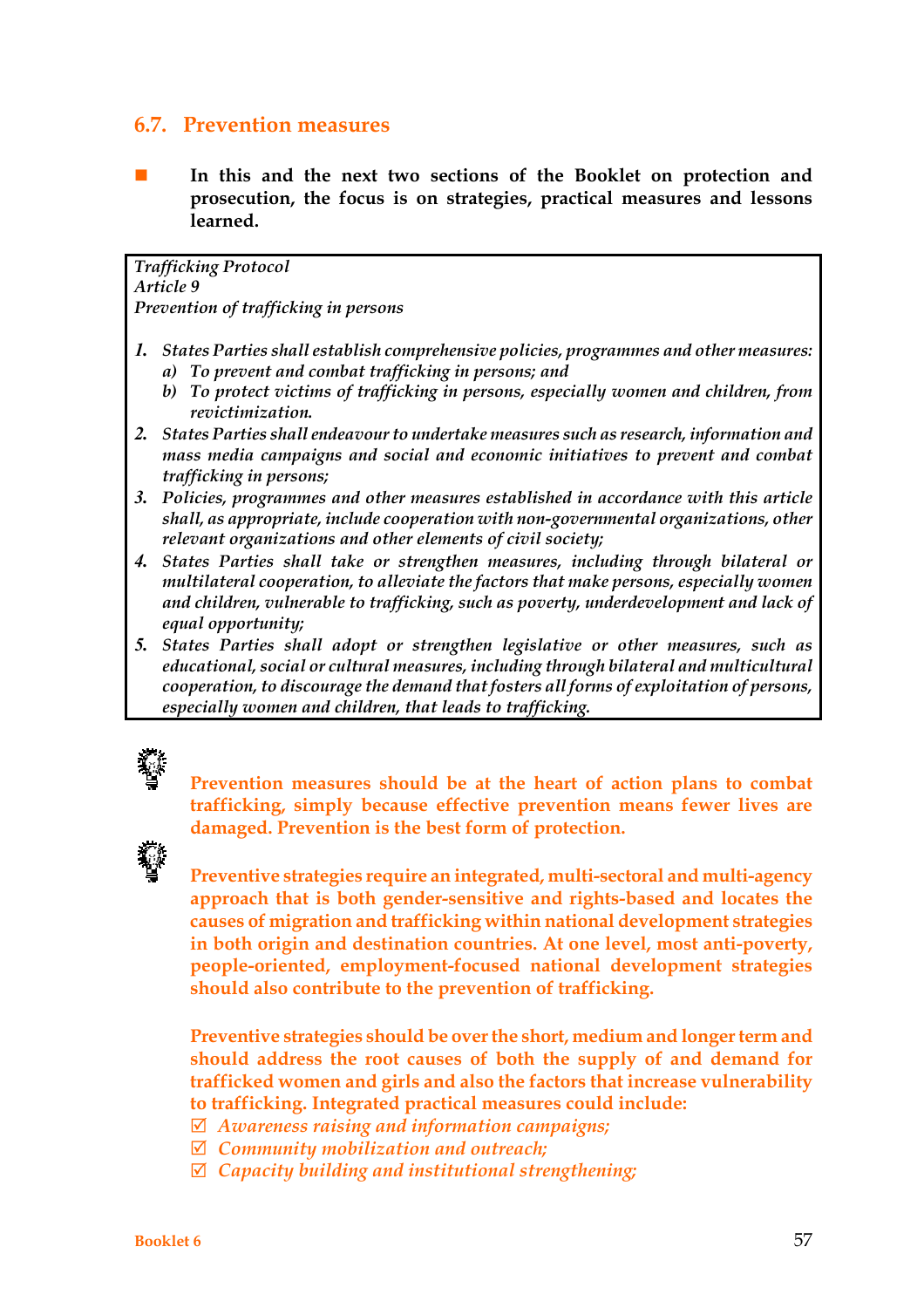- ! *Individual and group empowerment;*
- ! *Alternative livelihood opportunities and social protection;*
- ! *Legislative and programmatic measures to address the root causes of gender discrimination and inequalities;*
- ! *Labour migration policies to promote ìsafeî migration***.**

#### **Box 6.17. Guidelines on preventing trafficking**

*Strategies aimed at preventing trafficking should take into account demand as a root cause. States and intergovernmental organizations should also take into account the factors that increase vulnerability to trafficking, including inequality, poverty and all forms of discrimination and prejudice. Effective prevention strategies should be based on existing experience and accurate information. States in partnership with intergovernmental and non-governmental organizations, and where appropriate, using development cooperation policies and programmes, should consider:*

- & Analysing the factors that generate demand for exploitative commercial sexual services and exploitative labour and taking strong legislative, policy and other measures to address these issues;
- & Developing programmes that offer livelihood options, including basic education, skills training and literacy, especially for women and other traditionally disadvantaged groups;
- & Improving childrenís access to educational opportunities and increasing the level of school attendance, in particular by girl children;
- & Ensuring that potential migrants, especially women, are properly informed about the risks of migration (e.g. exploitation, debt bondage and health and security issues, including exposure to HIV/AIDS) as well as avenues available for legal non-exploitative migration;
- **EXECUTE:** Developing information campaigns for the general public aimed at promoting awareness of the dangers associated with trafficking. Such campaigns should be informed by an understanding of the complexities surrounding trafficking and of the reasons why individuals may make potentially dangerous migration decisions;
- & Reviewing and modifying policies that may compel people to resort to irregular and vulnerable labour migration. This process should include examining the effect on women of repressive and/or discriminatory nationality, property, immigration, emigration and migrant labour laws;
- & Examining ways of increasing opportunities for legal, gainful and non-exploitative labour migration. The promotion of labour migration by the State should be dependent on the existence of regulatory and supervisory mechanisms to protect the rights of migrant workers;
- Strengthening the capacity of law enforcement agencies to arrest and prosecute those involved in trafficking as a preventive measure. This includes ensuring that law enforcement agencies comply with their legal obligations;
- & Adopting measures to reduce vulnerability by ensuring that appropriate legal documentation for birth, citizenship and marriage is provided and made available to all persons.

Source: United Nations *Recommended Principles and Guidelines on Human Rights and Human Trafficking*, Guideline 7, pp.11-12.

# $\blacksquare$  *Awareness raising and information campaigns* **[** $\clubsuit$  Booklet 2]:

Awareness raising and information campaigns are critical – since trafficking involves deception, misinformation or ignorance. Depending on the communities at risk, awareness can be raised and understanding enhanced, using any channel through which people generally receive information that they consider relevant to their lives. These may be the radio, television, newspapers and the Internet or even street plays or local drama groups. Information can be disseminated through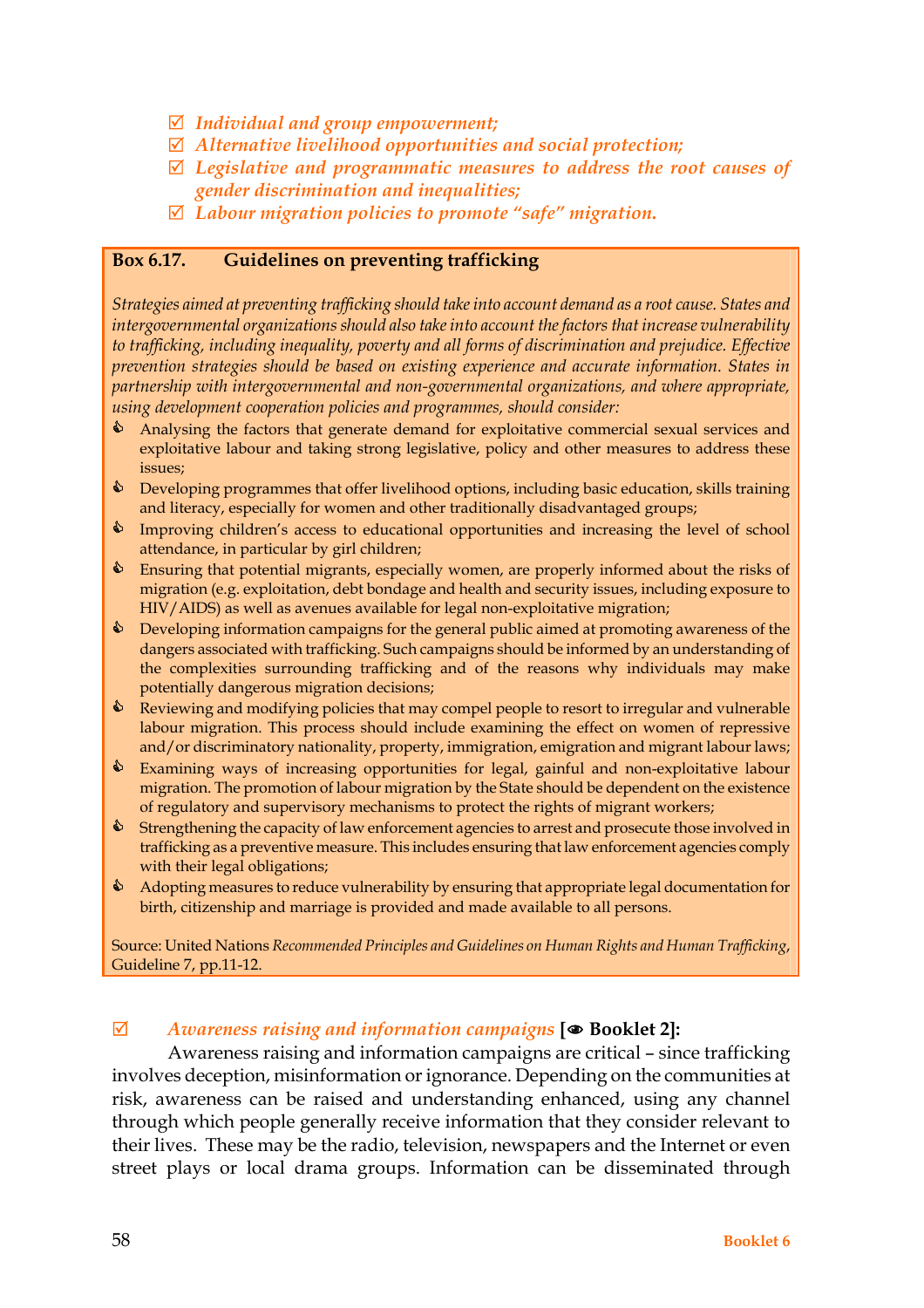community meetings, door-to-door contacts, at places of worship, markets, health centres, by NGOs, trade unions, government agencies, community leaders, educators, peer group members, including victims of trafficking themselves. The targets of awareness raising campaigns include:

- " *Potential migrants/victims of trafficking and their families before the migration decision is actually made:* It is especially important to address families, in particular male heads of households, because very often the woman or girl may have very little choice in the decision. The target audience for such information campaigns should also include adolescent girls and boys who are still in the educational system. The information provided should be culturesensitive, in the local language, presented in ways that will be readily understood and adequate to allow informed decisions to be made. The information should cover:
	- $\checkmark$  The relative economic and social costs and benefits of labour migration;
	- $\checkmark$  The phenomenon of trafficking as distinguished from the different forms of migration, including smuggling;
	- $\checkmark$  Opportunities for employment and income generation within own community;
	- $\checkmark$  Existing possibilities and requirements for legal migration and employment in destination countries;
	- $\checkmark$  Recruitment channels used by traffickers and how to spot traffickers;
	- $\checkmark$  Earning possibilities, to provide a basis upon which overseas job offers can be evaluated;
	- $\checkmark$  Health risks, including HIV/AIDS associated with work in the sex industry and the dangers of drug and alcohol use;
	- $\checkmark$  Legal literacy, so that they understand and are able to claim their rights.
- " *Out-going migrants:* Often, the coercion and exploitation of female migrants is only manifested at the destination. Government and non-governmental organizations should organize pre-departure programmes for out-going labour migrants, who should be well-informed about:
	- $\checkmark$  Documentation (passports, employment contract, work permit, receipts for payments made) needed, and taking precautions to not hand over the documentation to an agent or employer;
	- $\checkmark$  Leaving a set of copy of documents with family and/or trusted friend at home;
	- $\checkmark$  Legal migrant and employment rights and how to claim these rights and seek redress in the case of violations;
	- $\checkmark$  Contact details for embassy, fellow migrant workers, migrant associations and civil society/religious groups working with migrants in destination countries;
	- $\checkmark$  The importance of organization and representation joining migrant associations and trade unions;
	- $\checkmark$  Support services available in the country of destination.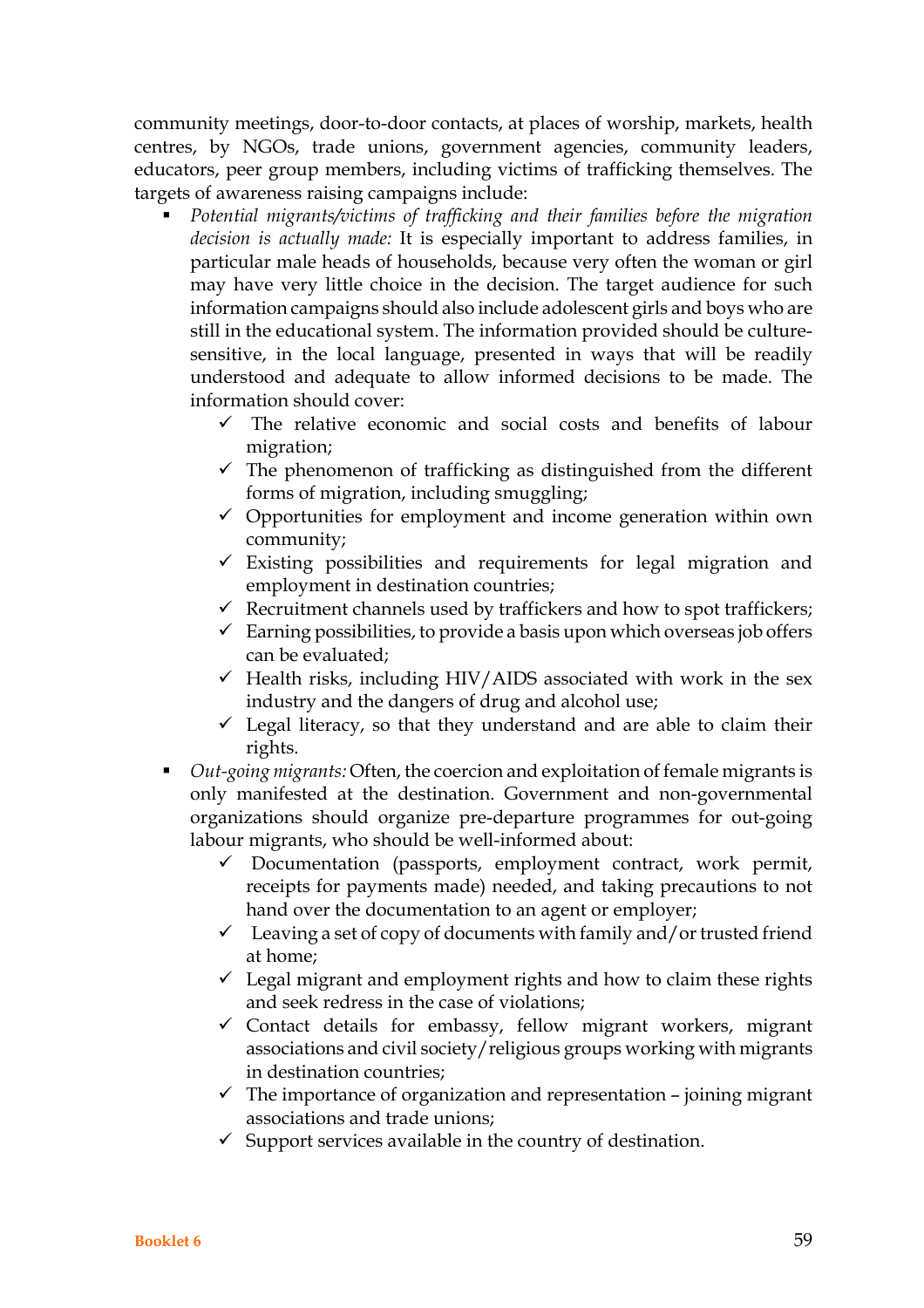- " *The general public and particular groups*, including politicians and community leaders, law enforcement agencies, the judiciary, etc. Awareness raising aimed at the general public can build a supportive environment for anti-trafficking measures. For the particular groups, specially tailored information/awareness raising modules may be needed and would be part of efforts to enhance their capacity to deal with the problem.
- " *Traffickers, abusive employers and clients:* Although such awareness raising is less common, results may be achieved by informing this group of the illegal nature of their activities, the sanctions in place and more generally societal intolerance of the crime. Such information may help to gradually break down the safety nets that passive complicity puts in place for such people.

## ! *Community mobilization and outreach:*

Various evaluation studies have emphasized the importance of engaging an entire community in preventing trafficking:

*ìIn general, the most effective are those campaigns, which are organized by or in close collaboration with local groups, and are reaching particular communities or target groups. Knowledge about the existence of trafficking after years of media attention is quite wide spread. What is lacking is the recognition that trafficking is a problem or potential problem for particular groups/communities and the lack of involvement of those groups in countertrafficking activities. As long as trafficking is perceived as an issue concerning migrant women and anti-trafficking activities are organized by international organizations, there will be no real counter-trafficking activities at the local level".*<sup>53</sup>

At community level, the aim should be to harness the skills, experience and outreach of as many different groups as possible, and to mobilize them to actively contribute to and participate in the prevention efforts. This will inevitably mean looking beyond traditional partnerships and finding ways to work together despite potentially different approaches and methods. The partners could include: social workers, school teachers, religious leaders, the news media, politicians and community leaders, health workers, transport workers, the judicial and law enforcement personnel, trade unions and employers' organizations, the victims of trafficking themselves. **Boxes 6.18 and 6.19** provide examples of mobilizing and working with different types of outreach partners.

Communities are not only villages, slum settlements, community-level governance structures (such as *barangays* in the Philippines). They could be more widely defined to include shop floors, youth groupings, professional associations, schools, whole sectors of business such as hotels, airline companies, travel agents' associations, all of which can legitimately be defined as 'communities' and in each of which volunteer teams from within that community could be set up to transmit information, influence peer opinion and monitor the situation of vulnerable women and children.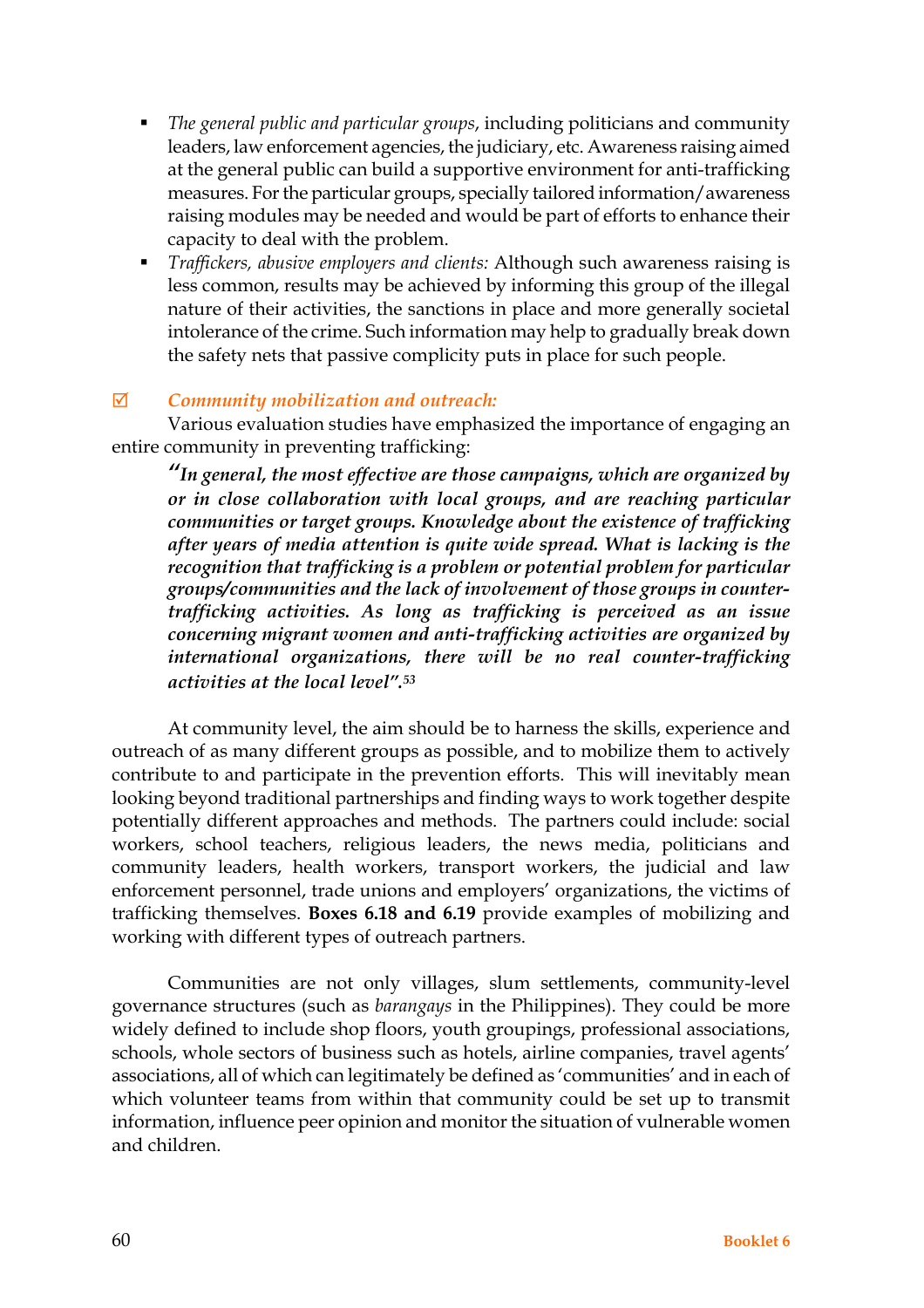# **Box 6.18.** Prevention Measures: Awareness raising **b**

**Philippines:** The Philippines Government and NGOs have developed various information packages, including illustrated handbooks, brochures, posters, pre-departure training modules targeting women, in particular those intending to go into domestic service and the entertainment industry. Apart from structured education programmes, some TV and radio stations have daily talk show programmes that deal with the problems of migrant workers. These nationally broadcast programmes provide travel advisories and discuss the processes of migration, legal rights and remedies for victims of illegal recruiters, the Migrant Workers and Overseas Filipino Act**,** the policies of the Philippine Overseas Employment Administration and the Overseas Workers Welfare Administration, how to start livelihood programmes, individual experiences of migrant workers, conditions in specific destination countries and the like. A migrant worker website has also been set up to disseminate information more widely and also as a means of communication among migrant workers and members of their family.

**Dominican Republic:** Two NGOs, CIPROM and FLACSO offer a certificate programme for public officials and NGOs on issues of gender, migration and trafficking. A similar programme has also been incorporated into the foreign service training curricula of the diplomatic corps.

**Nicaragua:** An ILO survey54 of migrants who had returned to Nicaragua, mainly from Costa Rica, found that almost all those surveyed were unaware of the initiatives undertaken by local organizations for their protection. Their suggestion was that the organizations in Nicaragua coordinate with those in Costa Rica to carry out campaigns to inform the migrant population of those organizations that are working for them, where they can be found and the types of services they provide. The need for conveniently located offices within easy reach of potential and actual migrants was also emphasized.

**Bulgaria:** La Strada 55 has been the most active NGO in prevention/awareness raising activities aimed at providing women and girls the means to make informed choices when planning to migrate. Their information campaign includes dissemination of copies of the leaflet "Travel Guide for Modern Girls", the video "You have the right to dream, you have the right to know", a prevention leaflet for girls with lower levels of education "A girl's story" and a leaflet for sex workers "Small book for the big world".

**China:** An ILO Mekong Sub-regional Project to Combat Trafficking in Women and Children has used *Womenís Homes* (established by the All-China Womenís Federation) in 12 project villages in Yunnan province as venues for vulnerable women to find out facts about trafficking and to openly discuss with other community members reasons for migration and related concerns and to jointly identify possible anti-trafficking measures. The initiative represents a good practice with potential for replication, with some key features: venues for village women to network, have a voice and forum for discussion; support of national women's organization; support of local authorities; discussion of migration and trafficking linked to local economic situation; awareness raising and advocacy leading to identification of prevention measures, including employment alternatives. Other **lessons learned** include: (i) Integrating gender equality and trafficking prevention awareness raising into agricultural training increases opportunities for raising awareness of the whole community; (ii) Inserting gender equality and trafficking prevention into the school curriculum of young children is effective.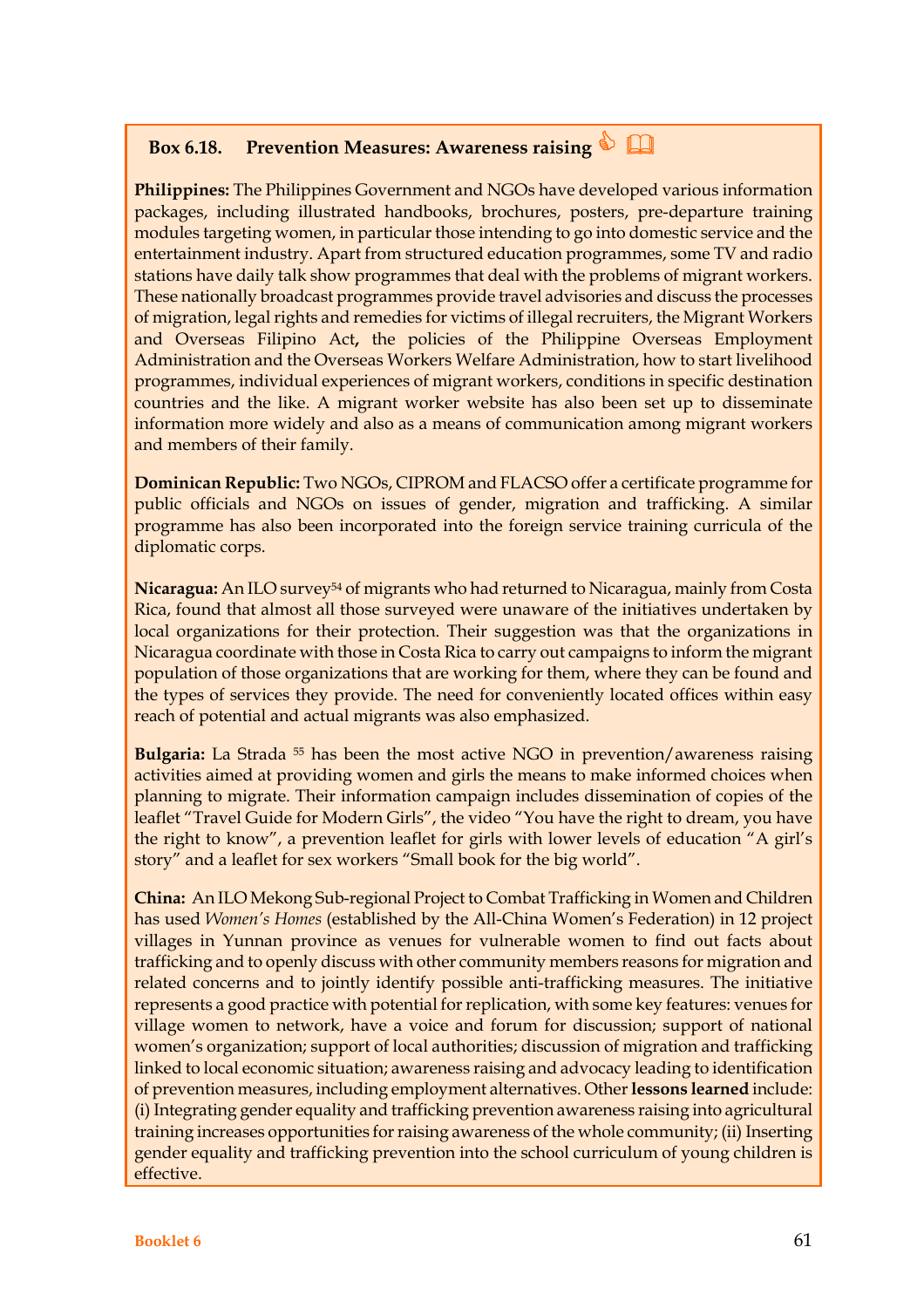## **Box 6.19. Mobilizing a wide range of partners**

**Nicaragua:** The Asociacion Mary Barreda has used the "social network" concept to work with highly targeted groups of people who come into contact with young people in areas where they may be vulnerable to recruiters and traffickers. Among them are women who work as vendors in the local bus station and who observe the activity of travellers and those who meet them. The women themselves say that they have been empowered through the NGO's activities and have begun to watch out for and to report possible cases of exploitation.

**Ethiopia:** In response to the pressures put on the Government regarding the lack of protection of Ethiopian migrant women and due to reports of severe abuses, the Ministry of Foreign Affairs set up a National Committee in June 1999 to look into the issues of trafficking to the Gulf States and to come up with solutions. The Committee consisted of representatives from the Ministry of Foreign Affairs, the Police Commission, Ministry of Justice, the Security, Immigration and Refugee Affairs Authority, Ministry of Labour and Social Affairs, Ministry of Information and Culture and the Women's Bureau in the Prime Minister's Office. As a result of the Committee's work, a number of actions were taken to prevent trafficking, regulate and control recruitment agents, assist victims as well as to inform the public about the risks of being trafficked and its consequences.

**Italy:** The Italian trade union Confederazione Generale Italiana del Lavoro (CGIL) set up a department on migration policies in the late 1980s, in response to the increasing waves of immigration into Italy. "Via Amica" is a project that the union developed to protect migrant prostitutes, involving NGOs and local and national authorities. NGOs work with the union to train special educators called "Street Units" who work in the areas where prostitutes operate, making contact and winning their trust. Migrant prostitutes are given information on healthcare, work and residency permits, housing and legal rights. CGIL plays an important role mediating between the prostitutes, the local community, the public authorities and the police. Upon request from the prostitutes, the union also assists the women to find alternative occupations. A more recent example of cooperation between trade unions, industry and local administrative bodies is an agreement signed in September 2000 in the Veneto Region to promote initiatives for migrant workers regarding integration and equal opportunities.

**Sri Lanka:** In 1994, a Migrant Services Centre, formed under the auspices of a trade union, the National Workers Congress, embarked on a programme to solve specific problems confronting women migrating for overseas employment. The Migrant Service Centre is affiliated with the All Ceylon Federation of Free Trade Unions (ACFFTU), which has taken a multi-pronged approach to advocate for social justice and to mobilize migrant resources for economic empowerment. The organizers continuously challenge the root causes of the migrant trade through public discussion, the most recent being a critical analysis of the budget proposals of the Government. The Migrant Service Centre is confident of being able to sustain its activities on a long-term basis owing to its links with the ACFFTU and the World Federation of Labour in Brussels. Their aim is to integrate the migrants' movement with the labour movement, well aware that migrant associations working in isolation are not in a position to assert control over the political power base to win workers' rights.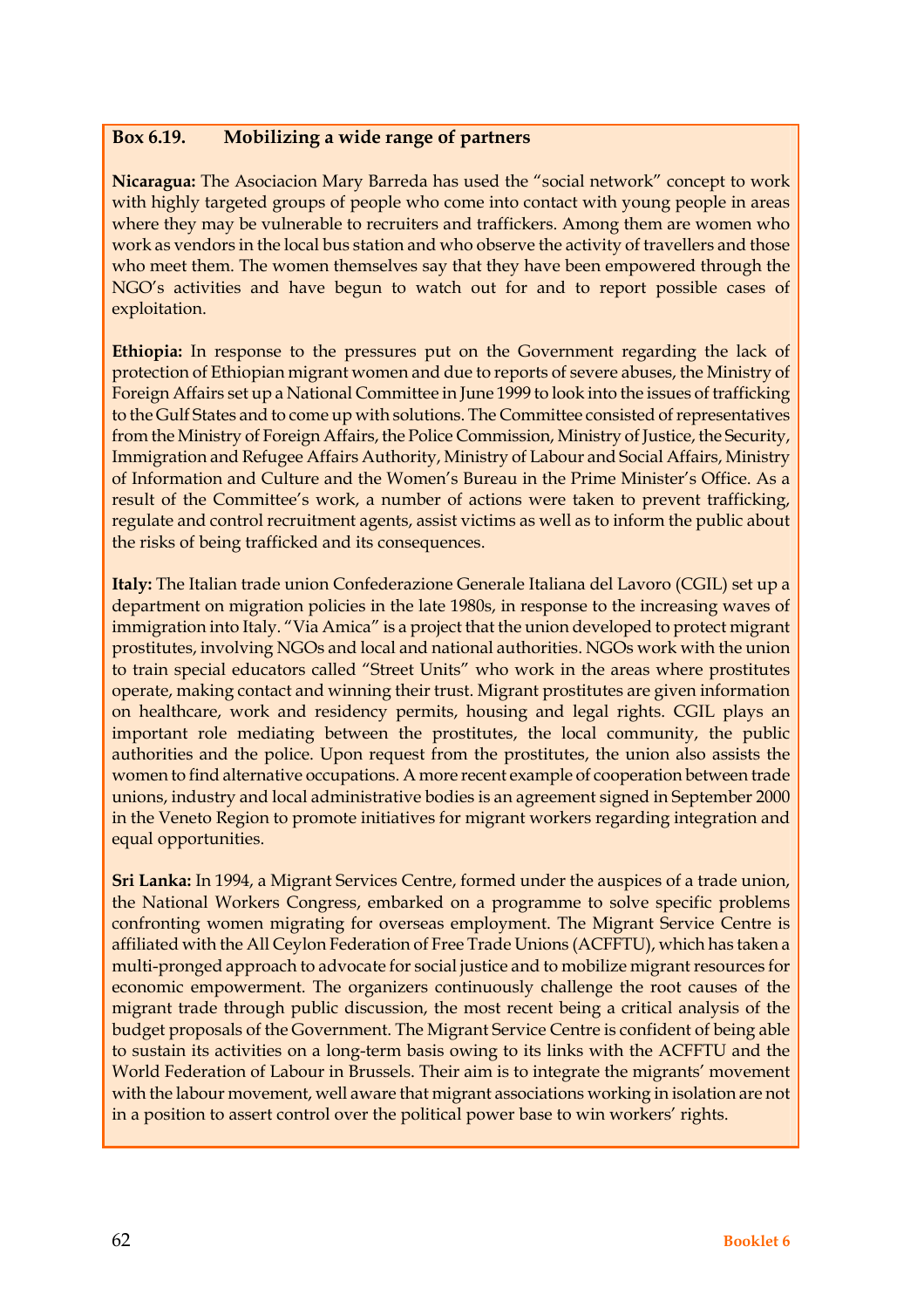# ! *Capacity building, institutional strengthening and networking:*

Community mobilization efforts should be complemented by measures to enhance the capacity of the local partners and to strengthen the structures and mechanisms for coordination, networking, community coalitions and linkages with national and higher levels. Capacity building programmes can aim to:

- Offer specially tailored training programmes to those involved in volunteer teams at community level, so that they can more effectively conduct advocacy, identify traffickers and those at risk, and provide support and services, including training them in women- and children-friendly procedures and in dealing with hostile witnesses;
- " Strengthen law enforcement agencies and mechanisms, including providing para-legal education for law enforcement agents and community watch groups against trafficking;
- " Create and strengthen institutions not only at the local but also national level in the fields of legal, economic and social assistance to those at risk or the victims of trafficking;
- " Strengthen partnerships and networks between non-governmental organizations and employers' and workers' organizations in origin and destination countries.

The Trafficking Protocol makes specific reference to the types of training that would be useful for enhancing the capacity of government officials to prevent trafficking:

# *Trafficking Protocol*

*Article 10* 

*Information exchange and training* 

*2. States parties shall provide or strengthen training for law enforcement, immigration and other relevant officials in the prevention of trafficking in persons. The training should focus on methods used in preventing such trafficking, prosecuting the traffickers and protecting the rights of the victims, including protecting the victims from the traffickers. This training should also take into account the need to consider human rights and childand gender-sensitive issues and it should encourage cooperation with non-governmental organizations, other relevant organizations and other elements of civil society.* 

# Some of the **lessons learned** are:

- *Institutional structures and mechanisms are much more effective when they actively involve workers and employersí organizations - their experience of organizing and campaigning can be invaluable;*
- ( *Capacity building programmes should aim to involve cooperation among a number of international organizations of the UN family, international trade unions and employers' organizations and international NGOs – so that they can pool their diverse specializations and programming experience and ensure that the capacity building programmes are broader in scope and more comprehensive;*
- ( *At the community level, skills of local administrators need to be strengthened. This must go beyond the traditional skills associated with social service*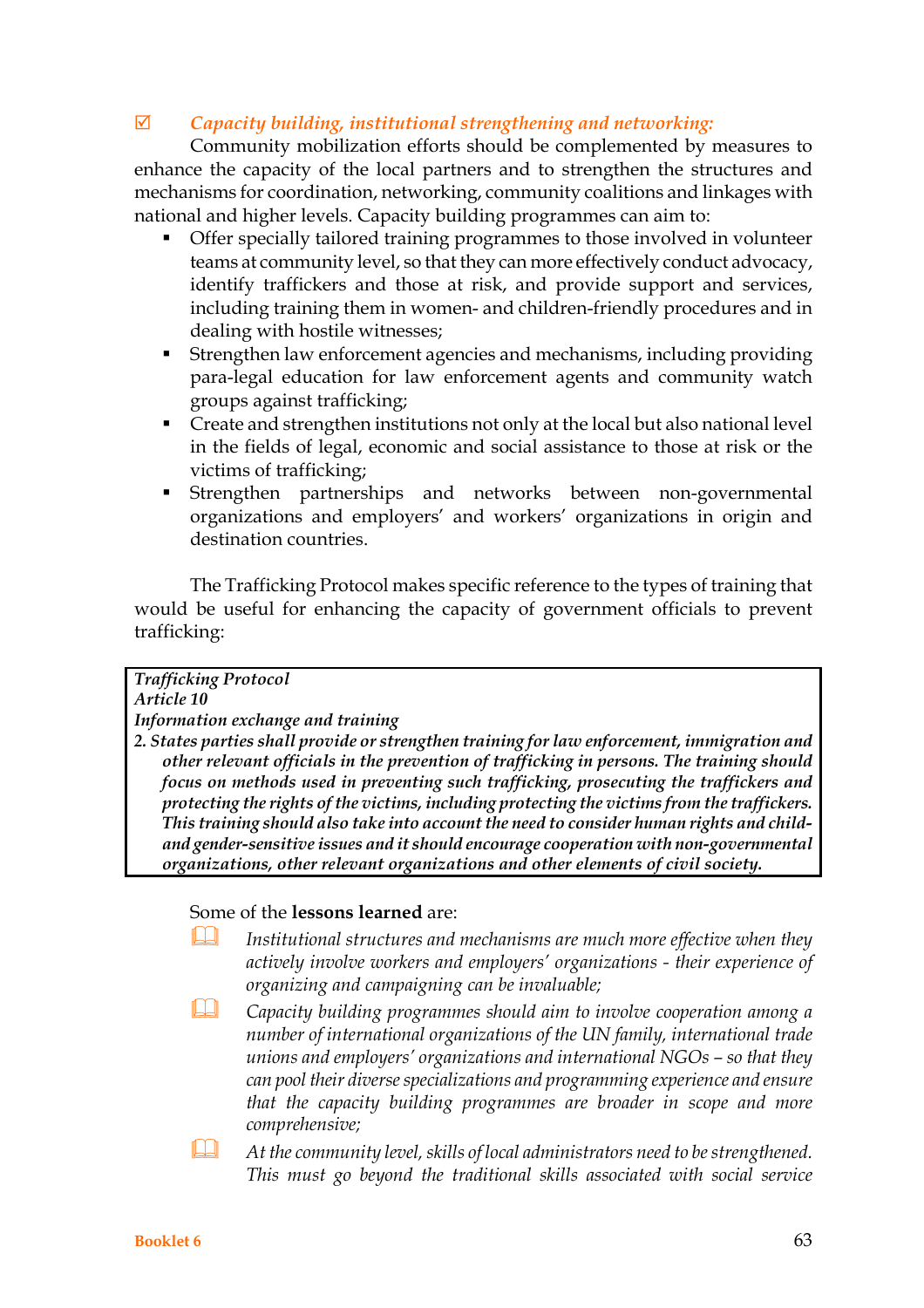*delivery when the intent is to reach the socially excluded. While village leaders, health workers and teachers need to be trained to respond to indications of risk, they cannot be expected to provide time-intensive counselling and social work assistance to women and children who may be suffering from intra-familial violence or who are coping with difficult choices. Social workers, both professional and para-professional, may be the service providers best positioned to respond to the psychosocial family and individual based root causes that result in women and children being in difficult circumstances. The traditional role of religious institutions in this regard should also be recognized and supported;* 

**Examples of cooperation and networking between NGOs and trade unions in** *origin and destination countries have proved successful. In cases of detected victimization, trade unions, migrant workers organizations and support groups in the destination country can be mobilized to support the victims, while trade unions and migrant organizations in the origin country put pressure on the national government for stronger representation on behalf of the victimized migrant worker.* 

## ! *Individual and group empowerment:*

Prevention of trafficking should also include measures that contribute to the development of individual and collective empowerment. Measures to empower vulnerable women and girls - so that they can take control over their own lives include education and access to information. As was pointed out in **Section 6.5.1** above, the lack of educational opportunities is a major root factor:

- **Example 20** Education is an important preventive measure. Educated women and girls are *not only more likely to be aware of and understand the risks, they are also more likely to have control over decision-making and, of course, to have more options in terms of employment. Awareness raising on migration and trafficking and gender issues can be effectively introduced in education and training programmes;*
- **(a)** Since dropout rates tend to be much higher for girls than for boys often *because poor parents choose to invest in the education of sons rather than daughters - special measures can help to keep girls in school. Such measures can include financial stipends to help with educational expenses for childrenís, especially girlsí, education*;
- *For illiterate or semi-literate adult women (and men), adolescent school dropouts and working children, non-formal education programmes can have an important positive impact. Such programmes should give priority to occupational and skills training to equip them for alternative livelihood opportunities;*
- **Education and training alone are not adequate. Complementary measures** *including access to credit, information on employment opportunities and entrepreneurship development are needed to enable women to use their education and training in livelihood alternatives (as described below).*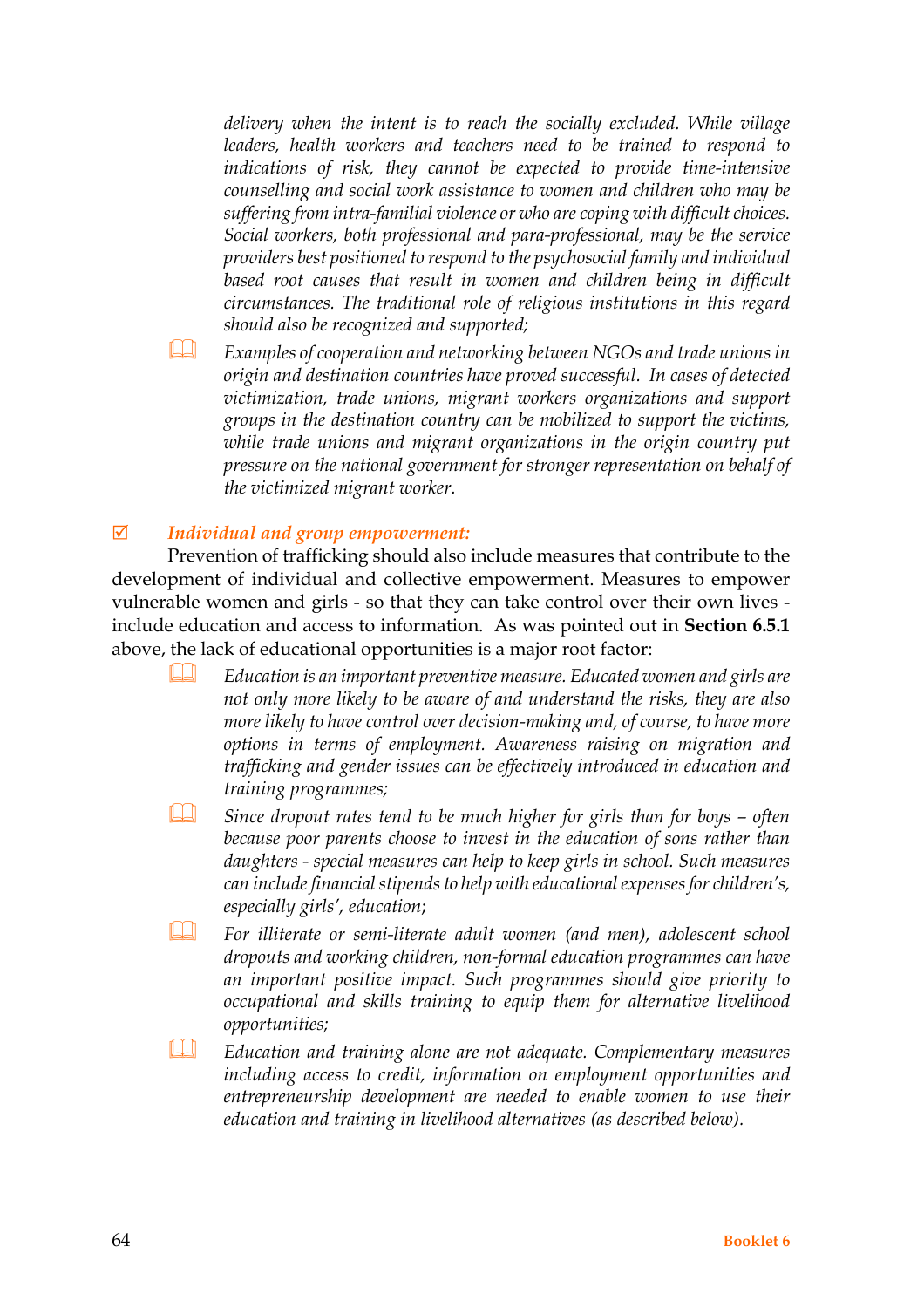Empowerment is not only at the individual level but can also be through group organization and dynamics. The **lessons learned** from various ILO GENPROM women-specific projects in different parts of the world have underscored the importance of group organization and group dynamics for empowering poor and high-risk women and girls in both rural and urban areas.

- **Actions to organize vulnerable women and girls into their own "self-help"** *groups should be based on participatory approaches and include leadership training. They are able to build their self-confidence, strengthen their voice vis-‡-vis others, in particular males, in the community, and participate in their own upliftment. It is through such groups that poor women can have a voice in decision-making at the community level*;
- *Momen's groups at the community level provide an important forum for the women to discuss issues, share experiences, learn innovations and, in the process, be better informed and able to protect themselves from traffickers and even from other forms of discrimination or exploitation within their communities. They can also be their own "watchdog" groups, looking out for high-risk women and children*;
- *Call These women's groups are particularly effective when they are formed around economic motives, such as savings and production groups. They can, therefore, be doubly effective in combating trafficking through empowering women both socially and economically. Alternative livelihood schemes are often more effective when organized at the group rather than individual level*;
- *La* Trade unions can play an important role in helping women at the *grassroots/community level to organize. Cooperatives are also an important form of organizing*.

### ! *Alternative livelihood opportunities and social protection:*

Since poverty and high unemployment or under-employment are major root causes, anti trafficking programmes should emphasize the creation of alternative livelihoods in communities of origin. **Box 6.20** shows how poverty reduction strategies could be more effectively linked to combating trafficking. Poverty reduction, income generation and employment creation measures can be effective only if they:

- Lead to true economic empowerment of the vulnerable women,
- " Offer viable and attractive alternatives to the potential earnings and working conditions in the destination areas,
- " Are sustainable over the longer term in terms of offering continuing access to decent employment, and
- " Are linked to more broad-based social and community development efforts.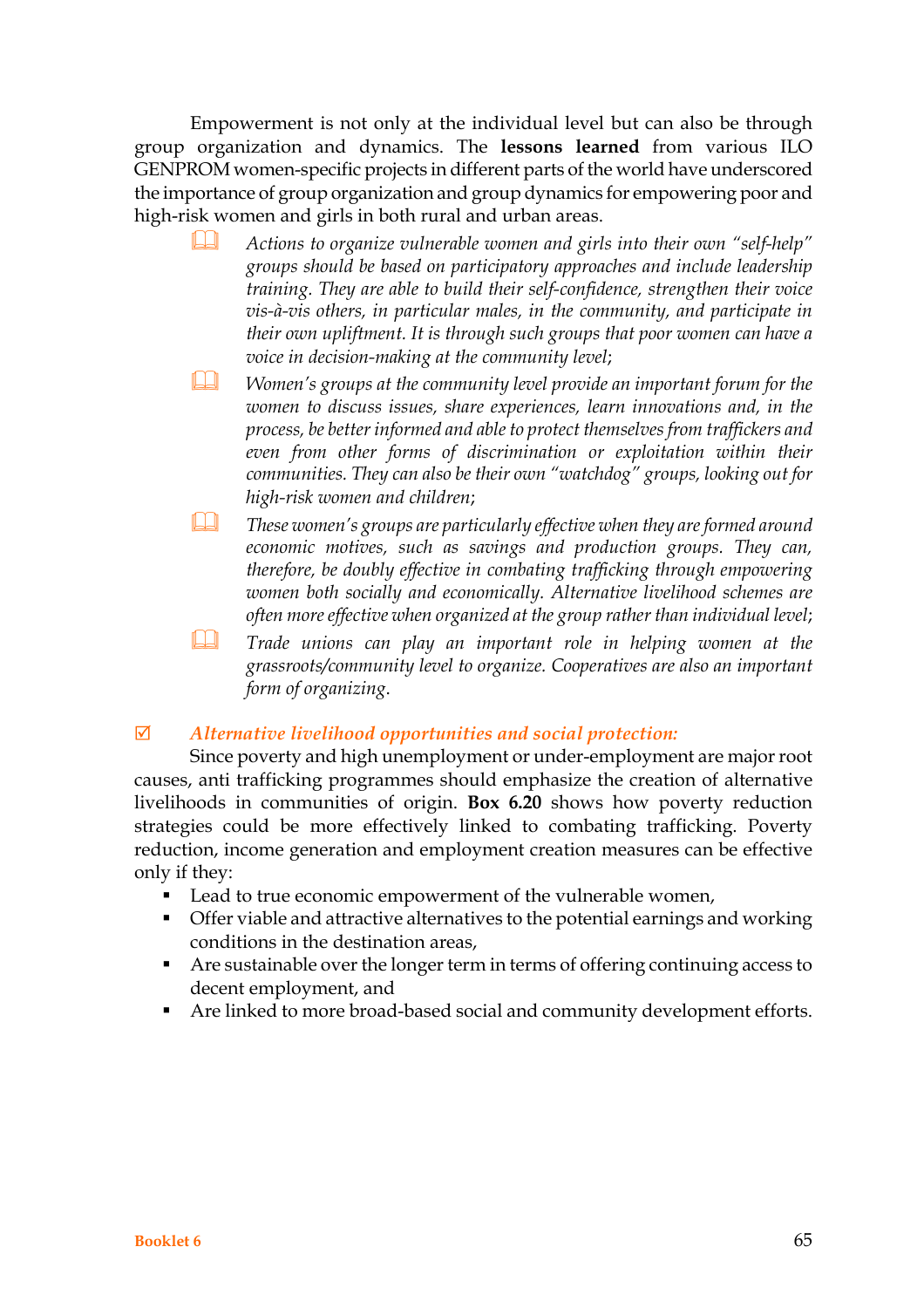| <b>Approaches to poverty</b><br>reduction                                                                                                                                                                                                                                             | <b>Examples of Links to Combating Trafficking</b>                                                                                                                                                                                                                                                                                                                                                                                                                                           |                                                                                                                                                                                                                                                                                                                                                                                                                                                                                                                                                                                                                        |
|---------------------------------------------------------------------------------------------------------------------------------------------------------------------------------------------------------------------------------------------------------------------------------------|---------------------------------------------------------------------------------------------------------------------------------------------------------------------------------------------------------------------------------------------------------------------------------------------------------------------------------------------------------------------------------------------------------------------------------------------------------------------------------------------|------------------------------------------------------------------------------------------------------------------------------------------------------------------------------------------------------------------------------------------------------------------------------------------------------------------------------------------------------------------------------------------------------------------------------------------------------------------------------------------------------------------------------------------------------------------------------------------------------------------------|
| <b>Extend opportunities to</b><br>increase access to and<br>control over assets to poor<br>and excluded groups:<br><b>Build assets</b><br>• Ensure access<br>• Develop affordable basic<br>services<br>■ Employment of the poor<br>Redress asset inequalities<br>• Private investment | Outcomes that increase life/<br>livelihood options:<br>• Most vulnerable to<br>trafficking/forced<br>migration benefit from<br>activities, e.g. girls in<br>school, marginalized<br>families participate fully<br>• Affirmative action codes of<br>conduct in place to employ<br>women and build skills<br>among adolescents                                                                                                                                                                | <b>Outcomes that facilitate safe</b><br>migration:<br><b>Education, skills and information</b><br>to build capacities to resist<br>traffickers<br><b>Basic services offered to migrant</b><br>populations in destination points<br>e.g. education, health services in<br>squatter communities<br>Core labour standards respected<br>in private investments to<br>discourage employment of<br>trafficked labour                                                                                                                                                                                                         |
| Facilitate empowerment of<br>the poor and excluded:<br>• Political/legal<br>Good public management<br>• Decentralization<br>Social capital development<br>• Gender equality<br>• Address social barriers                                                                              | Outcomes that increase life/<br>livelihood options:<br>Increased status of women<br>and girls through<br>empowerment (political,<br>legal, economic) and<br>ensure their needs are<br>addressed<br>Increased access to<br>decision makers at<br>community level to build<br>mechanisms to resist<br>activities of traffickers                                                                                                                                                               | Outcomes that facilitate safe<br>migration:<br>Government policies more<br>responsive to needs of migrant<br>women e.g. domestic workers<br>permitted to migrate legally<br>across borders and support<br>services developed<br>• Decentralized municipal<br>governments responsive to needs<br>of newly arrived migrant<br>families                                                                                                                                                                                                                                                                                   |
| Reduce risk and overcome<br>vulnerabilities:<br>• Preventive<br>• Self-reliance<br>• Labour market<br>programmes<br>• Pro-poor social<br>expenditure<br>Secure social assistance<br>п<br>• Disaster relief                                                                            | Outcomes that increase life/<br>livelihood options:<br>Community surveillance<br>mechanisms in place<br>through social<br>mobilization to limit<br>traffickers activities and<br>increase accountability for<br>community protection of<br>the most vulnerable e.g.<br>orphaned or street children<br>· Disaster relief targets those<br>with limited assets to<br>restart livelihoods e.g. no<br>savings, uneducated or no<br>skills; including women<br>and children with no<br>guardians | <b>Outcomes that facilitate safe</b><br>migration:<br>Governments adopt policies that<br>recognize long-term<br>development benefits from safe<br>migration e.g. encourage<br>settlement of entire migrant<br>families; provision of services to<br>new migrants<br>Regional labour market<br>integration identified as policy<br>dialogue concern in ASEAN,<br>SAARC, etc. to facilitate<br>improved and safer migration<br>management<br>• Address demand for trafficked<br>labour, e.g. road transport driver<br>behaviour changed through<br>work practices standards,<br>enforcement of child labour<br>standards |

# **Box 6.20. Addressing poverty and links to combating trafficking**

Source: based on Asian Development Bank *Handbook on Poverty and Social Analysis A Working Document* (Manila, ADB, 2001).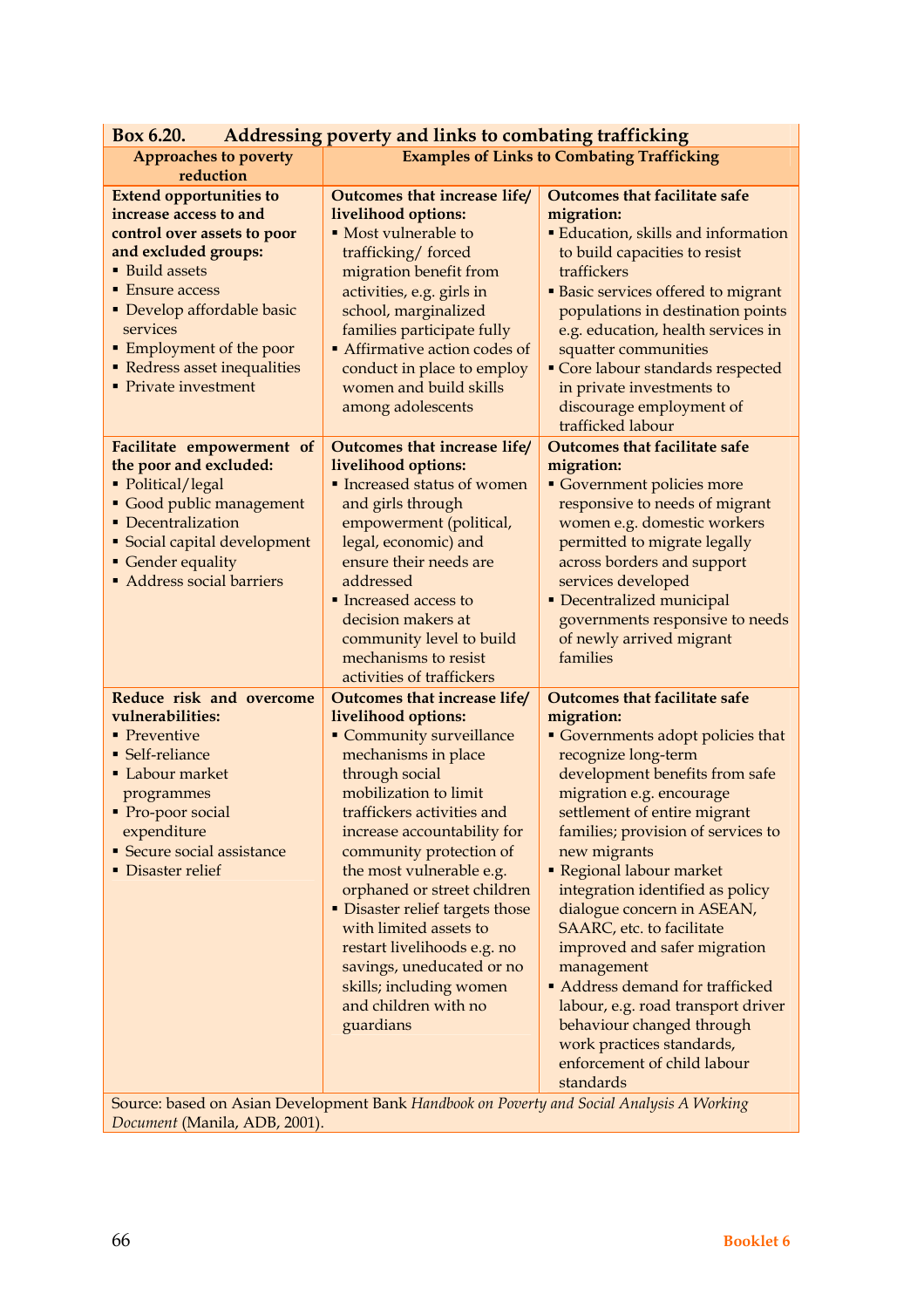In this context, some of the **lessons learned** from ILO programmes, such as on more and better jobs for women, local economic development and small enterprise development, are useful to note:

- *Measures to create alternative livelihood opportunities based on an area, community or group approach and building upon systematic economic opportunity identification exercises are much more likely to be sustainable and effective, compared to measures that merely target individual women*;
- *Fig. The economic opportunity identification exercises 56 are key to success for community-based approaches. They should involve all stakeholders in a target community in assessing the resources and potentials of the community, identifying and analysing the potentials for local development and market access, determining the needs and constraints in realizing these market potentials and working out how the needs can be met and constraints overcome. Properly conducted, the opportunity identification exercises would help to ensure community "buy-in" and commitment – because of the participatory approach -- and would also be economically sound*;
- ( *In an opportunity identification exercise at community level, attention should be given to the identification of economic activities with upstream and downstream linkages so that natural production chains57 can ensure that the benefits spread to as many people within the community as possible and entire communities can be lifted out of abject poverty. Such chains would also mean that activities are diversified – concentration in one economic activity would raise competition, limit markets and ultimately drive prices down*;
- *Calce 11 Once the livelihood alternatives are selected on the basis of the economic opportunity identification exercises, an integrated, multi-component approach is the most effective way of creating and sustaining them. The main elements would include: training so that the women are equipped with the necessary technical skills; credit to enable them to utilize their training in income and employment generation; business support and advisory services; and group organization so that the women form production and/or savings groups or cooperatives*;
- ( *Various complementary elements can be added to enhance effectiveness and impact. The training component of an anti-trafficking programme is likely to be more effective when focused not only on skills training but also include awareness raising on trafficking, gender, and health issues. Access to credit can be made conditional upon families undertaking to send their daughters to school*;
- ( *Alternative livelihood schemes cannot be left only to NGOs if they are to have sustainable impact – the government and business community must be closely involved, particularly in providing the necessary infrastructure and support services*;58
- ( *Social protection measures can be introduced, linked to the economic activities and production groups. There are many successful examples59 of women putting aside very small sums from their earnings to establish safety nets for contingencies – important because falling into debt is often a root cause of trafficking*;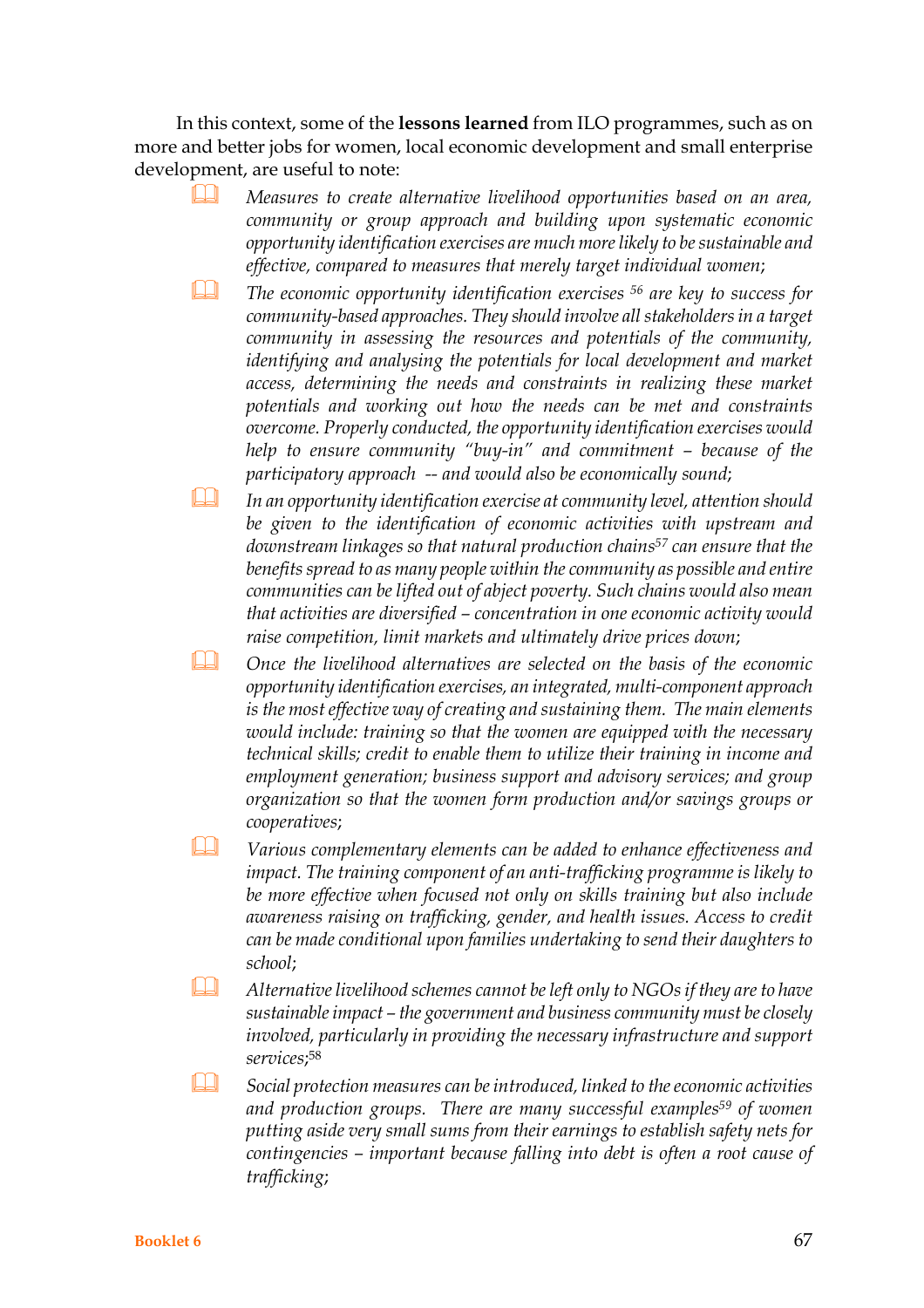*In communities identified to be at special risk, or for high-risk populations, targeted service provision and resources are needed. The services range from counselling to safe shelters and girls residential schools. For example, when domestic violence and rape are the risks, shelter programmes may need to be established to provide a safe environment for women and girls to be assisted with identifying their options*.

# ! *Legislative and programmatic measures to address the root causes of gender discrimination and inequalities:*

It has been stressed throughout that anti-trafficking strategies must address the underlying gender discrimination and inequalities that make women and girls much more vulnerable to trafficking. In this section, it is obviously not possible to describe the entire range of factors responsible for such inequalities or the solutions. To illustrate, some examples can be cited: The OSCE (Organization for Security and Cooperation in Europe) Office for Democratic Institutions and Human Rights (ODIHR) within the framework of the Stability Pact Task Force 60 identified the need to deal with violence against women; end discrimination in the labour market; and improve women's access to political and economic decision-making. The OSCE/ODIHR put forward the following checklist of recommendations relating to women in the labour market:

- $\checkmark$  States should introduce anti-discrimination legislation, granting women and others an effective remedy against all forms of discrimination related to employment, including discrimination with regard to access to employment or vocational training, determination of wages or termination of employment. States should ensure that the burden of proof lies not with the victim but with the alleged perpetrator;
- $\checkmark$  States should take measures to ensure that women are not marginalized into low-paid insecure employment sectors. This could be achieved for example, by introducing affirmative action including quota systems, promoting vocational training for women in non-traditional employment areas and mainstreaming gender-sensitive education in school curricula;
- $\checkmark$  States should take measures to facilitate the equal sharing of family responsibilities between women and men. For example by extending the concept of "maternity leave" to "paternity leave", making available affordable child-care facilities and adequately protecting part-time workers under labour and social law;
- $\checkmark$  States should establish programmes to promote access to employment, vocational training and micro-credit lending to women, particularly in rural areas.

# $\mathbb{Z}$  *Labour migration policies to promote "safe" migration:*

**Bilateral or multilateral labour agreements** between origin and destination countries, which formalize each side's commitment to ensuring that migration takes place in accordance with established rules and pre-agreed terms and conditions, can be an effective means to supervise migration processes, control abuses in recruitment and employment and prevent trafficking beings **[** $\bullet$  **Section 3.5.1 in Booklet 3].**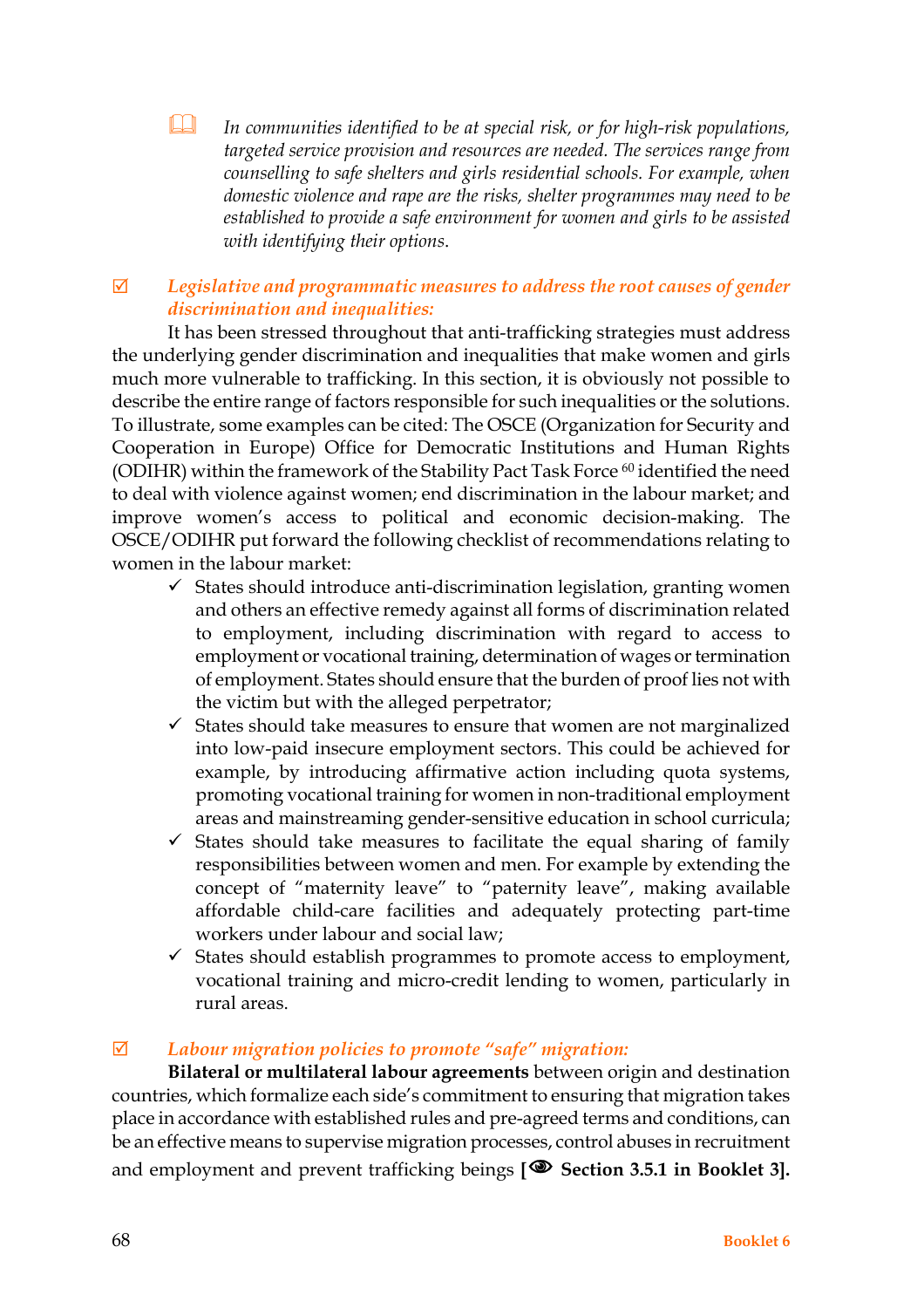What exactly is specified in these labour agreements would depend on the parties involved. A model agreement is provided in the *Annex to the ILO Migration for Employment Recommendation (Revised), 1949 (No.86).* The **Philippines**, as a sending country, has initiated several such labour agreements, **Box 6.21** shows an

example **[** $\bullet$ **Box 3.5 in Booklet 3]. Italy** is another example of a country that has signed some 22 bilateral agreements on issues ranging from the problem of readmission of irregular migrants to the implementation of information campaigns and training programmes. A bilateral agreement Italy signed with the **United States** on the traffic of human beings on 28 October 2000 covers: 61

- " Data collection and information sharing on statistical data and general analysis of trafficking mainly with the cooperation of the Italian National Anti-mafia Directorate;
- " Prevention realized through joint public information campaigns in countries of emigration with the cooperation of their authorities and local NGOs;
- " Protection of the rights of victims of trafficking through exchange of best practices with respect to assistance, protection, and social integration of victims;
- " Development of witness protection procedures and victim services in countries of origin in case of repatriation, including training for law enforcement and assistance to NGOs that provide services to victims.

# **Box 6.21. Example of a bilateral labour agreement/Memorandum of Understanding**

A bilateral labour agreement or Memorandum of Understanding would provide the general statement or framework of agreement for the protection of migrant workers, for example:

*ìBoth parties shall undertake to facilitate the mobilization and deployment of manpower between the two countries, within the framework of existing and applicable laws, rules and regulations of each country". Agreements provide further that "the basic conditions for the rights, duties and terms of employment applicable to both the employer and the employee shall be set out in a mutually agreed individual contract of employment which conforms with the relevant laws, rules and regulations of both countries. In the settlement of labour disputes arising from employeeemployer relationships, the Government authorities concerned of both parties, in accordance with their respective laws, rules and regulations shall work towards an amicable settlement through negotiations, conciliation and arbitration. When efforts to amicably settle the dispute fail, the parties concerned may resort to courts in accordance with their respective laws, rules and regulations".* 

Taken from the Memorandum of Understanding on Labour and Manpower Development between the Government of the Republic of the Philippines and the Government of the State of Kuwait, signed in 1997. Quoted in M. A. M.C. Villalba, *Philippines: Good practices for the protection of Filipino women migrant workers in vulnerable jobs* (Geneva: ILO GENPROM Series on Women and Migration, 2002), pp.11-12.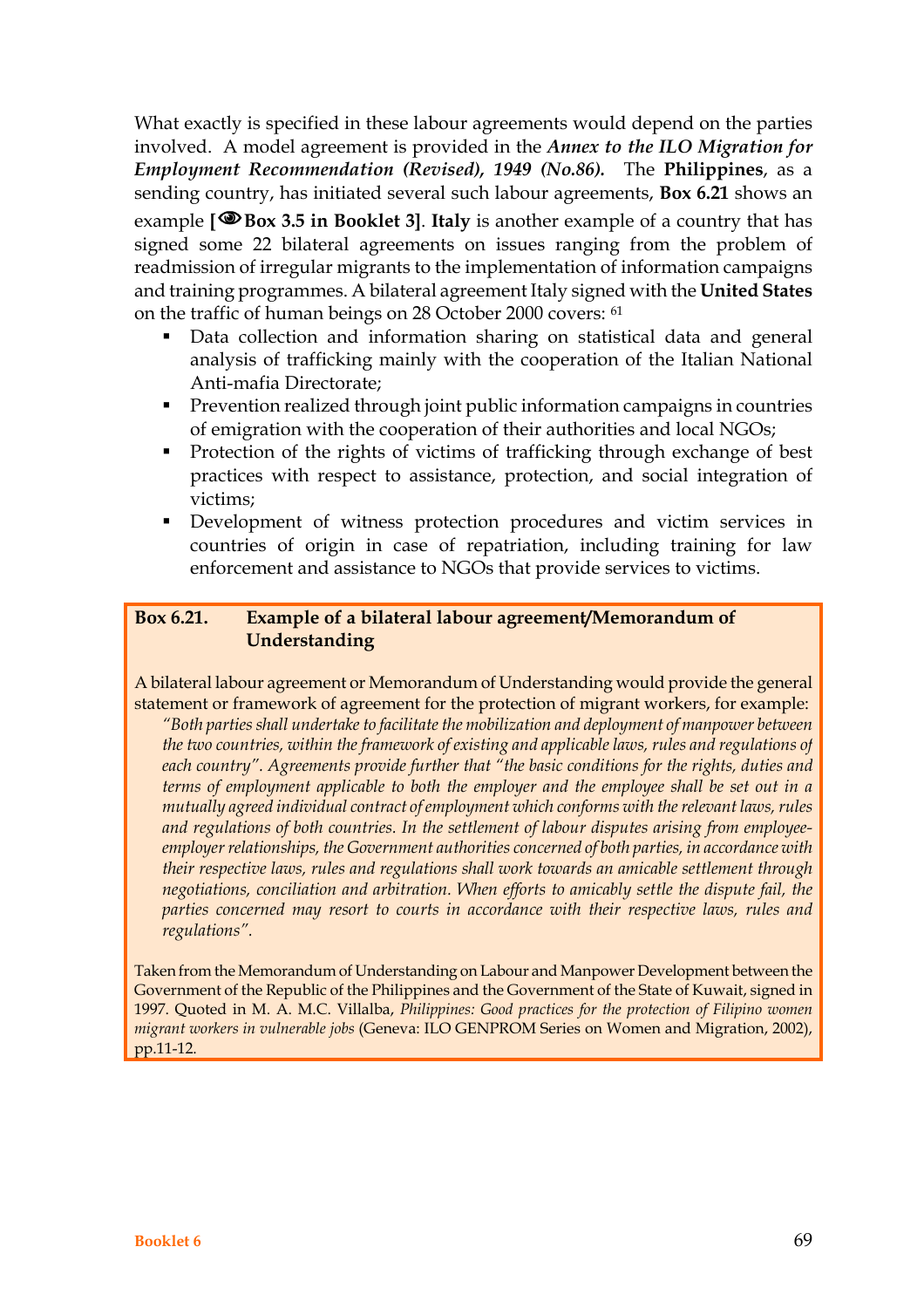The use of **model employment contracts** for the recruitment, placement and employment of migrant workers is another important means of promoting orderly labour migration and preventing fraudulent and abusive recruitment and trafficking. Model employment contracts normally include the following minimum conditions

# **[**!**Boxes 3.6 and 3.7 in Booklet 3]:**

- $\checkmark$  Description of the job, site of employment and duration of contract;
- $\checkmark$  Basic monthly salary, including benefits and allowances, as well as rates of overtime pay;
- $\checkmark$  Non-cash compensation and benefits, including free food and accommodation;
- $\checkmark$  Regular working hours, rest days and holidays;
- $\checkmark$  Maternity leave, particularly when covered by national legislation;
- $\checkmark$  Transportation to the country / place of employment and return, including repatriation;
- $\checkmark$  Employment injury and sickness compensation, and emergency medical and dental care;
- $\checkmark$  Social security rights and obligations;
- $\checkmark$  Valid grounds for termination of contract;
- $\checkmark$  Dispute settlement.

The employment contract should be a written document in a local language that the migrant worker understands. It should be signed by both the migrant and the employer, so as to ensure that each worker who goes abroad for employment has in her/his possession a valid and legally enforceable document showing the agreed terms of employment. Many governments of countries of origin also require that (i) the employment contract is verified or authenticated by their embassy in the destination country, including checks on the credibility of the employer; and (ii) migrant workers register their employment contracts with the relevant authorities. Emigration clearance is not given to the worker unless the terms of the contract comply with the relevant provisions of the country's legislation:

& *The Sri Lanka Bureau of Foreign Employment signed a series of Memoranda of Understanding with recruitment agents in the Middle East, Singapore and Hong Kong to make it compulsory for employers wishing to hire Sri Lankan domestic workers to sign an employment contract endorsed by the Sri Lankan Embassy before a domestic worker may leave Sri Lanka. This contract registration scheme requires verification of the credibility of the prospective employers by missions prior to registration and the foreign sponsor/agent has to sign an agreement, which is authenticated at the embassy concerned. This agreement binds the sponsor/agent to fulfil obligations to domestic workers and helps monitor activities and to hasten grievance settlement. The standard contract contains particulars of the overseas sponsor and the domestic worker, conditions under which the contract is offered, the monthly wage, duties and hours of work, rest days and leave, and details about food, lodging, medical care and transportation to the host country, termination of contract and dispute procedures, insurance cover and provision in the event of the employeeís death. 62*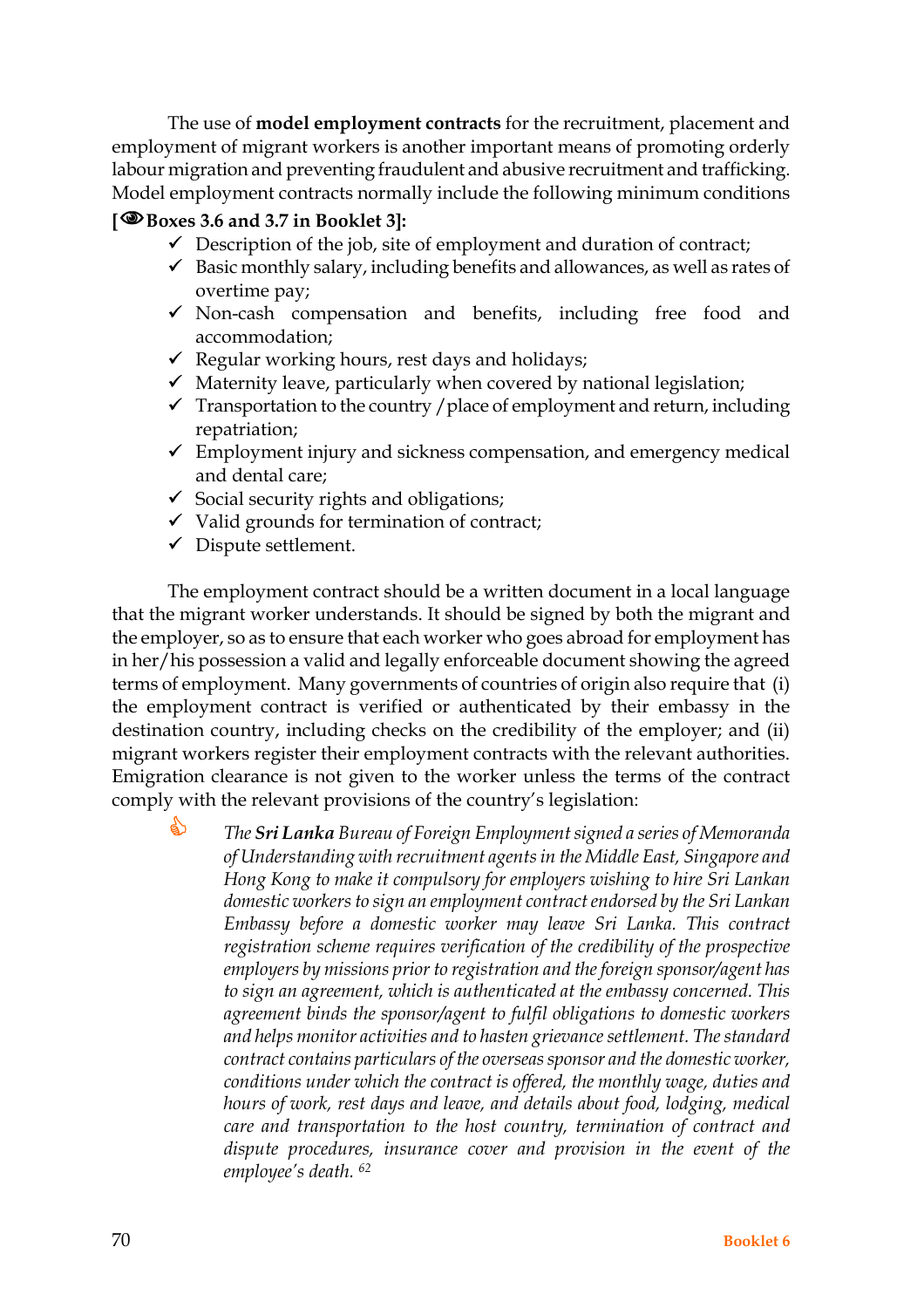# **6.8. Assistance and support measures**



**Assistance to trafficked persons should be based on the principles of protection and respect for the human rights of women and children, nondiscrimination, access to justice, safety and fair treatment, free will and no harm done.63 The main measures to assist the victims of trafficking and protect their human rights include:**

- ! *Identification of trafficked persons;*
- ! *Non-criminalization of trafficked persons;*
- ! *Residence status of trafficked persons;*
- $✓$  *Right to recovery assistance measures;*
- ! *Assistance and protection in legal proceedings; and*
- ! *Return and repatriation assistance.*

#### *Trafficking Protocol*

*Article 6* 

*Assistance to and protection of victims of trafficking in persons* 

- *1. In appropriate cases and to the extent possible under its domestic law, each State Party shall protect the privacy and identity of victims of trafficking in persons, including, inter alia, by making legal proceedings relating to such trafficking confidential;*
- *2. Each State Party shall ensure that its domestic legal or administrative system contains measures that provide to victims of trafficking in persons, in appropriate cases:* 
	- *(a) Information on relevant court and administrative proceedings;*
	- *(b) Assistance to enable their views and concerns to be presented and considered at appropriate stages of criminal proceedings against offenders, in a manner not prejudicial to the rights of the defence.*
- *3. Each State Party shall consider implementing measures to provide for the physical, psychological and social recovery of victims of trafficking in persons, including, in appropriate cases, in cooperation with non-governmental organizations, other relevant organizations and other elements of civil society, and, in particular, the provision of:*
	- *(a) Appropriate housing;*
	- *(b) Counselling and information, in particular as regards their legal rights, in a language that the victims of trafficking in persons can understand;*
	- *(c) Medical, psychological and material assistance; and*
	- *(d) Employment, educational and training opportunities.*
- *4. Each State Party shall take into account, in applying the provisions of this article, the age, gender and special needs of victims of trafficking in persons, in particular the special needs of children, including appropriate housing, education and care.*
- *5. Each State Party shall endeavour to provide for the physical safety of victims of trafficking in persons while they are within its territory.*
- *6. Each State Party shall ensure that its domestic legal system contains measures that offer victims of trafficking in persons the possibility of obtaining compensation for damage suffered.*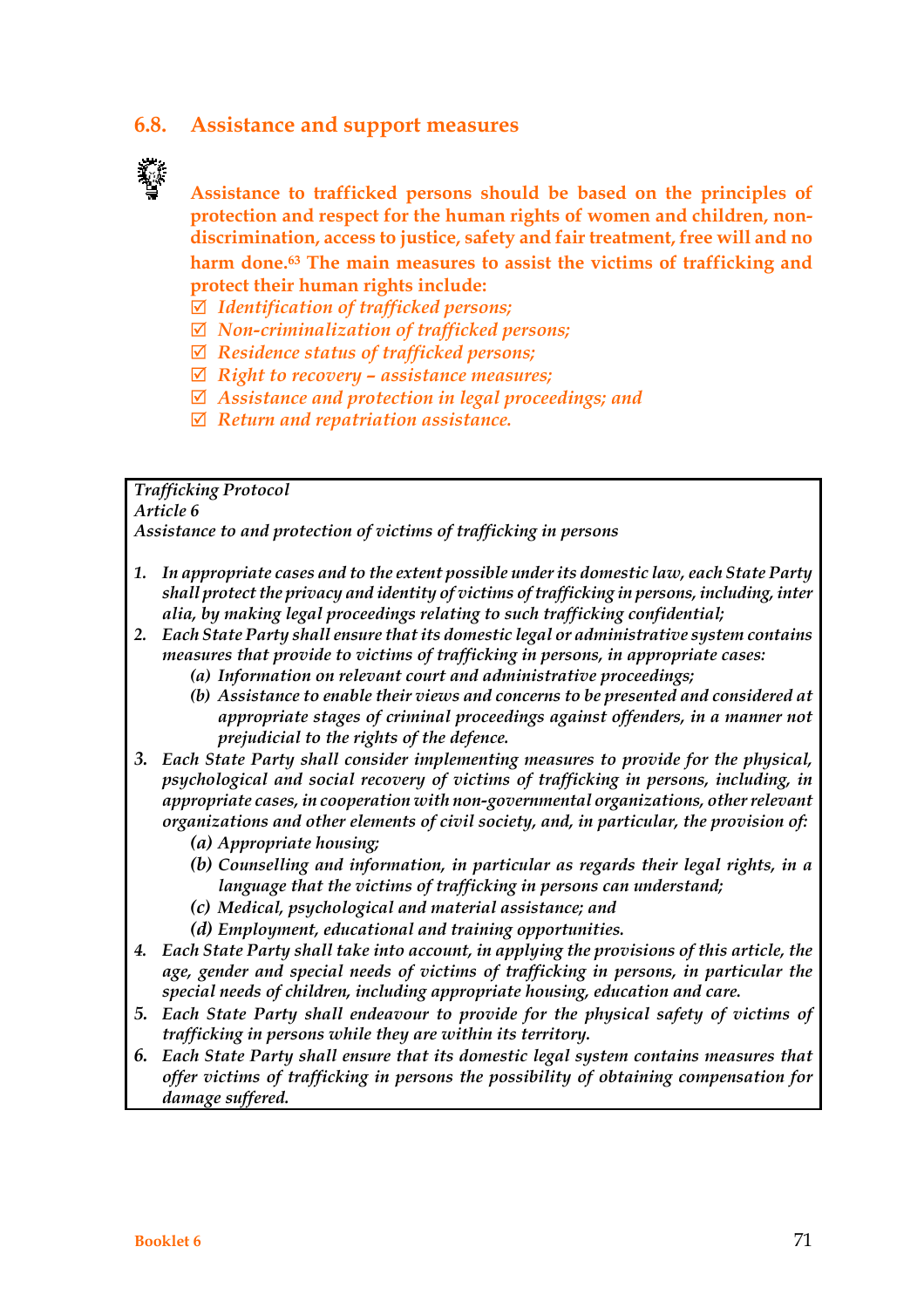## **Box 6.22. Guidelines for the protection and support for trafficked persons**

*The trafficking cycle cannot be broken without attention to the rights and needs of those who have been trafficked. Appropriate protection and support should be extended to all trafficked persons without discrimination. States and, where applicable, intergovernmental and non-governmental organizations should consider:*

- $\bullet$  Ensuring, in cooperation with non-governmental organizations, that safe and adequate shelter that meets the needs of trafficked persons is made available. The provision of such shelter should not be made contingent on the willingness of the victims to give evidence in criminal proceedings. Trafficked persons should not be held in immigration detention centres, other detention facilities or vagrant houses;
- & Ensuring, in partnership with non-governmental organizations, that trafficked persons are given access to primary health care and counselling. Trafficked persons should not be required to accept any such support or assistance and they should not be subject to mandatory testing for diseases, including HIV/AIDS;
- & Ensuring that trafficked persons are informed of their right of access to diplomatic and consular representatives from their State of nationality. Staff working in embassies and consulates should be provided with appropriate training in responding to requests for information and assistance from trafficked persons. These provisions would not apply to trafficked asylum-seekers.
- & Ensuring that legal proceedings, in which trafficked persons are involved, are not prejudicial to their rights, dignity or physical or psychological well-being;
- & Providing trafficked persons with legal and other assistance in relation to any criminal, civil or other actions against traffickers/exploiters. Victims should be provided with information in a language that they can understand;
- & Ensuring that trafficked persons are effectively protected from harm, threats or intimidation by traffickers and associated persons. To this end, there should be no public disclosure of the identity of trafficked victims and their privacy should be respected and protected to the extent possible, while taking into account the right of any accused person to a fair trail. Trafficked persons should be given full warning, in advance, of the difficulties inherent in protecting identities and should not be given false or unrealistic expectations regarding the capacities of law enforcement agencies in this regard;
- & Ensuring the safe and, where possible, voluntary return of trafficked persons and exploring the option of residency in the country of destination or third-country resettlement in specific circumstances (e.g. to prevent reprisals or in cases where re-trafficking is considered likely);
- & In partnership with non-governmental organizations, ensuring that trafficked persons who do return to their country of origin are provided with the assistance and support necessary to ensure their well being, facilitate their social integration and prevent re-trafficking. Measures should be taken to ensure the provision of appropriate physical and psychological health care, housing and educational and employment services for returned trafficking victims.

Source: United Nations, *Recommended Principles and Guidelines on Human Rights and Human Trafficking,*  Guideline 6, pp.10-11.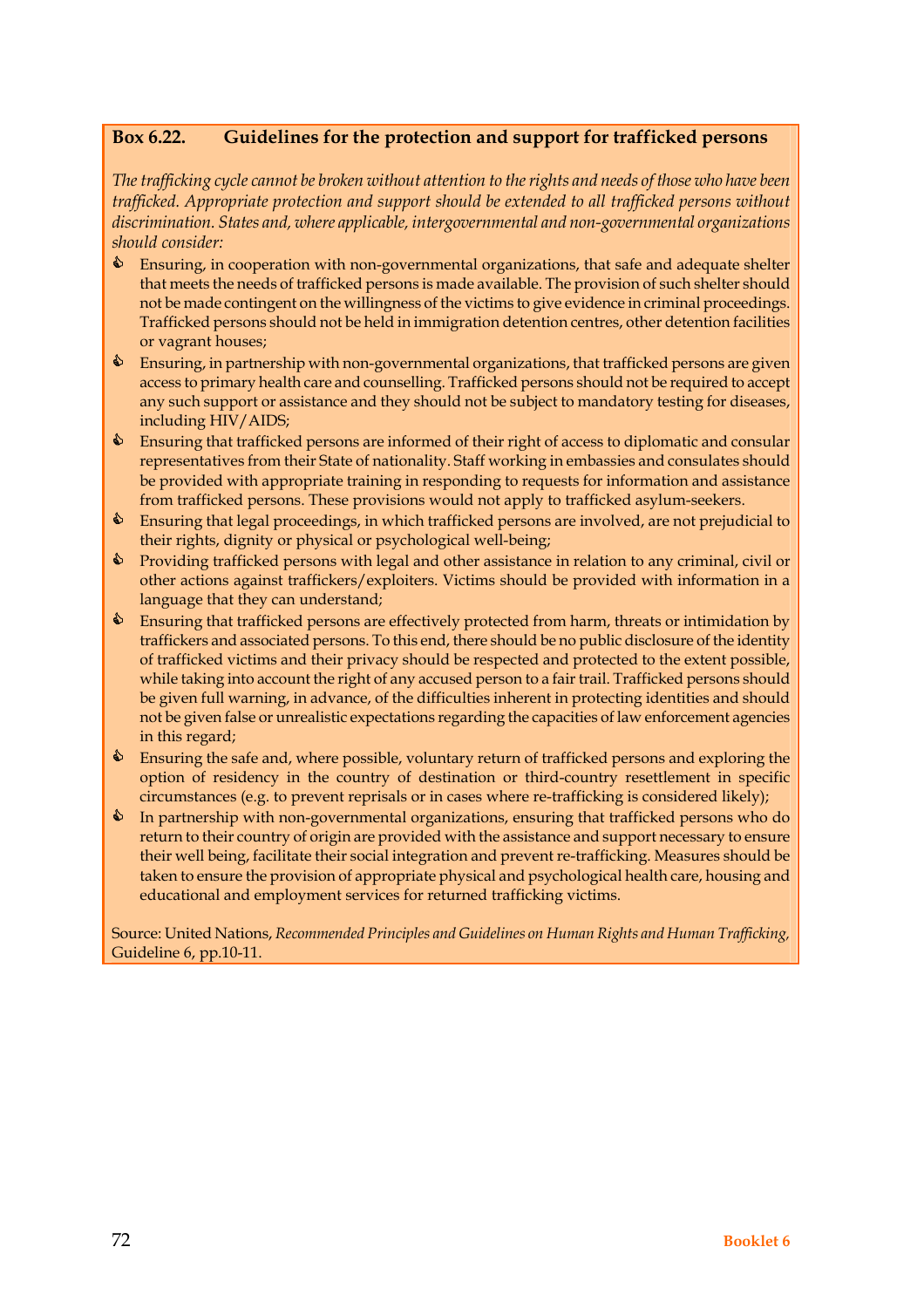# ! *Identification of trafficked persons:*

The first and most important step in an assistance and referral system is to identify a victim of trafficking in human beings as such. Related to the definition of the scope of trafficking, it is obviously critical to correctly identify a person as trafficked; failure to do so is likely to result in further denial of that person's rights. Those persons and agencies that are likely to come into contact with trafficked victims should be able to identify them as such and to refer them for assistance. However, for example, some 65 per cent of trafficked women and girls in Southeastern Europe are not identified and referred for assistance **[** $\bullet$  **Box 6.23**]:

## **Box 6.23. Why 65 % of trafficked women and girls are not identified and referred for assistance**

- Lack of guidelines or procedures for identifying all victims of trafficking, according to the Palermo definition;
- No procedure for identifying women with legal documents as trafficked;
- Girls under 18 pass as adults;
- No procedure for children under 18;
- Policy only involved in identification;
- " Victim's lack of awareness of their own situation and of trafficking;
- " Victim's fear of police, traffickers and consequences of illegal stay and work in the sex industry;
- Lack of assistance/services for victims not willing to return home;
- Women are blackmailed by the police to testify, and are refused support if they do not agree to cooperate with the police.

Source: UNICEF, UNOHCHR and OSCE-ODIHR, *Trafficking in Human Beings in Southeastern Europe* (Belgrade, UNICEF, June 2002), p.143.

In the countries of transit and destination, trafficked women and girls come in contact with the authorities or NGOs through:

- Detention or arrest by the police through bar raids;
- Detention or arrest by the police during routine controls (traffic control, checks of sanitary and labour conditions in bars, hotels, etc.);
- " Escape and asking the police for help;
- **Example 1** Escape and asking their national embassy for help;
- **Assistance from a client who informs the police;**
- " Information from friends, family or NGOs from their home country who contact NGOs or the police in the country of transit or destination;
- " Termination of the contract with the club owner and his/her agreement to departure.

Very often, the first point of contact with trafficked persons is through the police, such as through a raid or routine control. Normally, those who have valid documents (passports, visas, work permits) are not questioned and the police have no mechanisms to identify trafficked women among them, unless the women request assistance at the time. Those who do not have valid documents can be questioned and arrested by the police. Those that want to return home are recognized as victims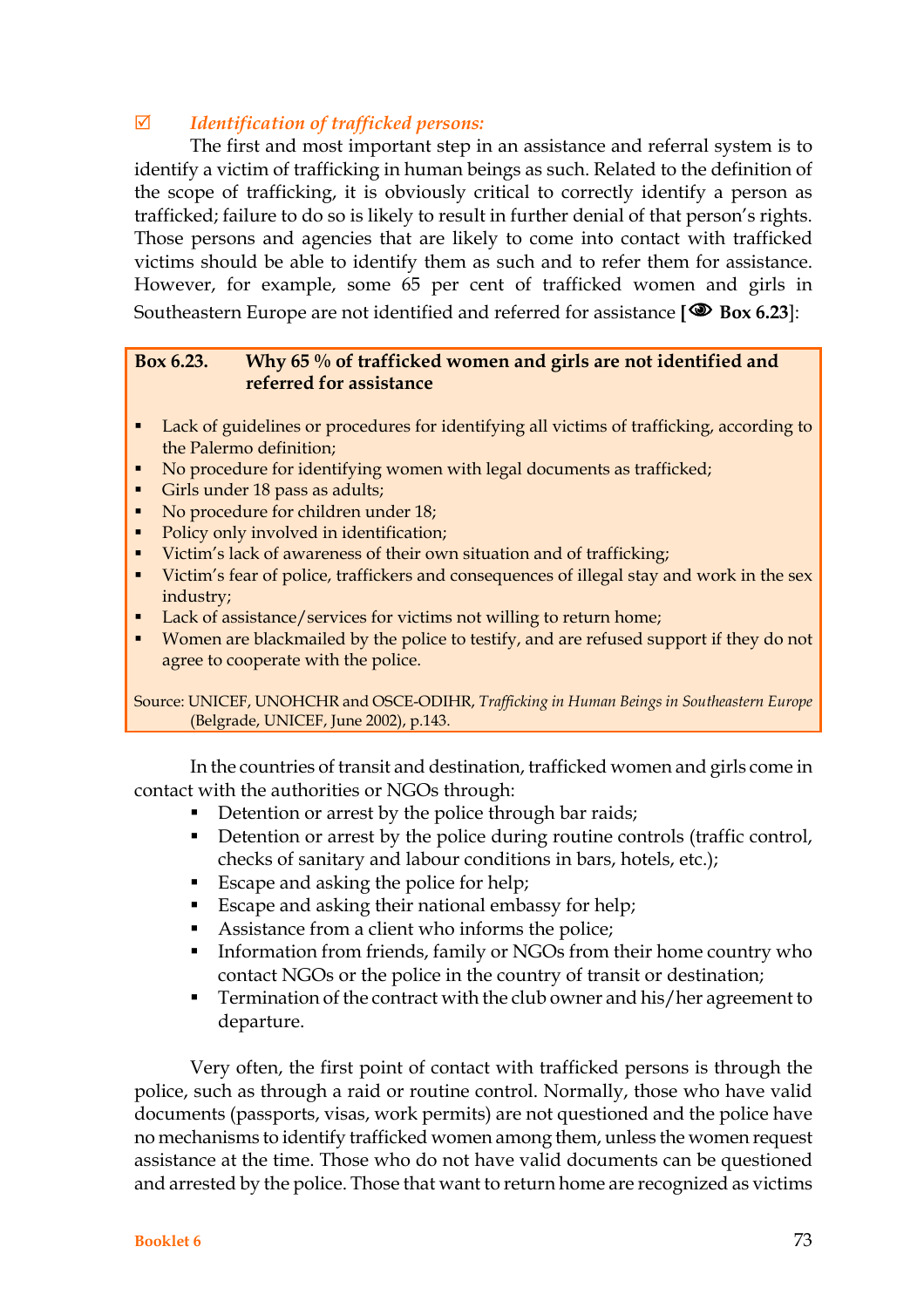of trafficking; while those who do not want to return home are not recognized as victims of trafficking but as illegal migrants.

One of the main problems in identifying trafficked persons and treating them as such is that

*While the term "migrant worker" does not encapsulate the experience of being trafficked, the term "victim" may equally be inappropriate. In this sense a victim approach may not necessarily be appropriate in all cases.* 

often they do not see themselves as "victims". Migrant workers may prefer exploited labour conditions in a wealthier destination country to impoverished freedom back home. Despite their experience of being trafficked they may see themselves as migrants or workers who have had some bad luck as a result of a bad decision or a bad contract. "People who migrate in search of employment or a better life, and end up being trafficked, tend to be those who had the initiative and courage to change their situation, by seeking better fortune and opportunity in migration. These are not people who will always blame others for misfortune, and they certainly do not start by seeing themselves as victims". <sup>64</sup> So while the term "migrant worker" does not encapsulate the experience of being trafficked, the term "victim" may equally be inappropriate. In this sense a victim approach may not necessarily be appropriate in all cases.

Wrong expectations of how a "victim" should behave often leads to misinterpretations by both the authorities and service providers, which may often shift blame onto the

For many trafficked persons, they are not "rescued" from *their situation, but are "captured" by the authorities. Since they may initially regard the authorities as the oppressors rather than their saviours, they may not always behave in the ways in which officials may like them to. However, this should not affect their ability to exercise their basic rights.* 

trafficked person. <sup>65</sup> For many trafficked persons, they are not "rescued" from their situation, but are "captured" by the authorities. Since they may initially regard the authorities as the oppressors rather than their saviours, they may not always behave in the ways in which officials may like them to. However, this should not affect their ability to exercise their basic rights. It is important to address trafficked persons who are "hostile victims" and witnesses, in the sense of being unwilling to cooperate with the authorities. For example, it is necessary to recognize that their hostility may be a direct result of the situation of abuse they have suffered and that treatment by authorities generally compounds, rather than overcomes, this. Since trafficked persons are rarely treated or identified as victims of crime, they are unlikely to be helpful in assisting in prosecutions straight away.

It is important to recognize that the relationship between the

*The relationship between the trafficked persons and the trafficker may be very complex.* 

trafficked persons and the trafficker may be very complex: Trafficked persons may believe that after a period of abuse, they will eventually pay off a debt and be able to earn money for themselves**.** They may fear that their families will be harmed if they go to the authorities for assistance. They may think that no one else but the trafficker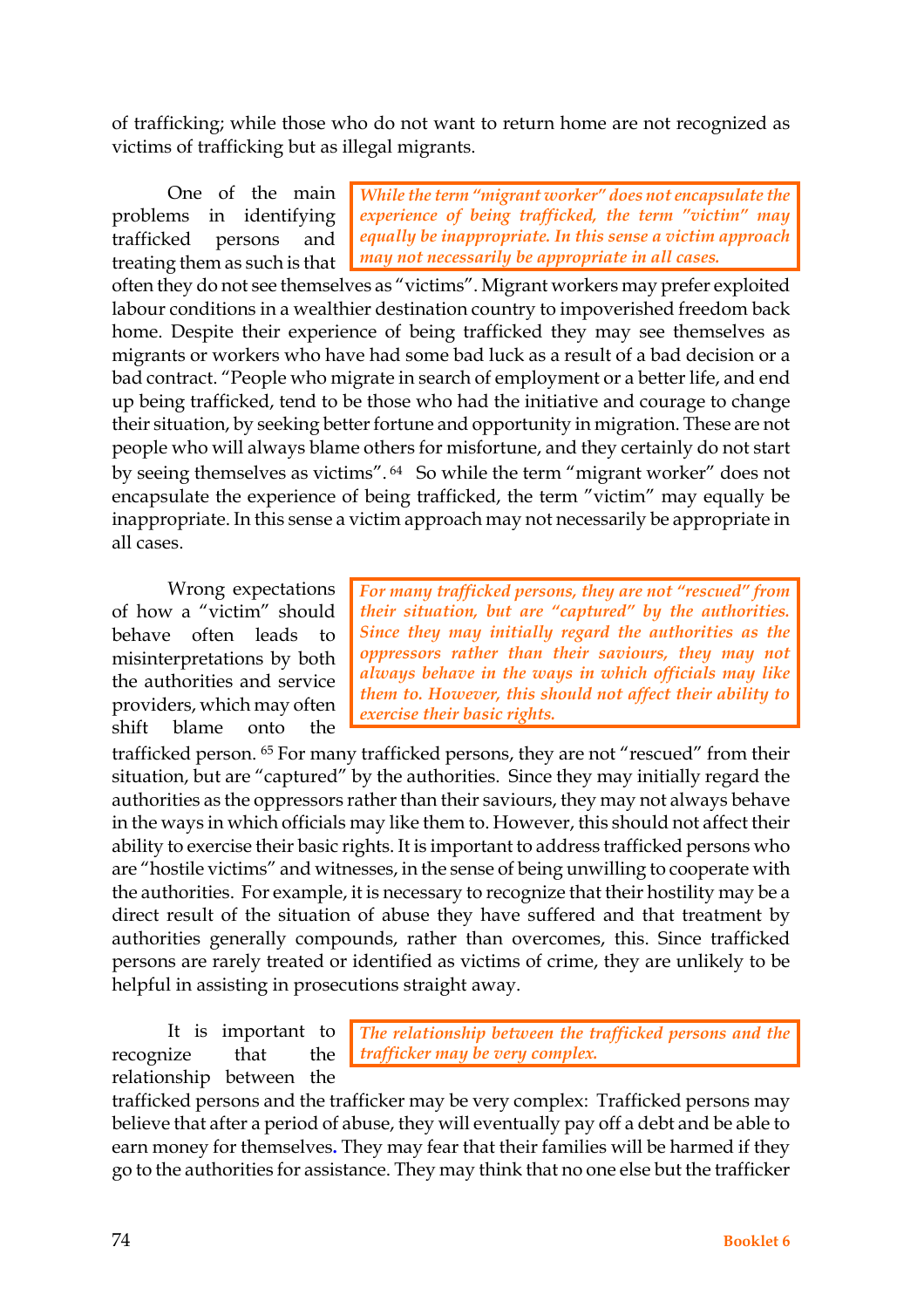is in a position to help them. They may believe that they are somewhat stupid and naïve for making a bad decision in the first place and that their situation could be worse. They may be afraid that they will be stigmatised or seen as "failures" if they return home empty-handed or be rejected by their families if they have been prostituted. Traffickers are also very smart in deftly changing their behaviour as fast as countries change their laws to criminalize trafficking. To sidestep new laws, traffickers may become less physically aggressive by, for example, adopting a romantic attitude with the trafficked person, marrying the trafficked person to legalize their status or providing small sums of money to her.

#### **Box 6.24. Guidelines for the identification of trafficked persons and traffickers**

*Trafficking means much more than the organized movement of persons for profit. The critical additional factor that distinguishes trafficking from migrant smuggling is the presence of force, coercion and/or deception throughout or at some stage in the process – such deception, force or coercion being used for the purpose of exploitation. While the additional elements that distinguish trafficking from migrant smuggling may sometimes be obvious, in many cases they are difficult to prove without active investigation. A failure to identify a trafficked person correctly is likely to result in a further denial of that personís rights. States are therefore under an obligation to ensure that such identification can and does take place. States are also obliged to exercise due diligence in identifying traffickers, including those who are involved in controlling and exploiting trafficked persons. States and, where applicable, intergovernmental and non-governmental organizations, should consider:* 

- Developing guidelines and procedures for relevant State authorities and officials such as police, border guards, immigration officials and others involved in the detection, detention, reception and processing of irregular migrants, to permit the rapid and accurate identification of trafficked persons.
- & Providing appropriate training to relevant State authorities and officials in the identification of trafficked persons and correct application of the guidelines and procedures referred to above.
- **Ensuring cooperation between relevant authorities, officials and non-governmental organizations** to facilitate the identification and provision of assistance to trafficked persons. The organization and implementation of such cooperation should be formalized in order to maximize its effectiveness.
- & Identifying appropriate points of intervention to ensure that migrants and potential migrants are warned about possible dangers and consequences of trafficking and receive information that enables them to seek assistance if required.
- **S** Ensuring that trafficked persons are not prosecuted for violations of immigration laws or for the activities they are involved in as a direct consequence of their situation as trafficked persons.
- & Ensuring that trafficked persons are not, in any circumstances, held in immigration detention or other forms of custody.
- **Ensuring that procedures and processes are in place for receipt and consideration of asylum** claims from both trafficked persons and smuggled asylum seekers and that the principle of nonrefoulement is respected and upheld at all times.

Source: United Nations *Recommended Principles and Guidelines on Human Rights and Human Trafficking* Guideline 2, pp.6-7.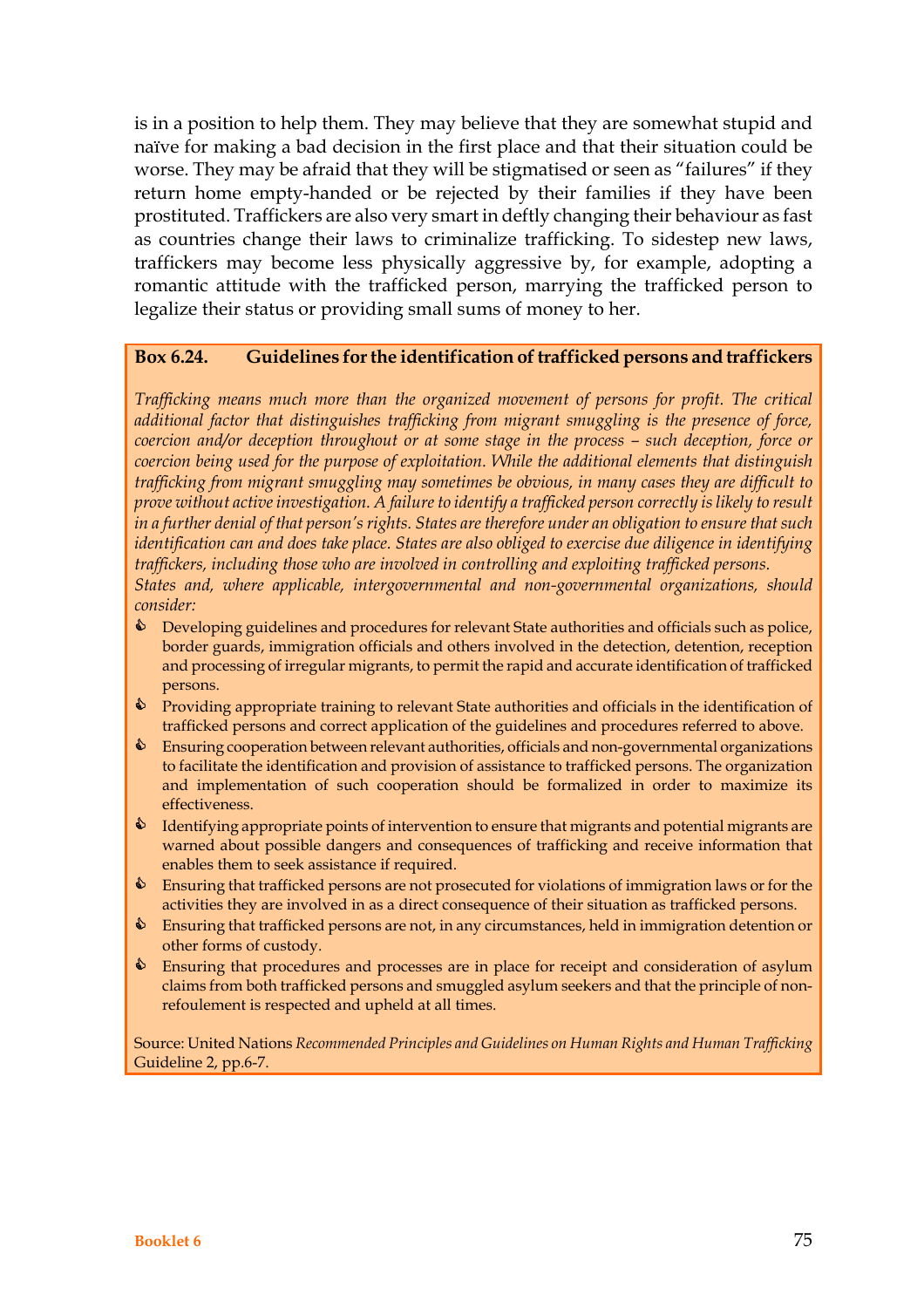! *Non-criminalization of trafficked persons* In both countries of destination and origin, trafficked women are often *In both countries of destination and origin, trafficked women are often treated as criminals rather than as victims. However, neither the UN Trafficking Protocol nor the Crime Convention includes an explicit obligation of the State to refrain from criminalizing trafficked persons.*

treated as criminals rather than as victims. In countries of destination, they may be prosecuted and detained because of their irregular migration and/or labour status. Returning to their countries of origin, they may be subjected to prosecution for using false documents, having left the country illegally or having worked in the sex industry. However, neither the *UN Trafficking Protocol* nor *the Crime Convention* includes an explicit obligation of the State to refrain from criminalizing trafficked persons. Useful guidelines to consider are:

- $\checkmark$  States should not prosecute trafficked persons for trafficking-related offences such as holding false passports or working without authorization, even if they agreed to hold false documents or to work without authorization;
- $\checkmark$  If trafficked persons are prosecuted for crimes committed during their period of victimhood, they must be able to raise the defence of having been subjected to psychological coercion, physical force or the threat of force when the crime was committed.

Since many countries still legally prohibit prostitution, women trafficked into the sex industry may be prosecuted under anti-prostitution

*A countryís laws relating to prostitution can have an important impact on the treatment of trafficking victims. An enlightened, non-moralistic approach would be to distinguish between the individual prostitute and the organizational structures of the sex industry, and to decriminalize prostitutes.* 

laws. Prohibitive policies towards the sex industry culminate in the criminalization of prostitution, and normally discourage or prevent trafficked women from reporting to the law enforcement authorities. The result is to drive the sex industry underground into the hands of organized crime. A country's laws relating to prostitution can have an important impact on the treatment of trafficking victims. An enlightened, non-moralistic approach would be to distinguish between the individual prostitute and the organizational structures of the sex industry, and to decriminalize prostitutes. As a legal approach, decriminalisation should involve: 66

- $\checkmark$  Reform or review of laws and regulations that sanction, penalize or discriminate against sex workers on the basis of their work;
- $\checkmark$  Recognition of prostitution as a legal occupation, so that individuals working in the sex sector have access to the same labour rights and social protection as other workers;
- $\checkmark$  Special measures to protect the most vulnerable in the sex sector those who do not willingly or knowingly go into prostitution but have been forced, coerced, deceived, exploited and abused;
- $\checkmark$  Tightened and stricter enforcement of criminal sanctions against those trafficking in, exploiting or abusing prostitutes;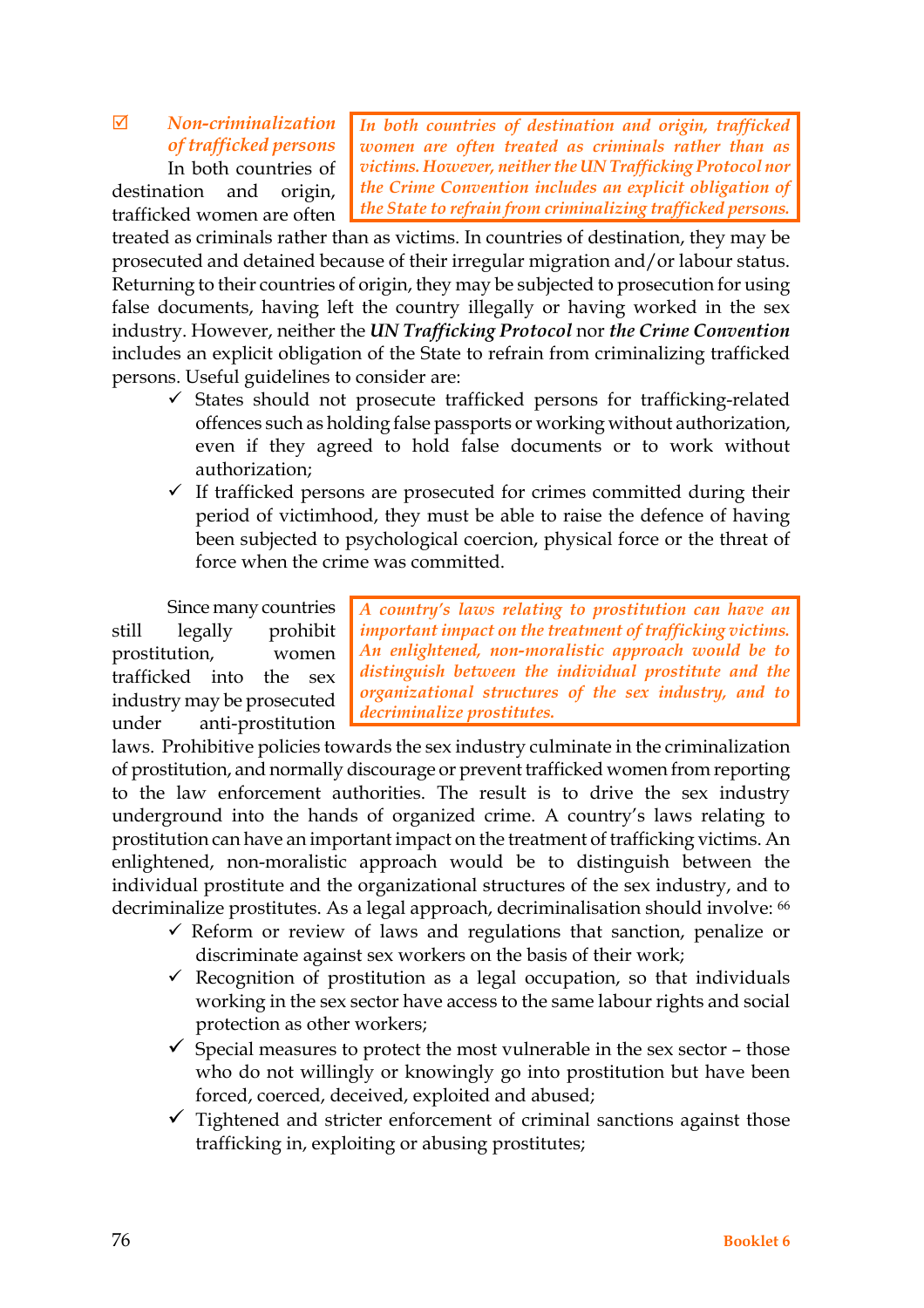- $\checkmark$  Penal provisions against corrupt enforcement authorities and clients of under-age prostitutes; and very importantly,
- $\checkmark$  Measures to deal not only with the manifestations but also the fundamental causes of prostitution.

# $\n *Residence status of*\n$ *trafficked persons:*

Trafficked persons very often do not have a regular residence status in the country of destination, either because they arrived without a residence permit *A regular residence status is a necessary precondition of any effective victim protection strategy. Without a regular residence status, trafficked persons would normally be expelled and, therefore, would not have access to assistance and protection nor to justice, including civil compensation. On the other hand, the expulsion of trafficked persons also means that there are no witnesses available for the prosecution of the traffickers.* 

or because their residence permit has expired. However, a regular residence status is a necessary precondition of any effective victim protection strategy. Without a regular residence status, trafficked persons would normally be expelled and, therefore, would not have access to assistance and protection nor to justice, including civil compensation. On the other hand, the expulsion of trafficked persons also means that there are no witnesses available for the prosecution of the traffickers. The regular residence status of trafficked persons enables them to have their rights protected and, at the same time, may also serve the State's interest in effective criminal prosecution. Therefore: 67

- $\checkmark$  States should refrain from the immediate expulsion of trafficked persons because of their irregular residence and/or labour status;
- $\checkmark$  Trafficked persons who decide to give testimony in criminal proceedings should be granted a residence status at least for the duration of such proceedings. Whether or not trafficked persons decide to testify, they should be entitled to remain in the country for an adequate period of time that allows them to recover and to receive just compensation from the traffickers;
- $\checkmark$  The residence permit should include the right to medical, psychological, social and legal counselling and assistance, physical protection, as well as access to the labour market;
- $\checkmark$  If required by humanitarian reasons, such as dangers to personal safety or lack of means for survival in case of return, the State should issue permanent residence permits, whether or not the victim has decided to act as a witness in the criminal proceedings.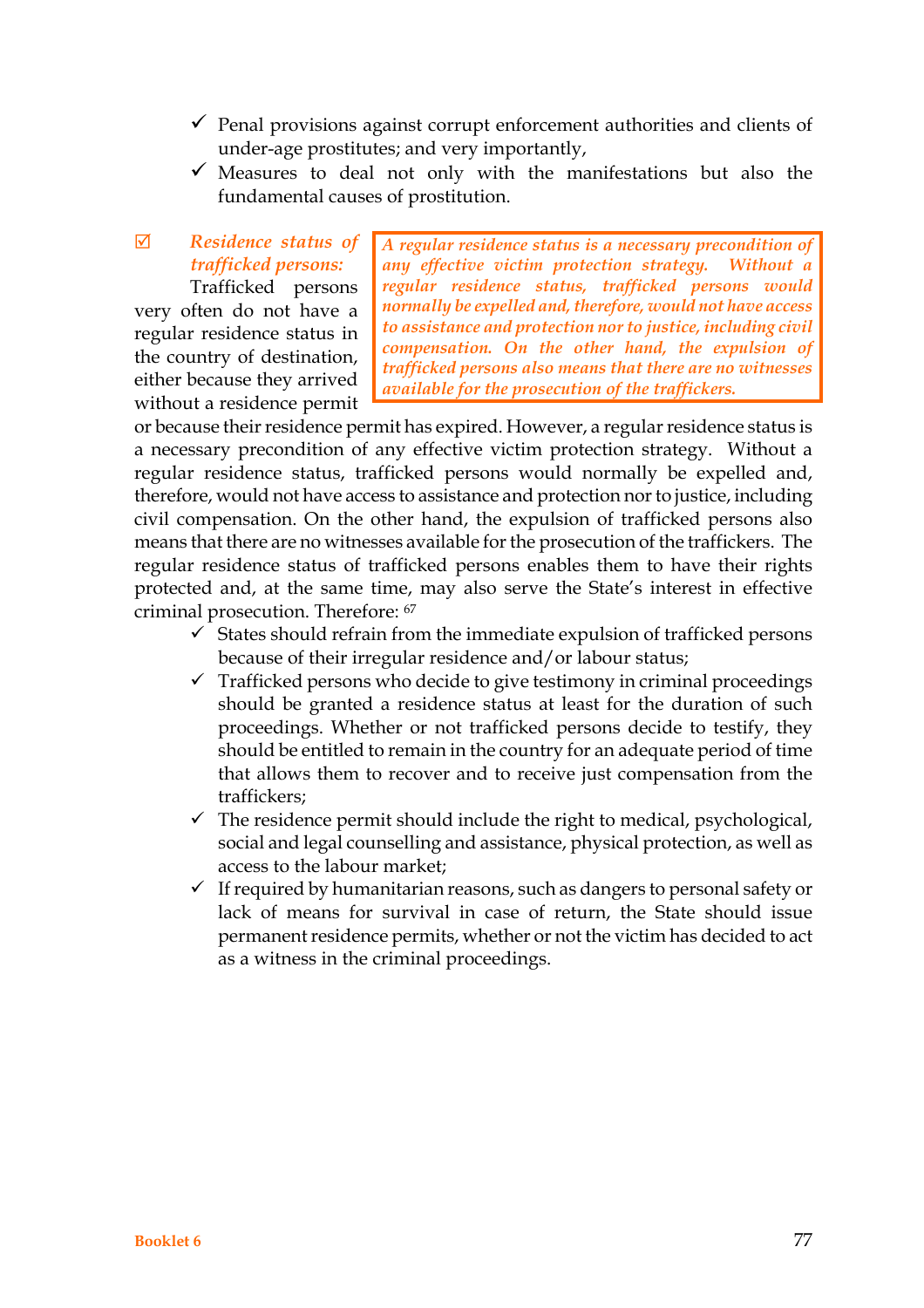The *Trafficking Protocol* mentions but does not oblige State parties to provide a regular residence status to trafficked persons in the country of destination:

# *Trafficking Protocol Article 7 Status of victims of trafficking in persons in receiving States*

- *1. In addition to taking measures pursuant to article 6 of this Protocol, each State Party shall consider adopting legislative or other appropriate measures that permit victims of trafficking in persons to remain in its territory, temporarily or permanently, in appropriate cases.*
- *2. In implementing the provision contained in paragraph 1 of this article, each State Party shall give appropriate consideration to humanitarian and compassionate factors.*

The European Union has introduced a Council Directive on short-term residence permits issued to victims of trafficking who cooperate with the competent authorities  $[\mathbf{\mathcal{D}Box 6.25]}$ . The Directive has a provision for a "reflection delay", which is already available in **Belgium** and the **Netherlands**. A recent report based on research conducted by Anti-Slavery International 68 highlighted the importance of the reflection delay. It enables victims of abuse to recover somewhat from their ordeal, during which time they have access to support and assistance including shelter, legal advice, medical care and counselling. The reflection delay is needed to ensure that individuals who have been trafficked can recover sufficiently from the trauma of their experience to be willing and able to talk about it. It affords the time to ensure that the person is making an informed decision about whether or not they want to testify against the trafficker. According to NGOs assisting trafficked persons, those granted the reflection delay are more likely to press charges against their traffickers.

Some countries have introduced residence permits for trafficked persons **[**! **Box 6.26 on the United States and Box 6.27 on Italy].** But it is clear from these two Boxes that the aims of the residence permits can differ significantly. Asylum law may offer another basis for providing certain trafficked persons with legal residence status. However, not all countries that have introduced such residence permits provide adequate protection to all trafficked persons. For example, if a country restricts its definition of trafficking only to the purpose of forced prostitution or to a crime to which only females are victims, then women trafficked for other purposes or men who are trafficked would be excluded from the residence permit provision, as well as all other legal protection and assistance. This underscores the practical significance of the scope of definition of trafficking **[** $\bullet$  **Section 6.4.1].**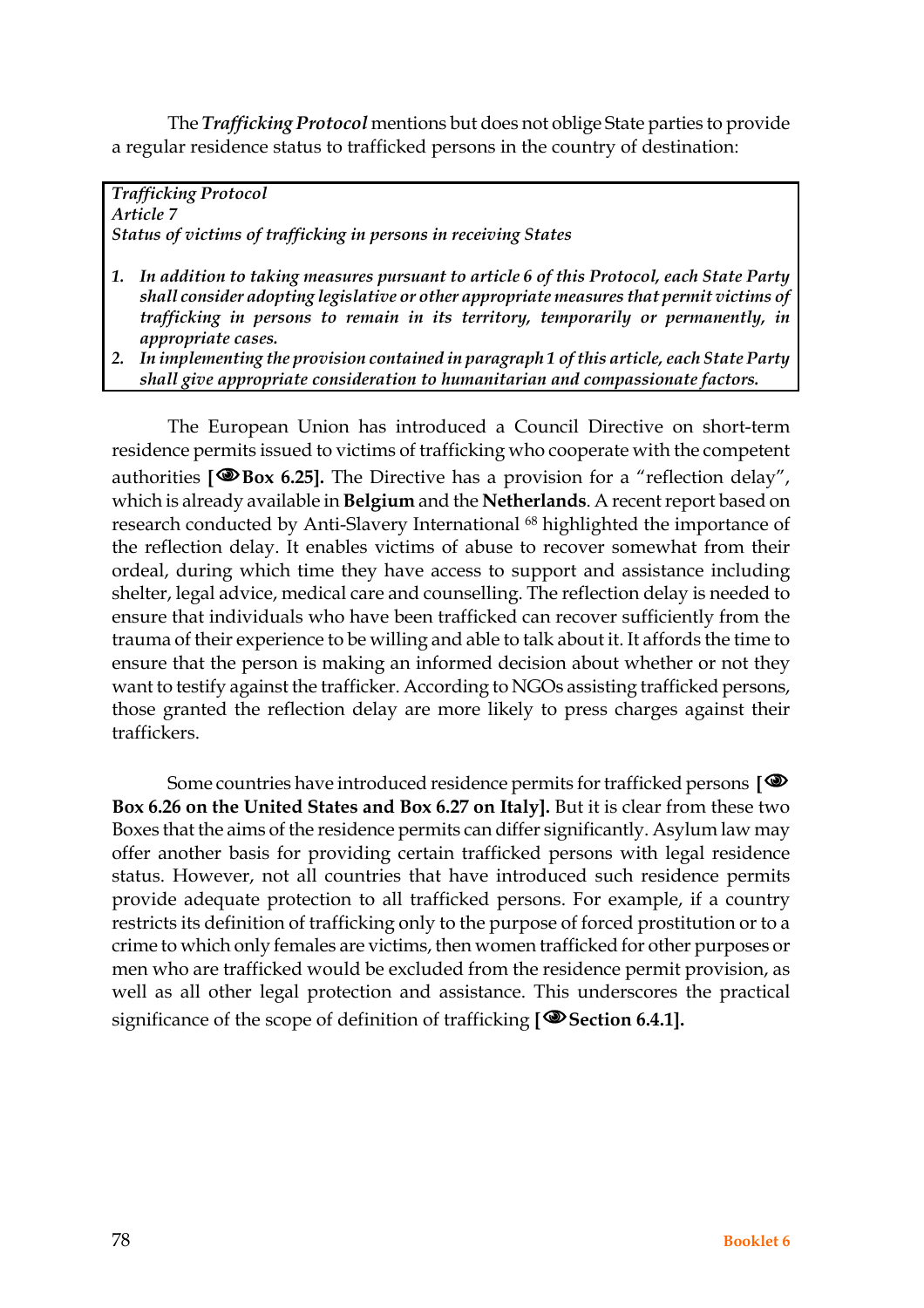# **Box 6.25. European Union Council Directive on the short-term residence permit**

#### *Article 1: Purpose*

*The purpose of this Directive is to introduce a short-term residence permit for third country nationals who are victims of offences constituted by the action to facilitate illegal immigration or by trafficking in human beings (hereafter referred to as "victims") who cooperate in the fight against perpetrators of these offences.* 

#### *Article 3: Scope*

- *1. This Directive shall apply to victims, as referred to in Article 1, having reached the age of majority.*
- *2. Member States may decide to apply the provisions of this Directive to minors who fulfil certain conditions laid down in their national law.*

#### *Article 5: Non-discrimination*

*Member States shall apply this Directive without discrimination on the grounds of sex, race, colour, ethnic or social origin, genetic characteristics, language, religion or belief, political or other opinion, membership of a national minority, wealth, birth, disability, age or sexual orientation.* 

#### *Article 7: Information given to the victims*

*Persons who are identified by the competent authorities as victims within the meaning of Article 1 shall immediately be informed of the possibility of obtaining short-term residence permit provided by this Directive. The information shall be provided by the authorities responsible for the investigation or prosecution, an association or a non-governmental organization.* 

#### *Article 8: Reflection period*

- *1. Victims shall be granted a reflection period of 30 days to take the decision to cooperate with the competent authorities. This period starts from the moment they sever relations with those suspected of committing the offences referred to in Article 2(b) and (c);*
- *2. During this period and while awaiting the decision of the authority responsible for the investigation or prosecution in accordance with Article 10(1), they shall have access to the assistance and care referred to in Article 9 and it shall not be possible to enforce any expulsion order against them;*
- *3. The reflection period shall not create any entitlement to residence under this Directive*

#### *Article 9: Assistance and care*

- *1. Without prejudice to the application of measures relating to the protection of victims and witnesses, Member States shall ensure that victims have access to suitable accommodation, emergency medical and psychological treatment and medical care that cannot be postponed, and to the necessary support in the form of social welfare and means of subsistence if they do not have sufficient resources. They shall attend to the special needs of the most vulnerable;*
- *2. Member States shall provide victims with free legal aid and translation and interpreting services.*

#### *Article 12: Work, training and education*

*The Member States shall authorize the holders of a short-term residence permit to have access to the labour market, vocational training and education.* 

#### *Article 13: Medical and psychological care*

- *1. Member States shall ensure that holders of the short-term residence permit have access to primary medical care, in addition to the assistance and care referred to in Article 9*
- *2. Member States shall meet to the special needs of victims, such as pregnant women, the disabled or victims of rape or other forms of sexual violence and, if Member States take advantage of the option provided in Article 3 (2), minors.*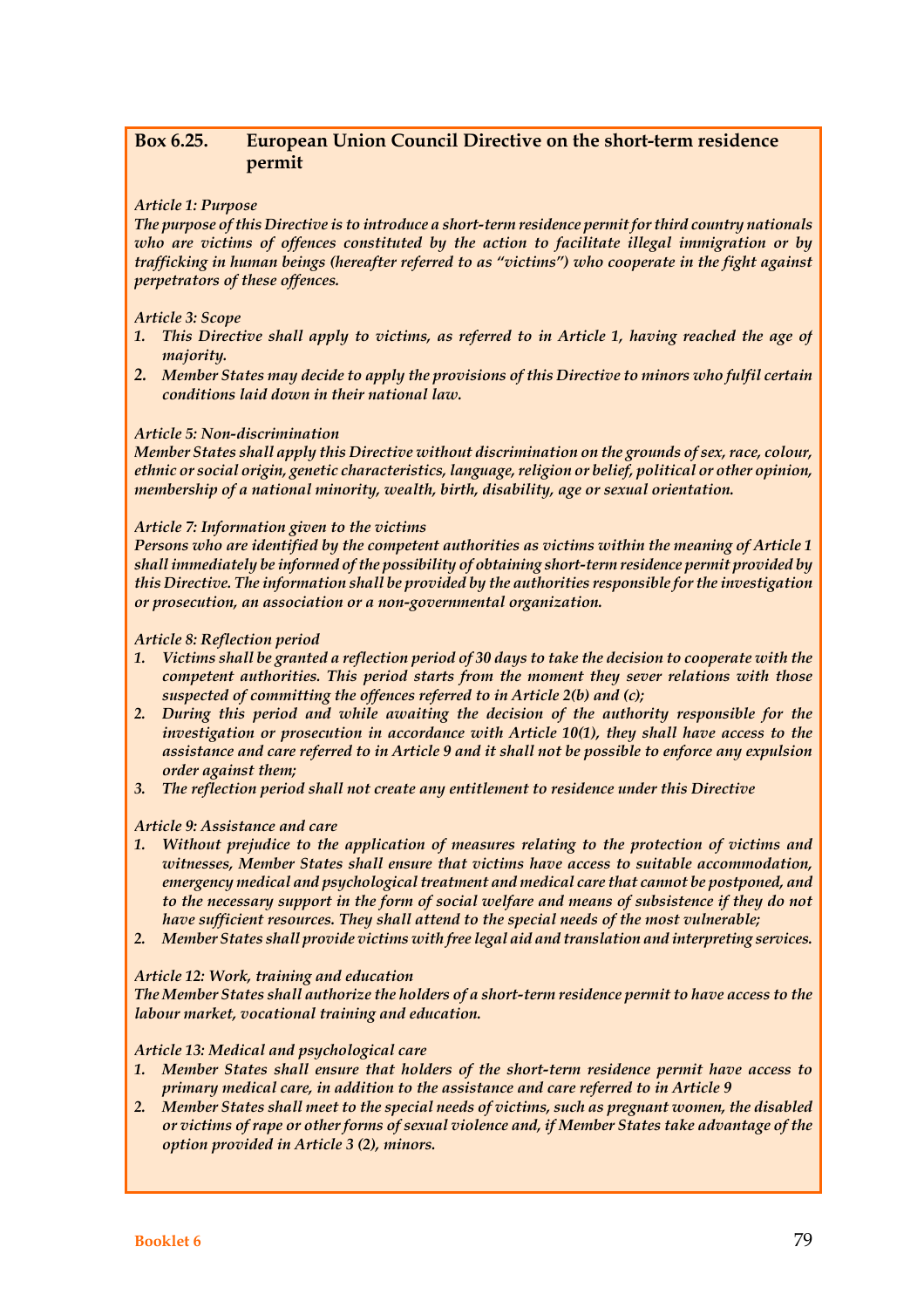#### *Article 14: Victims who are minors*

*If Member States take advantage of the option provided in Article 3(2), the following provisions shall apply:* 

- *1. Member States shall take due account of the best interests of the child when applying the provisions of this Directive. They shall ensure that the procedure is appropriate to the age and maturity of the child. In particular, if they consider that it is in the best interest of the child, they may extend the reflection period.*
- *2. Member States shall ensure that minors have access to the educational system under the same conditions as nationals. Member States may stipulate that such access must be limited to the public education system.*
- *3. Besides, in the case of victims who are unaccompanied minors, Member States shall take the necessary steps to establish their identity and the fact that they are unaccompanied. They shall make every effort to locate their families as quickly as possible and take the necessary steps immediately to ensure legal representation, including representation in legal proceedings, if necessary.*

#### *Article 15: Rehabilitation programmes for victims*

*Member States may make the issue of short-term residence permits conditional upon the victimís participation in a programme aimed either at their integration in the host country and, where appropriate, vocational training, or their assisted return to the country of origin or another country willing to accept them.* 

### **Box 6. 26. Residence status of trafficked persons: the T Visa**

Under the *United States Trafficking Victims Protection Act of 2000*, victims of trafficking may receive a so-called T visa, if they: (i) comply with any reasonable request for assistance in the investigation or prosecution of the traffickers (this is not required if the person is younger than 15 years); and (ii) would suffer extreme hardship involving unusual and severe harm upon removal from the US.

The length of the visa will be set by regulations but will probably be for at least three years, when T visa holders can then apply for permanence residence. If the Attorney-General considers it necessary to avoid extreme hardship, such a visa may also be granted to the victimís children and spouse, and, if the victim is less than 21 years, to her/his parents.

T visa holders may apply for permanent residence status if they (i) have been physically present in the US for a continuous period of at least three years since the date of receiving the T visa; (ii) have been a person of "good moral character" during that period; and (iii) have complied with any reasonable request for assistance in the investigation or prosecution or would suffer extreme hardship involving unusual and severe harm upon removal from the US. The number of both T visas and permanent visas are both limited to 5,000 per year (this numerical limitation does not apply to family members).

The T visa requires both compliance with a "reasonable request for assistance" and extreme hardship, whereas permanent residence requires only one or the other. This reflects the nature of the  $T$  visa  $-$  its purpose is not just to aid the prosecution, but also to protect the trafficked victim.

Source: *United States Victims of Trafficking and Violence Protection Act, 2000.*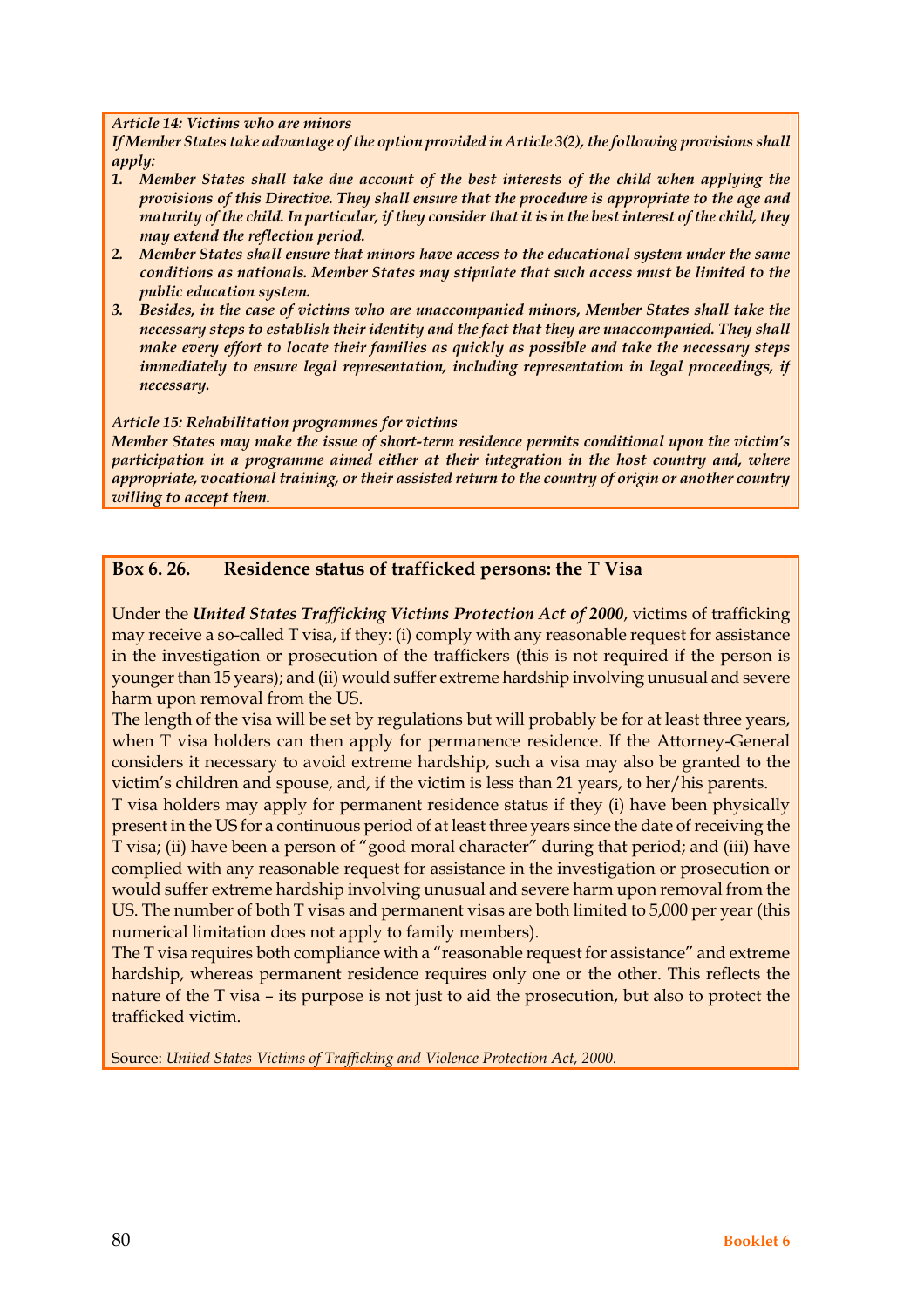# **Box 6.27. Residence permits for trafficked persons: Article 18 of the Law 286/98 in Italy**

In 1998, Article 18 of the Law 286/98 governing immigration was introduced in **Italy**. A special feature is the provision of a special residence permit to the women victims of trafficking and the possibility of granting them the rights offered to Italian citizens. This law aims to recognize the right of citizenship for trafficked women and at eliminating their stigmatisation through public awareness raising campaigns. The first step to acquiring civil and social rights is having a legal residence permit. This special residence permit is issued, firstly, for the purpose of social protection: to recognize that the woman who asks for it is an exploited person who needs help, irrespective of her willingness to denounce the exploiters. The residence permit issued for social protection is valid for six months and renewable up to one year. It is not limited to the time necessary to prosecute and conclude the criminal proceedings, but could become a regular residence permit for the purpose of work. This allows the woman to distance herself from the pimps, to work, and to be autonomous in her daily life. The special residence permit for social protection is given in the following cases:

- Whenever a woman is in danger "because of attempts to free herself from the subjugation of a criminal association";
- Whenever a woman is in danger after having given testimony against the exploiters during penal proceedings.

This residence permit allows her to have access to social assistance services, to enter education programmes, to be included in official job-placement listings and to work. If the woman receives a work contract valid for an undefined period of time, the special residence permit can be changed into one for the purpose of work.

There are two ways in which the procedure for the special residence permit operates: the judicial way and the social reintegration way. In both cases obtaining this residence permit is conditional on the victim accepting to enter a special assistance and social reintegration programme, managed by social service institutions or NGOs.

The law also specifies that acts incompatible with the law's specifications may result in the revocation of the special permit. The conditions considered incompatible include the autonomous practice of prostitution and voluntarily abandoning the social and working reintegration programme.

Source: D. Mannu, "Systems of protection for victims of trafficking in human beings: the Article 18 of the Law 40/98 in Italyî in Global Alliance against Traffic in Women, *Alliance News, Issue 18, July 2002*, pp.30-34.

# ! *Right to recovery: assistance measures in countries of destination:*

The right to recovery should include a number of assistance measures in the countries of destination, such as:

- $\checkmark$  Accommodation in safe shelters: trafficked victims should not be held in detention centres or jails;
- $\checkmark$  Access to health care, including to confidential HIV/AIDS testing;
- $\checkmark$  Access to legal services and counselling in a language they understand;
- $\checkmark$  Access to psychological counselling;
- $\checkmark$  Access to opportunities for employment, education and training.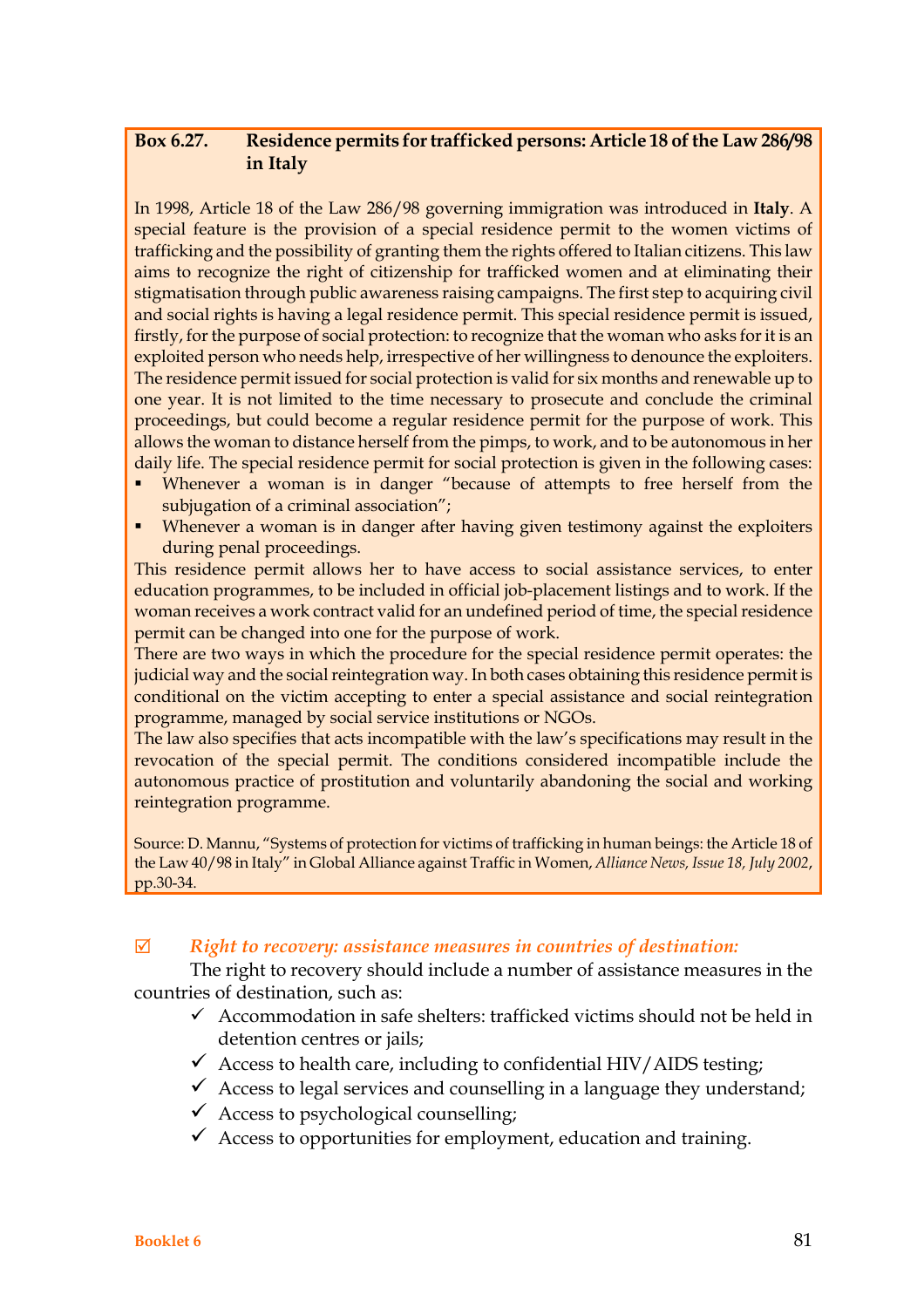Such assistance measures are provided for in international standards. For example, the *Convention on the Elimination of All Forms of Discrimination against Women (CEDAW)* obliges States to take effective measures against gender-based violence and trafficking in women and to protect and assist victims of these human rights abuses. In its General Recommendation No. 19, the CEDAW Committee recommends to States parties a number of measures that are significant for the protection of trafficked women.

Most research suggests that, currently, such assistance measures are poorly provided for. Some of the major obstacles are highlighted in **Box 6.28**; additional obstacles are the lack of adequate State funding for such measures, lack of coordination and an efficient referral system between different civil society and public sector providers of such measures, lack of social and legal service providers in the languages of the trafficked persons.

#### **Box 6.28. Why 65 % of trafficked women and girls are not assisted**

- " Focus on return of trafficked persons and their legal status as irregular migrants instead of status as victims of trafficking;
- Restricted access to shelters no safe place or assistance to victims not willing to return to country of origin;
- Lack of special services and treatment for children under 18;
- Lack of legal framework for assistance there are no provisions allowing women to stay in the country of destination, even to testify;
- Lack of engagement of local NGOs in assistance work;
- Inadequate security and lack of witness protection;
- No alternatives to return.

Source: UNICEF, UNOHCHR and OSCE-ODIHR, *Trafficking in Human Beings in Southeastern Europe* (Belgrade, UNICEF, June 2002), p.144.

Some of the findings and lessons learned from the Anti-Slavery International study were:<sup>69</sup>

- *LA Trafficked persons reported that housing and opportunities to be financially independent were their greatest needs*.
- **Access to appropriate shelters and housing (i.e. secure and culturally** *sensitive) was found to be a problem in every country. In some countries, trafficked persons often did not rely on the State but were dependent on the goodwill of people who helped them. Protection of trafficked persons was most effective where the police were aware of the complex issues involved, recognized the risks to trafficked women and girls and were able to find secure and/or secret and culturally appropriate housing in which the trafficked person felt comfortable and safe. Culturally appropriate housing should take into consideration basic cultural differences that affect how people live their daily lives, such as religion, food and language. Informal measures such as 24 hour telephone access to police officers, police escorts and panic alarms were*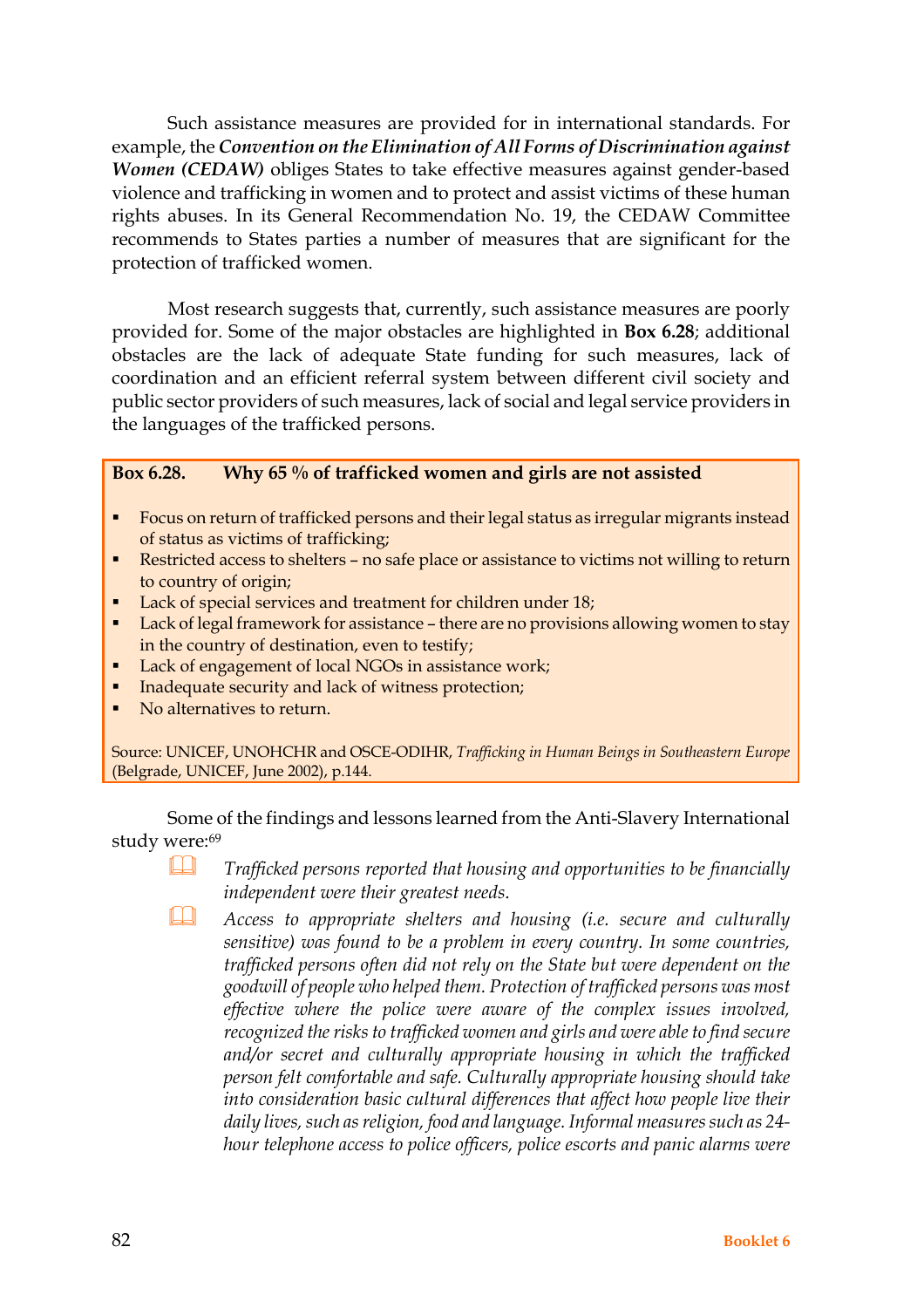*particularly important in ensuring safety and peace of mind to trafficked persons* **[**!**Box 6.29].** 

- **Employment** is a crucial factor for successful recovery. Education, *employment and training are crucial for ensuring financial independence, emotional stability and empowerment of the individual. A good example was Italyís social reintegration programmes that have been successful in providing trafficked persons with genuine access to education, training and employment.*<sup>70</sup>
- *Fig. The practical obstacles of finding work for trafficked person with limited language and specialized skills impede successful insertion into the labour market. Bureaucracy associated with employing persons who have been trafficked and who have temporary residence documents also mean that many employers are unwilling to employ them.*
- *Fig. The shortage of State funding for basic support and assistance measures caused difficulties everywhere. In destination countries, provision of State funded services for trafficked persons was generally dependent on their having*  already been formally identified as "trafficked". Those perceived to be "only" *undocumented migrants had extremely limited access to assistance.*
- *II NGOs assisting trafficked persons recognized legal advice to be especially important to trafficked persons. Counselling was important, but often regarded as secondary, due to more pressing immediate practical problems. Counselling was also difficult due to cultural differences and language.*

# **Box 6.29. A toll-free number to deal with trafficking issues**

The **Italian** Presidency of the Council of Ministers has provided the funds for a toll-free number to enable immediate reporting of cases of trafficking, and to launch an information campaign to sensitize the public. The main switchboard is manned by trained cultural mediators, who are able to properly inform callers about the network of services and local projects. Once the caller, who often faces danger, finally comes to the decision to end her own exploitation, the information provided enables her to know where to go and what to do. From July to October 2000, this toll free number received more than 20,000 calls. About 70 per cent of the calls were from Italian citizens, concerned friends or clients of women working in the street, who sought information about how to help them. 12 per cent of these calls were from sex workers experiencing difficulties. Even policemen called to seek guidance regarding the law. There was also suspicion that a certain number of the calls were from the exploiters.

Source: D. Mannu, "Systems of protection for victims of trafficking in human beings: the Article 18 of the Law 40/98 in Italy" in Global Alliance against Traffic in Women, Alliance News, Issue 18, July 2002, p.33.

! *Assistance and protection in legal proceedings:* Adequate victim

*It is essential to not treat trafficking victims as criminals and it is especially critical to avoid prejudiced treatment of women victims because they have been in the sex sector.*

assistance and protection is also connected to the status of trafficked women and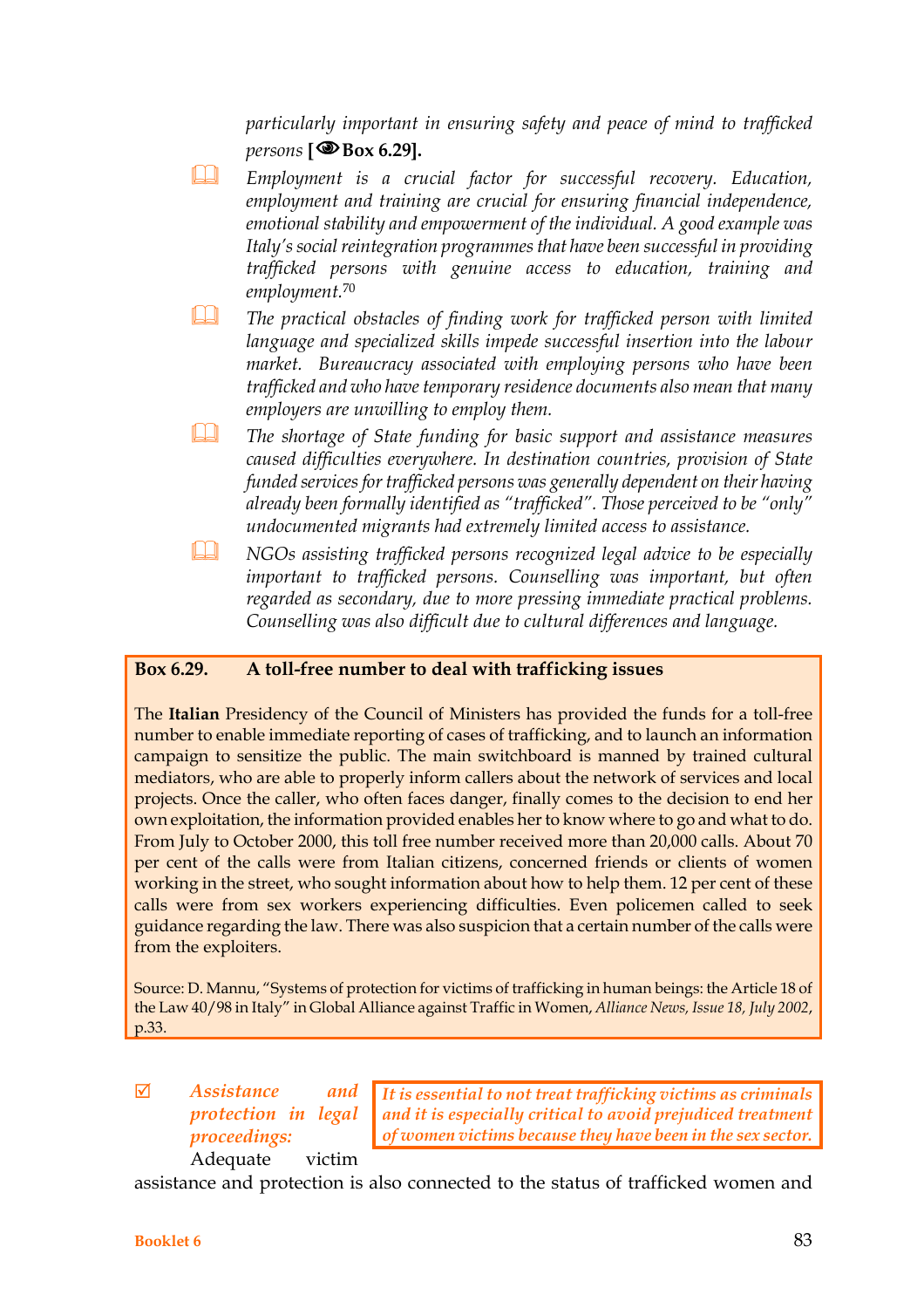girls in legal proceedings, both criminal proceedings against the perpetrator as well as civil proceedings for compensation. Necessary means to support trafficked persons in legal proceedings include:

- % *Provision of information and advice:* At the minimum, trafficked persons should receive information on:
	- Contacts for support organizations and the type of support they can obtain;
	- " Their role in connection with criminal proceedings, especially their rights and duties;
	- Date and place of the hearing against the alleged trafficker;
	- Requirements for obtaining protection, legal aid and compensation; and
	- " Outcome of the investigations and the release of the trafficker.
- % *Provision of free legal representation and translation services* during criminal proceedings against the trafficker, as well as during proceedings for civil compensation;
- % *Victim-sensitive and gender-sensitive methods for investigation and interrogation:* it is essential to not treat trafficking victims as criminals and it is especially critical to avoid prejudiced treatment of women victims because they have been in the sex sector. Sensitivity is required also because many of the women and girls may have been so traumatized by their experiences that they are not able to function as might be expected. Female victims may find it easier to speak to a woman law enforcement officer;
- $\checkmark$  Measures to protect their privacy and physical security: Such measures are needed before, during and after criminal proceedings. Victims and witnesses are at risk of being intimidated and threatened by traffickers. Therefore, measures guaranteeing their physical security, the security of NGO staff providing assistance to them, as well as measures for the protection of their family members in the country of origin are of top priority. Some measures that can be taken include:
	- Excluding the general public from the trial;
	- " Not disclosing personal information about the victim or publishing such information only to the necessary extent;
	- " Provision of police protection to the trafficked victim, her/his family and NGO staff supporting them;
	- " Rules of evidence that protect the safety of witnesses, such as the possibility of testifying by video link;
	- " Providing witnesses with new identities and relocating them to other places if otherwise their life and security would be threatened;
	- " Notifying trafficked persons in case their trafficker is released.
- % *Access to civil compensation:* Trafficked victims should have access to civil compensation from their traffickers for physical or mental harm or material damages (including lost wages) resulting from trafficking: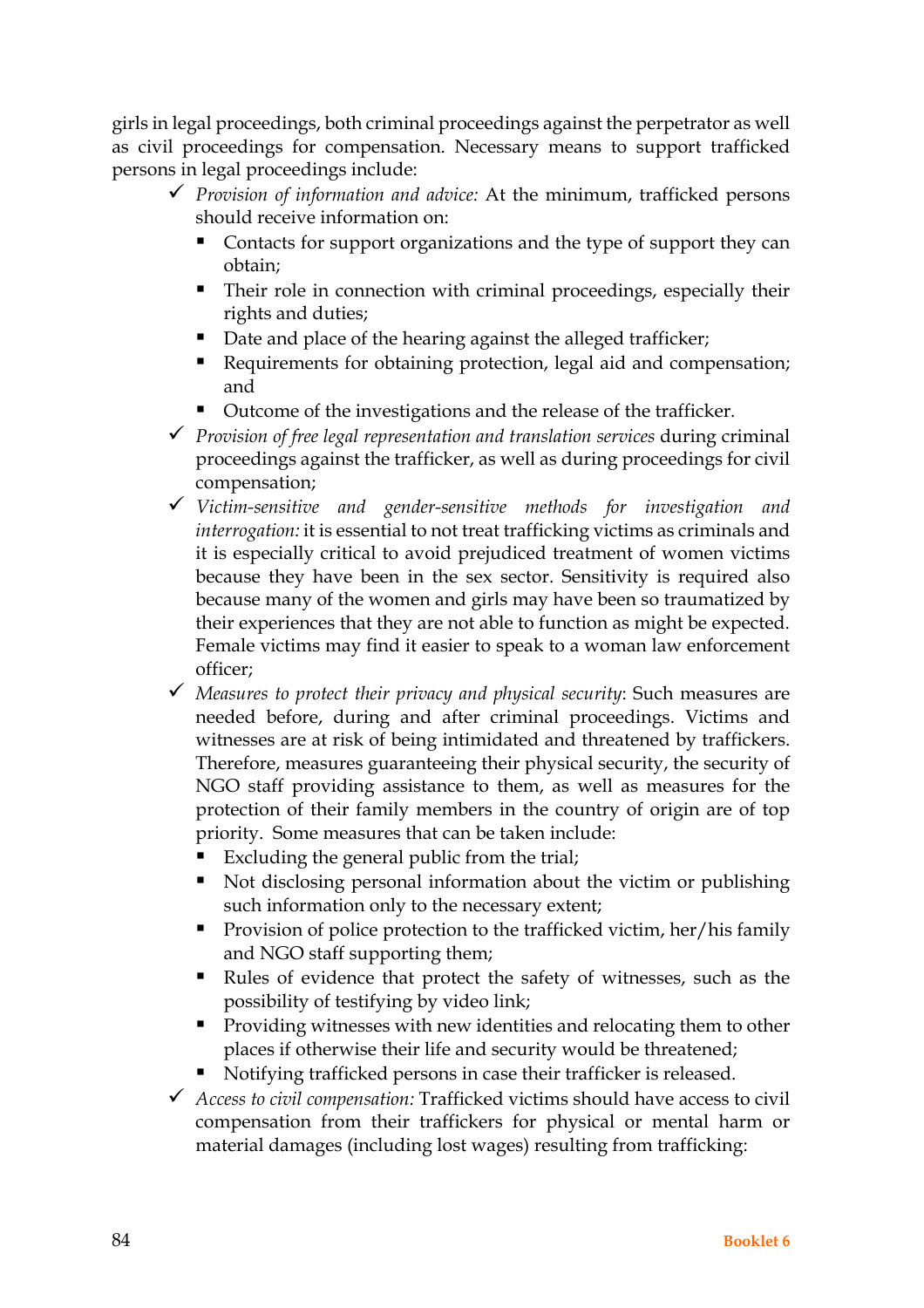- " Trafficked persons should be able to make civil claims against their traffickers irrespective of their own residence or employment status;
- States should inform trafficked persons about their right to bring a civil suit against the accused and about any procedural requirements thereof;
- States should primarily use assets confiscated from traffickers to pay compensation and due wages to the victims;
- " Civil claims can be made in the course of criminal proceedings against a trafficker or in separate civil proceedings.
- % *Establishment of specialized and trained bodies:* The sensitivities and complexities involved in providing victim-sensitive and gender-sensitive support and assistance to trafficked persons suggest that it would be most effective to establish and train a group of persons with different competencies to deal specifically with the problems.

#### Some of the useful **lessons learned** that are worth bearing in mind are: 71

- *Call The experience of testifying in court was the most difficult part of the trafficked victimís ordeal, second only to the abuses suffered at the hands of traffickers. Testifying in the presence of the defendant did affect some victimsí ability – especially women who have suffered sexual abuse - to give evidence and answer certain questions. In the case of women who have been trafficked into prostitution, defence lawyers often try to discredit and unsettle them by raising the issue of their moral character.*
- **(A)** Since legal systems differ in countries it is not possible to recommend *standard evidentiary rules to protect witnesses, but some of the good practices include the use of written, not oral procedures and the positive application of judicial discretion in trafficking cases (as in Belgium). Pre-trial hearings which are closed to the public (as in Italy) and the preliminary deposition of evidence (as in Poland and Thailand) seemed successful in reducing trauma of victims and allowing them to move on with their lives*.
- **Expecially for women, there should be free access to specialized social workers** *or to counselling post-trial to enable them to address any further trauma caused by testifying.*

### ! *Return and repatriation assistance:*

Since most countries do not provide trafficked persons with permanent legal residence status, they are deported or voluntarily returned to their country of origin. En route and upon return home, women and girls in particular may face several additional risks, including being re-captured by traffickers. They may also be heavily traumatized by the violations they suffered, and especially those who had worked in the sex industry fear stigmatisation and rejection by their families and origin communities. Many countries of origin do not have specific programmes for the reintegration of trafficked victims and may even subject them to further discrimination. For example, in **Nigeria**, trafficked persons who are deported home (often from Italy) were detained upon arrival, subjected to forced HIV/AIDS testing and had their personal details recorded to prevent them from legally travelling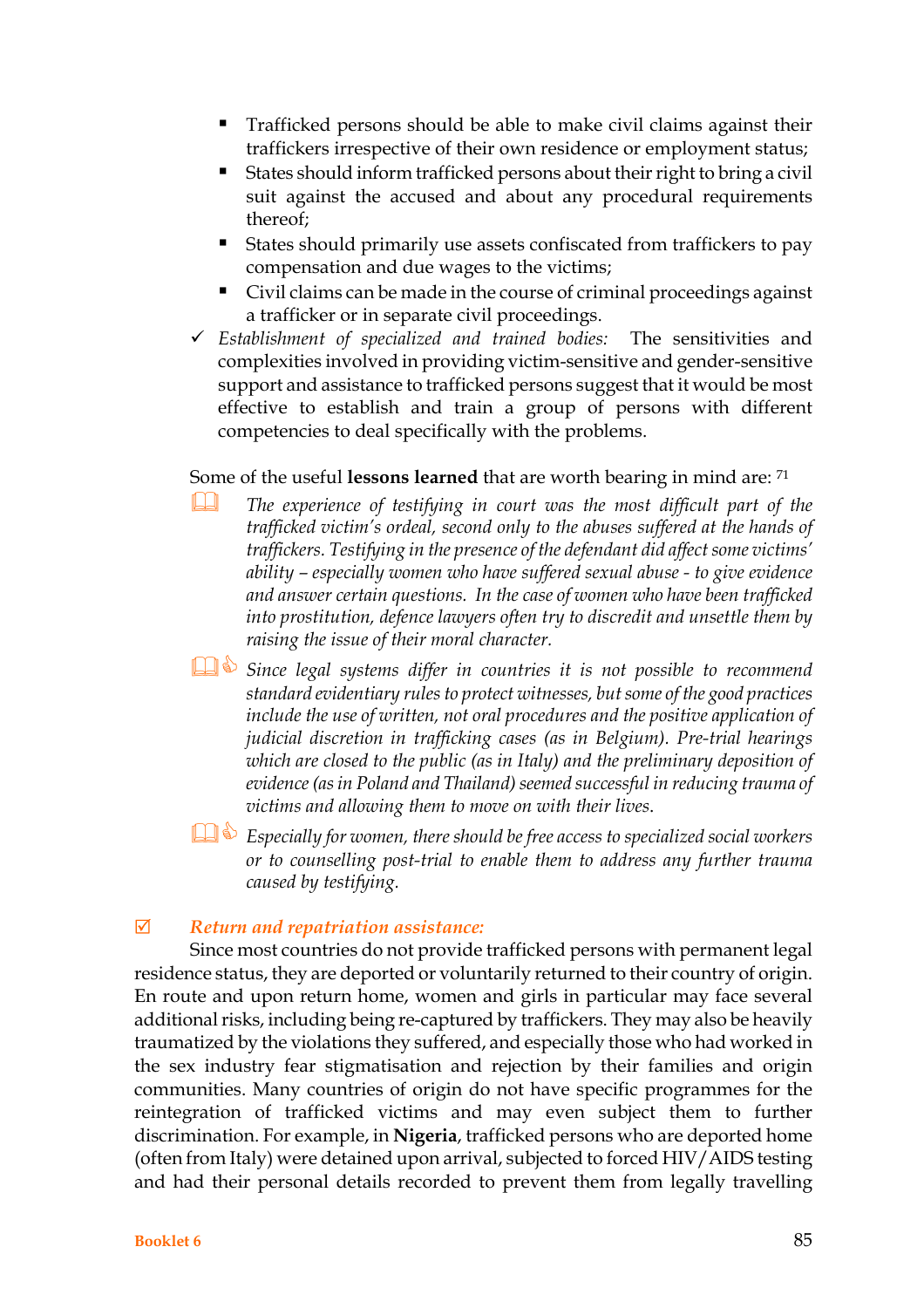abroad again.72 The *Trafficking Protocol* calls for the following repatriation measures:

# *Trafficking Protocol Article 8 Repatriation of victims of trafficking in persons*

- *1. The State Party of which a victim of trafficking in persons is a national or in which the person had the right of permanent residence at the time of entry into the territory of the receiving State Party shall facilitate and accept, with due regard for the safety of that person, the return of that person without undue or unreasonable delay.*
- *2. When a State Party returns a victim of trafficking in persons to a State Party of which that person is a national or in which he or she had, at the time of entry into the territory of the receiving State Party, the right of permanent residence, such return shall be with due regard for the safety of that person and for the status of any legal proceedings related to the fact that the person is a victim of trafficking and shall preferably be voluntary.*
- *3. At the request of a receiving State Party, a requested State Party shall without undue or unreasonable delay, verify whether a person who is a victim of trafficking in persons is its national or had the right of permanent residence in its territory at the time of entry into the territory of the receiving State Party.*
- *4. In order to facilitate the return of a victim of trafficking in persons who is without proper documentation, the State Party of which that person is a national or in which he or she had the right of permanent residence at the time of entry into the territory of the receiving State Party shall agree to issue, at the request of the receiving State Party, such travel documents or other authorization as may be necessary to enable the person to travel to and re-enter its territory.*
- *5. This article shall be without prejudice to any right afforded to victims of trafficking in persons by any domestic law of the receiving State Party.*
- *6. This article shall be without prejudice to any applicable bilateral or multilateral agreement or arrangement that governs, in whole or in part, the return of victims of trafficking in persons.*

# **Box 6.30. Why reintegration reaches only 7 % of trafficked women and girls**

- **•** Lack of funding and cooperation between government, NGOs and international organizations;
- Lack of support from Governments, who leave all responsibility to international agencies;
- Disempowerment of local NGOs and lack of capacity: working with trafficked women is a very difficult and long-term process. It requires well-trained and committed staff, a good understanding of the issue and a well-developed work methodology and individual approach to each case;
- Shame and stigma of being labelled as a prostitute;
- While security is a priority in the country of destination and during the journey home, there is not much consideration for their safety after return;
- Discrimination against women and girls in general, lack of opportunities, low social position of women, bad economic situation, unemployment and family violence.

Source: UNICEF, UNOHCHR and OSCE-ODIHR, *Trafficking in Human Beings in Southeastern Europe* (Belgrade, UNICEF, June 2002), pp.144-146.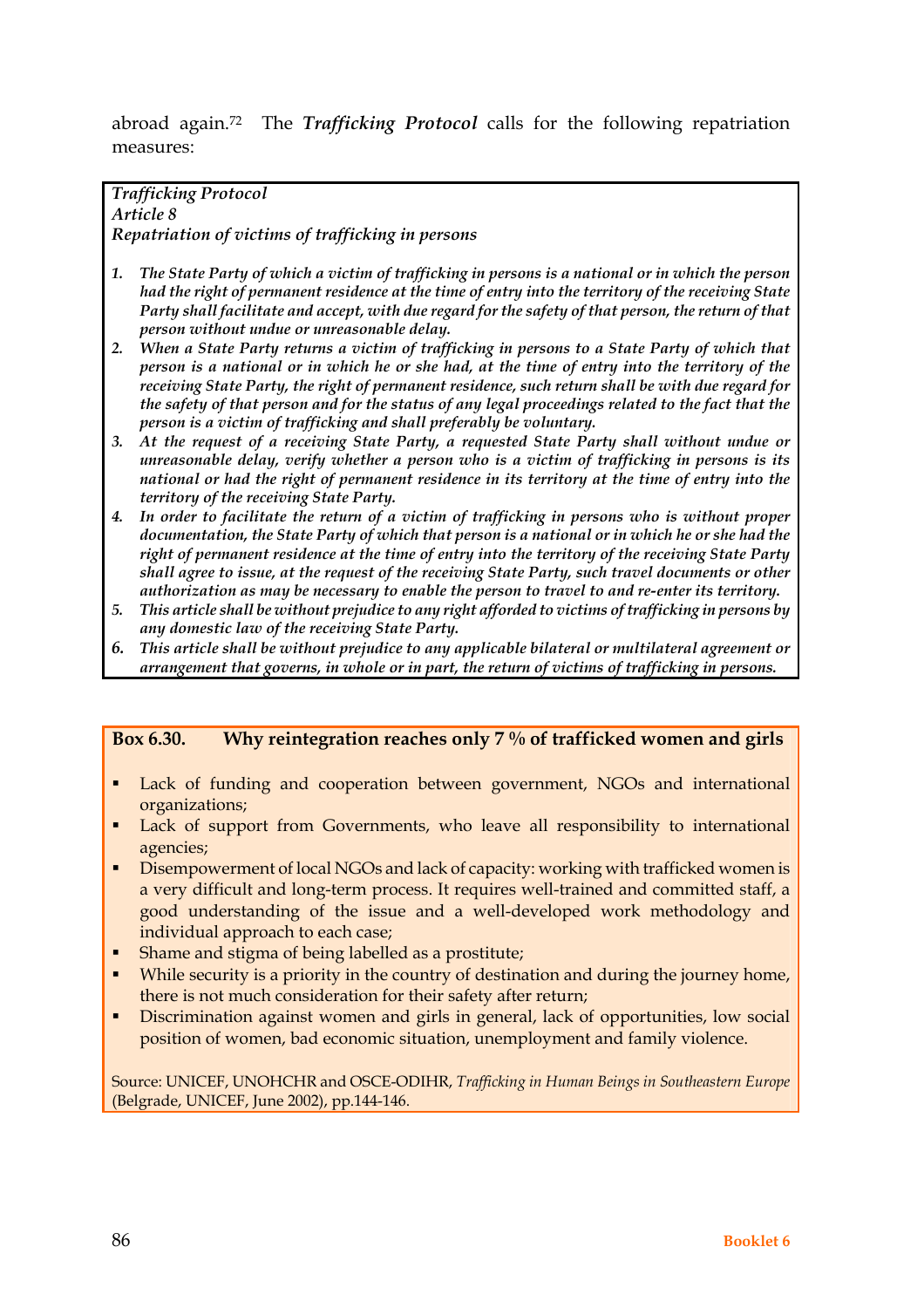Some useful guidelines for the return and reintegration of the victims of trafficking are **[**!**Booklet 5 on return and reintegration]:**

- $\checkmark$  States of origin, transit and destination should cooperate in order to facilitate the safe and orderly repatriation of trafficked persons. This cooperation could be closely coordinated with relevant international organizations and specialized victim support NGOs;
- $\checkmark$  States of origin should provide trafficked persons with the necessary travel and identity documents and, where needed, the financial means in order to enable them to travel to and re-enter their territories. Without money and without papers, it is not possible for trafficked persons to return to their origin communities. This might result in them being held in shelters or detention centres, often for years. When necessary, states of transit should also respond in an appropriate and timely manner in order to assist with repatriation efforts;
- $\checkmark$  Upon return to their home countries, states should provide trafficked persons with shelter, counselling, medical and psychological care, material assistance, as well as skills training and job counselling. The returnees should also be provided information and contact details of the kinds of support and assistance available through state agencies and NGOs. They would also need information on a law enforcement office that they can contact if a trafficker threatens them again. All programmes for reintegration should not stigmatise or victimize trafficked persons; they should also guarantee the privacy and confidentiality of the trafficked person;
- $\checkmark$  For trafficking victims who were forced into prostitution, sensitive handling is very important, especially since many of the women did not inform their families of what had happened to them, fearing stigmatisation or even rejection;
- $\checkmark$  It is essential to follow up, monitor and maintain regular contacts with the returned victims of trafficking - to ensure that they are coping and, importantly, to ensure that they do not fall into the hands of traffickers again.

Some of the **lessons learned** based on interviews 73 with returnees in their origin countries show:

- *Many returnees feel that since most source country governments do not have programmes for the reintegration of legal returnees, it is even less likely that there are programmes for the social and economic reintegration of the victims*  of trafficking: "The concept of re-integration as a process where the returnee *can assert some degree of control over their lives through their earnings is unimaginable to both male and female returnees. They express the view that the Government has failed to extend any kind of support to change the circumstances which forced them to work abroad and, therefore, they do not expect the Government to help them on their returnî.* <sup>74</sup>
- (& *In some source countries, returned migrants have set up their own migrant worker associations and migrant service centres, which provide a forum for*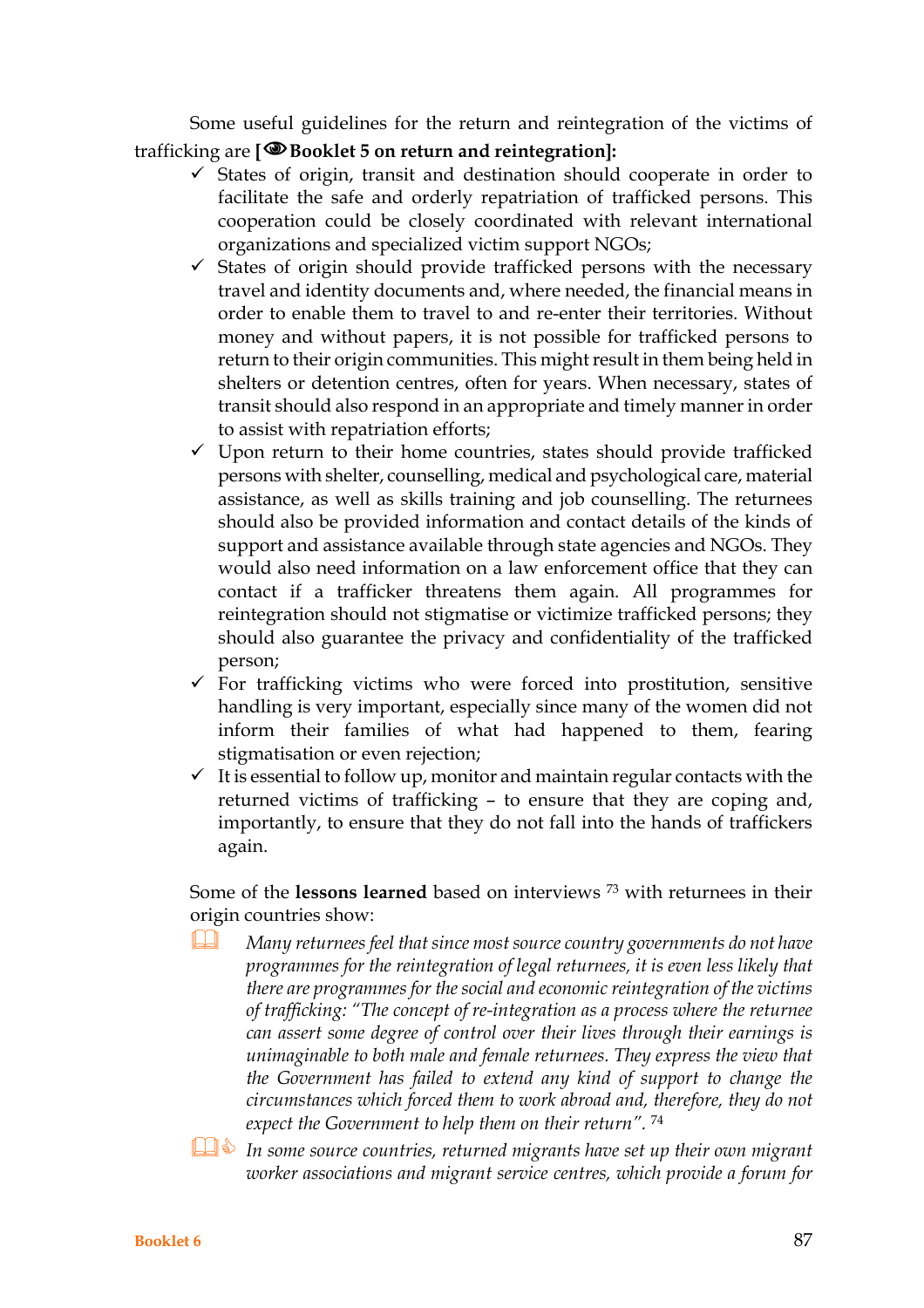*migrant returnees to meet and socialize, implement small-scale savings and credit schemes to assist returnees in various income-generating activities, carry out advocacy and lobbying at community level to provide first hand information to provide first-hand information to prospective migrant workers on workplace situations, benefits and hardships and coping mechanisms. But they do not have the specialist services, such as professionals in psychotherapy and counselling, needed to assist trafficking victims to cope with the trauma they have suffered.*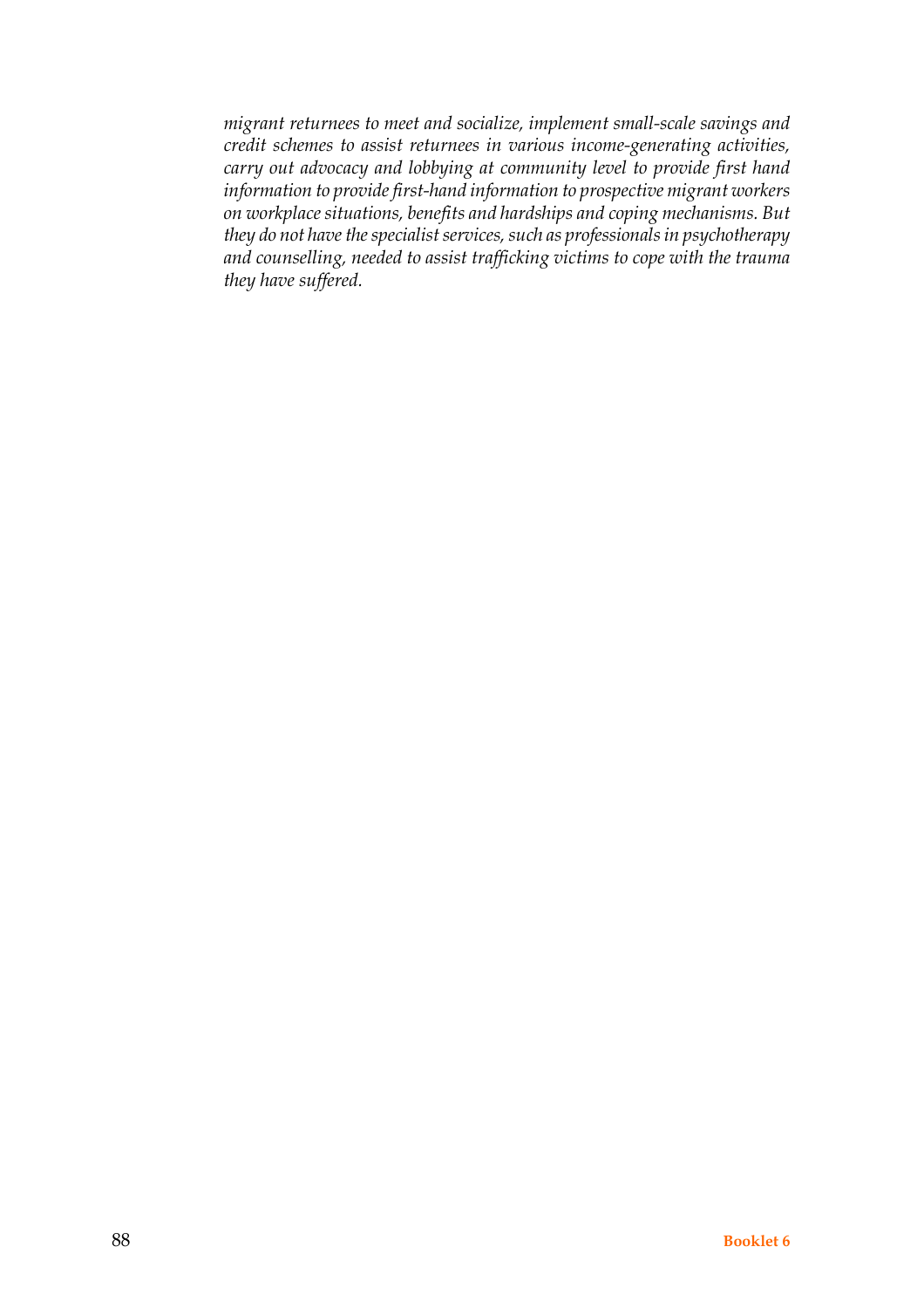# **6.9. Prosecution of traffickers**

*ìProsecution of traffickers is the most basic precondition for preventing trafficking and stopping the ërecyclingí of women and girls. Otherwise, the anti-trafficking action will stimulate illegal migration and trafficking rather than reduce it. Return programmes will become free travel agencies used by traffickers to send back, at the international communityís expense, those*  women and girls whom they choose to release<sup>"75</sup>



**At this moment, prosecution is probably the weakest part of the whole antitrafficking system. The main obstacles are**:76

- Lack of political will and action against traffickers;
- " Lack of anti-trafficking legislation;
- " Failure to apply relevant existing law, except to prostitution;
- " Lack of enforcement of law due to corruption, lack of understanding of the legislation, lack of knowledge about trafficking and anti-trafficking legislation;
- " Lack of information and training for the police and judiciary;
- " Written testimonies of the victims of trafficking are not sufficient evidence in the court;
- No witness security;
- Lack of international cooperation and exchange of information.



**To overcome these obstacles and improve prosecution of traffickers, the following measures are important:77**

\$ *Establish a distinct offence and definition of trafficking in human beings;* 

- \$ *Impose effective deterrent sanctions;*
- \$ *Make legal entities criminally liable;*
- \$ *Criminalize all activities related to trafficking;*
- ! *Establish other criminal offences related to trafficking;*
- ! *Establish extraterritorial jurisdiction.*

*offence and definition of trafficking in human beings:*

! *Establish a distinct The criminal law in a considerable number of countries does not include the distinct offence of trafficking in human beings, as described above. This should be the first requirement.* 

There cannot be prosecution without a clear definition of the crime. The criminal law in a considerable number of countries does not include the distinct offence of trafficking in human beings, as described above. This should be the first requirement:

 $\checkmark$  Establish a distinct offence of trafficking in human beings sufficiently broad to cover all forms of trafficking; including at least the following elements: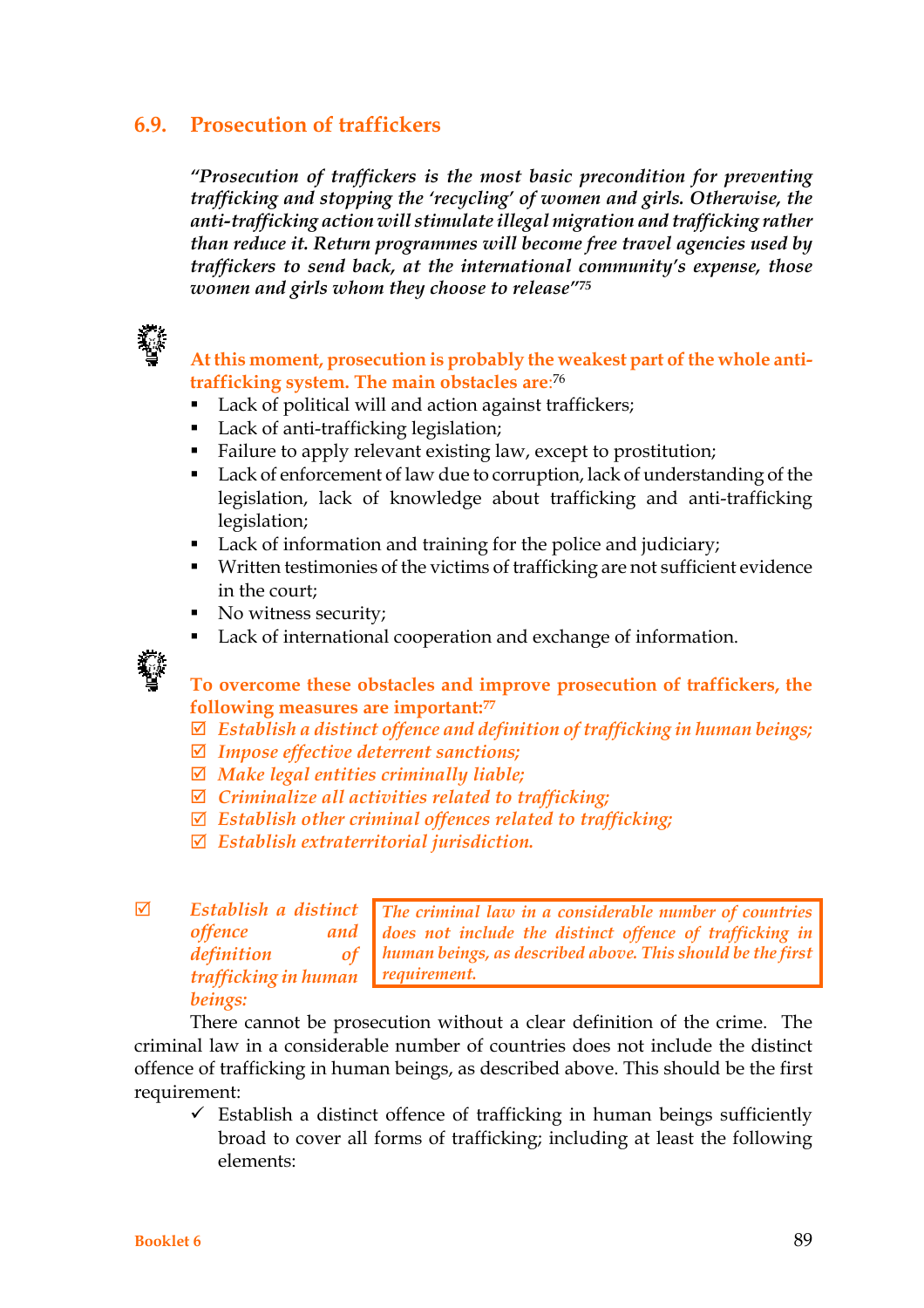- " *Acts:* recruitment, transportation, transfer, harbouring or receipt of a person;
- " *Means:* threat or use of force or other forms of coercion, of abduction, fraud, deception, abuse of power or a position of vulnerability;
- Purpose: not just for sexual exploitation, but all forms of forced labour or services, slavery, slavery-like practices and servitude.

#### ! *Impose effective deterrent sanctions:* At present, the *In many instances, the punishment for carrying drugs is much more severe than those for buying and selling human beings.*

sanctions for trafficking

available in many countries have no deterrent effect because they are too weak. In many instances, the punishment for carrying drugs is much more severe than those for buying and selling human beings. The nature and severity of the sentences imposed may influence prosecution efforts:

- $\checkmark$  Establish and apply sanctions for trafficking that have a deterrent effect and reflect the serious nature of the crime and the human rights violations involved;
- $\checkmark$  States should consider the following sanctions: imprisonment, fines, confiscation of assets resulting from trafficking, and closure of establishments associated with trafficking;
- $\checkmark$  Assets confiscated from traffickers should be used to compensate trafficked persons and then to pay for services to trafficked persons. States should also consider supporting re-integration programmes in the countries of origin with the money derived from confiscation.

# ! *Make legal entities criminally liable:* Traffickers

sometimes act through legal

*If prosecution were limited to individuals, the activities of the legal entities would go unpunished. If only individuals are sent to prison, the business may continue with other persons running them.* 

entities (also called "legal persons"), such as travel agencies, marriage agencies, sex shops, bars, hotels, brothels and employment agencies. If prosecution were limited to individuals, the activities of the legal entities would go unpunished. If only individuals are sent to prison, the business may continue with other persons running them. In many cases, it is also difficult to prove the involvement of the individual persons acting for such entities. Therefore:

- $\checkmark$  States should establish criminal and civil liability of legal entities involved in trafficking in human beings. This should be without prejudice to the liability of the individual persons involved;
- $\checkmark$  Sanctions against legal entities should include fines, confiscation of assets, closure of establishments, exclusion of the entitlement to public aid or tax benefits, placement under judicial supervision and disqualification from the operation of commercial activities.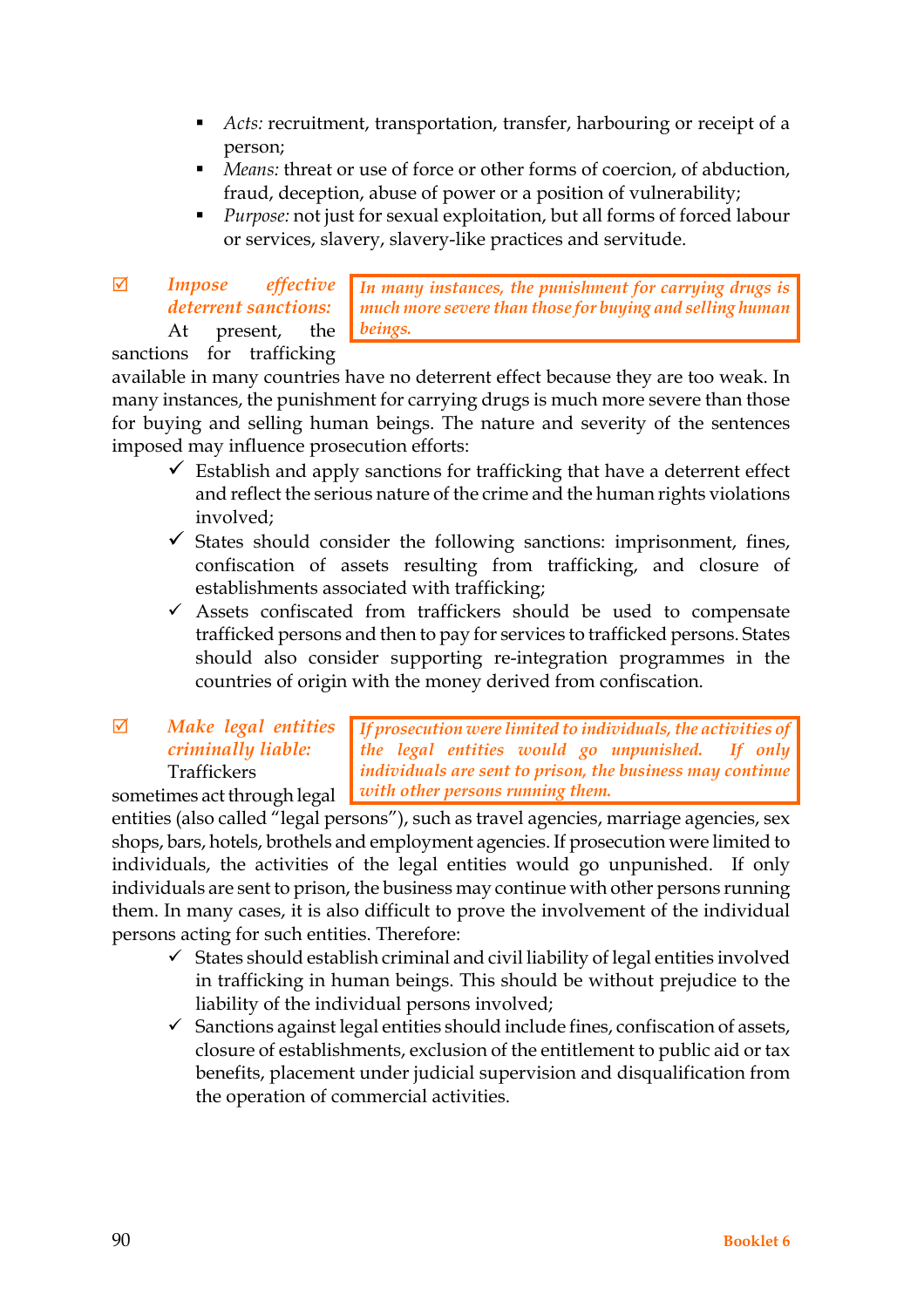#### ! *Criminalize all activities related to trafficking: To break the trafficking cycle, it is necessary to ensure that all activities and all intermediaries at any stage of the trafficking process are prosecuted.*

## To break the

trafficking cycle, it is necessary to ensure that all activities at any stage of the trafficking process are prosecuted. And since trafficking is now a well-organized business with elaborate structures and networks, all actors should also be prosecuted. This raises the issue of criminalizing aiding, abetting, instigating trafficking, or attempting trafficking. Persons who are not part of the criminal group but who fail to act, such as a border guard who turns a blind eye to the traffickers passing the border, could also be held liable. For effective prosecution:

- $\checkmark$  States should establish all activities relating to trafficking as criminal offences, such as instigating, aiding, abetting, attempting, omission to act against and conspiracy to traffic;
- $\checkmark$  States should specifically establish the activities of organized criminal groups involved in trafficking as a criminal offence;
- $\checkmark$  States should further ensure that trafficking cases involving public officials are prosecuted and involve not only disciplinary consequences but also sanctions under criminal law.
- ! *Establish other criminal offences related to trafficking:* Trafficking is often

*In order to ensure that the penalties applied reflect the gravity of the harm inflicted upon the trafficked person, States should, additionally to prosecuting traffickers under the offence of trafficking in human beings, invoke other applicable provisions of criminal law.* 

only one of the crimes committed against trafficked persons. In order to ensure that the penalties applied reflect the gravity of the harm inflicted upon the trafficked person, States should, additionally to prosecuting traffickers under the offence of trafficking in human beings, invoke other applicable provisions of criminal law. Such offences include, but are not limited to the following: slavery, slavery-like practices, involuntary servitude, forced or compulsory labour, debt bondage, forced marriage, forced abortion, forced pregnancy, torture, cruel, inhuman or degrading treatment, rape, sexual assault, bodily injury, murder, kidnapping, unlawful confinement, labour exploitation, withholding of identity papers and corruption. The ability to invoke other provisions of criminal law could be particularly useful in countries where:

- A distinct criminal offence of trafficking does not exist;
- " Penalties for trafficking do not adequately reflect the severity of the crime and do not have a deterrent effect;
- " The existing evidence is not sufficient in order to prosecute the suspect for trafficking.

# ! *Establish extraterritorial jurisdiction:*

Trafficking in human beings often extends beyond national frontiers. Therefore, extraterritorial jurisdiction – the possibility of a State to prosecute and try alleged offences that did not take place within its territory  $-$  is crucial in order to enable the authorities to prosecute traffickers, as well as to prohibit perpetrators from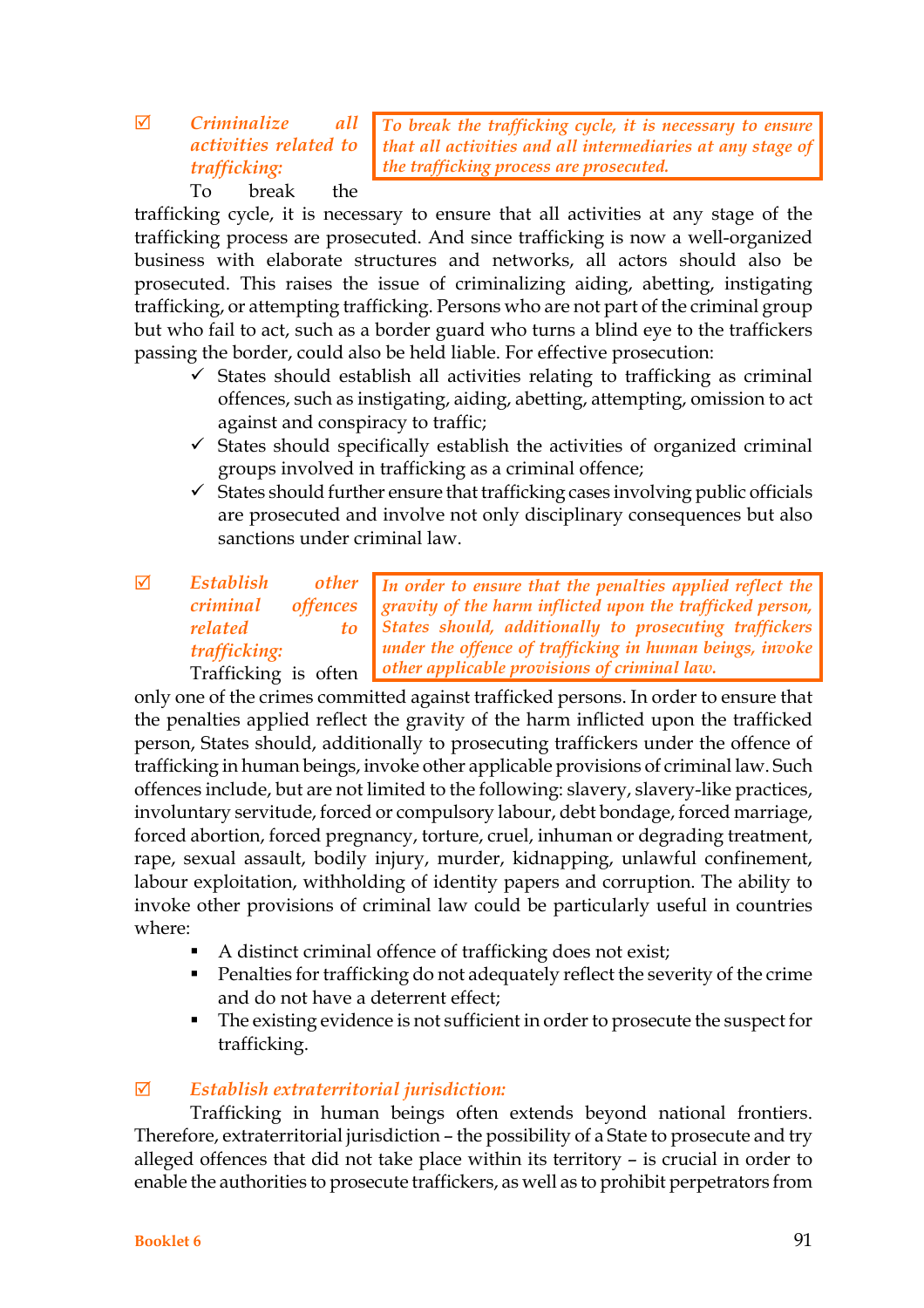escaping criminal prosecution in one country by moving their activities to another country:

- $\checkmark$  States should exercise jurisdiction over offences of trafficking that are committed in their territory;
- $\checkmark$  States should also establish jurisdiction if the offence was committed outside their territory, at least in cases, where the offence was committed by or against one of their nationals and in cases of transnational crime, when the act was committed outside the territory but has effects on their territory;
- % States should ratify the *United Nations Convention Against Transnational Organized Crime, 2000.* Additionally, they should conclude bilateral agreements in order to facilitate extradition in cases of trafficking in human beings;
- $\checkmark$  States should ensure that its competent authorities apply such extradition treaties in practice and that suspected traffickers are extradited to the country where the evidence of an alleged offence has been uncovered;
- $\checkmark$  States should also consider extradition of their own nationals. When a State refuses extradition of its own nationals, it should immediately submit the case to its competent authorities for investigation and prosecution.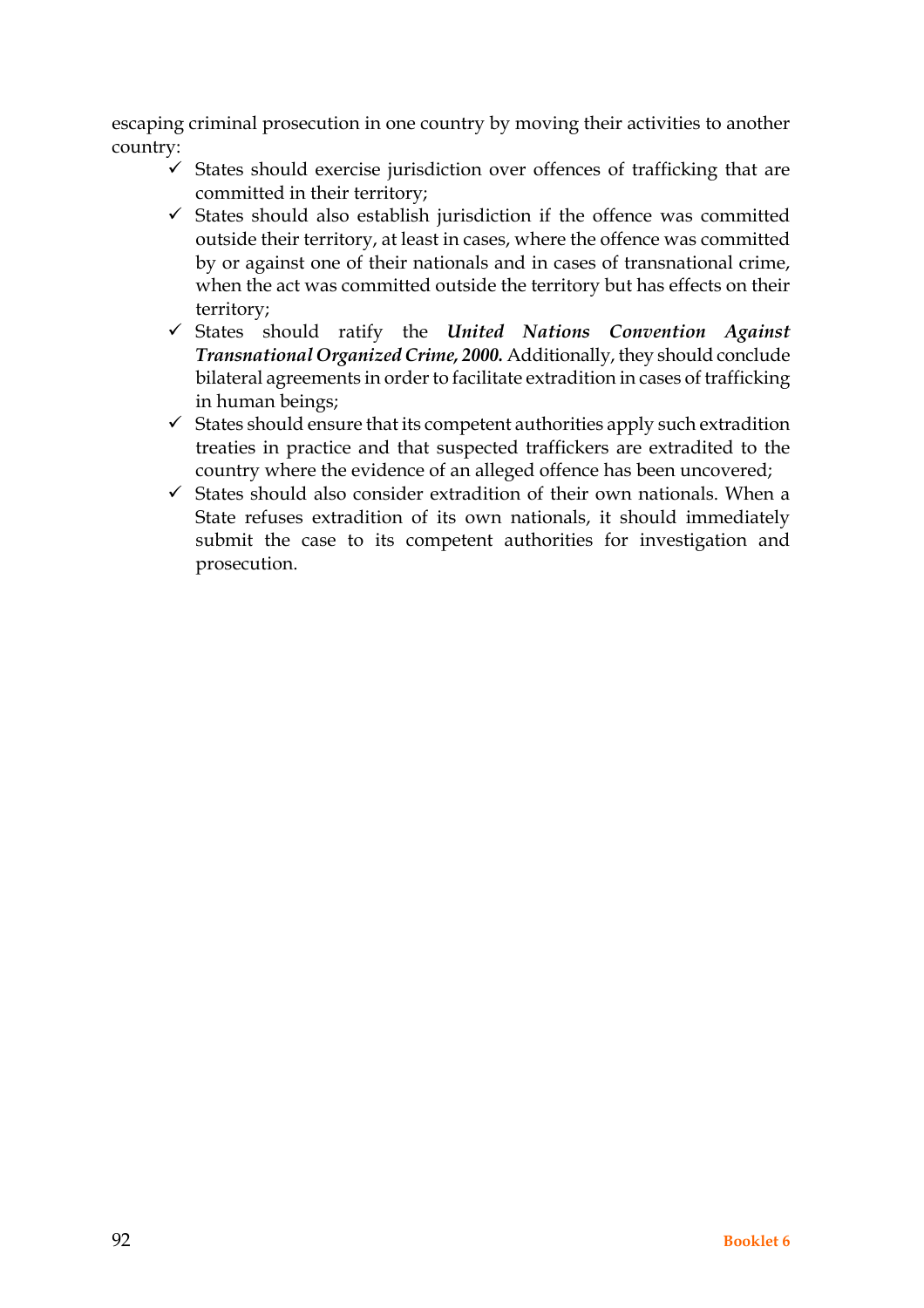# **References and additional readings**

- Asian Migrant Centre and Mekong Migration Network, *Migration Needs, Issues and Responses in the Greater Mekong Subregion* (Hong Kong, Asian Migrant Centre, December 2002).
- Boonpala, P. and J. Kane, *Trafficking of Children: The Problem and Responses Worldwide*  (Geneva, ILO International Programme on the Elimination of Child Labour, 2001).
- Chew, L. "Discussion Paper Programme Consultation Meeting on the Protection of Domestic Workers Against the Threat of Forced Labour and Trafficking", Paper prepared for Anti-Slavery International in cooperation with the ILO Special Action Programme to Combat Forced Labour, January 2003.
- DíAlconzo, G., S.La Rocca and E. Marioni, *Italy: Good Practices to Prevent Women Migrant Workers from going into Exploitative Forms of Labour* (Geneva, ILO GENPROM Series on Women and Migration, 2002).
- DíAngelo, A. and M.P. Marciacq, *Nicaragua: Protecting Female Labour migrants from Exploitative Working Conditions and Trafficking* (Geneva, ILO GENPROM Series on Women and Migration, 2002).
- D'Cunha, J., "Concept Paper Gender Equality, Human Rights and Trafficking: A Framework of Analysis and Action". Presented at the Seminar on Promoting Gender Equality to Combat Trafficking in Women and Children, 7-9 October 2002, Bangkok (The Swedish Ministry for Foreign Affairs, The United Nations Fund for Women, in cooperation with the United Nations Economic and Social Commission for Asia and the Pacific).
- De Monchy, M. "Providing social security and protection to women and children in difficult circumstances". Paper presented at the Seminar on Promoting Gender Equality to Combat Trafficking in Women and Children, 7-9 October 2002, Bangkok (The Swedish Ministry for Foreign Affairs, The United Nations Fund for Women, in cooperation with the United Nations Economic and Social Commission for Asia and the Pacific).
- Dias, M. and R. Jayasundere, *Sri Lanka: Good Practices to Prevent Women Migrant Workers from Going into Exploitative Forms of Labour* (Geneva, ILO GENPROM Series on Women and Migration, 2002).
- European Commission Justice and Home Affairs, "Trafficking in women The misery behind the fantasy: from poverty to sex slavery A comprehensive European strategy". http://europa.eu.int/comm/justice\_home/news/8mars\_en.htm
- Global Alliance against Trafficking in Women, *Human Rights and Trafficking in Persons: A Handbook* (Bangkok, GAATW, 2001).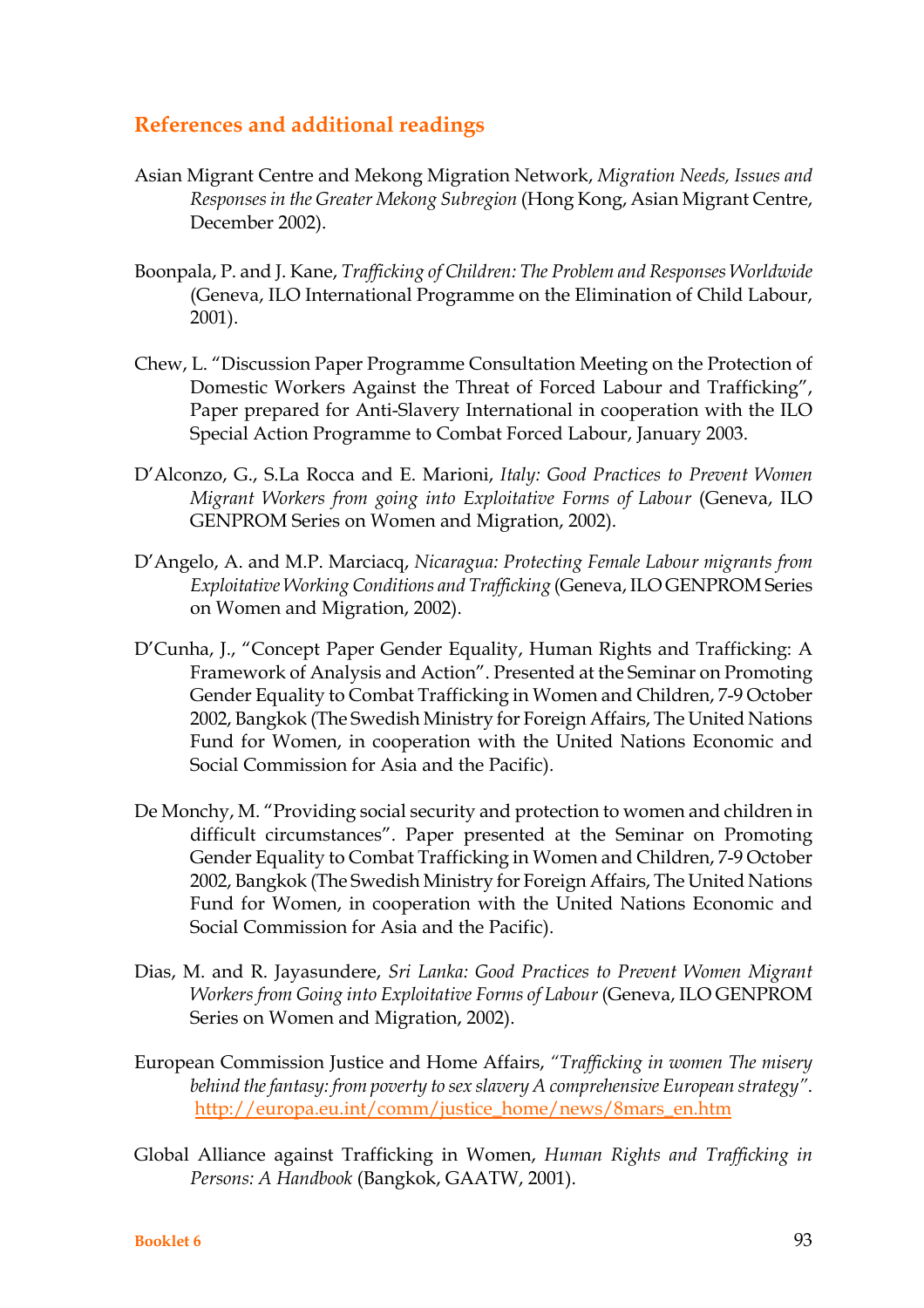- Hyde, G., *Practical Guide on Identification of Economic Opportunities for Women Groups and Communities* (Geneva, ILO Gender Promotion Programme Series on Gender and Employment, 2003).
- International Human Rights Law Group, Annotated Guide to the Complete UN Trafficking Protocol, May 2002, website: www.hrlawgroup.org/resources/content/Protocol\_annotated.pdf
- International Human Rights Law Institute DePaul University College of Law*, In Modern Bondage: Sex Trafficking in the Americas Central America and the Caribbean Belize, Costa Rica, Dominican Republic, El Salvador, Guatemala, Honduras, Nicaragua and Panama* (Chicago, International Human Rights Law Institute, DePaul University College of Law, 2002), www.law.depaul.edu/ihrli
- International Labour Office, *Unbearable to the Human Heart Child Trafficking and Action to Eliminate It* (Geneva, ILO International Programme on the Elimination of Child Labour, 2002).
- International Labour Office, *Stopping Forced Labour Global Report under the Follow-up to the ILO Declaration on Fundamental Principles and Rights at Work* (Geneva, ILO, 2001).
- ILO IPEC, *Trafficking Prevention: Good Experiences of ILO TICW Project in Yunnan Province of P.R. China*, October 2002. Website: www.ilo.org/asia/child/trafficking
- International Labour Office, *Migrant Workers* Report III (Part IB), International Labour Conference, 87th Session, 1999 (Geneva, ILO, 1999).
- International Labour Office, *Decent Work and the Informal economy* Report VI International Labour Conference 90th Session 2002 (Geneva, ILO, 2002).
- Kapur, R. "The global war on trafficking, terror and human rights" in Global Alliance Against Traffic in Women (GAATW), *Alliance News Issue 18, July 2002*, pp.20-25.
- Kebede, E., *Ethiopia: An Assessment of the International Labour Migration Situation the case of female labour migrants* (Geneva, ILO GENPROM Series on Women and Migration, 2002).
- Kelly, L. and L. Regan, "Trafficking in women", in British Council, *The Network Newsletter* May 2000, newsletter no.20.
- Lim, L.L., "Female migrants: winners or losers in global labour markets", Paper presented at the International Conference on Migration Scenarios for the 21st Century, Rome, 12-14 July 2000.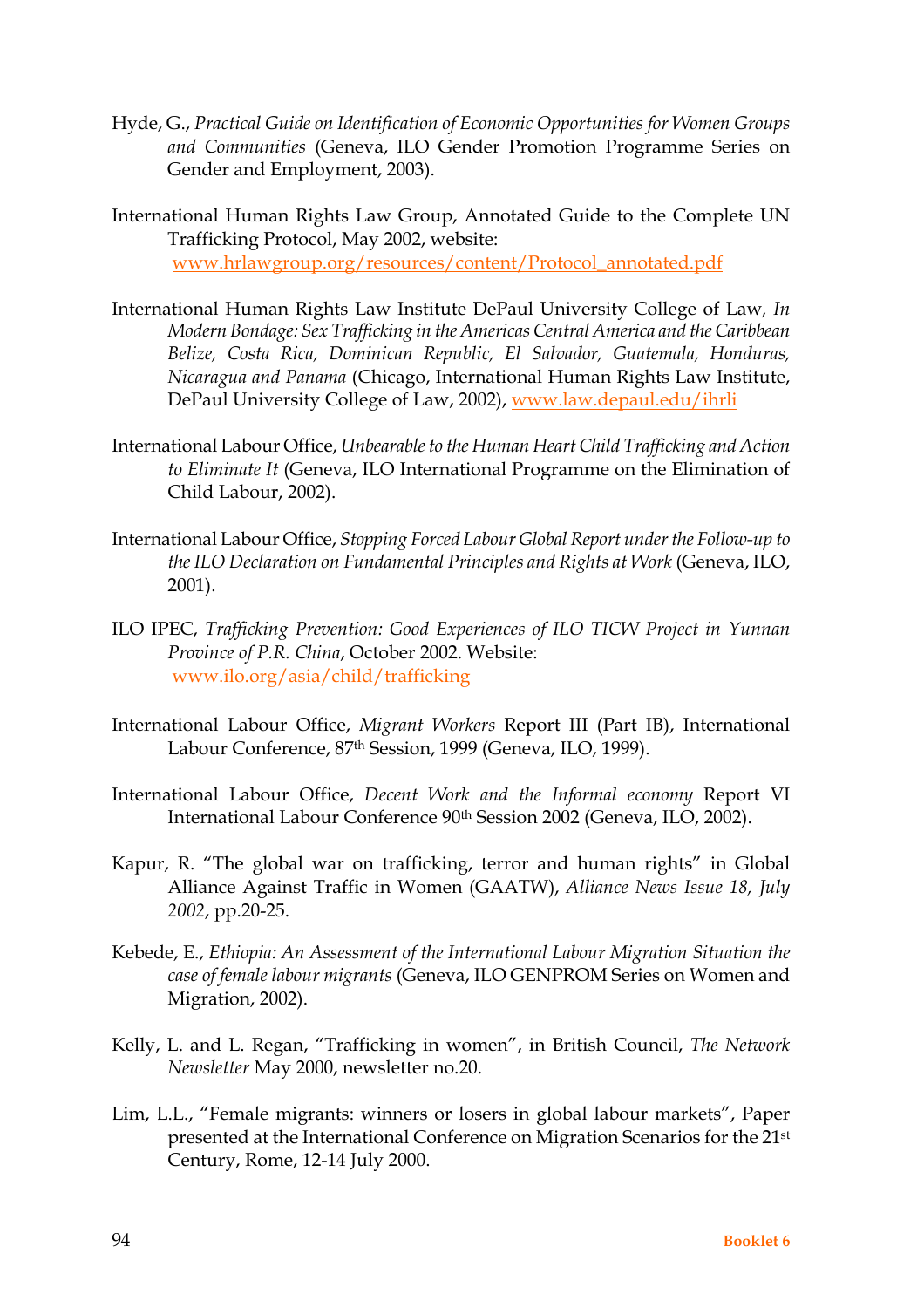- Lim, L. L., *The Sex Sector The Economic and Social Bases of Prostitution in Southeast Asia* (Geneva, ILO, 1998).
- Mannu, D. "Systems of protection for victims of trafficking in human beings: the Article 18 of the Law 40/98 in Italy" in Global Alliance against Traffic in Women, *Alliance News, Issue 18, July 2002*, pp.30-34.
- Office of the High Commissioner for Human Rights, "Trafficking in persons: a human rights issue", in *Trafficking in Migrants Quarterly Bulletin* No.26, September 2002 (Geneva, International Organization for Migration, 2002).
- OíNeill Richard, A., *International Trafficking in Women to the United States: A Contemporary Manifestation of Slavery and Organized Crime.* DCI Exceptional Intelligence Analyst Program An Intelligence Monograph, April 2000.
- OSCE Office for Democratic Institutions and Human Rights*, Reference Guide for Anti-Trafficking Legislative Review with particular emphasis on South Eastern Europe* (Warsaw, OSCE/OIHR, 2001) (written by A. Kartusch of the Ludwig Boltzmann Institute of Human Rights, Vienna).
- Pearson, E. *Human Traffic, Human Rights: Redefining Victim Protection* (London, Anti Slavery International, 2002).
- Salt, J and J. Stein, "Migration as a business: the case of trafficking" in *International Migration* Vol.35 (4) 1997, pp.467-494.
- Sanghera, J. "Hopes belied A rights based analysis of the SAARC Convention on Preventing and Combating Trafficking in Women and Children for Prostitution<sup>"</sup> in Global Alliance against Traffic in Women (GAATW), Alliance *News* Issue No.18, July 2002, pp. 12-19.
- Taran, P. and E. Geronimi, "Globalization, labour and migration: protection is paramount". Paper presented at the Hemispheric Conference on International Migration: Human Rights and the Trafficking in Persons in the Americas, organized by the Economic Commission for Latin America and the Caribbean (ECLAC) and the International Organization for Migration (IOM), Santiago, Chile 20-22 November 2002.
- Taran, P. and G. Moreno-Fontes Chammartin, "Getting at the roots: stopping exploitation of migrant workers by organized crime", Background paper for the Hemispheric Conference on International Migration: Human Rights and the Trafficking in Persons in the Americas, organized by the Economic Commission for Latin America and the Caribbean (ECLAC) and the International Organization for Migration (IOM), Santiago, Chile 20-22 November 2002.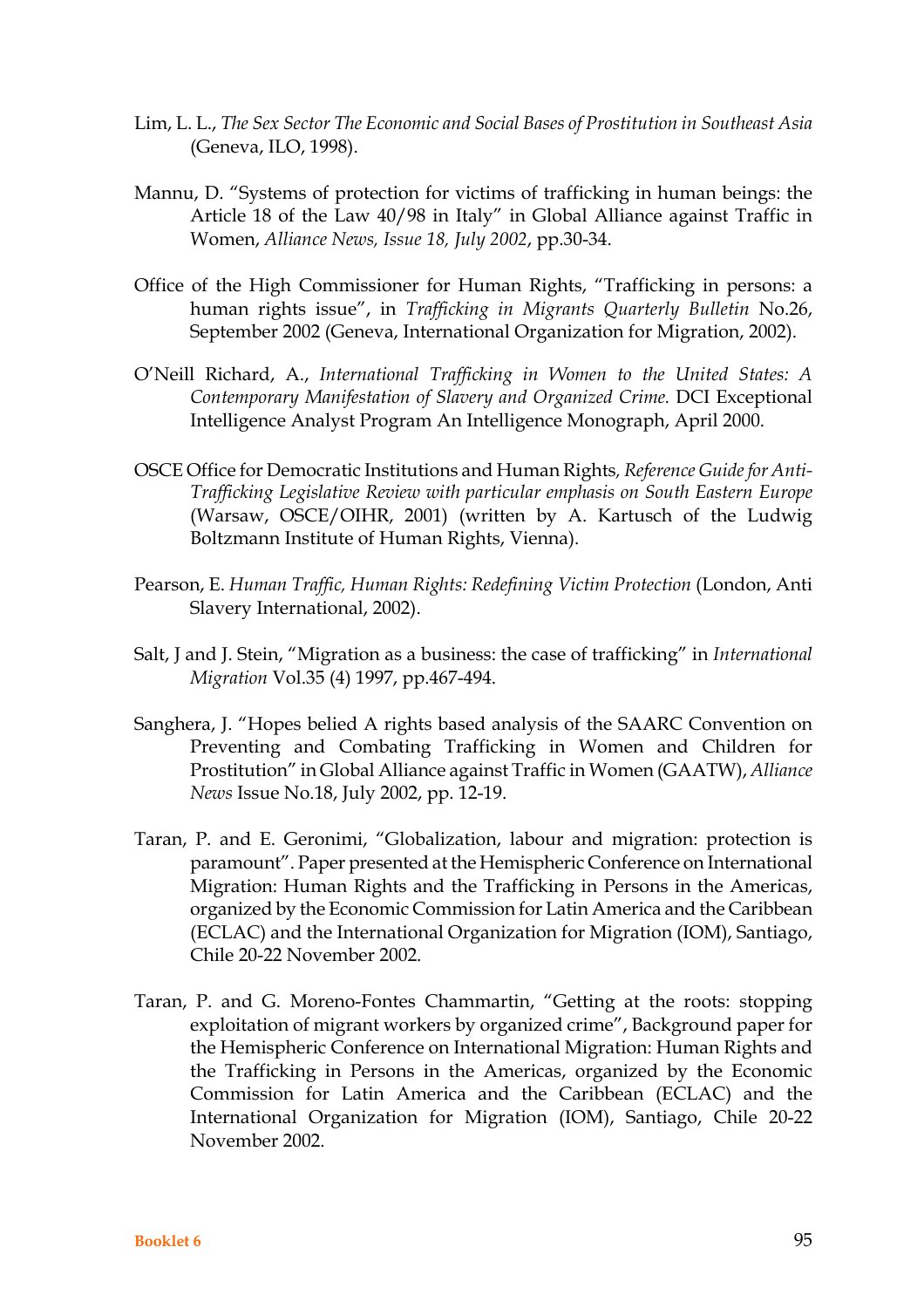- United Nations, *Report of the Special Rapporteur on violence against women, its causes and consequences, Ms. Radhika Coomaraswamy, on trafficking in women, womenís migration and violence against women, submitted in accordance with Commission of Human Rights resolution 1997/44.* E/CN.4/2000/68, 29 February 2000.
- United Nations *Recommended Principles and Guidelines on Human Rights and Human Trafficking* Report of the United Nations High Commissioner for Human Rights to the Economic and Social Council E/2002/68/Add.1, 20 May 2002.
- United Nations, *Trafficking in women and girls Report of the Secretary-General*, A/57/170, 2 July 2002.
- United Nations Economic and Social Council, *Trafficking in women and girls Note prepared by the Office of the High Commissioner for Human Rights and the Economic Commission for Europe Secretariat*, E/ECE/RW.2/2000/3, 1 December 1999.
- UNICEF, UNOHCHR and OSCE-ODIHR, Trafficking *in Human Beings in Southeastern Europe* (Belgrade, UNICEF, June 2002).
- U.S. Department of State, *Trafficking in women and children: the U.S. and international response* Congressional Research Service Report 98-649 C by F. T. Miko with the assistance of G. Park, May 10 2000. Website: http://www.usinfo.state.gov/topical/global/traffic/crs0510.htm
- U.S. Department of State, *Victims of Trafficking and Violence Protection Act 2000 Trafficking in Persons Report,* June 2002. Website: http://www.usinfo.state.gov/topical/global/traffic
- Villalba, M.A.M.C., *Philippines: Good Practices for the Protection of Filipino Women Migrant Workers in Vulnerable Jobs* (Geneva: ILO GENPROM Series on Women and Migration, 2002).
- Zegers de Beijl*,* R.*, Documenting Discrimination against Migrant Workers in the Labour Market* (Geneva, ILO, 2001).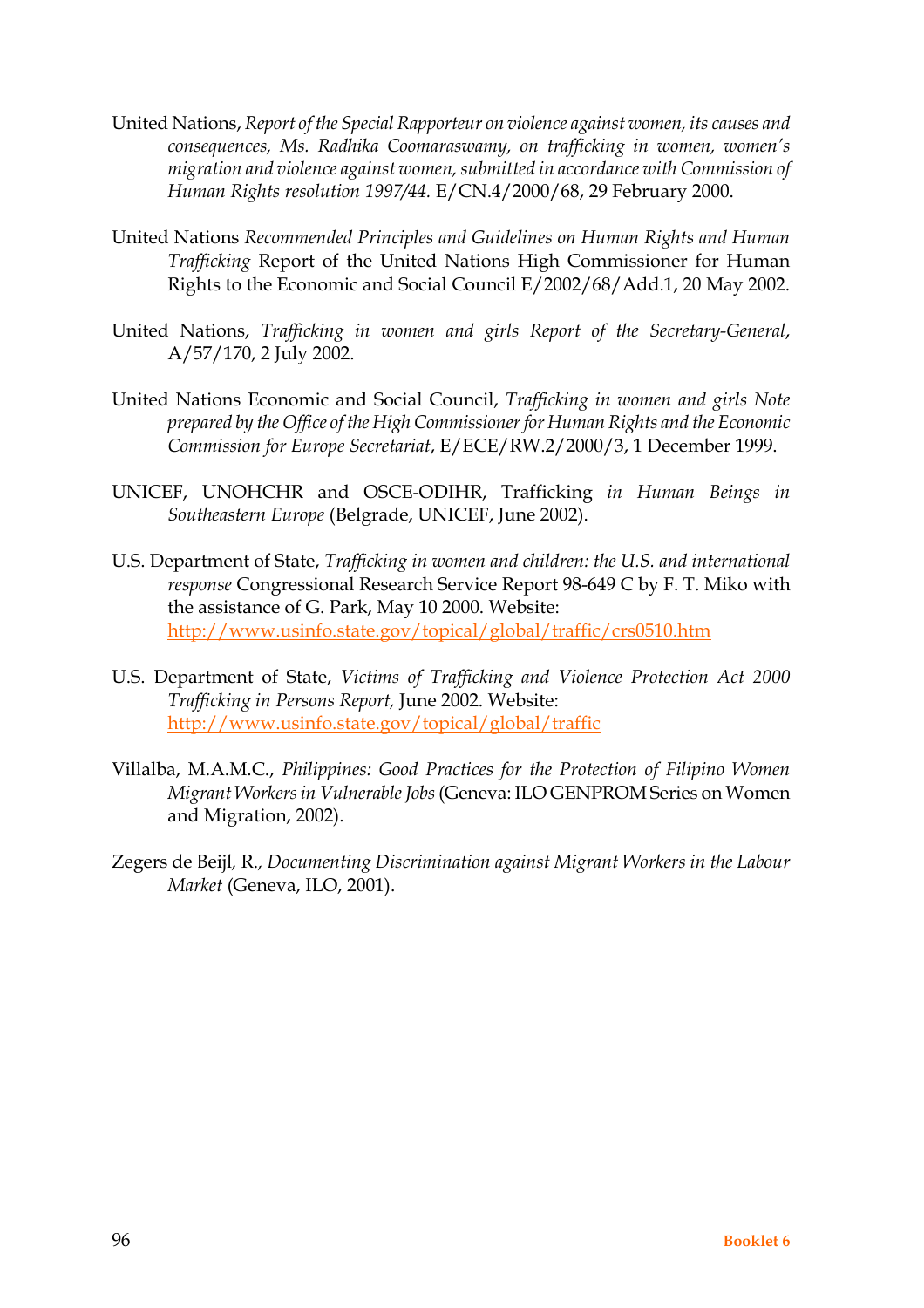# **Useful websites**

**Amnesty International**  http://www.web.amnesty.org

**Anti-Slavery International**  http://www.antislavery.org

**Asian Migrant Centre**  http://www.asian-migrants.org

**Asian Monitor Resource Centre**  http://www.amrc.org.hk/

**Asian Pacific Forum on Women, Law and Development**  http://www.apwld.org/lm.htm

**Asia-Pacific Migration Research Network** http://www.unesco.org/most/apmrn.htm

**Asian Partnership on International Migration**  http://apim.apdip.net

**Asian Research Centre for Migration**  http://www.chula.ac.th/INSTITUTE/ARCM/main.htm

**Bangkok Declaration on Irregular Migration** http://www.thaiembdc.org/info/bdim.html

**Coalition Against Trafficking in Women (CATW)**  http://www.catwinternational.org/

**Charter for the Rights of Migrant Domestic Workers in Europe**  http://www.philsol.nl/of/charter-domestics-oct99.htm

**Collection of resource and links on initiatives against trafficking in persons**  http://www.hrlawgroup.org/initiatives/trafficking\_persons/

Coordination of Action Research on AIDS and Mobility -Asia (CARAM Asia) http://www.caramasia.gn.apc.org

**Council of Europe**  http://www.coe.int/T/E/Committee\_of\_Ministers/Home/

**Domestic Workers**  http://www.asylumsupport.info/news/domesticworkers.htm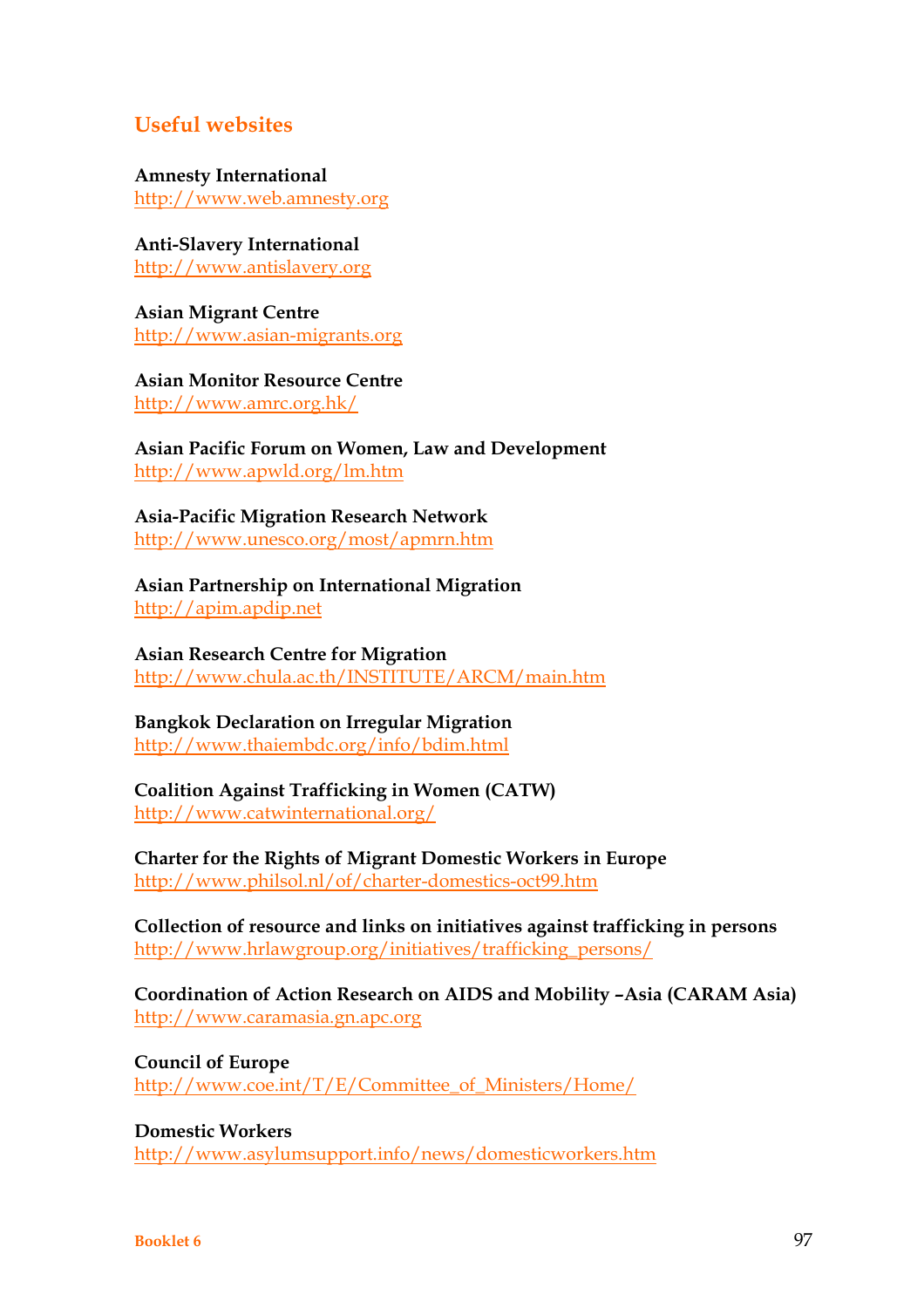# **Economic Commission for Europe (ECE)**

http://www.unece.org

**European Commission Justice and Home Affairs**  http://europa.eu.int/comm/justice\_home

**European Monitoring Centre on Racism and Xenophobia**  http://europa.eu.int/agencies/eumc/index\_en.htm

**European Strategy on Trafficking in Women**  http://europa.eu.int/comm/justice\_home/news/8mars\_en.htm

**European Union policy documents**  http://europa.eu.int/index\_fi.htm

**Femmigration**  http://www.femmigration.net/

**Filipino laws and Overseas Employment**  http://www.chanrobles.com/republicactno8042.htm

**Global Alliance Against Trafficking in Women (GAATW)**  http://www.thai.net/gaatw

**Global Campaign for the Ratification of the Convention on the Rights of Migrants**  http://www.migrantsrights.org

**Global Programme against Trafficking in Human Beings, UN Office for Drug and Crime Control Prevention, Vienna**  http://www.odccp.org/trafficking\_human\_beings.html

# **International Human Rights Law Group**

http://www.hrlawgroup.org/

**Human Rights Watch (HRW)**  http://www.hrw.org

**Information for Domestic Workers Arriving in UK - Government Website** http://www.ind.homeoffice.gov.uk/

**International Confederation of Free Trade Unions (ICFTU)**  http://www.icftu.org/

**International Labour Office (ILO)**  http://www.ilo.org http://www.ilo.org/public/english/standards/decl/ http://www.ilo.org/genprom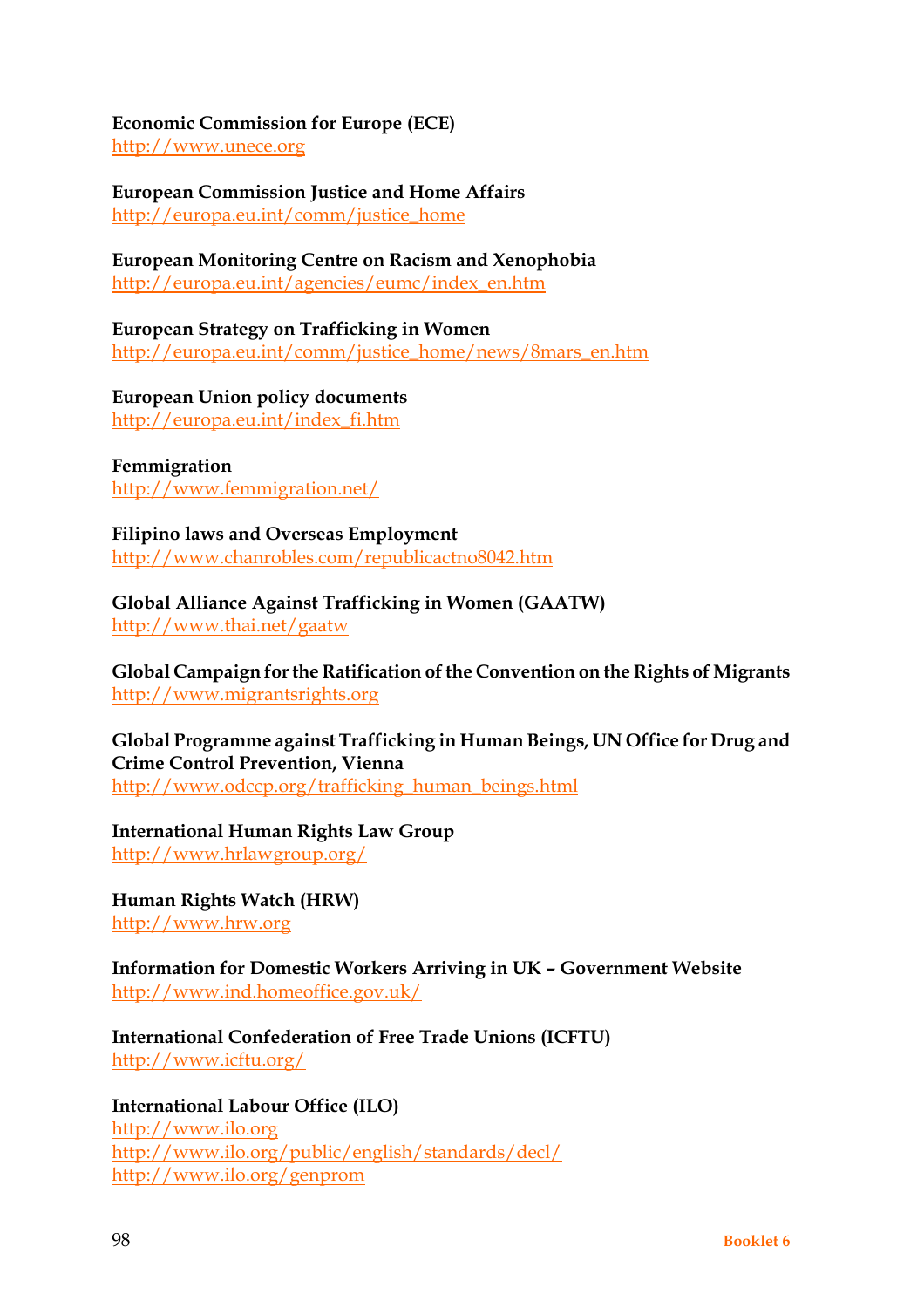http://www.ilo.org/childlabour http://www.ilo.org/asia/child/trafficking http://ilolex.ilo.ch:1567 http://natlex.ilo.org

**International Movement Against Discrimination and Racism**  http://imadr.org

**International Organization for Migration (IOM)**  http://www.iom.int

**Kalayaan. Justice for Overseas Domestic Workers**  http://ourworld.compuserve.com/homepages/kalayaan/home.htm

**Kanlungan Centre Foundation Inc.** 

http://www.kanlungan.ngo.ph

**Link to anti-trafficking websites**  http://stop-traffic.org/Countries.html

**Migration Forum in Asia (MFA)** 

http://www.migrantnet.pair.com

**Migrant Rights International**  http://migrantwatch.org

**Mission for Filipino Migrant Workers (MFMW)**  http://www.migrants.net

**Network of Migrant Workers Organisations**  http://www.solidar.org

**Network Womenís Program (La Strada Foundation)**  http://www.soros.org/women/html/info\_trafficking.htm

**Office of the High Commissioner for Human Rights (OHCHR)**  http://www.unhchr.ch/women/focus-trafficking.html http://www.unhchr.ch/html/menu2/7/b/mwom.htm

**Office of the UN High Commissioner for Refugees (OUNHCR)** http://www.unhcr.ch

**Organization for Security and Cooperation in Europe (OSCE): Europe Against Trafficking in Persons**

www.osce.org/europe-against-trafficking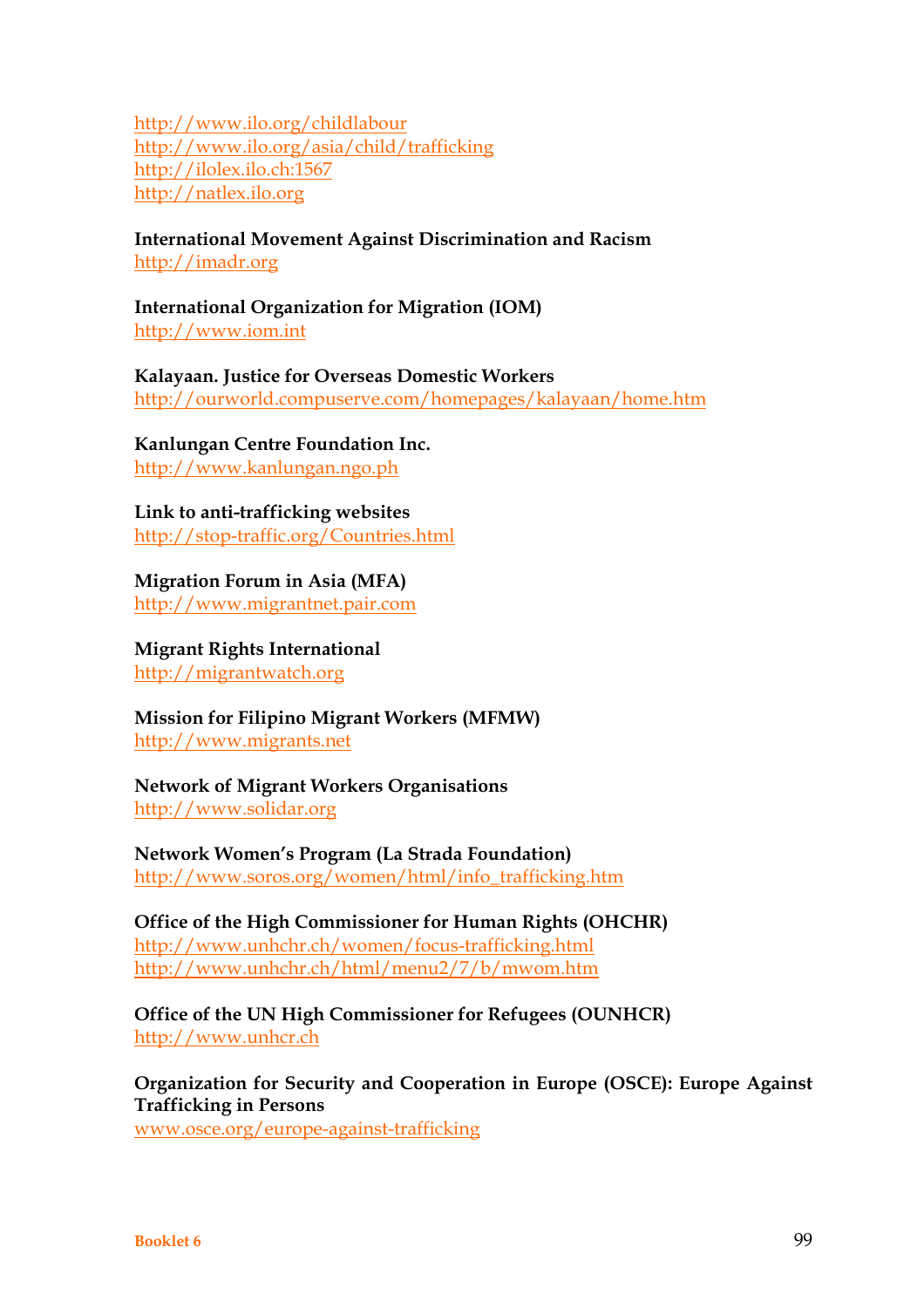**Organization for Security and Cooperation in Europe (OSCE) Office for Democratic Institutions and Human Rights (ODIHR)**  http://www.osce.org/odihr/democratization/trafficking

**Palermo Convention on Transnational Organized Crime and its Protocols**  http://www.unodc.org/palermo/convmain.html

**Promotion of the rights of migrants (December 18)**  http://www.December18.net/intro.htm

**Scalabrini Migration Center**  http://www.scalabrini.asn.au/philsmc.htm

**STOP-TRAFFIC** http://www.stop-traffic.org

**Stop traffic listserv and archives**  http://www.friends-partners.org/partners/stop-traffic/

**Trafficking Directory**  http://www.yorku.ca/iwrp/trafficking\_directory.htm

**United Nations Crime Commission documents on the Trafficking Protocol**  http://www.uncjin.org/Documents/Conventions/dcatoc/final\_documents/ind ex.htm

**United Nations Development Fund for Women (UNIFEM)**  http://www.unifem.org

**United Nations Division for the Advancement of Women (UNDAW)**  http://www.un.org/womenwatch/daw

**United Nations Interregional Crime Prevention Institute (UNICRI)**  http://www.unicri.it

**United Nations Secretariat**  http://www.un.org

**United Nations Treaty Collection**  http://www.un.org/Depts/Treaty/

# **USA Government**

http://usinfo.state.gov/topical/global/traffic/ http://www.state.gov/g/tip http://cia.gov/csi/monograph/women/trafficking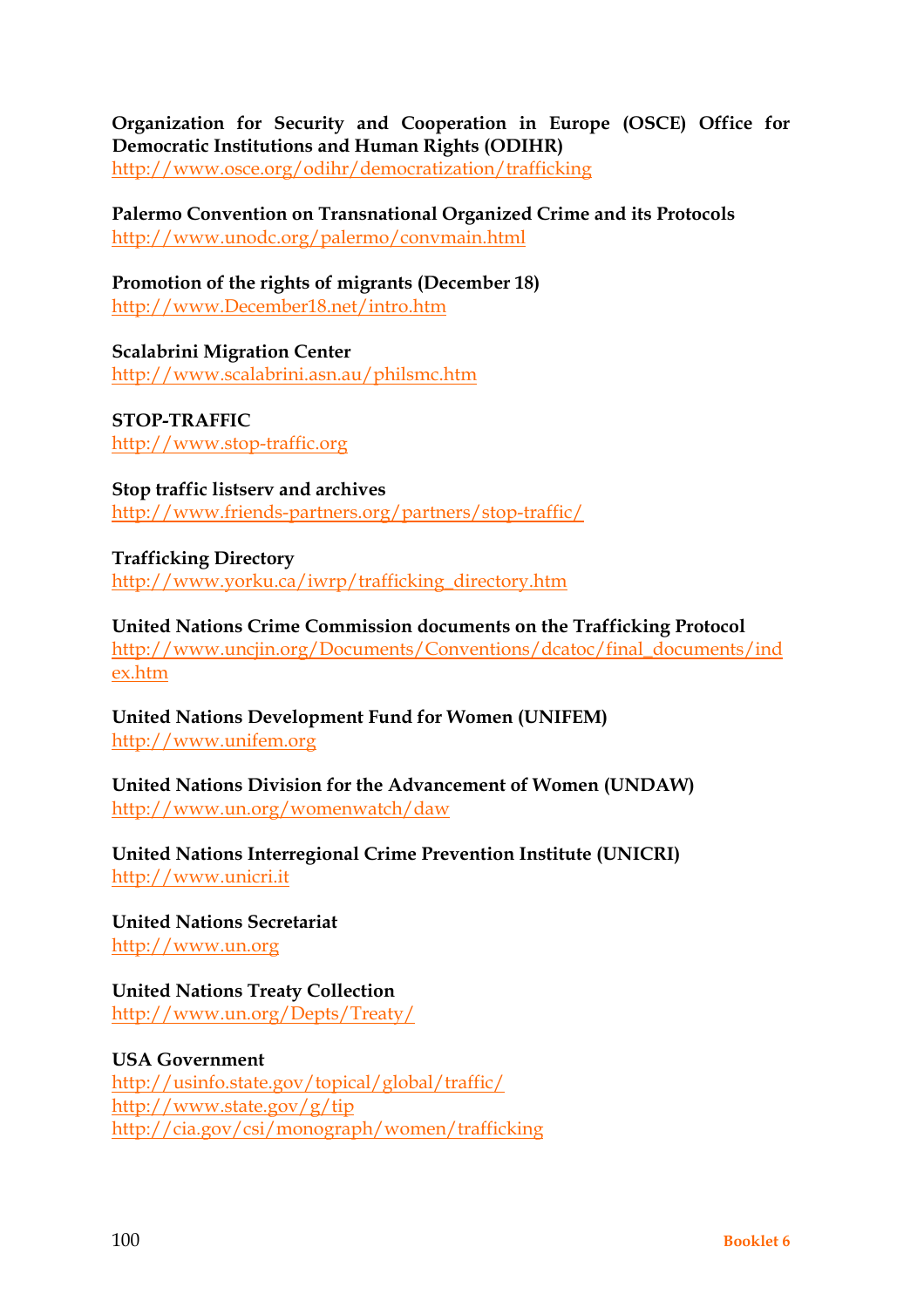# **US Anti-trafficking initiatives**

http://secretary.state.gov/www/picw/trafficking/region.htm

# **UNICRI Global Programme Against Trafficking in Human Beings**  http://www.unicri.it/trafficking\_in\_human\_beings.htm

## **Womenís Aid Organisation, Malaysia (WAO)**  http://wao.org.my

**World Conference against Racism, Racial Discrimination, Xenophobia and Related Intolerance**  http://www.unhchr.ch/html/racism/

**World Wide Web Virtual Library (WWWVL)- Migration and Ethnic Relations**  http://www.ercomer.org/wwwvl/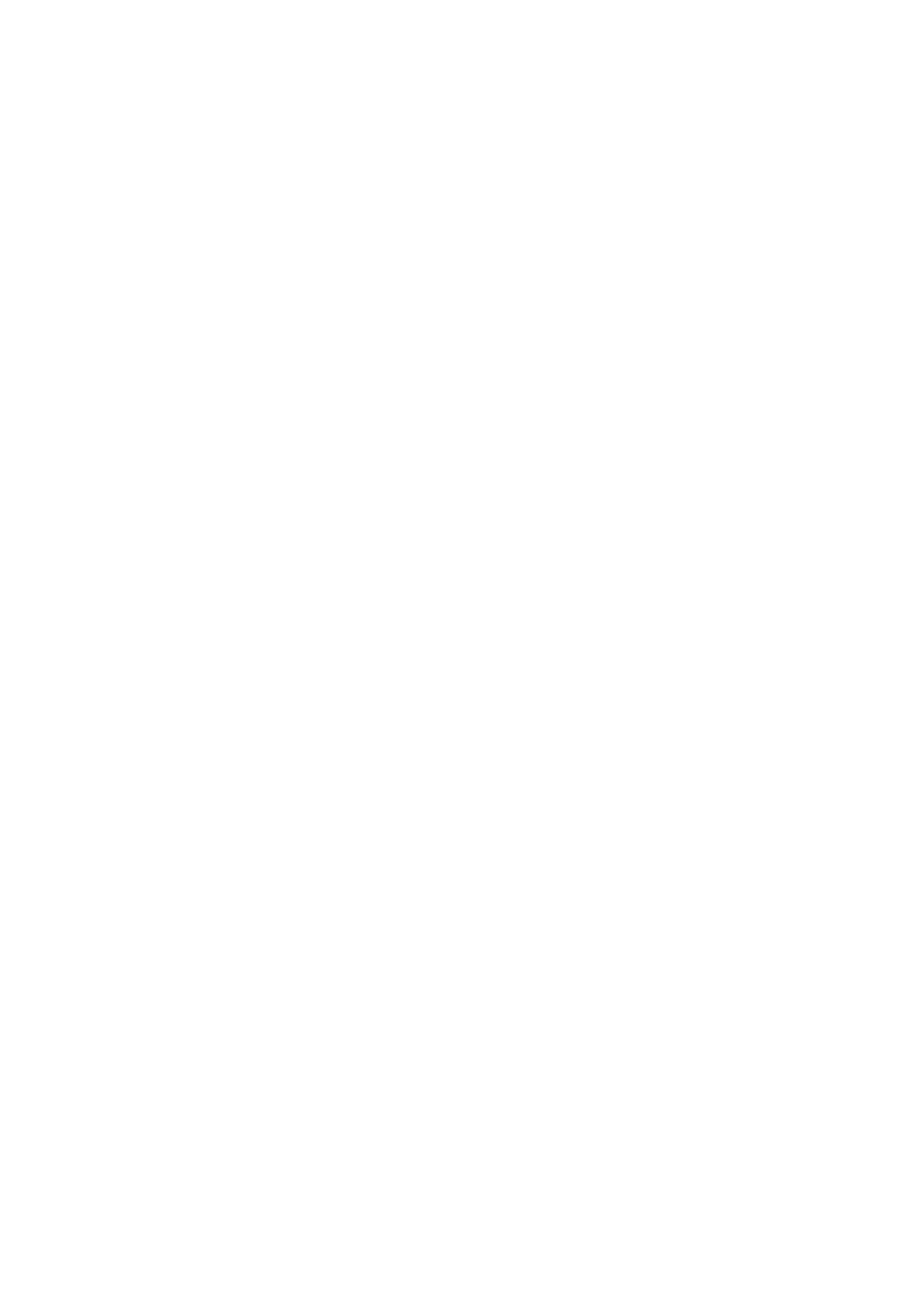## **Endnotes**

l <sup>1</sup> See, for example, P. Boonpala and J. Kane, *Trafficking of children: the problem and responses worldwide* (Geneva, ILO, International Programme on the Elimination of Child Labour, 2001). Also ILO, *Unbearable to the human heart Child trafficking and action to eliminate it* (Geneva, ILO International Programme on the Elimination of Child Labour, 2002).

2 Some of the background materials used to develop the Guide came from case studies in sending and receiving countries of the situation of the women migrant workers within their families, workplaces, communities and societies. The case studies also looked at the initiatives, policies and programmes, "good" and "bad" practices implemented by government, private recruitment and employment agencies and a wide range of social actors to assist and protect women migrants against discrimination, exploitation and abuse and to assist those vulnerable to being trafficked. See ILO Gender Promotion Programme (GENPROM), Working Paper Series on Women and Migration.

3 Often cited estimates are that 1 to 2 million people are trafficked each year worldwide. But care has to be taken in using such data, since so-called global estimates are dubious, often drawn from recycled reports. However, a number of individual countries are now preparing country profiles of trafficking. See, for example, United States of America Department of State, *Victims of Trafficking and Violence Protection Act 2000 Trafficking in Persons Report,* June 2002; http://www.usinfo.state.gov/topical/global/traffic

4 Office of the High Commissioner for Human Rights, "Trafficking in persons: a human rights issue", in *Trafficking in Migrants Quarterly Bulletin* No.26, September 2002 (Geneva, International Organization for Migration, 2002); http://www.iom.int

5 United Nations *Recommended Principles and Guidelines on Human Rights and Human Trafficking* Report of the United Nations High Commissioner for Human Rights to the Economic and Social Council E/2002/68/Add.1, 20 May 2002, p.3.

6 U.S. Department of Justice, Trafficking Victims Protection Act of 2000, Section 102 Purposes and Findings, paragraph (1), http://www.ojp.usdoj.gov/vawo/regulations.htm

7 ILO, *Stopping Forced Labour Global Report under the Follow-up to the ILO Declaration on Fundamental Principles and Rights at Work* (Geneva, ILO, 2001), p.51.

8 The UNDP Human Development Report 1999 makes a clear link between trafficking as a criminal activity on the rise as a result of the expansion of globalization.

9 B. Crossette, "Trafficking in people: world's fastest growing criminal market", *International Herald Tribune*, Monday June 26,2000 quoting P. Arlacchi, Director-General of the United Nations Office for Drug Control and Crime Prevention.

<sup>10</sup> U.S. Department of State, Trafficking in women and children: the U.S. and international response Congressional Research Service Report 98-649 C by F. T. Miko with the assistance of G.Park, May 10 2000; http://www.usinfo.state.gov/topical/global/traffic/crs0510.htm

 $11$ 11 G. DíAlconzo, S.La Rocca and E. Marioni, *Italy: Good practices to prevent women migrant workers from going into exploitative forms of labour* (Geneva, ILO GENPROM Series on Women and Migration, 2002), p18.

 $12$  It is very important, however, to note that there are a number of concerns related to this Convention. The UN Special Rapporteur on Violence against Women noted that "the Convention lacks conceptual clarity on important issues and is not in conformity with the new international legal standard on trafficking in persons as set out in the protocol to the new UN Convention on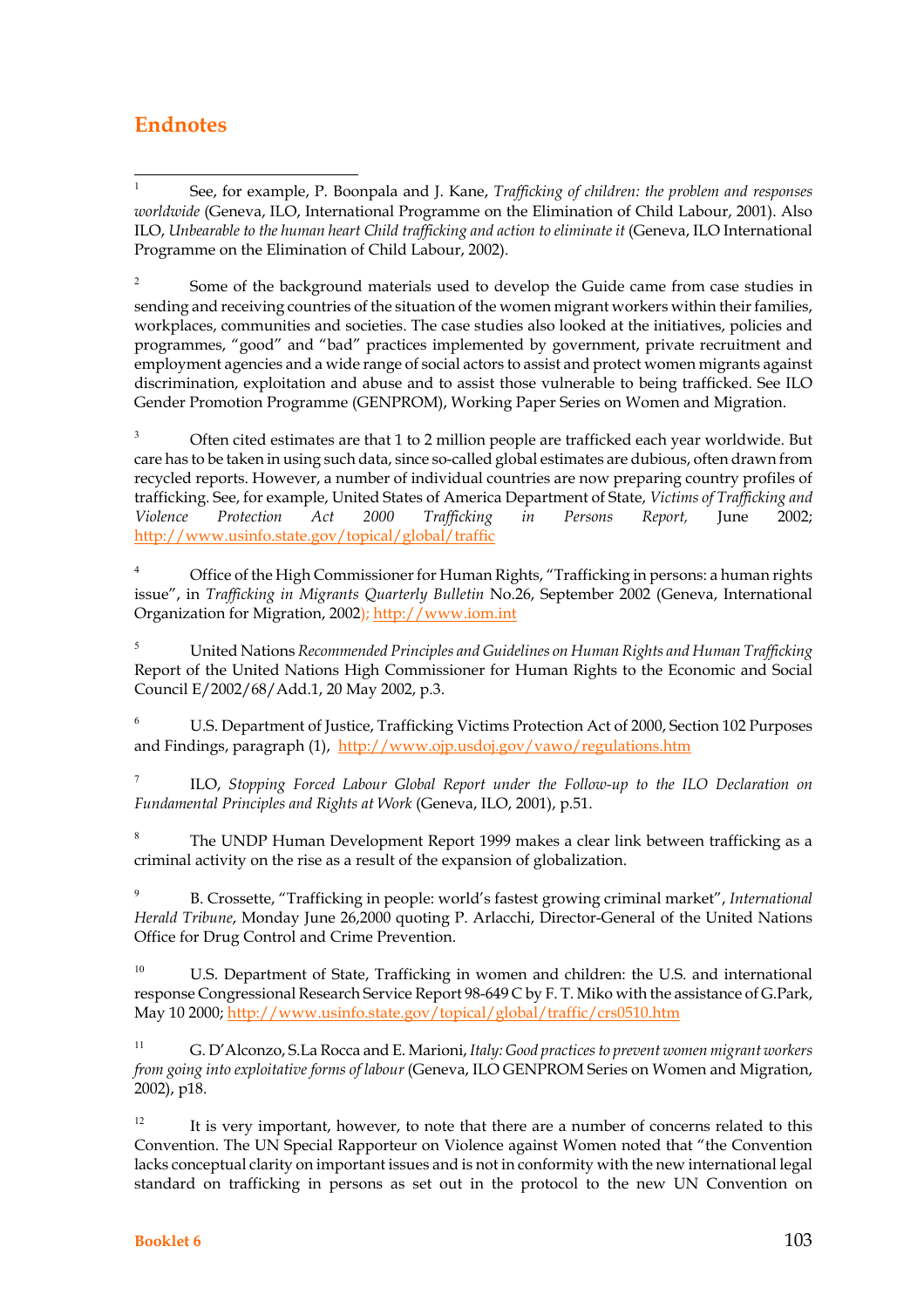$\overline{a}$ Transnational Organized Crime ..... The SAARC Convention does not distinguish between women and children. The legal regime surrounding women should be based on a framework of rights and the concept of coercion when it comes to trafficking. The legal regime with regard to children must be completely different. The draft convention also does not explicitly recognize that trafficking could be for other purposes than for prostitution. By concentrating on the end result and not on the process of trafficking and abuse, for whatever purpose, the convention does not recognize trafficking as a distinct and unique crime regardless of a nexus with prostitution. ........In addition, the convention does not distinguish between movements and migrations that are legitimate and consensual and those that are coerced". See J. Sanghera, "Hopes belied A rights based analysis of the SAARC Convention on Preventing and Combating Trafficking in Women and Children for Prostitution" in Global Alliance against Traffic in Women (GAATW), *Alliance News* Issue No.18, July 2002, pp. 12-19. See also, http://www.saarc-sec.org

<sup>13</sup> Recommendation No. R (2000) 11 on action against trafficking in human beings for the purpose of sexual exploitation adopted on19 May 2000.

14 U.S. Department of State, *Victims of Trafficking and Violence Protection Act 2000 Trafficking in Persons Report*, June 2002, box on p.3.

<sup>15</sup> For example, the United Nations General Assembly adopted a Resolution on Traffic in Women and Girls, A/RES/55/67, 31 January 2001, and pursuant to this Resolution, the Secretary-General submitted a report in July 2002 on the measures that have been taken at national level and within the United Nations system and other international bodies to combat trafficking in women and girls, A/57/170, 2 July 2002. The Programme of Action adopted by the World Conference against Racism, Racial Discrimination, Xenophobia and Related Intolerance in 2001 also has several paragraphs specifically calling for action to prevent, combat and eliminate all forms of trafficking in women and children.

16 United Nations, *Report of the Special Rapporteur on violence against women, its causes and consequences, Ms. Radhika Coomaraswamy, on trafficking in women, womenís migration and violence against women, submitted in accordance with Commission on Human Rights resolution 1997/44.* E/CN.4/2000/68, 29 February 2000, p.6.

17 United Nations *Recommended Principles and Guidelines on Human Rights and Human Trafficking* Report of the United Nations High Commissioner for Human Rights to the Economic and Social Council E/2002/68/Add.1, 20 May 2002, Guideline 8: Special measures for the protection and support of child victims of trafficking. See also, for example, P. Boonpala and J. Kane, *Trafficking of children: the problem and responses worldwide* (Geneva, ILO International Programme on the Elimination of Child Labour, 2001). Also ILO, *Unbearable to the human heart Child trafficking and action to eliminate it* (Geneva, ILO International Programme on the Elimination of Child Labour, 2002).

18 The *Smuggling Protocol* includes a number of provisions aimed at protecting the basic rights of smuggled migrants and preventing the worst forms of exploitation, which often accompany the smuggling process. The purpose of the Protocol is to prevent and combat smuggling of migrants, as well as to promote cooperation among States Parties to that end, as well as to protect the rights of smuggled migrants. States Parties have to criminalize smuggling and related offences and establish as aggravating circumstances those situations that endanger the lives or safety of migrants or entail inhuman or degrading treatment, including exploitation. Migrants themselves are not liable to criminal prosecution for the fact of having been smuggled. It calls for the internationally recognized rights of smuggled migrants, in particular the right to life and the right not to be subjected to torture or to cruel, inhumane treatment or punishment. Migrants shall be protected from violence and States shall give due assistance, as far as possible, to those migrants whose life or safety has been endangered by reason of having been smuggled. They shall also take into account the special needs of women and children in the application of the Protocol's protection and assistance measures.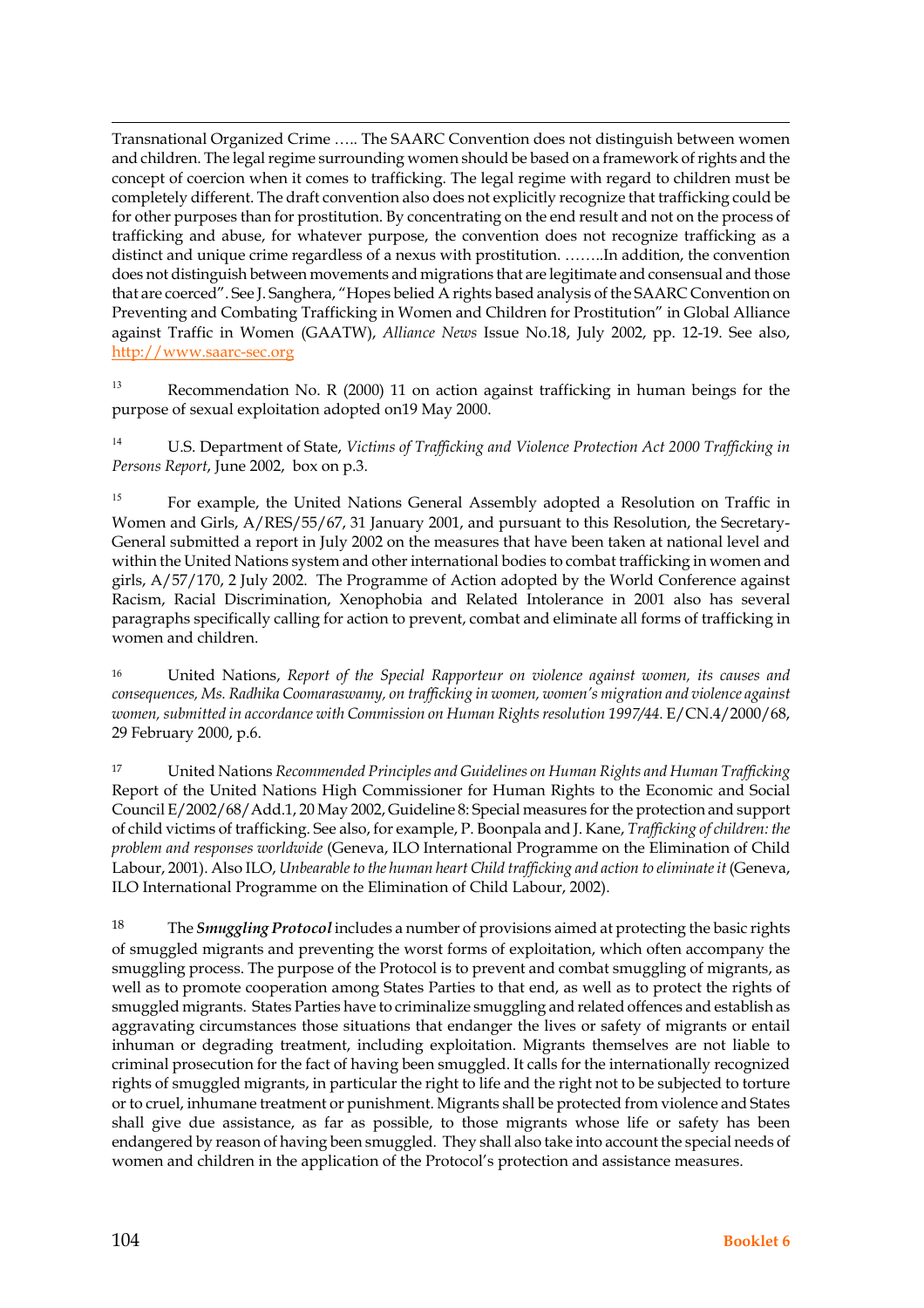<sup>19</sup> R. Kapur, "The global war on trafficking, terror and human rights" in Global Alliance Against Traffic in Women (GAATW), *Alliance News* Issue 18, July 2002, pp.21-22.

 $^{20}$  Ibid, p. 22.

<sup>21</sup> A clear description of the trafficking cycle and the organization of trafficking is given in J. Salt and J. Stein, "Migration as a business: the case of trafficking" in *International Migration* Vol.35 (4) 1997, pp.467-494.

<sup>22</sup> L. Kelly and L. Regan, "Trafficking in women", in British Council, *The Network Newsletter* May 2000, newsletter no.20, p.4.

23 UNICEF, UNOHCHR and OSCE-ODIHR, *Trafficking in Human Beings in Southeastern Europe* (Belgrade, UNICEF, June 2002), p.8.

<sup>24</sup> For example, Albanian traffickers used speedboats until a clampdown by the authorities, after which they used fishing boats or wooden riverboats, which were less conspicuous and easier to land on the Italian coast.

<sup>25</sup> For instance, in March 1997, more than 400 women were found locked in four separate houses in East Java, Indonesia, some of who had been held for more than eight months, unable to leave the house or to return home, because their departure would mean a major financial loss for the recruiter. The women had been promised work as maids and were waiting for the all-clear signal from Malaysia. See L. Lim, "Female migrants: winners or losers in global labour markets", Paper presented at the International Conference on Migration Scenarios for the 21st Century, Rome, 12-14 July 2000.

<sup>26</sup> J. Salt and J. Stein, "Migration as a business: the case of trafficking" in *International Migration* Vol.35 (4) 1997, p.483.

<sup>27</sup> ILO, *Unbearable to the human heart Child trafficking and action to eliminate it (Geneva, ILO* International Programme on the Elimination of Child Labour, 2002), pp.15-16.

28 A. OíNeill Richard, *International Trafficking in Women to the United States: A Contemporary Manifestation of Slavery and Organized Crime.* DCI Exceptional Intelligence Analyst Program An Intelligence Monograph, April 2000, p.5.

29 The European Commission Justice and Home Affairs, *ìTrafficking in women The misery behind the fantasy: from poverty to sex slavery A comprehensive European strategyî,* p.3. http://europa.eu.int/comm/justice\_home/news/8mars\_en.htm

<sup>30</sup> *Trafficking in women and girls.* Office of the High Commissioner for Human Rights and Economic Commission for Europe Secretariat for the Regional Preparatory Meeting on the 2000 Review of Implementation of the Beijing Platform for Action, 19-21-January 2000, E/ECE/RW.2/2000/3.

31 United Nations Economic and Social Council, *Trafficking in women and girls Note prepared by the Office of the High Commissioner for Human Rights and the Economic Commission for Europe Secretariat*, E/ECE/RW.2/2000/3, 1 December 1999, p.7.

<sup>32</sup> UNICEF, UNOHCHR and OSCE-ODIHR, *Trafficking in Human Beings in Southeastern Europe* (Belgrade, UNICEF, June 2002), p.7.

33 ILO, *Unbearable to the human heart Child trafficking and action to eliminate it* (Geneva, ILO International Programme on the Elimination of Child Labour, 2002), p.28.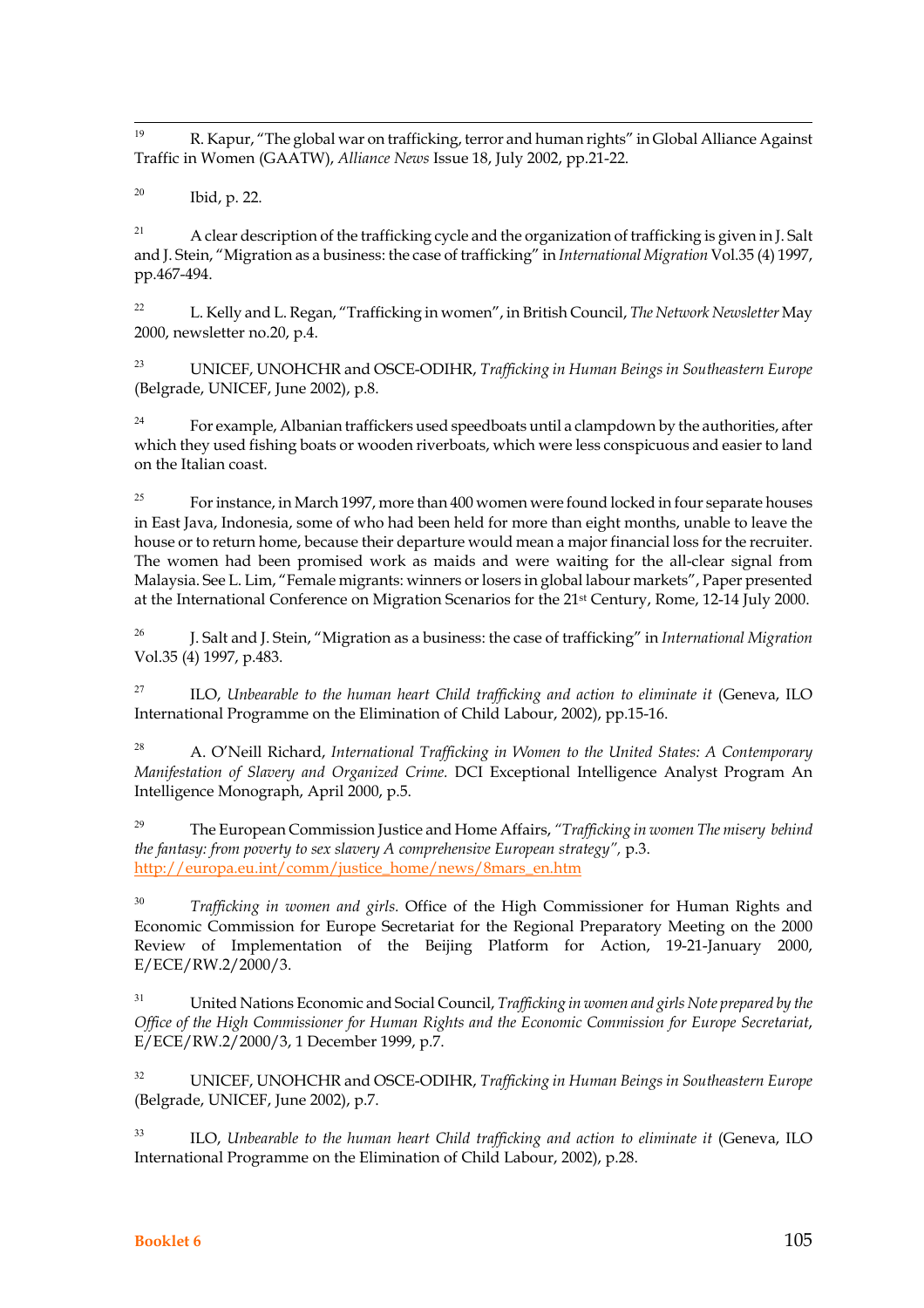$34$  J. D'Cunha, "Concept Paper Gender Equality, Human Rights and Trafficking: A Framework of Analysis and Action". Presented at the Seminar on Promoting Gender Equality to Combat Trafficking in Women and Children, 7-9 October 2002, Bangkok (The Swedish Ministry for Foreign Affairs, The United Nations Fund for Women, in cooperation with the United Nations Economic and Social Commission for Asia and the Pacific), p.12.

<sup>35</sup> For example, in Pakistan, women migrants have to be over 35 years of age and have to obtain the permission of their fathers and husbands. Furthermore, they have to sign an indemnity stating that they themselves are responsible for all risks undertaken, including the risk of being exploited. See Lin Chew, "Discussion Paper Programme Consultation Meeting on the Protection of Domestic Workers Against the Threat of Forced Labour and Trafficking", Paper prepared for Anti-Slavery International in cooperation with the ILO Special Action Programme to Combat Forced Labour, January 2003.

36 UNICEF, UNOHCHR and OSCE-ODIHR, *Trafficking in Human Beings in Southeastern Europe* (Belgrade, UNICEF, June 2002), p.5.

<sup>37</sup> The 1997 discovery of a large number of undocumented Thai women working under slaverylike conditions in a garments sweatshop in California was a striking example. See L.L.Lim, "The processes generating the migration of women", Paper presented at the Technical Symposium on International Migration and Development, the Hague, 29 June-3 July, 1998.

38 See ILO, *Decent Work and the Informal Economy*, Report VI International Labour Conference 90th Session 2002 (Geneva, 2002), p.33.

<sup>39</sup> P. Taran and G.Moreno-Fontes Chammartin, "Getting at the roots: stopping exploitation of migrant workers by organized crime. Background paper for the Hemispheric Conference on International Migration: Human Rights and the Trafficking in Persons in the Americas, organized by the Economic Commission for Latin America and the Caribbean (ECLAC) and the International Organization for Migration (IOM), Santiago, Chile 20-22 November 2002, p.8.

40 Asian Migrant Centre and Mekong Migration Network, *Migration Needs, Issues and Responses in the Greater Mekong Subregion* (Hong Kong, Asian Migrant Centre, December 2002), p.187.

41 United States Victims of Trafficking and Violence Protection Act 2000.

<sup>42</sup> See ILO, *Unbearable to the human heart child trafficking and action to eliminate it (Geneva, ILO* International Programme for the Elimination of Child Labour, 2002, p.30.

43 United Nations *Recommended Principles and Guidelines on Human Rights and Human Trafficking* Report of the United Nations High Commissioner for Human Rights to the Economic and Social Council E/2002/68/Add.1, 20 May 2002.

<sup>44</sup> M. de Monchy, "Providing social security and protection to women and children in difficult circumstancesî. Paper presented at the Seminar on Promoting Gender Equality to Combat Trafficking in Women and Children, 7-9 October 2002, Bangkok (The Swedish Ministry for Foreign Affairs, The United Nations Fund for Women, in cooperation with the United Nations Economic and Social Commission for Asia and the Pacific), pp.4-5.

45 UNICEF, UNOHCHR and OSCE-ODIHR, Trafficking *in Human Beings in Southeastern Europe* (Belgrade, UNICEF, June 2002), p.xiii.

P. Taran and E. Geronimi, "Globalization, labour and migration: protection is paramount". Paper presented at the Hemispheric Conference on International Migration: Human Rights and the Trafficking in Persons in the Americas, organized by the Economic Commission for Latin America and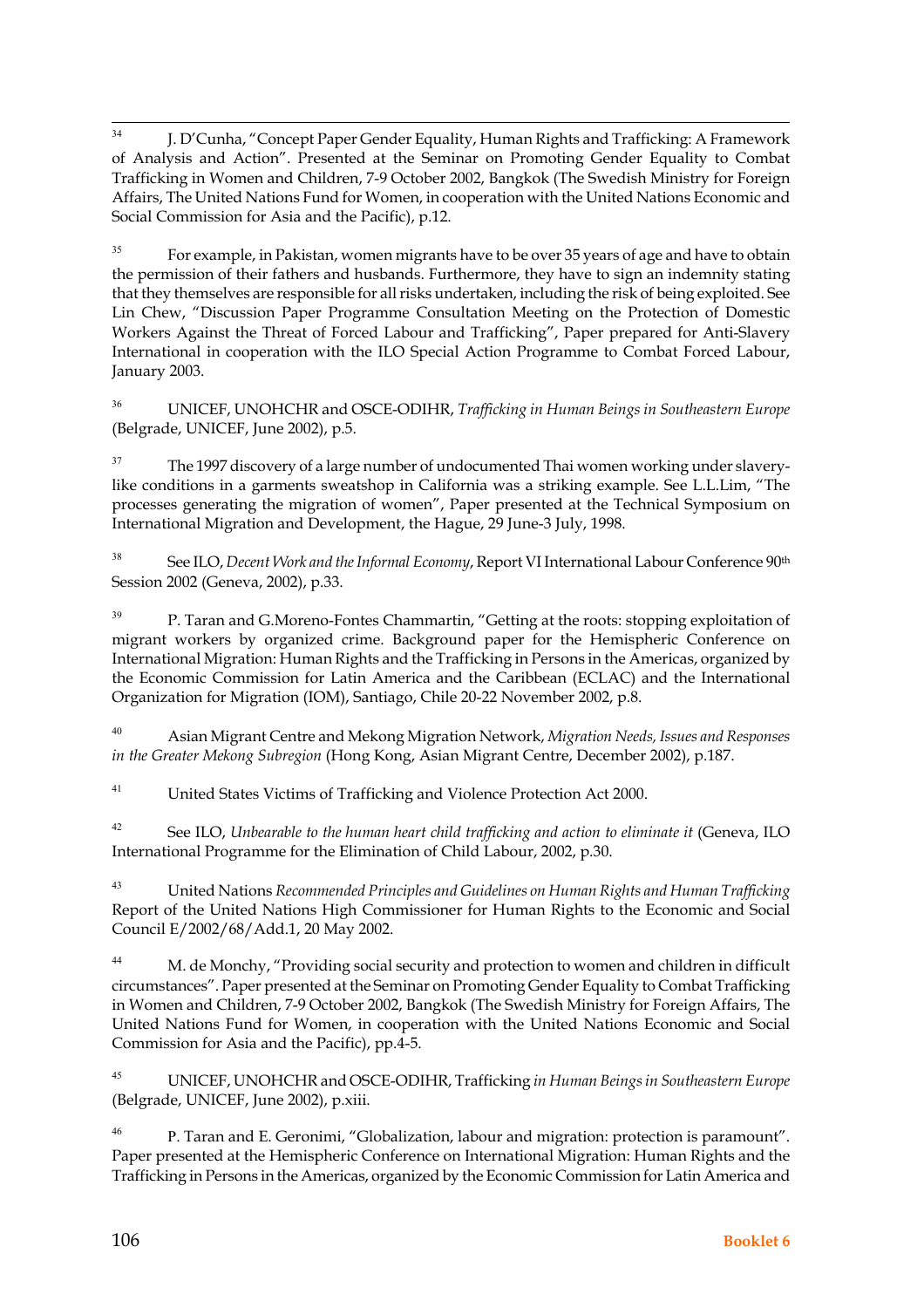l the Caribbean (ECLAC) and the International Organization for Migration (IOM), Santiago, Chile 20-22 November 2002.

See, for example, the summary of regional initiatives given in Table 1 of UNICEF, UNOHCHR and OSCE-ODIHR, Trafficking *in Human Beings in Southeastern Europe* (Belgrade, UNICEF, June 2002), pp.169-181.

<sup>48</sup> The ICFTU No to Racism and Xenophobia! Plan of Action for Trade Unions has a section calling upon trade unions to: (i) urge governments to legalize undocumented workers; (ii) lobby for legislation to protect those working in the underground economy; (iii) work with communities to provide support and legal assistance for undocumented workers; (iv) undertake special campaigns to organize migrant workers, including those who are undocumented; (v) be actively involved in shaping immigration and migration policies in order to protect the interests of working peoples and their families; (vi) if from sending and receiving countries, work jointly to protect and defend rights of migrant workers. See: http://www.icftu.org

49 See AFL-CIO website: http://www.aflcio.org

See for example, Anti Slavery International website: http://www.antislavery.org; The Global Alliance against Traffic in Women (GAATW) website: http://www.inet.co.th./org/gaatw; the La Strada Foundation website: http://www.soros.org/women.html/info\_trafficking.htm; the Asian Migrant Centre website: http://asian-migrants.org. See also description of networks and cooperation frameworks in ILO, *Unbearable to the human heart child trafficking and action to eliminate it* (Geneva, ILO International Programme for the Elimination of Child Labour, 2002, pp.38-44.

 $151$  Ibid, p.43.

<sup>52</sup> See Office of the High Commissioner for Human Rights Commission and Sub-Commission Team and Anti-Discrimination Unit, "List of Paragraphs in the Durban Declaration and Programme of Action which include provisions relating to Migrants and Refugees", May 3, 2002.

53 UNICEF, UNOHCHR and OSCE-ODIHR, *Trafficking in Human Beings in Southeastern Europe* (Belgrade, UNICEF, June 2002), p.140.

54 A. DíAngelo and M.P. Marciacq, Nicaragua: *Protecting female labour migrants from exploitative working conditions and trafficking* (Geneva, ILO GENPROM Series on Women and Migration, 2002).

<sup>55</sup> See the description of the La Strada Foundation see website: http://www.soros.org/women/html/info\_trafficking.htm

56 See for example, G. Hyde, *Practical guide on identification of economic opportunities for women groups and communities* (Geneva, ILO Gender Promotion Programme Series on Gender and Employment, 2003).

<sup>57</sup> An example of a successful chain developed in a programme for poor women in Hainan island in China consisted of one group raising poultry for eggs, another for meat sold in the local market, another group canned the meat in a small factory enterprise, another used the feathers for down blankets and another used the droppings in aquaculture raising fish.

<sup>58</sup> In China, the local government provided agricultural extension services to support the training and new agricultural activities, arranged transportation to the villages for delivering raw materials and picking up goods produced, provided guarantee for the loans taken by the women. In Thailand, large companies work with the villagers to identify economic potentials that are linked to the company's production, train them and ensure a market for their products.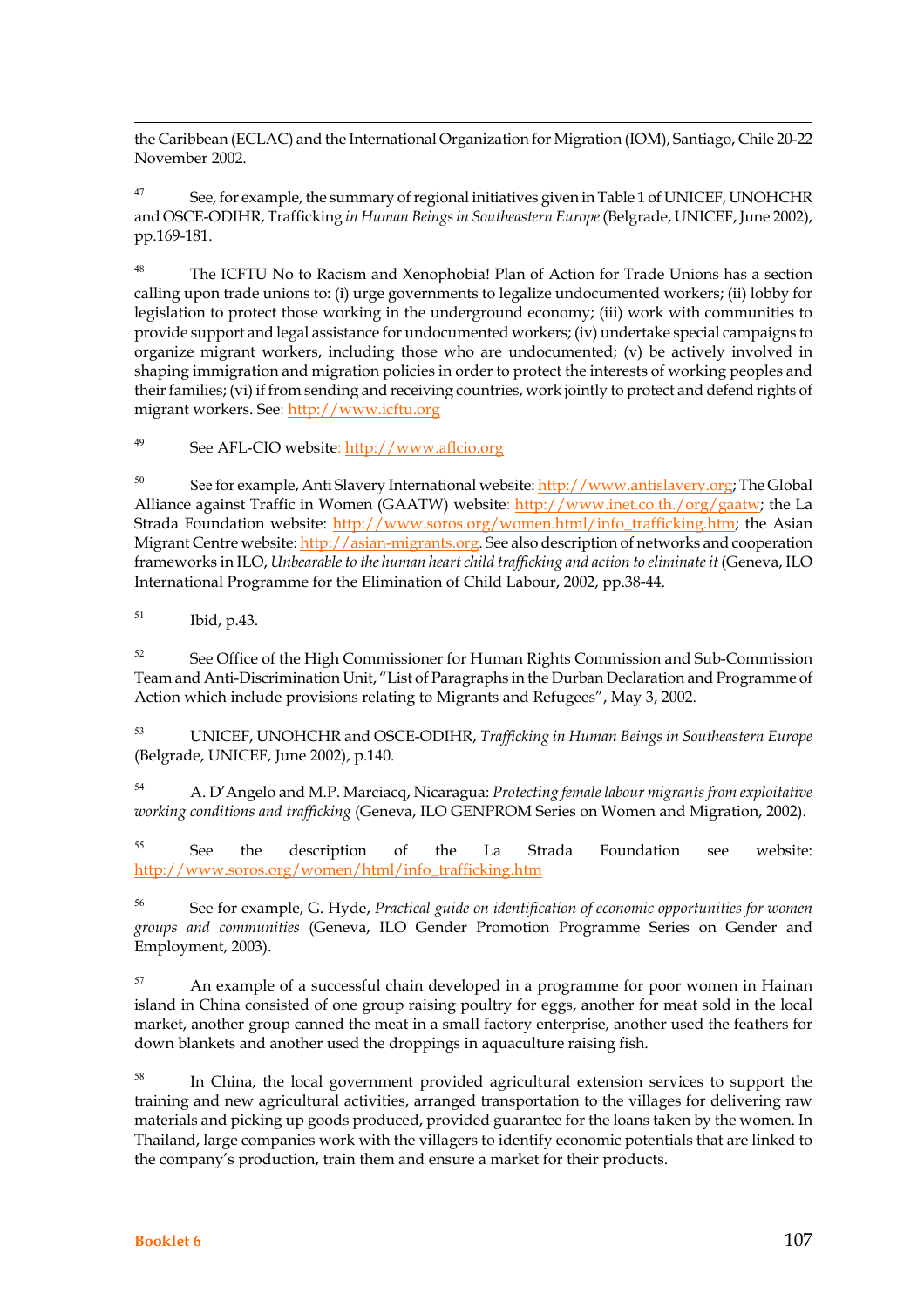<sup>59</sup> Well-known examples include the social insurance schemes of the Self-Employed Women's Association in India and the Grameen Bank in Bangladesh. See Box 4.2 in ILO, *Decent work and the informal economy* Report VI International Labour Conference 90<sup>th</sup> Session 2002 (Geneva, ILO, 2002), pp.63-64.

60 60 OSCE Office for Democratic Institutions and Human Rights*, Reference Guide for Anti-Trafficking Legislative Review with particular emphasis on South Eastern Europe* (Warsaw, OSCE/OIHR, 2001), pp.22- 36.

61 G. DíAlconzo, S.La Rocca and E. Marioni, *Italy: Good practices to prevent women migrant workers from going into exploitative forms of labour* (Geneva, ILO GENPROM Series on Women and Migration, 2002), p.18.

62 M Dias and R. Jayasundere, *Sri Lanka: Good Practices to Prevent Women Migrant Workers from Going into Exploitative Forms of Labour* (Geneva, ILO GENPROM Series on Women and Migration, 2002), p.16.

63 UNICEF, UNOHCHR and OSCE-ODIHR, *Trafficking in Human Beings in Southeastern Europe* (Belgrade, UNICEF, June 2002), p.139.

64 This is a point emphasized by Anti-Slavery International. See E. Pearson, *Human traffic, human rights: redefining victim protection* (London, Anti Slavery International, 2002), pp.32-33.

 $^{65}$  Ibid.

66 L.L. Lim, *The Sex Sector The Economic and Social Bases of Prostitution in Southeast Asia* (Geneva, ILO, 1998), pp.213-215.

67 OSCE Office for Democratic Institutions and Human Rights*, Reference Guide for Anti-Trafficking Legislative Review with particular emphasis on South Eastern Europe* (Warsaw, OSCE/OIHR, 2001), pp.65- 66.

68 E. Pearson, *Human Traffic, Human Rights: Redefining Victim Protection* (London, Anti Slavery International, 2002), pp.41-42.

69 Ibid, pp.53-54.

70 See description in G. DíAlconzo, S.La Rocca and E. Marioni, *Italy: Good practices to prevent women migrant workers from going into exploitative forms of labour* (Geneva, ILO GENPROM Series on Women and Migration, 2002), pp.36-41.

71 See, for example, E. Pearson, *Human Traffic, Human Rights: Redefining Victim Protection* (London, Anti Slavery International, 2002), pp.50-53.

72 Ibid. p.60.

 $73$  From the interviews conducted in countries, such as Sri Lanka and Nigeria, for the studies reported in the GENPROM Series on Women and Migration.

74 M. Dias and R. Jayasundere, *Sri Lanka: Good Practices to Prevent Women Migrant Workers from Going into Exploitative Forms of Labour* (Geneva, ILO GENPROM Series on Women and Migration, 2002), p.32.

75 UNICEF, UNOHCHR and OSCE-ODIHR, *Trafficking in Human Beings in Southeastern Europe* (Belgrade, UNICEF, June 2002), p.147.